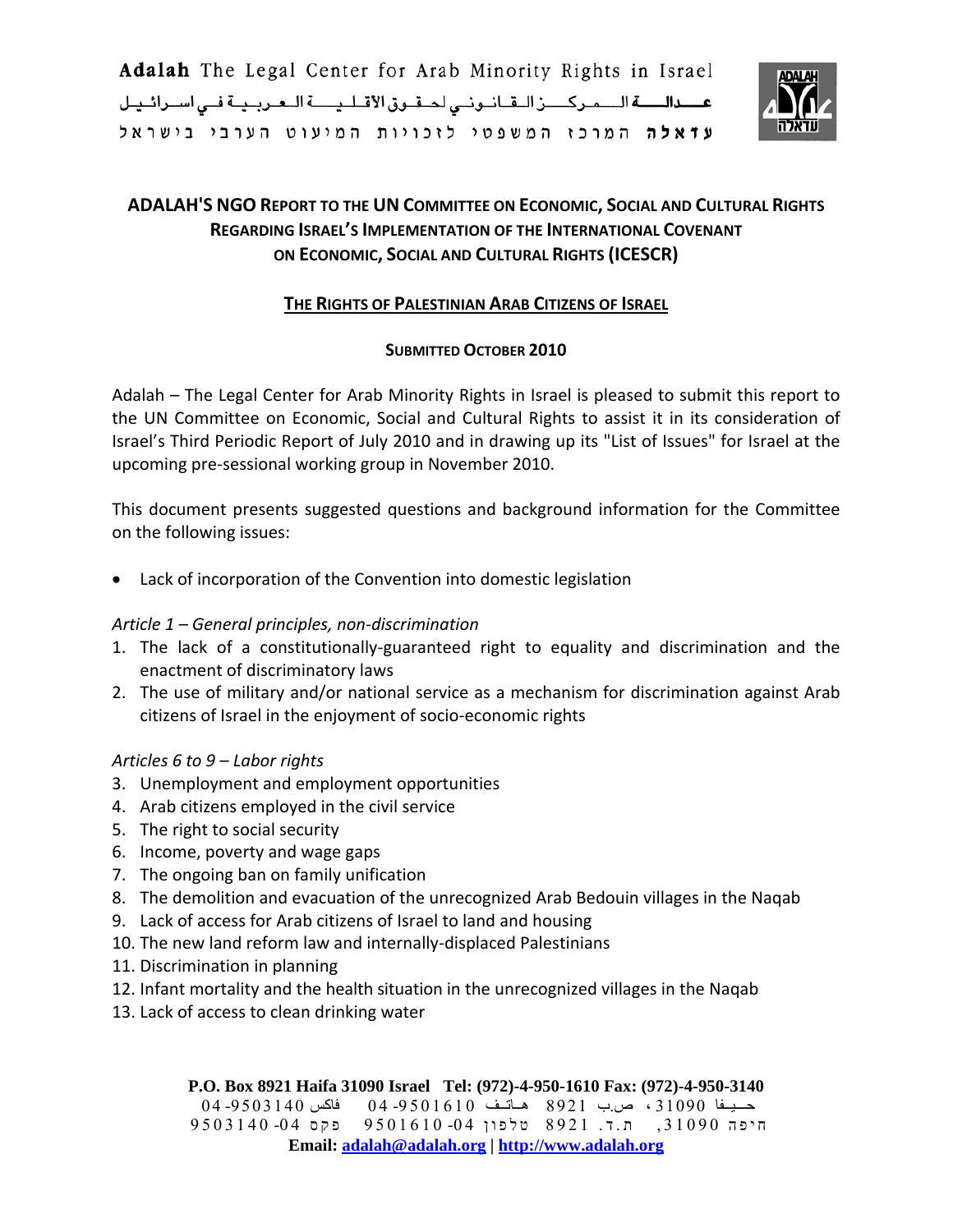#### *Articles 13 to 15 – Cultural rights*

- 14. Systemic under‐investment in Arab education
- 15. Persistent gaps in educational attainment
- 16. Status of the Arabic language and Arab culture
- 17. Denial of cultural contact with the Arab world

Three appendices are attached:

- Appendix 1 ‐ 10 New Discriminatory Laws, June 2010
- Appendix 2 Letter sent by Adalah to the Prime Minister and other ministers concerning the discriminatory use of the military service criterion in affording higher education and employment benefits, August 2010
- Appendix 3 Letter sent by Adalah on behalf of 10 Israel‐based human rights organizations to the Prime Minister, the Justice Minister and the Attorney General arguing that the state's policy of home demolitions in the Naqab is illegal, October 2010

An **index of issues and suggested questions** is also provided with this submission.

• **Lack of incorporation of the Convention into domestic legislation**

#### *Suggested questions*

 $\overline{a}$ 

- ° *Is Israel taking any steps to incorporate the provisions of the ICESCR into its domestic legislation, as the Committee previously urged?<sup>1</sup> If so, please provide details of the legislative processes underway. If not, why not?*
- ° *Does the State party envisage signing the Optional Protocol to the Convention?*

The CESCR Covenant has not been incorporated into domestic legislation and thus it is not binding law, and nor can it be enforced in Israeli courts. Israel ratified the ICESCR in 1991, but has yet to incorporate its provisions into its domestic legislation. For international human rights conventions to have the status of binding legal authority before the Israeli courts, the Israeli parliament, the Knesset, must enact its provisions into law. Without such domestic legislation, the ICESCR is non‐binding and cannot be enforced before Israeli courts. The ICESCR thus has the legal status of "persuasive authority" before the Israeli courts. Israel's Supreme Court recognizes some economic, social and cultural rights as part of the right to dignity or based on specific statutes. However since these rights are not enshrined in the Basic Laws, their scope and content are subject to judicial interpretation. According to the ADVA Center, since the 1960s, over 20 basic bills for economic, social and cultural rights, based on the principles of the ICESCR, were introduced in the Knesset, but all were defeated. $2$ 

 $1$  Concluding Observations of the Committee on Economic, Social and Cultural Rights (CESCR): Israel, 23 May 2003, E/C.12/1/Add.90, para. 29.<br><sup>2</sup> See ADVA Center, "Social Rights in Israel," January 2007, p. 5, available at:

http://www.adva.org/uploaded/rights‐short.pdf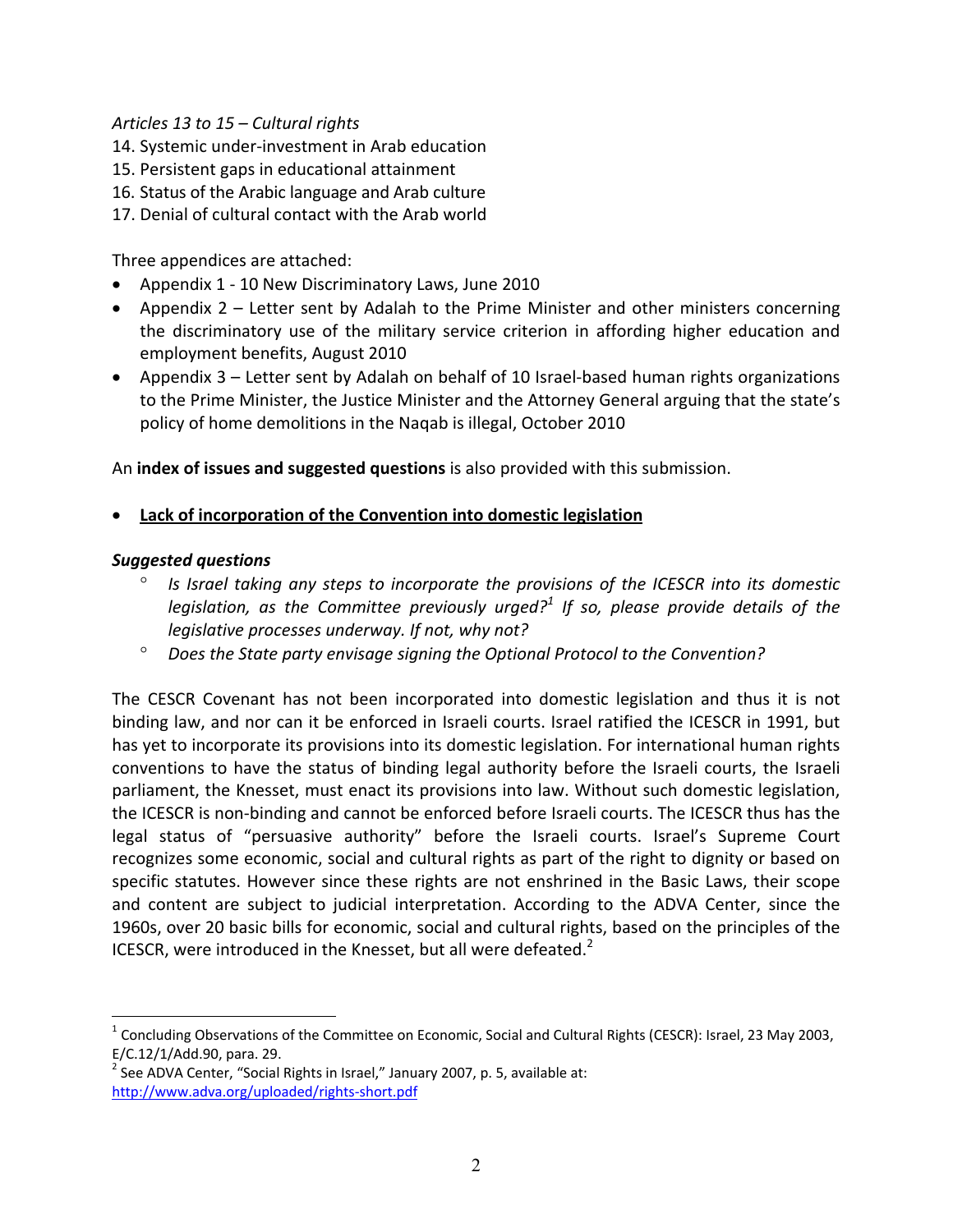# **1. The lack of a constitutionally‐guaranteed right to equality and discrimination and the enactment of discriminatory laws**

#### *Suggested questions*

- ° *Please indicate whether the State party envisages including the right to equality and the prohibition of discrimination explicitly in the Basic Law: Human Dignity and Liberty. Given that a constitutional right to equality for all citizens is not explicitly guaranteed under Israeli law, please explain how the State party ensures compliance with its obligations under the Covenant? Please provide information on any measures envisaged to protect further the right to equality and ensure that no discriminatory laws are enacted.3*
- ° *Many Israeli laws include the terms "Jewish and democratic State", "the values of the State as a Jewish State", and/or refer to "Israel's heritage" as a source of law. Why does this not constitute discrimination against non‐Jews, in particular, the Arab minority?<sup>4</sup>*

#### *Background information*

<u>.</u>

The right to equality and freedom from discrimination is not explicitly guaranteed in Israeli law as a constitutional right, nor is it protected by statute. Israel lacks a written constitution or a Basic Law that constitutionally guarantees the right to equality and prohibits discrimination, either direct or indirect. While several ordinary statutes provide protection for the right of equality for women and people with disabilities, $5$  no statute relates to the right to equality for the Palestinian Arab minority in Israel in particular. *The Basic Law: Human Dignity and Liberty*, which is considered a mini‐bill of rights by Israeli legal scholars, does not enumerate a right to equality; on the contrary, this Basic Law emphasizes the character of the state as a Jewish state. $^6\,$ 

In addition, the definition of the State of Israel as a Jewish state, as enshrined in law, allows inequalities to persist and enables state‐sanctioned discrimination against Palestinian citizens of Israel. Increasingly, since the election of the right‐wing Netanyahu‐led government in 2009, coalition members have also introduced a raft of discriminatory legislation. Much of this legislation focuses on "loyalty oaths" to Israel as a Jewish, Zionist and democratic state; the

 $^3$  As previously recommended by the Committee. See Concluding Observations of the CESCR: Israel, 23 May 2003, E/C.12/1/Add.90, paras. 16, 32. See also Concluding Observations of the Human Rights Committee: Israel, 29 July 2010, CCPR/C/ISR/CO/3/CRP.1, para. 6; and Concluding Observations of the Committee on the Elimination of Racial

Discrimination (CERD): Israel, 14 June 2007, CERD/C/ISR/CO/13, paras. 16, 17.<br><sup>4</sup> As previously recommended by the Committee. See Concluding Observations of the CESCR: Israel, 23 May 2003, E/C.12/1/Add.90, para. 16.<br><sup>5</sup> There are four key equality statutes: *The Women's Equal Rights Law – 1951*, *The Prevention of Sexual Harassment* 

Law - 1998, The Equal Rights for People with Disabilities Law - 1998, and The Anti-Discrimination Act in Products,

Services and in the Entrance to Places of Entertainment and Public Places – 2000.<br><sup>6</sup> Section 1(a) of The Basic Law: Human Dignity and Liberty states that, "The purpose of this Basic Law is to protect human dignity and liberty, in order to establish in a Basic Law the values of the State of Israel as *a Jewish and democratic state*" (emphasis added). Even the Basic Law: Freedom of Occupation, which provides "every Israeli national or resident" constitutional protection "to engage in any occupation, profession or trade," includes the term "Jewish and democratic" in its statement of purpose.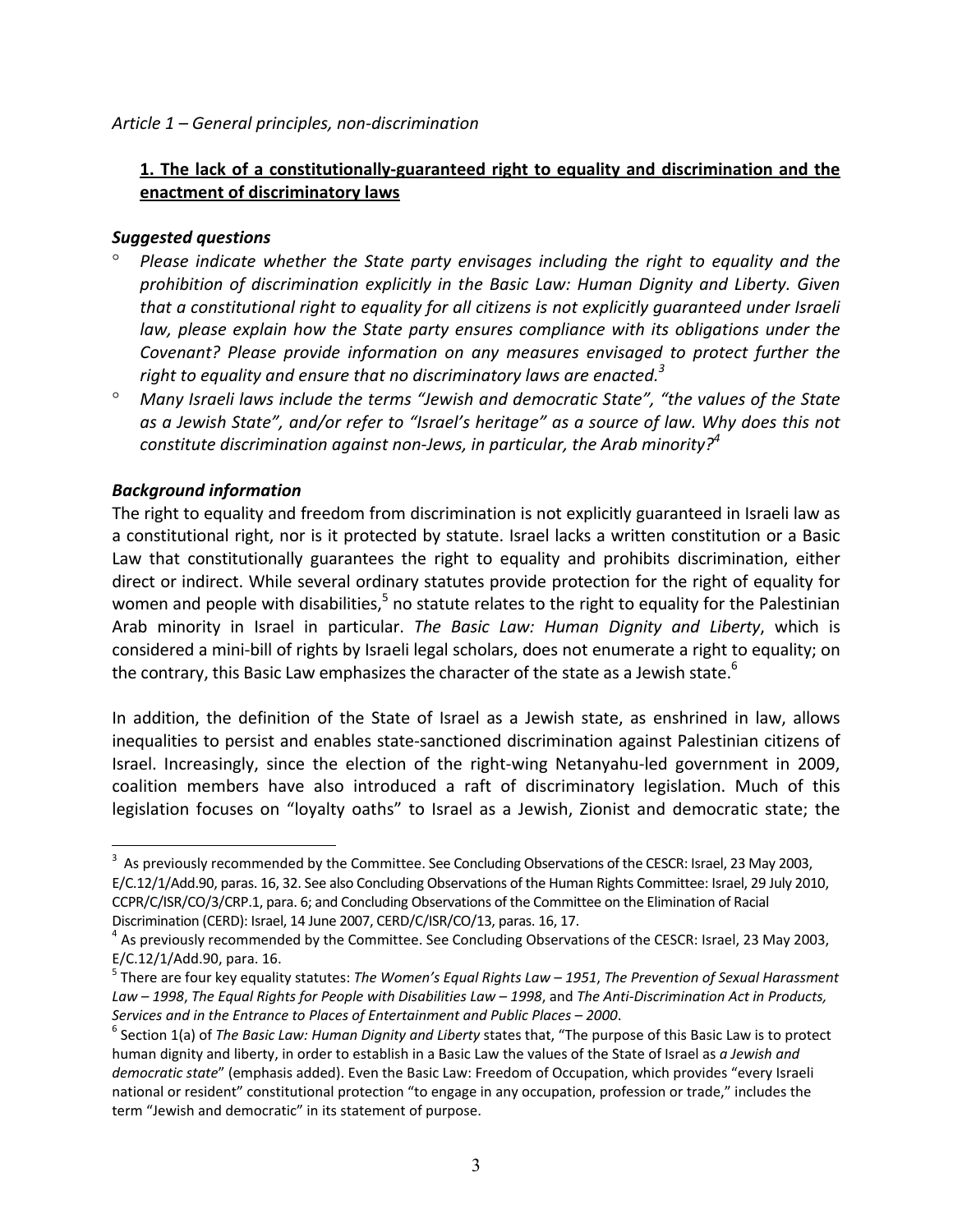criminalization of speech that challenges the Jewish and/or Zionist nature of the state; the imposition of more restrictions on political participation and even citizenship rights for "breach of loyalty" to the state.<sup>7</sup> Over the last three years, several new laws have been enacted that discriminate against Palestinian Arab citizens of Israel, including legislation in the field of economic, social and cultural rights:<sup>8</sup>

- *The Israel Land Administration Law (2009):* This law institutes broad land privatization (much of the land owned by the Palestinian refugees and internally displaced persons would be subject to privatization under the law.
- *Amendment (2010) to The Land (Acquisition for Public Purposes) Ordinance (1943):* This Mandate-era law authorizes the Finance Minster to confiscate land for "public purposes". The amendment confirms state ownership of a massive amount of Palestinian land confiscated under this law, even where it has not been used to serve the original purpose of its confiscation.<sup>9</sup>
- *Absorption of Discharged Soldiers Law (1994) Amendment No. 7: Benefits for Discharged Soldiers (2008):* Allows the use of military/national service as a criterion for the allocation of benefits in higher education. The vast majority of Palestinian citizens of Israel are exempted from military service and do not serve in the Israeli army for political and historical reasons.
- *The Economic Efficiency Law (Legislative Amendments for Implementing the Economic Plan for 2009‐2010) (2009).*
	- a. A section of this law concerns "National Priority Areas" (NPAs). It grants the government sweeping discretion to classify towns, villages and areas as NPAs and to allocate enormous state resources without criteria, in contradiction to the Israeli Supreme Court's 2006 decision in HCJ 2773/98 and HCJ 11163/03, *The High Follow‐Up Committee for Arab Citizens in Israel v. Prime Minister of Israel***.**
	- b. A further section of this law concerns the distribution of "child allowances." Under the new law, children who do not receive the vaccinations mandated by the Health Ministry will no longer be provided with financial support. This provision mainly affects Arab Bedouin children living in the Naqab (Negev).

 $\overline{a}$ 

 $^7$  See the Association for Civil Rights in Israel, Position Paper: "Harming Democracy in the Heart of Democracy," 5 October 2010, available at: http://www.acri.org.il/eng/story.aspx?id=769; and Adalah and the Arab Association for Human Rights, Letter to the EU Presidency and the Ambassador of the Delegation of the European Commission to the State of Israel regarding the EU‐Israel Association Council and new legal developments concerning the Arab minority in Israel, 4 June 2009, available at:

http://www.adalah.org/features/var/Adalah\_HRA\_EU\_upgrade\_letter\_FINAL\_4.6.09[1].pdf <sup>8</sup> See Adalah, *Special Report: <sup>10</sup> New Discriminatory Laws*, June 2010, available at:

http://www.adalah.org/eng/10.php. A copy of the paper follows. **See Appendix 1**.<br><sup>9</sup> See Adalah, "Knesset Enacts New Amendment to the Land Ordinance of 1943 to Block Palestinian Claims for Land Previously Confiscated by the State," 25 February 2010, available at: http://www.adalah.org/eng/pressreleases/pr.php?file=24\_02\_10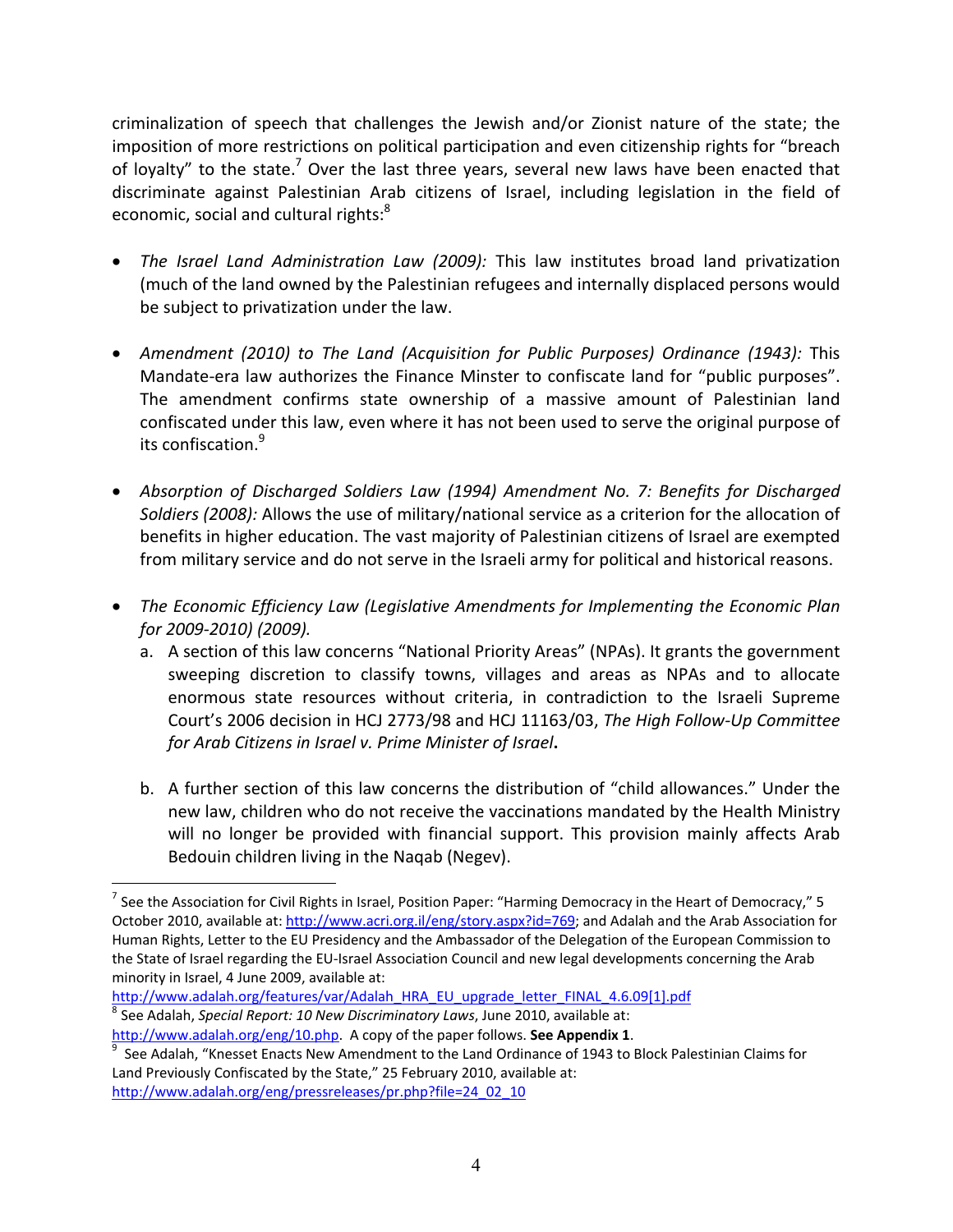# **2. The use of military and/or national service as a mechanism for discrimination against Arab citizens of Israel in the enjoyment of socio‐economic rights**

# *Suggested question*

° *Military service provides highly advantageous benefits in the fields of housing and land, education, and other public services. According to information before the Committee, these benefits are increasing all the time. How is this policy compatible with the Covenant given that most Arab citizens of Israel do not perform military service and that Arab citizens lag behind their Jewish counterparts in most major socio‐economic indices?10*

# *Background information*

One of the main tools employed by the state with which to channel state resources to Jewish citizens of Israel is by conditioning eligibility for economic benefits, higher education, public services, housing loans, etc. on the performance of "military service." The vast majority of Palestinian citizens of Israel are exempted from military service and do not serve in the Israeli army for political and historical reasons. Thus the use of this criterion as a condition for awarding economic benefits discriminates against them on the basis of their national belonging and violates their right to equal enjoyment of various public services. By employing this criterion, the state is violating its duty to serve as a trustee for the entire public on an equal basis. Significantly, individuals who have served in the Israeli military already receive substantial compensation under *The Absorption of Discharged Soldiers Law*—*1994*, which enumerates the broad range of benefits to which discharged soldiers are entitled, including housing and educational grants.

On 21 July 2010, the Knesset approved Amendment No. 12 of the Absorption of Discharged Soldiers Law.<sup>11</sup> According to this amendment, from the coming academic year (2010-2011) onwards anyone who has completed military and/or national service will benefit from a range of benefits in higher education, including the financing of tuition fees for undergraduate studies at institutions of higher education in peripheral area (defined as "National Priority Areas", i.e. the Naqab, the Galilee and the West Bank settlements). These benefits come on top of other higher educational benefits to which discharged soldiers are already entitled under the law, which include one free academic year at preparatory courses for students throughout the country, and state contributions to tuition fees for all years of study at higher education and vocational institutions. Amendment No. 7 to the law, adopted in 2008, further stipulates that every institution of higher education or vocational training or pre‐academic preparatory course may grant preference to discharged soldiers with respect in the allocation of student accommodation and other economic benefits.

<sup>&</sup>lt;sup>10</sup> See Concluding Observations of CERD: Israel, 14 June 2007, CERD/C/ISR/CO/13, para. 21.

 $11$  On 17 August 2010 Adalah sent a letter to the Prime Minister and other ministers to demand that the government withdraw its support for the legislation. A translation of the letter is provided in **Appendix 2**. See also, Adalah, "Widening Use of Military Service as a Condition for University and Employment Benefits Discriminates against Arab Citizens of Israel," 19 September 2010, available at:

http://www.adalah.org/eng/pressreleases/pr.php?file=20\_09\_10\_1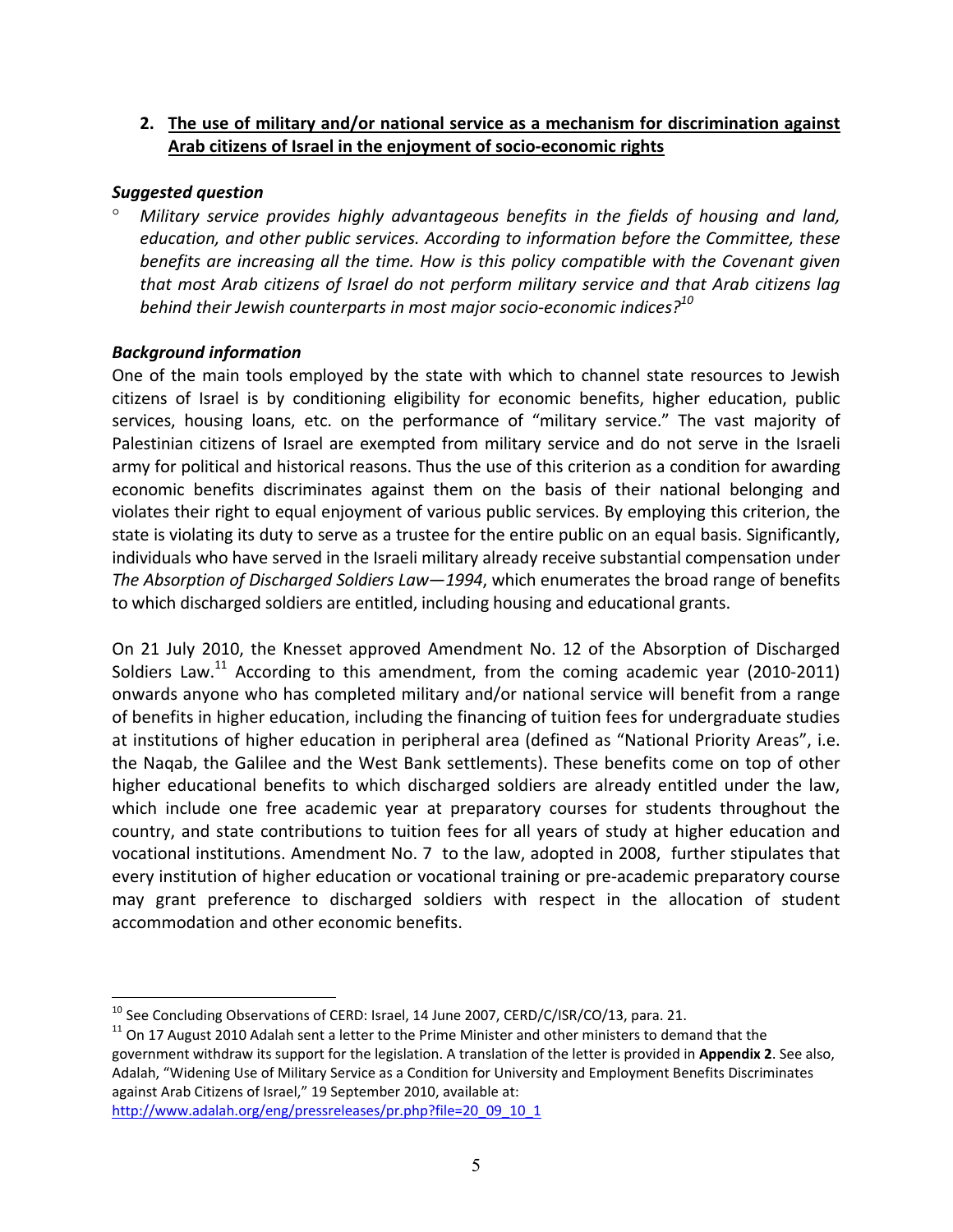Since the purpose of educational benefits paid from public funds is primarily to redistribute wealth and allow individuals from less affluent backgrounds to pursue an education, the extensive use of the military service criterion constitutes discrimination against Arab citizens of Israel, particularly since unemployment and poverty rates are far higher among Arab citizens of Israel than their Jewish counterparts *(see sections 3 and 6, below)*.

In addition, a draft law was recently tabled by MK Hamed Amar, according to which preference will be given to discharged soldiers in the allocation of civil service positions *(see section 4, below)*. The government approved the draft law on 11 July 2010.<sup>12</sup> If the law is approved by the Knesset, it risks creating a slippery slope of the military service criterion being increasingly used in the field of private business, thereby threatening to raise the barriers to employment faced by Arab citizens of Israel *(see section 3, below)*.

*Articles 6 to 9 – Labor rights*

#### **3. Unemployment and employment opportunities**

#### *Suggested question*

° *Please provide updated data on unemployment and labor force participation rates disaggregated according to sex and national belonging. Please comment on claims that the following issues hinder the participation of Arab citizens of Israel ,in particular Arab women, in the labor force: the use of the military service criterion as a condition for employment, the lack of industrial zones located in Arab localities, the reported shortage of state‐run daycare centers for Arab children in Israel, and the lack of frequent public transportation to and from Arab towns and villages. Please detail any specific steps taken or envisaged by the State Party to overcome these obstacles.13*

# *Background information*

*The Equal Opportunities in Employment Law – 1988* prohibits discrimination between job‐seekers on the basis of their nationality. Despite this law, however, Palestinian citizens of Israel often face discrimination in work opportunities, pay and conditions, both because of the inadequate implementation of the law and structural barriers.

According to state statistics, while the overall unemployment rate in Israel stood at 7.3% in 2008, $^{14}$  the figure among Arab citizens was higher, at 10.9%.<sup>15</sup> Further, of the 40 towns in Israel

 $12$  Ha'aretz, 11 July 2010 (Hebrew).

<sup>&</sup>lt;sup>13</sup> See in this regard the Committee's previous recommendation. Concluding Observations of the CESCR: Israel, 23 May 2003, E/C.12/1/Add.90, para. 20. See also Concluding Observations of CERD: Israel, 14 June 2007,

CERD/C/ISR/CO/13, para. 24.<br><sup>14</sup> Israeli Central Bureau of Statistics (CBS), *Statistical Abstract of Israel 2008, No. 59*, Table 12.23.<br><sup>15</sup> Ibid. Table 12.10.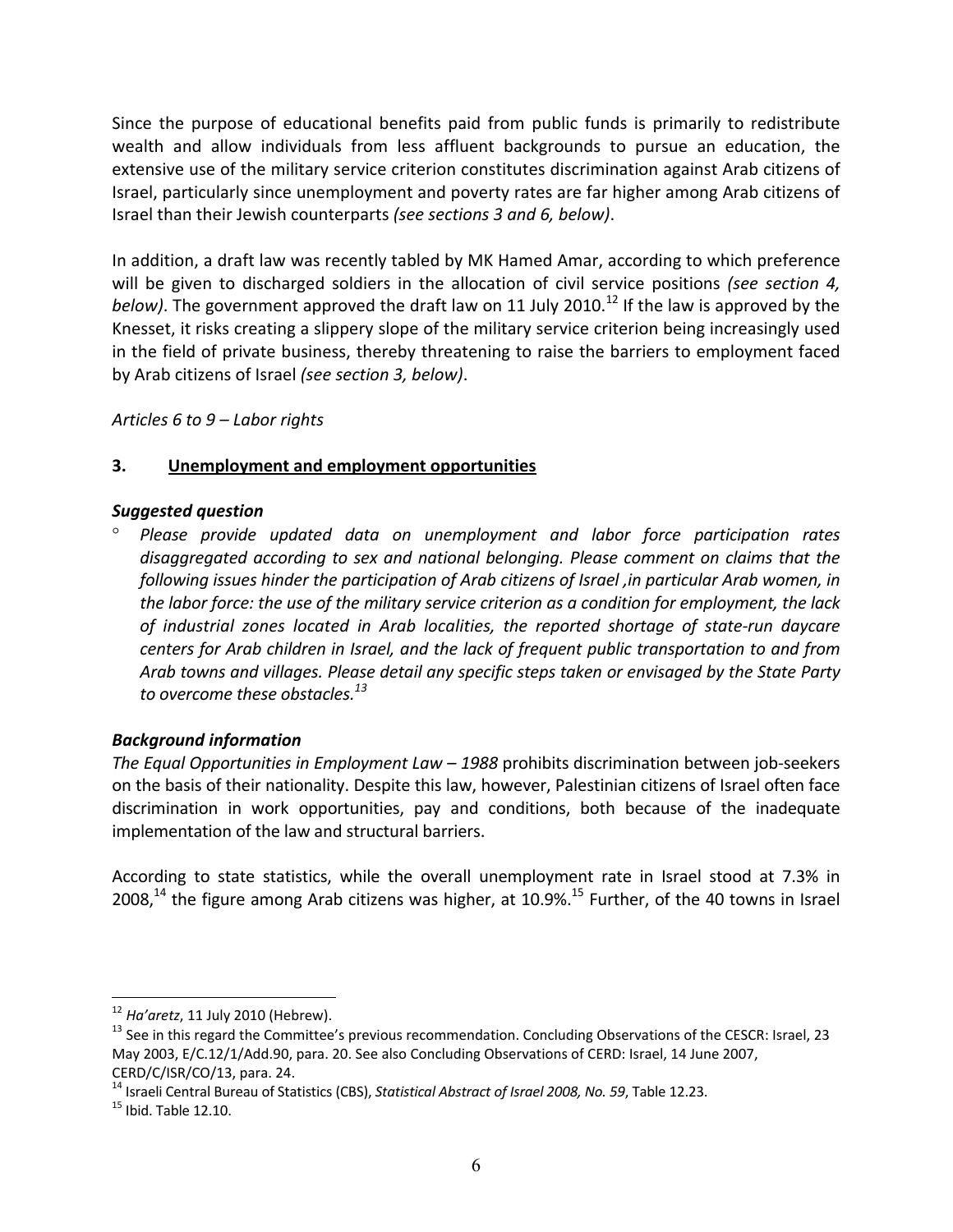with the highest unemployment rates, 36 are Arab towns.<sup>16</sup> Accordingly, there are also wide gaps in labor force participation. For example, in 2008 only 29.3% of Arab citizens in the "prime working‐age group" of 25‐54 were engaged in the civilian labor force, compared to 81.7% of Jewish citizens of the same age. $^{17}$ 

Although Israel's Report does not offer disaggregated figures on unemployment and labor force participation rates among Arab women, providing information only on "Arabs and others" (para. 160), the rate of labor force participation is extremely low among Arab women. According to the Central Bureau of Statistics, in 2008 the percentage of Arab women aged 15+ engaged in the civilian workforce was 21.1%, compared to a parallel figure of 57% among Jewish women.<sup>18</sup> These are among the lowest figures in the world, and far below the average in the Organisation for Economic Co-operation and Development (OECD) countries, where 62% of women are in paid work.<sup>19</sup> Furthermore, the average search for new jobs takes Arab women 64 weeks, over double the figure of Jewish women, at 31 weeks.<sup>20</sup>

Further, as the following table demonstrates, Arab citizens who are employed are over‐ represented in unskilled work and construction (males) compared to their Jewish counterparts, and underrepresented in professional sectors such as banking, insurance and finance. These general trends are also borne out by Israel's Report (para. 226), in which it is stated that 23.7% of Arab workers were clerical and sales personnel, 42% worked in agriculture, manufacturing, construction and other industries, and 13% were unskilled workers.

|                                    | Arab employees (%) | Jewish employees (%) |
|------------------------------------|--------------------|----------------------|
| Construction (males) <sup>22</sup> | 28.4               | 5.4                  |
| Unskilled workers                  | 14.6               | 6.4                  |
| <b>Business activities</b>         | 5.6                | 14.3                 |
| Managerial positions               | 2.3                | 7.3                  |
| Banking, insurance & finance       | 0.8                | 4.3                  |

# *Percentages of employees engaged in select industries, 200821*

 $\overline{a}$ 

<sup>16</sup> Professor (Emeritus) Shimon Shamir (2005‐09‐19) *The Arabs in Israel – Two Years after The Or Commission Report*, 19 September 2005, available at:<br>http://72.14.221.104/search?q=cache:DPczMyN0nWkJ:www.dayan.org/kapjac/files/shamirEng.pdf

<sup>&</sup>lt;sup>17</sup> CBS, *Statistical Abstract of Israel 2009, No. 60*, Table 12.1.<br><sup>18</sup> Ibid.<br><sup>19</sup> OECD, *Overview of Gender Differences in OECD Countries*, March 2010, available at:<br>http://www.oecd.org/document/51/0,3343,en 2649 37457

<sup>&</sup>lt;sup>20</sup> The Ministry of Industry, Trade and Labor, The Status of Employment of Arab Women Between the Ages of 18-65 in *2006*, 29 January 2008 (Hebrew).<br><sup>21</sup> CBS, Statistical Abstract of Israel 2008, No. 59, Table 12.18.<br><sup>22</sup> CBS. Statistical Abstract of Israel 2008, No. 59, Table 12.12.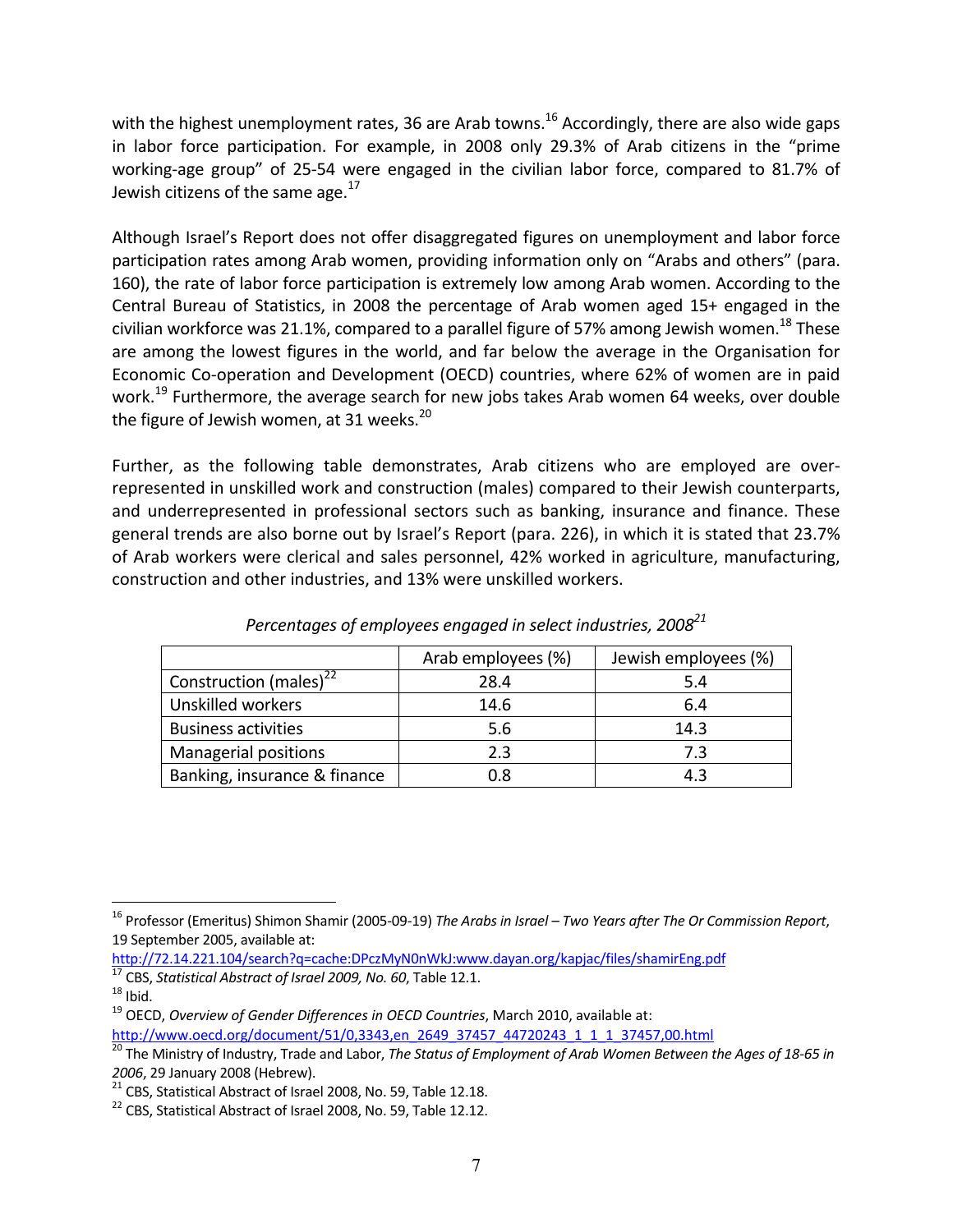#### **Obstacles to employment for the Arab minority in Israel**

As stated recently by the OECD, "There is no doubt that the Arab-Israeli population faces many unique challenges in successfully integrating into Israeli society and realizing its full potential."<sup>23</sup> One way in which Palestinian citizens of Israel are discriminated against and excluded from the labor force is by the use of the military service criterion as a condition for acceptance for employment, often when there is no connection between the nature of the work and military experience. While the inclusion of military service in a job specification may seem neutral on its face, it has a discriminatory effect on Palestinian citizens of the state as they are exempted as a group<sup>24</sup> from performing military service on the basis of their national belonging for political and historical reasons.

Further, Arab towns and villages typically offer limited employment opportunities. The state is systematically failing to locate employment-generating industrial zones in Arab communities. Thus, for example, the state budget for 2008 allocated a total sum of NIS 215 million for developing industrial zones, of which just NIS 10 million was earmarked for Arab towns and villages.<sup>25</sup> Only 2.4% of all industrial zones in Israel are located in Arab towns and villages, and the Tzipporit Industrial Zone alone, which covers approximately 6,000 dunams, is larger than all the developed industrial zones in all the Arab towns and villages in Israel combined.<sup>26</sup> Similarly, governmental incentives for new businesses and entrepreneurs are sorely lacking in Arab towns and villages. In addition, Arab citizens of Israel often have to travel long distances to reach employment offices, few of which are located in Arab towns and villages. $^{27}$ 

Reducing the employment opportunities of Arab women in particular is the current shortage of state-run daycare centers for Arab children in Israel: only 30 daycare centers cater to Arab children in the country, and as a result just 3.7% of Arab children under the age of four are enrolled in state-run daycare centers, compared to 16.3% of Jewish children in the same age group.<sup>28</sup> Despite the relative shortage of daycare centers for Arab children, the state continues to channel state funds to Jewish localities: the government recently announced the establishment of 150 new designated daycare centers, only 17 of which (or 11%) in Arab localities, while Arab

1

<sup>23</sup> OECD, *Labour Market and Socio‐Economic Outcomes of the Arab‐Israeli Population*, 18 March 2010, p. 9, available at:

http://www.oecd.org/officialdocuments/displaydocumentpdf?cote=delsa/elsa/wd/sem%282010%292&doclanguage

 $\frac{=en}{24}$  With the exception of men from the Palestinian Druze community, according to an agreement signed between Druze religious leaders and the state in 1956.<br><sup>25</sup> Mossawa, The Arab Population in the 2008 State Budget, May 2008.<br><sup>26</sup> Dr. Yosef Jabareen. *The Emplovment of Arabs in Israel*, The 18th Caesarea Forum, June 2010, availab

http://www.idi.org.il/sites/english/events/TheAnnualEconomicForum/Pages/EconomicConference2010.aspx <sup>27</sup> E.g. in 2005, the Ministry of Industry, Trade and Labor rescinded its decision to close down an employment office in

the Arab town of Kufr Kana in northern Israel only after Adalah and the Laborer's Voice (Sawt el‐Amel) petitioned the Supreme Court to demand that the office, which serves around 71,000 Palestinian citizens of Israel in the area, including over 4,000 job-seekers, be kept open. HCJ 8249/04, Ziad Matar et al. vs. Ministry of Industry, Trade and Labor.<br><sup>28</sup> Orly Almagor-Lotan, *Day Care and Family Home Care Centers in the Arab Sector*, The Center for Research a

Information, The Knesset, 7 July 2008 (Hebrew).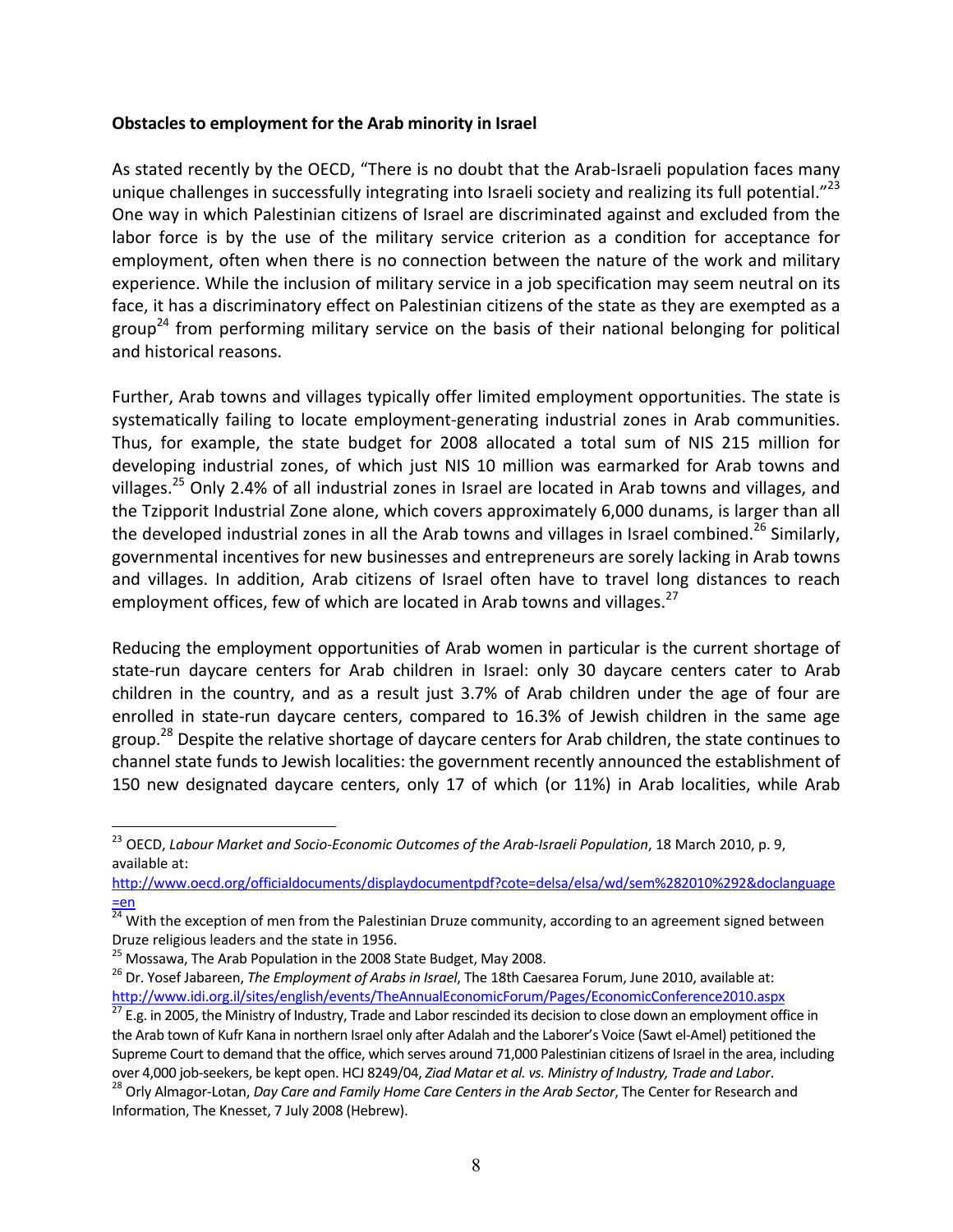children account for 25% of all children in Israel (para. 221 of Israel's Report). More poor Arab families are required to pay for private daycare and early education for young children, despite the fact that Arab families have a lower average income than Jewish families, and many are forced to forgo such services. The lack of suitable daycare facilities acts as a brake on the participation of Arab women in particular in the labor force: a rough indicator of this effect is that according to state statistics, the participation rate of married Arab women in the civil labor force stands at 14%, while the participation rate of single Arab women is 46.8%.<sup>29</sup>

Aggravating the problem is the almost total absence of public transportation from Arab towns and villages to central cities, which makes it more difficult, particularly for women and young people who do not own cars, to work elsewhere. Most bus lines do not enter Arab villages at all, and road-side buses to major cities often run only once per day. The lack of adequate public transportation is in part the responsibility of the state, as the major public transportation system (*Egged*) is majority-owned by the government. State-funded vocational training programs are also often inaccessible to the Arab population as a result. The structural barriers to employment are not discussed in Israel's Report, which focuses instead on the alleged "traditional stands and cultural stigmas among the Arab population," which, it argues, "define the acceptable limits to traveling alone to school and work" (para. 214).

# **4. Arab citizens employed in the civil service**

# *Suggested questions*

1

- ° *Based on information obtained, the Committee wishes to reiterate its concern over the severe under‐representation of Arab citizens of Israel in the civil service.30 Why, in spite of the 1993 and 2000 amendments to the Civil Service Law (Appointments) – 1959 law and various government decisions does the percentage of Arab citizens in general (6.5%) and Arab women in particular (2%) in the civil service remain far lower than their percentage of the population (around 20%) and far lower than even the rate allegedly targeted by the State (10%)? Please provide data on the numbers and percentages of civil service employees in the various public sector bodies, including ministries, disaggregated according to national belonging, sex and professional rank.*
- ° *Please provide updated information to the Committee on progress towards meeting the targets set out in Government Resolution 2579 in relation to Arab citizens of Israel [State report para. 70]. Does the resolution contain any specific quotas relating to Arab women working in the civil service? Please provide updated information on the implementation of five‐year work plans to increase the representation of Arab citizens, inter alia, in all*

<sup>&</sup>lt;sup>29</sup> The State of Israel's Fifth Periodic Report to the Committee on the Elimination of Discrimination Against Women, CEDAW/C/ISR/5, 24 March 2010, p. 208, para. 462.<br><sup>30</sup> Concluding Observations of the Committee on Economic, Social and Cultural Rights: Israel. 23 May 2003,

E/C.12/1/Add.90, para. 21.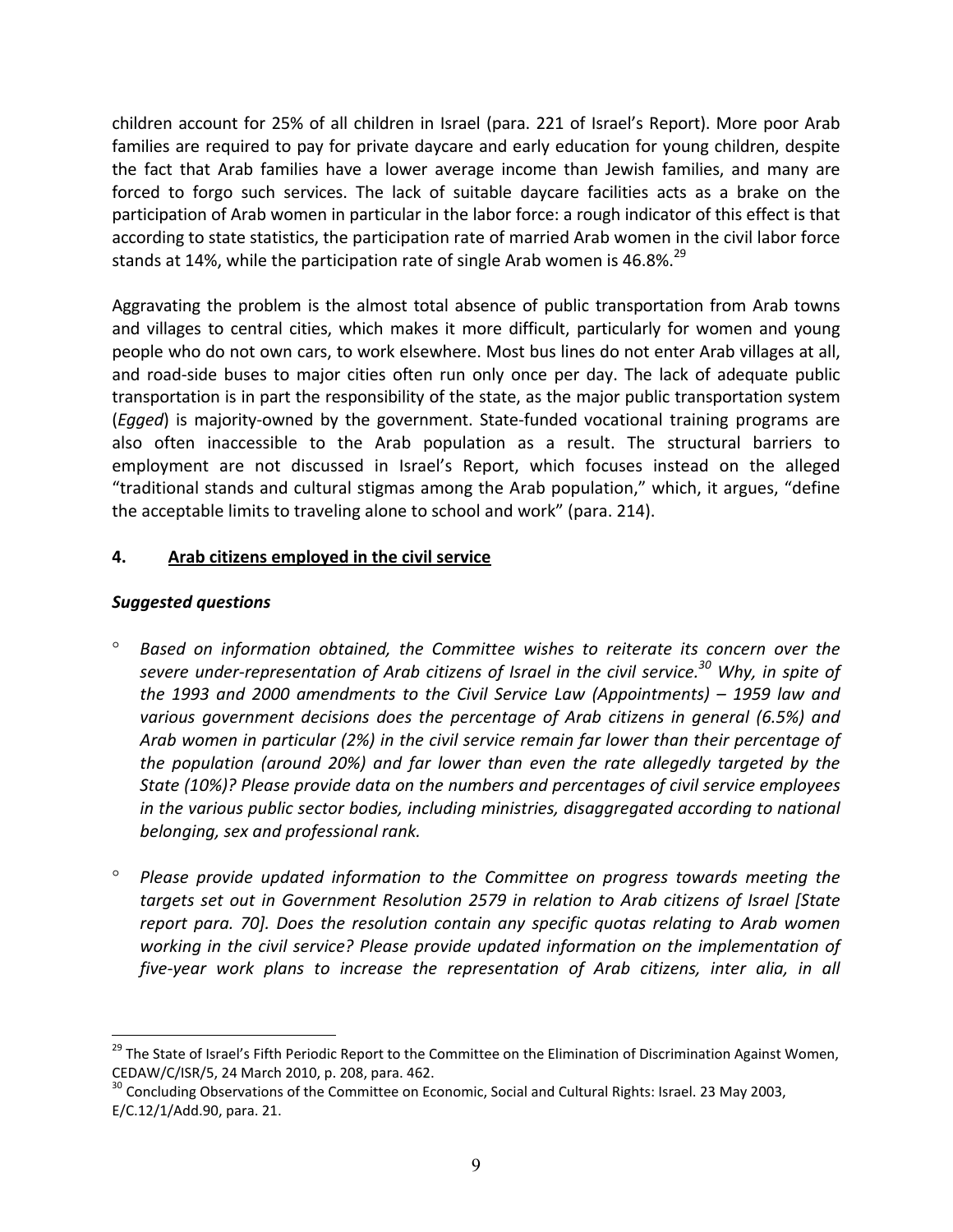*government ministries [State report para. 70] and state the target percentages of Arab employees adopted by each of these plans.* 

### *Background information*

 $\overline{a}$ 

The state, the largest employer in Israel, does not enforce *The Equal Opportunities in Employment Law – 1988* on its own practices, and Palestinian citizens of Israel in general remain sorely under‐represented in civil service positions. This under‐representation is despite an amendment made in 2000 to the *Civil Service Law (Appointments) – 1959*, which stipulates fair representation throughout the civil service, and all ministries and affiliated institutions "to both sexes… and… the Arab population including Druze and Circassian." According to Israel's Report (para. 71), as of November 2008, Arab citizens of Israel made up just 6.5% of all civil service employees. While Israel's report does not disaggregate the data by sex, in 2006 just 2% of civil service workers were Arab women. $31$  Furthermore, over time there has been marginal improvement in the representation of Arab citizens in the civil service, in particular with regard to women, who also accounted for 2% of all civil service employees in 2001.<sup>32</sup> The situation is direr still in the Naqab district, where in 2010 Arab citizens made up less than 1% of civil service employees.<sup>33</sup> These figures seriously call into question the efficacy of the amendment to the Civil Service Law (Appointments) and/or the state's efforts to further its implementation.

In addition, a number of government decisions have been issued over the past decade that order the implementation of the law and stipulate interim quotas for the representation of Arab men and women.<sup>34</sup> However, these interim targets have consistently been missed, and the representation of Arab citizens, men and women alike, remains low.

Arabs employed in government ministries is correspondingly low and inadequate, including in ministries that have a decisive impact on their lives such as the Ministries of Transport (2.3%), Housing (1.3%) and Finance (1.2%). The following table details Arab representation in government ministries.

<sup>31</sup> The Civil Service Commission, *Suitable Representation for the Arab Minority, including the Druze and Circassians*

in the Civil Service, 2006 (Hebrew).<br><sup>32</sup> Ali Hedar, "The Arab Citizens in the Civil Service," Sikkuy Report, Equality and the Integration of the Arab Citizens of<br>Israel 2000-2001, citing an April 2001 report of the Govern

<sup>&</sup>lt;sup>33</sup> The Negev Coexistence Forum for Civil Equality, The International Day Against Racism, 21 March 2010, the *Situation of the Arab Villages in the Negev*, March 2010 (Hebrew), available at:

http://www.dukium.org/user\_uploads/pdfs/doh.pdf<br><sup>34</sup> These include Government Decision 1832 of 29 April 2004; Government Decision 414 of 15 August 2006; Government Decision 2579 of 11 November 2007; and Government Decision 4437 of 25 January 2009.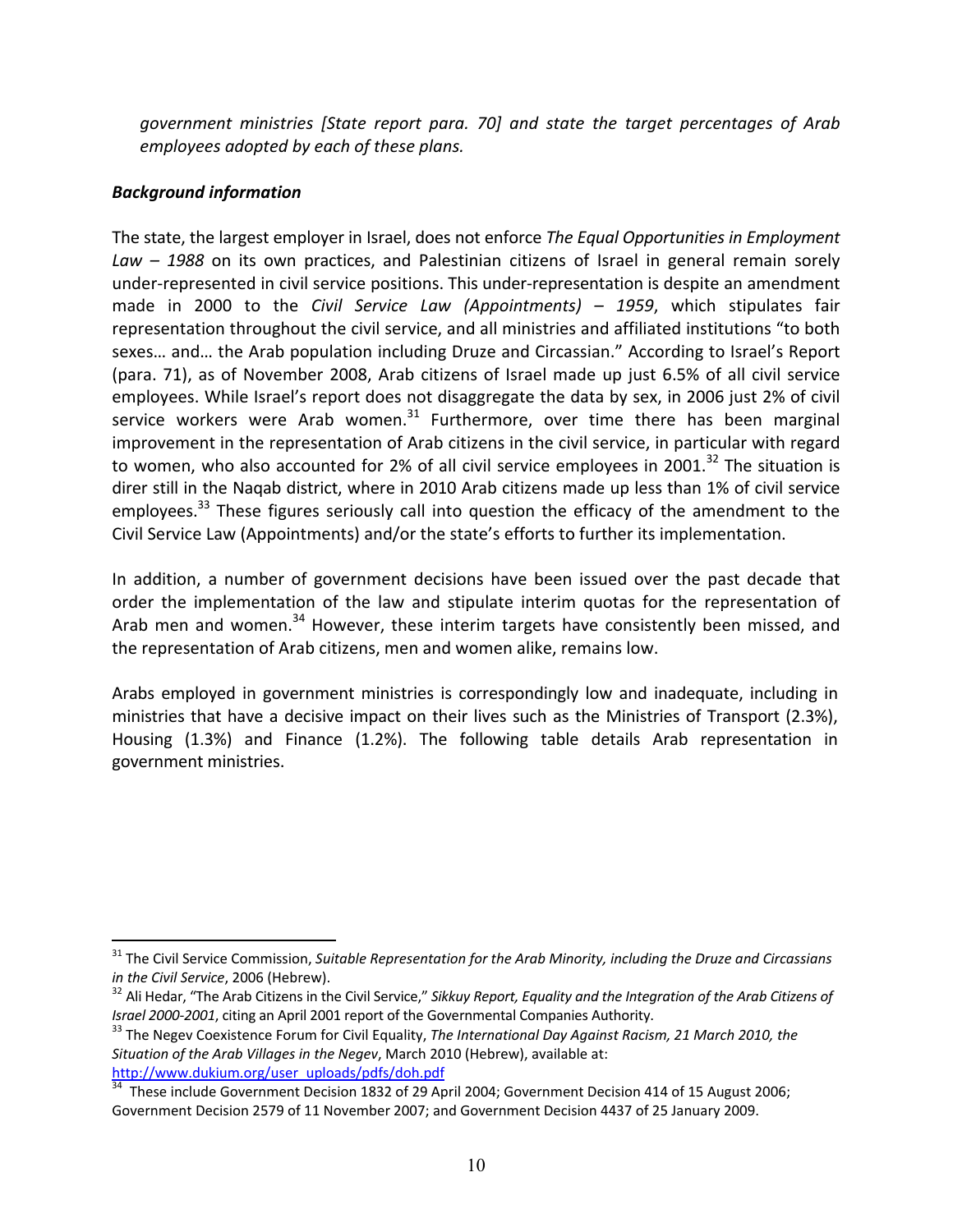| <b>Ministry</b>        | No. of Arab<br>employees | Total no. of<br>employees | % of Arab<br>employees |
|------------------------|--------------------------|---------------------------|------------------------|
| Health                 | 1,935                    | 26,753                    | 7.2                    |
| Education              | 126                      | 2,031                     | 6.2                    |
| Justice                | 99                       | 2,497                     | 3.9                    |
| Industry Trade & Labor | 45                       | 1,326                     | 3.4                    |
| Transport              | 21                       | 881                       | 2.3                    |
| Housing                | 10                       | 730                       | 1.3                    |
| Finance                | 12                       | 954                       | 1.2                    |

*Arab representation in Israeli government ministries, 2006 <sup>35</sup>* 

The two ministries with the most Arab employees are the Ministries of Education and Health. The vast majority of these employees work in Arab towns and villages or mixed cities providing services directly to Arab communities, as teachers and doctors and nurses. Arab professionals are rarely to be found in decision-making positions in the upper echelons of these ministries.

# **5. The right to social security**

# *Suggested question*

° *Please detail any special measures to ensure that Arab citizens of Israel are able to enjoy the right to social security on an equal footing with Jewish citizens, and comment on the reported denial of income support allowances to individuals who use or own specific kinds of cars, particularly with regard to those who live in areas with effectively no access to public transportation.*

# *Background information*

 $\overline{a}$ 

Israel's Report provides no information on Arab citizens of Israel in its discussion of Article 9 of the Convention. This represents a grave omission given that Arab citizens are among the groups most in need of social security given their relatively high rates of poverty, unemployment and disability. Further Arab citizens of Israel often face particular obstacles and have specific needs in the field of social security. The following case is an illustration of the ways in which Israel's policies in the field of social security can affect Arab citizens in specific and negative ways.

# **The denial of income support payments to car owners and users**

In Israel, income support allowances are arbitrarily conditioned on whether a recipient of this benefit owns or has access to the use of a car. In practice, this condition severely impacts Arab citizens of Israel, both because they make up around 25% of all income support recipients, and because there is almost no access to public transportation to and from Arab towns and villages.

<sup>&</sup>lt;sup>35</sup> The Civil Service Commission, "Suitable Representation for the Arab Minority, including the Druze and Circassians in the Civil Service," 2006.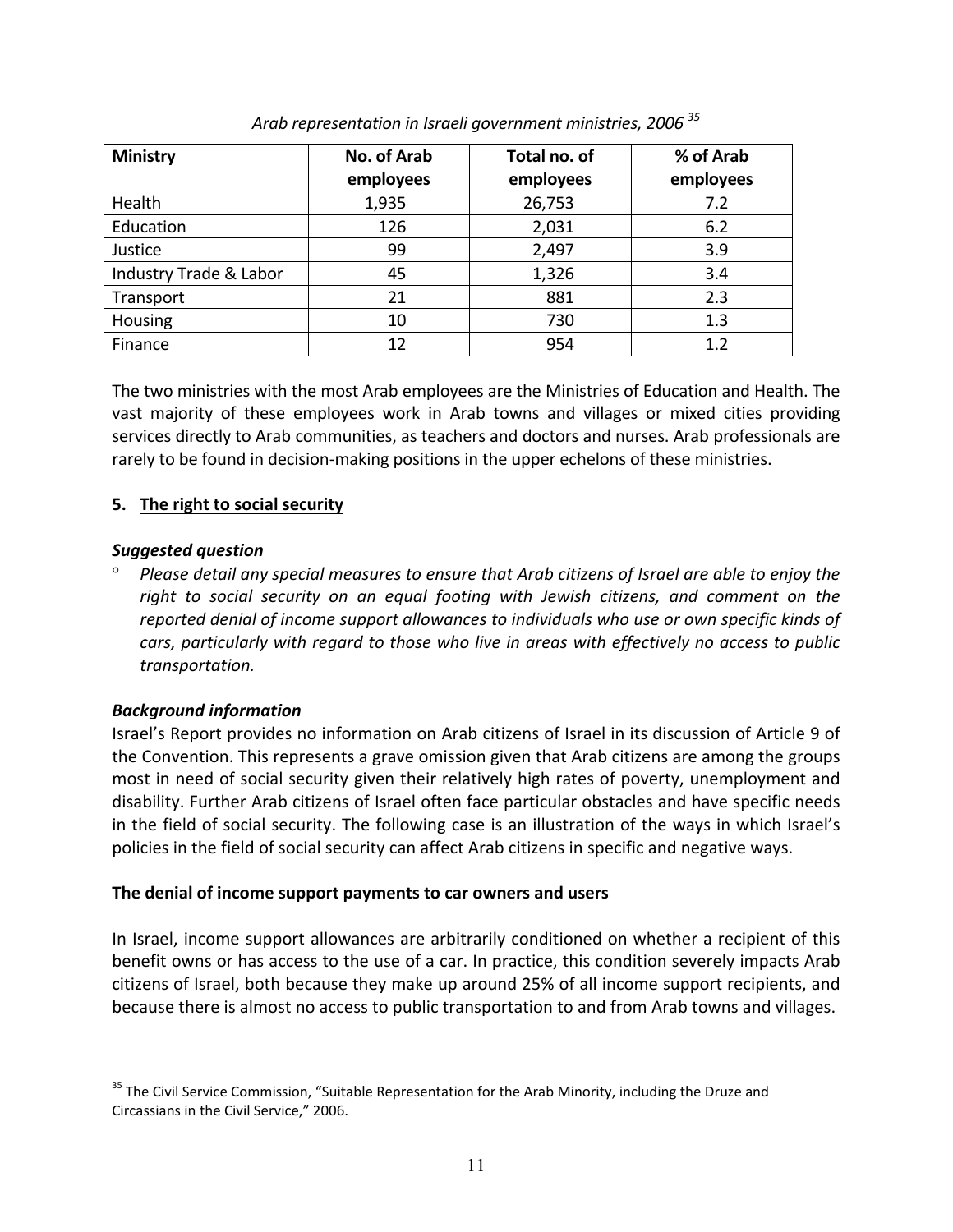Income security payments are granted to every citizen who is unemployed and cannot find or engage in work following the end of the period in which the person is entitled to receive unemployment benefits. Income supplementation is granted to every worker in part‐time employment whose salary is below the minimum wage (approximately NIS 4,000 per month). In both cases, these benefits aim to ensure that individuals can meet their basic needs and live at a minimum living standard in dignity.

In 2004, Adalah and Sawt el-Amel submitted a petition to the Israeli Supreme Court demanding the cancellation of Article 9A(b) of the Income Support Law  $-$  1980 and Article 10(c) of the Income Support Regulations – 1982, which prevented unemployed car owners and users from receiving secured income support allowances. Following the petition, the Knesset amended the law in January 2007 to allow recipients of supplemental income payments to own a car, provided that the car is more than seven years old and if its engine power is 1,300 Hp or if the car is more than 12 years old and if its engine power is 1,600 Hp.

However, while the amendment does allow recipients of income support benefits to own a car, it imposes three conditions on their ownership that must all be met, and that in practice preclude this possibility entirely. One of the three conditions stipulates that a person receiving income support payments should begin receiving the benefits within one month of being dismissed from their previous workplace. In reality this condition cannot be met, since individuals who have been dismissed receive unemployment benefits for a period of three months, and only after receiving these benefits for three months do they become eligible for income support payments. The amendment therefore discriminates between income support recipients and recipients of supplemental income payments, who are allowed to own and use a car in the aforementioned circumstances. The discrimination created by the law between recipients of income support payments and supplemental income payments is arbitrary and unjustified, since the main objective of the Income Support Law is to protect every citizen who is unable to guarantee a minimal level of income, especially those who are entitled to income support payments.

Owning a car can be crucial for recipients of income support, as they may need it in order to carry out their necessary daily activities, such as attending employment offices, looking for workplaces, having access to medical and health care and to different forms of professional training to assist income support recipients in finding work. The importance of a car is all the greater in the Arab towns and villages due to the lack of public transport and the scarcity of local employment opportunities. Adalah and Sawt el‐Amel filed a further petition challenging the new amendment in March 2008. $36$  In November 2009 the state responded that the condition is not discriminatory.

<sup>1</sup> <sup>36</sup> HCJ 10662/04, *Salah Hassan, et al. v. The National Insurance Institute, et al.* (case pending).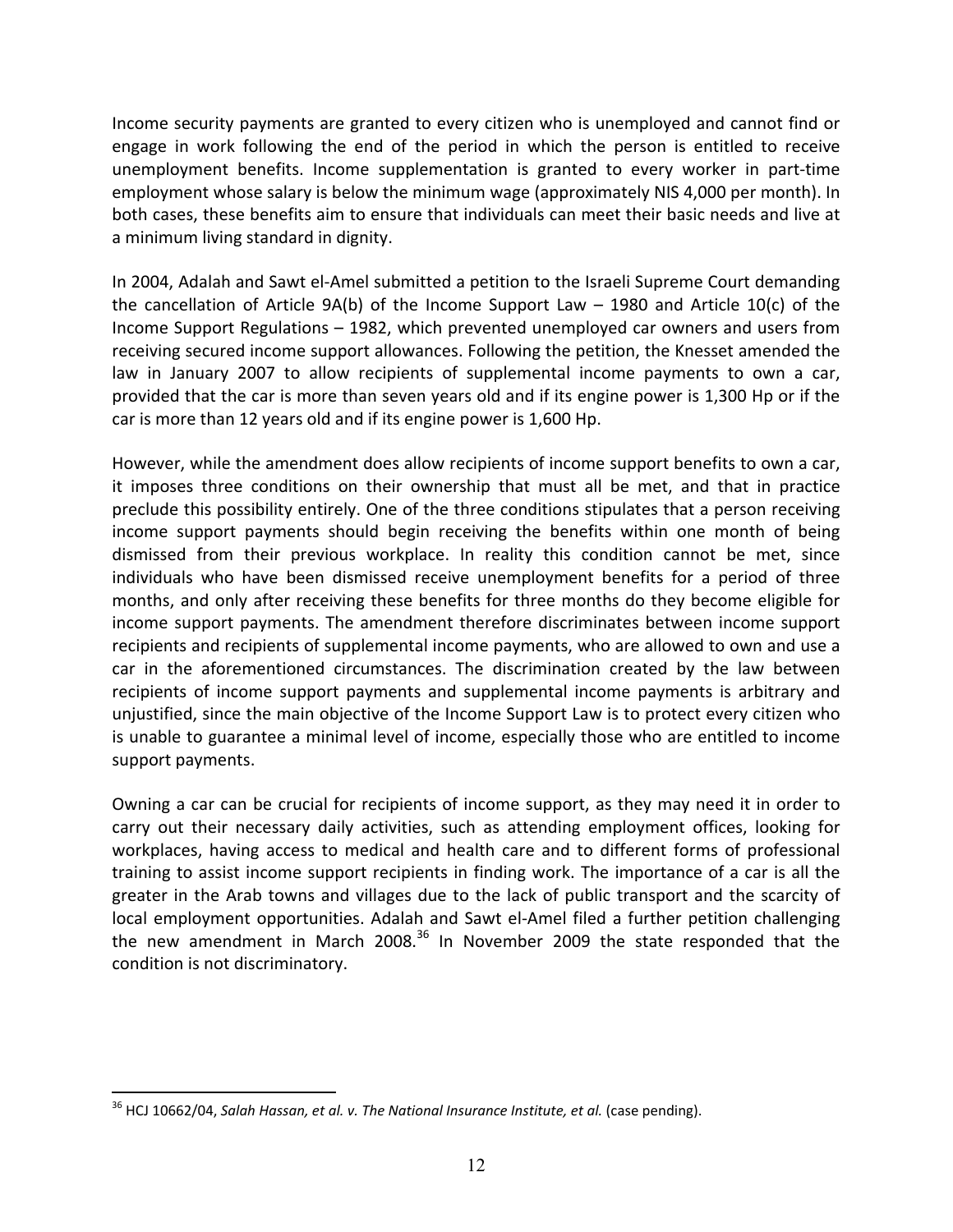Commenting on the issue, the OECD, which published a review of labor‐market and social policy in Israel in January 2010, stated that, "it is counterproductive to have restrictive rules on car ownership and use for income support clients who live in areas with limited public transport."<sup>37</sup>

*Articles 10 to 12 – Social rights*

### **6. Income, poverty and wage gaps** *Suggested question*

° *What measures is Israel taking, if any, to reduce the wide gaps in employment rates and sectors of employment, and inequality in wages between Jewish and Arab citizens of the state, in accordance with the principle of "equal pay for work of equal value"?38* 

# *Background information*

In its discussion of the current standard of living of Israel's population, Israel's Report (paras. 420-421) does not provide data about household incomes disaggregated into Arab and Jewish households. As reported by the OECD, the net monthly income of Arab households is just 63% of the net monthly income of Jewish households, despite the larger average size of Arab families.<sup>39</sup> Therefore, "it is clear that in terms of economic wellbeing, the Arab-Israeli population is at a net disadvantage compared to the Jewish population."<sup>40</sup>

According to state statistics, which look at income of workers rather than household income, the average gross monthly income among Arab citizens of Israel was NIS 5,419 in 2008, just 68% of the average income earned by Jewish citizens, at NIS 7,949. $41$  The average gross monthly income among Arab male workers was around **42% lower** than for Jewish male workers in 2008, while for Arab female workers, it was around 28% lower than for Jewish female workers in the same year.<sup>42</sup>

|       | Total | Males | Females |
|-------|-------|-------|---------|
| Arabs | 5,419 | 5,764 | 4,350   |
| Jews  | 7,949 | 9,966 | 6,046   |

*Gross monthly income per employee by population group and sex in 2008 (in New Israeli Shekels)43*

 $\overline{a}$ 

<sup>37</sup> OECD, *Israel: A divided society, results of a review of labour‐market and social policy*, 20 January 2010, p. 6, available at: http://www.oecd.org/dataoecd/0/40/44394444.pdf<br><sup>38</sup> See the Concluding Observations of the CESCR: Israel, 23 May 2003, E/C.12/1/Add.90, paras. 21, 36, 37.<br><sup>39</sup> OECD. *Labour Market and Socio-Economic Outcomes* 

at:

http://www.oecd.org/officialdocuments/displaydocumentpdf?cote=DELSA/ELSA/WD/SEM%282010%292&doclang

 $\frac{\text{uage}=en}{40}$  Ibid. p. 34.

<sup>&</sup>lt;sup>41</sup> CBS, *Income of Individuals (Income Survey)* Table 25, 2008.<br><sup>42</sup> Ibid. 43 Ibid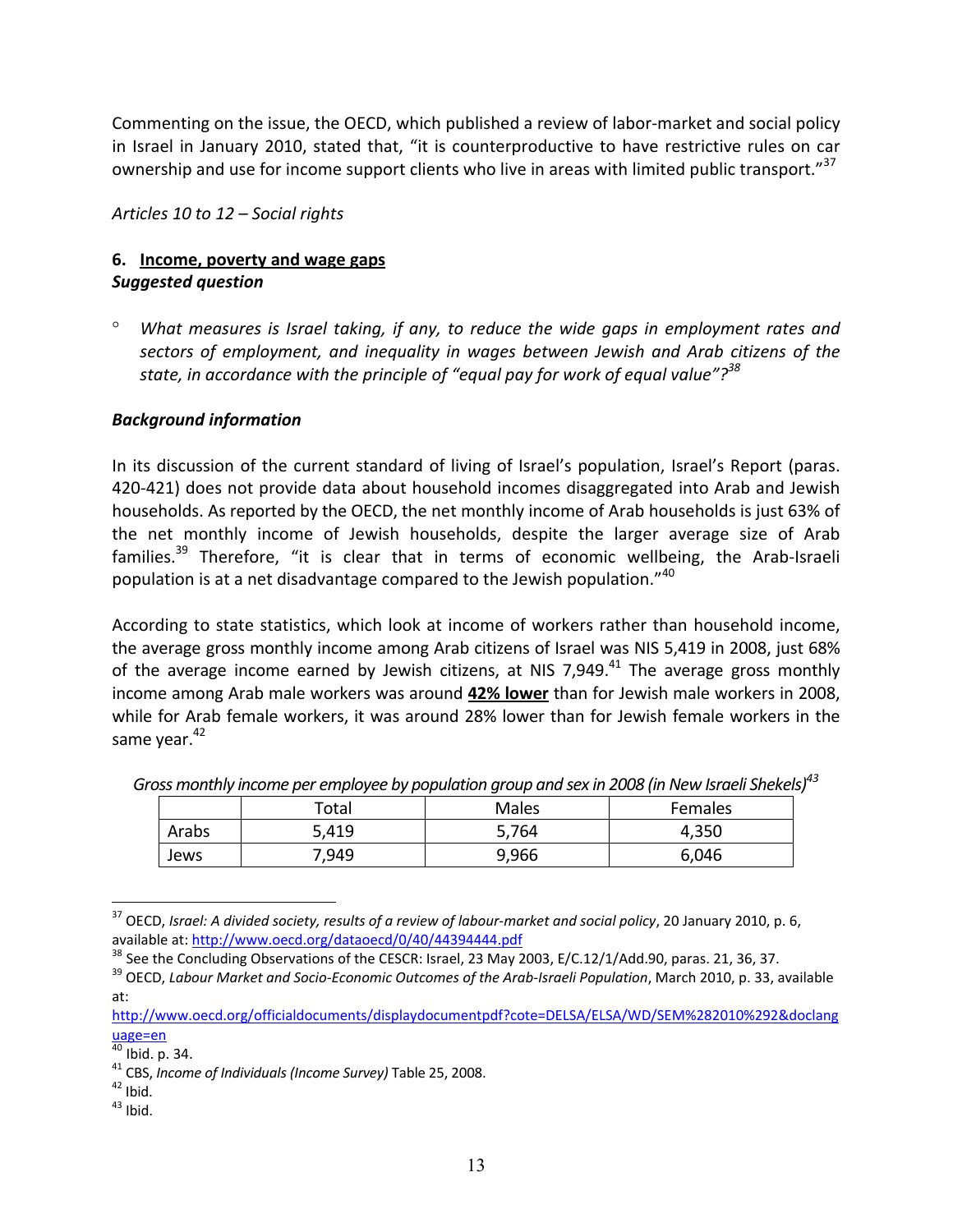As noted in Israel's Report (para. 423), poverty gaps between the Jewish majority and the Arab minority in Israel persist, although the report does not detail these gaps. According to state statistics, 49.4% of all Arab families in Israel are classified as poor, compared to an average rate of 19.9% among all families in Israel.<sup>44</sup> This figure is far higher among Arab Bedouin families, at 67.2%.<sup>45</sup> While Arab citizens constitute around 20% of the total population of Israel they are overrepresented in the poor population, accounting for 45.2% of persons (members of families) in 2007.<sup>46</sup> Thus, according to Israel's National Insurance Institute, "there is a large, almost threefold gap between the Arab families' share of the entire population and their share of the poor population."<sup>47</sup>

Israel ranks local councils and municipalities according to a ten‐point socio‐economic scale. Cluster 10 represents the wealthiest localities, and cluster 1 the poorest towns. The 75 Arab localities in the state are greatly over‐represented in the lowest clusters: they make up around 87% of all localities within clusters 1‐3, around 72% of all localities within clusters 1‐4, and **0%** of the most prosperous localities in the country classified in clusters  $7$ -10.<sup>48</sup> As a consequence, the services provided by local authorities are generally both scarcer and of poorer quality in Arab localities.

| Town           | Average income   | Socio-economic  | % of sub-minimum | % aged 17-18 entitled |
|----------------|------------------|-----------------|------------------|-----------------------|
| (Jewish towns  | per capita (NIS) | cluster ranking | wage-earners     | to a matriculation    |
| shown in grey) |                  |                 |                  | certificate           |
| Afula          | 2,626            | 5               | 47.13            | 51.45                 |
| Umm el Fahem   | 1,321            |                 | 58.64            | 33.29                 |
| Dimona         | 2,530            | 4               | 48.53            | 46.35                 |
| Rahat          | 1,059            |                 | 57.07            | 23.92                 |
| Zikron Ya'akov | 3,823            |                 | 37.59            | 54.77                 |
| Jisr el-Zarga  | 1,300            |                 | 57.67            | 15.96                 |

*Comparison of neighboring pairs ofselected Arab & Jewish towns by socio‐economic indicators, 200949*

 $\overline{a}$ <sup>44</sup> National Insurance Institute, *Poverty and Social Gaps, Annual Report 2008*, p. 16, 22 (English), available at: http://www.btl.gov.il/English%20Homepage/Publications/Poverty\_Report/Documents/poverty%20report%202008 .pdf

<sup>45</sup> OECD, *Labour Market and Socio-Economic Outcomes of the Arab-Israeli Population, March 2010, p. 31.<br><sup>46</sup> The National Insurance Institute, Annual Survey 2008, p. 80 (English), available at:* 

http://www.btl.gov.il/English%20Homepage/Publications/Annual%20Surveys/Documents/skira-2008-E.pdf<br><sup>47</sup> Ibid.<br><sup>48</sup> CBS, Local Councils and Municipalities by Socio-Economic Index, Ranking and Cluster Membership, 2006,

available at: http://www.cbs.gov.il/hodaot2009n/24\_09\_244t3.pdf. These figures do not include Arab citizens living in mixed cities. It should be noted that many Jewish localities that are ranked within the low socio‐economic clusters are settlements located in the occupied West Bank, including East Jerusalem, rather than in Israel proper. These include Modi'in Illit and Betar Illit (cluster 1), Betar Illit (cluster 2), El'Ad and Immanu'el (cluster 2), and Qiryat Arba (cluster 3). <sup>49</sup> CBS, *Local Councils and Municipalities – Rank, cluster membership, population, variable values, standardized*

*values and ranking for the variables used in the computation of the index*, 2009, available at: http://www.cbs.gov.il/hodaot2009n/24\_09\_244t1.pdf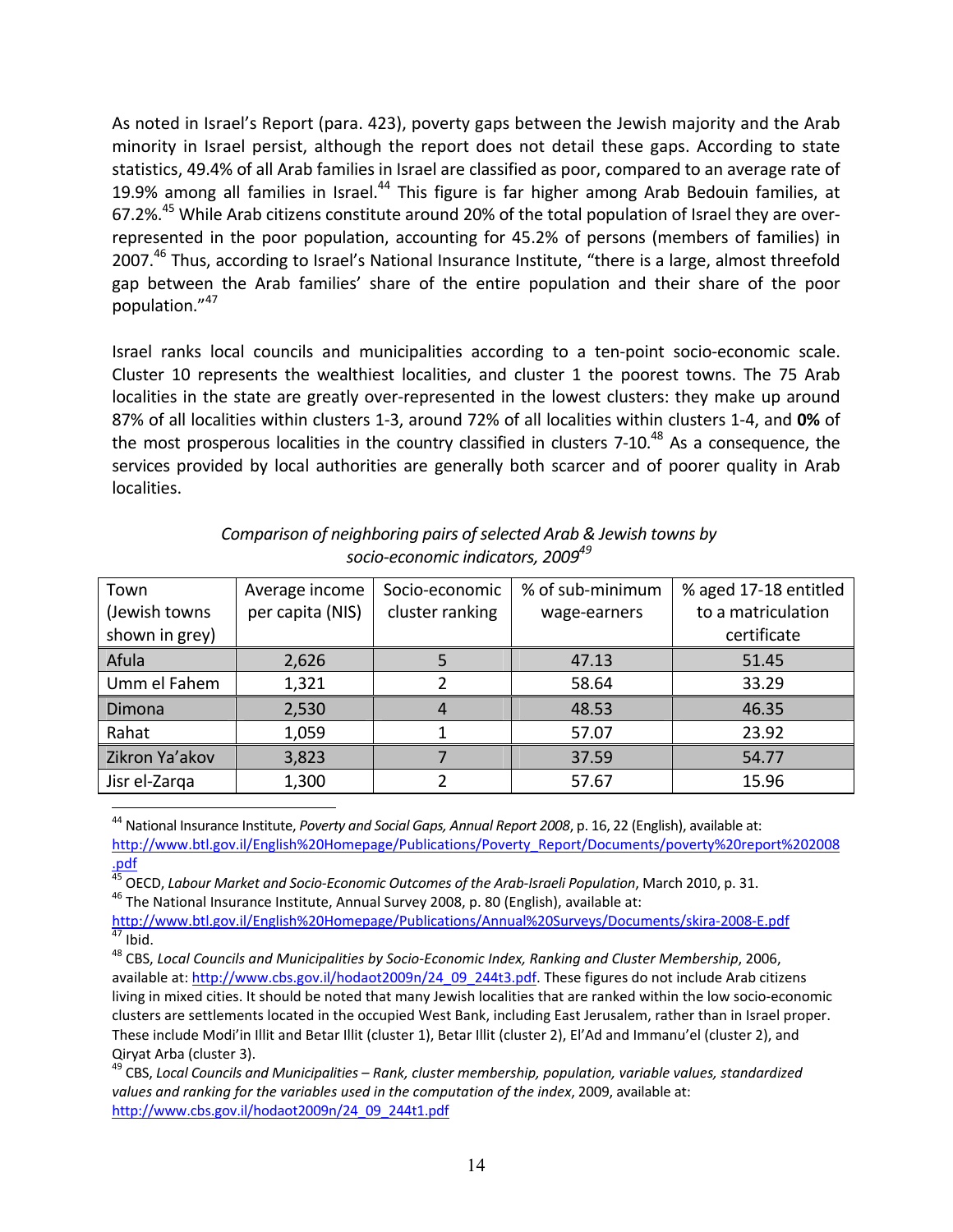| Migdal Haemeq | 2,313 | 47.70 | 49.34 |
|---------------|-------|-------|-------|
| Shafa'amr     | ,747  | 48.88 | 34.94 |
| Karmi'el      | 2,980 | 42.30 | 58.57 |
| Arrabeh       | 1,417 | 54.55 | 24.47 |

The preceding table illustrates the socio‐economic disparities that exist between a sample of Arab and Jewish towns located in close geographic proximity. It indicates how consistent gaps persist across a range of socio‐economic indicators. The average income in the listed Arab towns is significantly and consistently lower than average income in the Jewish towns, and the average gap is approximately NIS 1,370. Consequently, all the sampled Arab towns are ranked in socioeconomic clusters 1‐3, while all the Jewish towns fall in clusters 4‐7. Furthermore, in all of the sampled Arab towns, wage‐earners earning less than the minimum wage account for more than their proportion in all the Jewish towns in the sample, and in all but one case account for over half of wage‐earners.

#### **The inequitable redistribution of public resources**

The State of Israel is well aware of these disparities. In an official government study conducted in 2007*,* for example, the National Insurance Institute concluded that, "… the poverty incidence index divides the population clearly into two national groups, with the poverty level of the Arab families far higher than that of the Jewish families."<sup>50</sup> However, the state has consistently failed to take adequate and effective action to address the phenomenon of absolute and relative poverty among the Arab minority in Israel, through affirmative action programs, targeted economic stimulus programs, etc. When it has initiated such plans they are often implemented partially, gradually or not at all, and therefore fail to deliver the required support. For instance, the NIS 4 billion "Multi-Year Plan for the Development of the Arab-Sector Communities," was launched in 2000 to great fanfare, with the stated aim of closing the economic gaps between Palestinian and Jewish citizens in Israel. However, the plan has never been fully implemented. Despite its non‐implementation, the state has used the fact that the plan was granted approval to justify the exclusion of Arab towns and villages from other development programs.<sup>51</sup>

An example of the inequitable allocation of public resources is Amendment 146 to the Income Tax Act, a discriminatory clause determining the provision of income tax benefits. The amendment originally afforded tax exemptions to Israeli Jewish communities located on the border with the Gaza Strip, but the list quickly expanded to include communities added for political reasons only. Due to the lack of clear criteria to govern the provision of significant tax rebates to communities, not one of the communities selected to enjoy the benefits was Arab.

<sup>&</sup>lt;sup>50</sup> National Insurance Institute, Poverty and Social Gaps, Annual Report, 2007.

<sup>&</sup>lt;sup>51</sup> For example, on 2 June 2004, the Supreme Court ruled on a petition submitted by Adalah and Tel Aviv University Law Clinic against a government decision to exclude Arab towns from the "Ofeq" program that the state could not use the Multi‐Year Plan as a reason for excluding Arab towns from other government socio‐economic plans and programs. HCJ 6488/02, *The National Committee of Arab Mayors, et al. v. The Director's Committee for Fighting Unemployment in Settlements with High Unemployment Rates, et al.*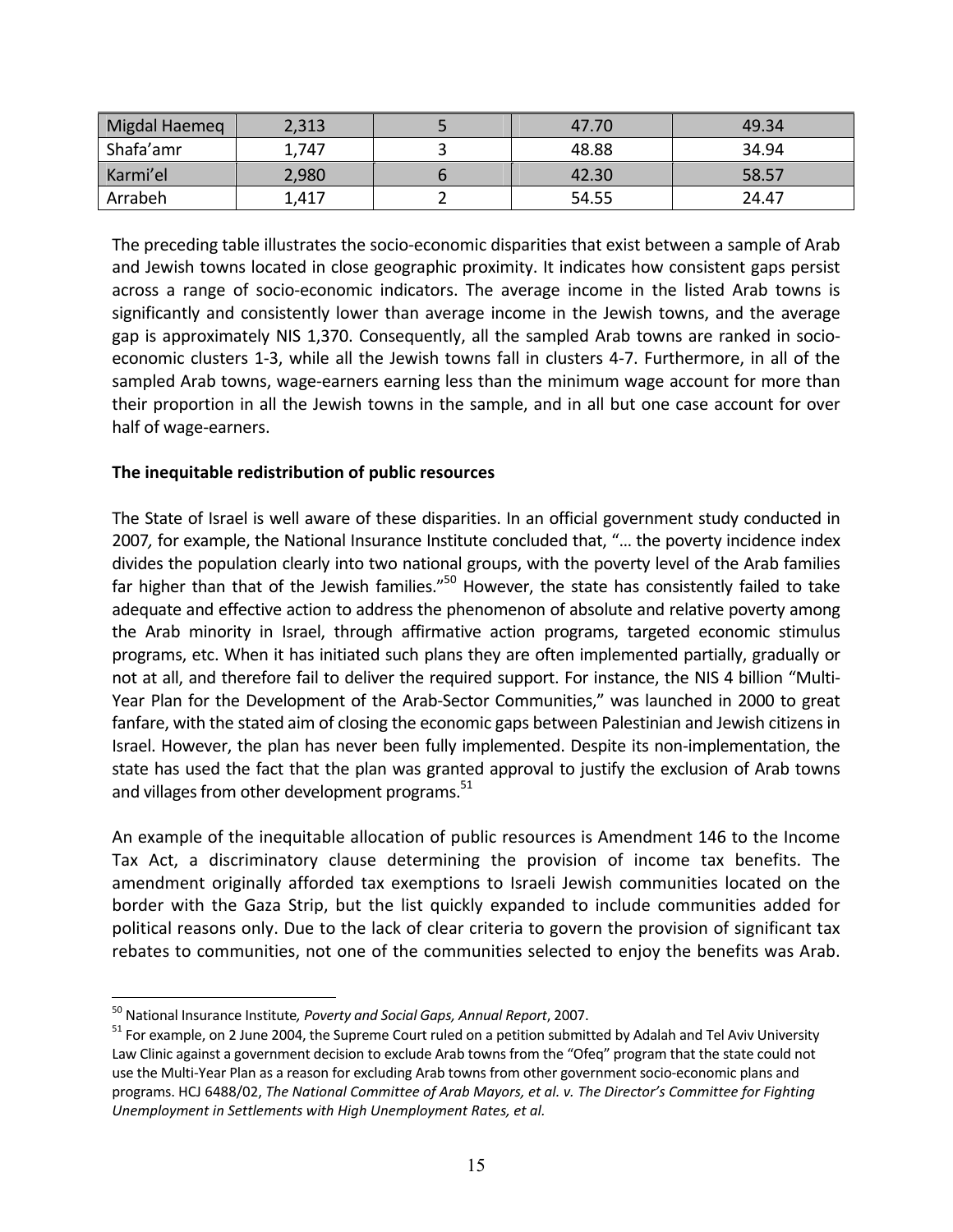The amendment passed despite the fact that Arab communities suffer from systematic discrimination in state budget allocation and are among the poorest and most neglected communities in Israel. In response to petitions submitted by the Association for Civil Rights in Israel (ACRI) and Adalah against the amendment in 2005,<sup>52</sup> the Israeli Supreme Court decided in September 2010 that the granting of tax benefits to several communities without equal, clear and written criteria was unconstitutional and discriminatory.<sup>53</sup>

Overall, direct state policy measures to reduce poverty (transfer payments/benefits and taxes) target Jewish citizens far more than Arab citizens: the incidence of poverty declined by just 13.5% among Arabs in 2008 as a result of such measures, compared to 46.2% among Jewish citizens.<sup>54</sup> Thus the redistribution of income by the state serves to preserve and widen rather than narrow inequalities between Arab and Jewish citizens. In Israel, government expenditure has a particularly critical role to play in combating poverty and redressing inequality, given the very high percentage it constitutes of the country's total GDP. In 2003, Israel invested as much as 52.4% of GDP on government expenditure, compared with 48.1% in France, 37.2% in Sweden, 36.8% in Finland, 32.8% in Germany, 21.0% in the United States and 18.4% in Canada.<sup>55</sup> However, by not focusing on the poorest and most disadvantaged groups among society, taxes and benefits have the effect of reducing poverty overall in Israel by just 25%, compared with an average of around 60% (compared with household incomes before taxes and benefits are taken into account) among OECD countries.<sup>56</sup>

# **7. The ongoing ban on family unification**

#### *Suggested question*

<u>.</u>

° *In light of the Committee's concern, voiced in its Concluding Observations on Israel from 2003 regarding Israel's restrictive family unification policies towards Palestinians,57 as well as calls from other UN human rights treaty bodies to revoke the Citizenship Law,<sup>58</sup> please comment on the recent re‐extension of the law through January 2011 and whether Israel intends to turn the law into a permanent law. How does Israel reconcile the blanket ban on*

<sup>52</sup> HCJ 6880/05, *Association for Civil Rights in Israel v. Minister of Finance, et al.;* HCJ 6901/05, *Mayor of Rahat*

*Municipality, et al. v. The Minister of Finance, et al.*<br><sup>53</sup> See Adalah's press release and the Supreme Court's decision in Hebrew at:<br>http://www.adalah.org/newsletter/ara/sep10/sc%20deciciosn%20in%20tax.pdf

<sup>&</sup>lt;sup>54</sup> National Insurance Institute, *Poverty and Social Gaps, Annual Report 2008*, p. 15 (English).<br><sup>55</sup> Adva Center, *Total Government Expenditure as Percentage of GDP*, 2003.<br><sup>56</sup> OECD, *Israel: A divided society – Resul* 

 $^{57}$  Concluding Observations of the Committee on Economic, Social and Cultural Rights: Israel, 23 May 2003, E/C.12/1/Add.90, paras. 18 and 34.<br><sup>58</sup>See Concluding Observations of the Human Rights Committee: Israel, 29 July 2010, CCPR/C/ISR/CO/3/CRP.1,

para. 15; Concluding Observations of CERD: Israel, 14 June 2007, CERD/C/ISR/CO/13, para. 20, and CERD's special decisions of 2003 (Decision 2/63) and 2004 (Decision 2/65); Concluding Comments of the Committee on the Elimination of Discrimination against Women (CEDAW): Israel, 22 July 2005, CEDAW/C/ISR/CO/3, para. 33.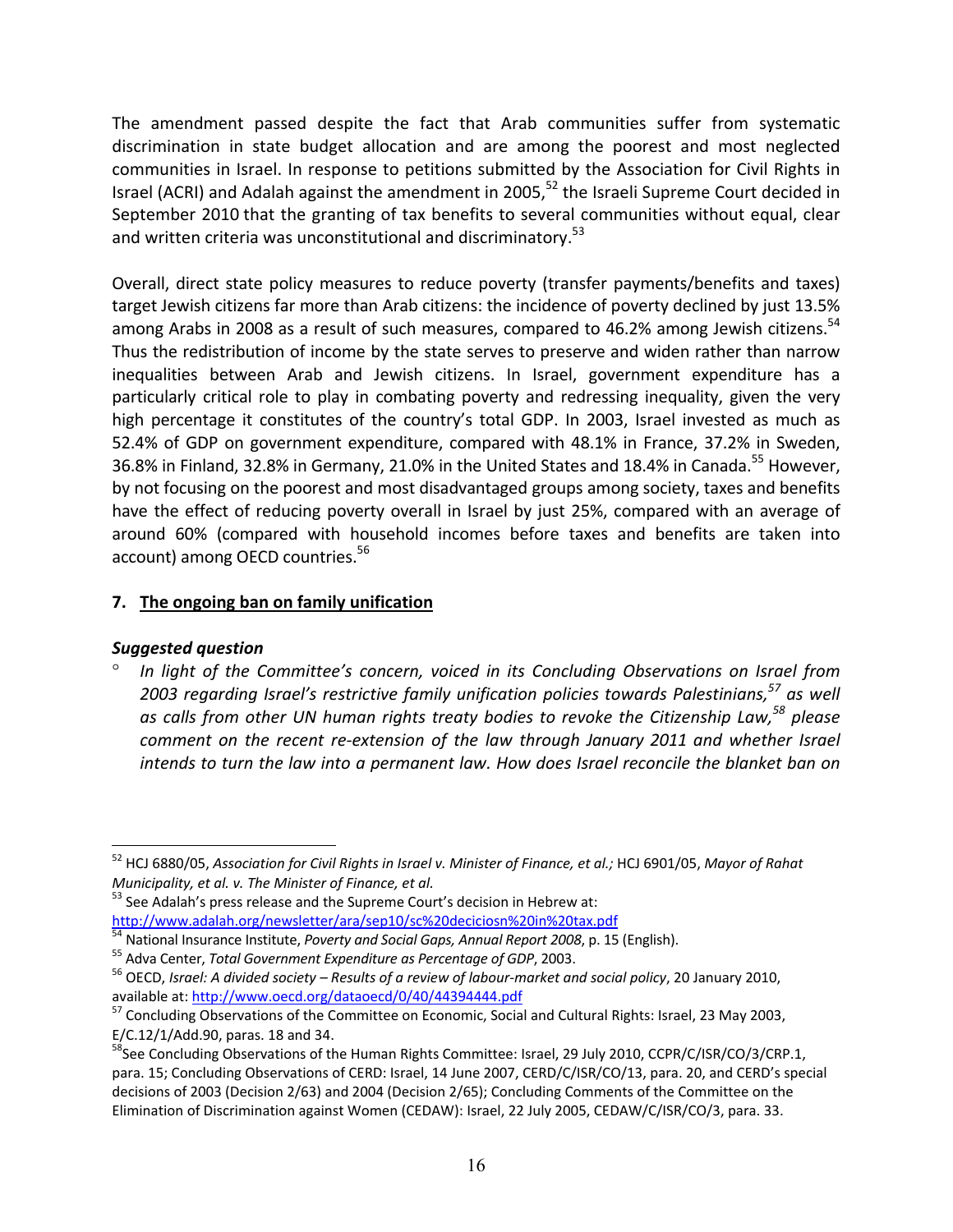*family unification between Israeli citizens and residents of the West Bank,59 Gaza Strip, Syria, Lebanon, Iraq or Iran with its obligations under the Covenant?* 

### *Background information*

 $\overline{a}$ 

The State of Israel's restrictive family unification procedures for Palestinian citizens of Israel and their non‐citizen Palestinian and/or Arab spouses remain firmly in place, despite the Committee's previous concerns in this regard, $60$  as well as calls by several other UN human rights treaty committees on Israel to revoke the law. The Citizenship and Entry into Israel Law (Temporary Order), first enacted in July 2003, codified this policy into law. The law denies Palestinian citizens of Israel the right to acquire residency or citizenship status in Israel for their Palestinian spouses from the OPT, solely on the basis of their nationality. In May 2006, a 6‐5 majority of the Israeli Supreme Court decided to uphold the law,  $61$  and in July 2010, the Knesset extended the validity of the law for the tenth time to 31 January 2011. As a result of the ban on family unification, thousands of families are forced to live apart or in a state of constant insecurity under the threat of separation.

Temporary visitor permits to Palestinian residents of the OPT married to Israeli citizens have been granted in very restricted circumstances, pursuant to amendments made to the law in July 2005.<sup>62</sup> However, even where the stringent conditions for family unification are met, the maximum that can be obtained by a non‐Israeli Palestinian spouse is a short‐term residency permit, such as a three‐month tourist visa, that does not allow the non‐citizen spouse to work or drive and denies them the protection of health insurance or social security. Families therefore remain under enormous pressure.

In March 2007, the Knesset expanded the ban on family unification to citizens of "enemy states", namely Syria, Lebanon, Iraq and Iran, and to "anyone living in an area in which operations that constitute a threat to the State of Israel are being carried out," according to security reports presented to the government.<sup>63</sup> In June 2008, the Gaza Strip was also added to this list. The law flagrantly discriminates against Palestinian citizens of Israel, who are most likely to have non‐citizen Palestinian/Arab/Muslim spouses. At the same time, however, the "graduated process" of naturalization for residency and citizenship status in Israel for all other "foreign spouses" remains unchanged.

<sup>&</sup>lt;sup>59</sup> Palestinian residents of the OPT married to citizens of Israel may apply for temporary residence permits in restricted cases, according to amendments made to the law in July 2005. However, even where the stringent conditions for family unification are met, the maximum that can be obtained by a non-Israeli spouse is a shortterm residency permit that does not allow the non‐citizen spouse to work or drive and denies them the protection

of health insurance or social security. Families therefore remain under enormous pressure.<br>
<sup>60</sup> Concluding Observations of the Committee on Economic, Social and Cultural Rights: Israel, 05/23/2003,<br>
E/C.12/1/Add.90, para

 $^{61}$  HCJ 7053/03, Adalah, et al. v. Ministry of Interior, et al. (petition rejected 14 May 2006).<br> $^{62}$  Amendments to the law from 2005 allow Palestinian men over 35 years and Palestinian women over 25 to apply for temporary residency permits at most.<br>
<sup>63</sup> Petitions filed to the Supreme Court of Israel challenging the constitutionality of the expanded law, including a

petition submitted by Adalah, remain pending. HCJ 830/07, *Adalah v. The Minister of the Interior, et al.*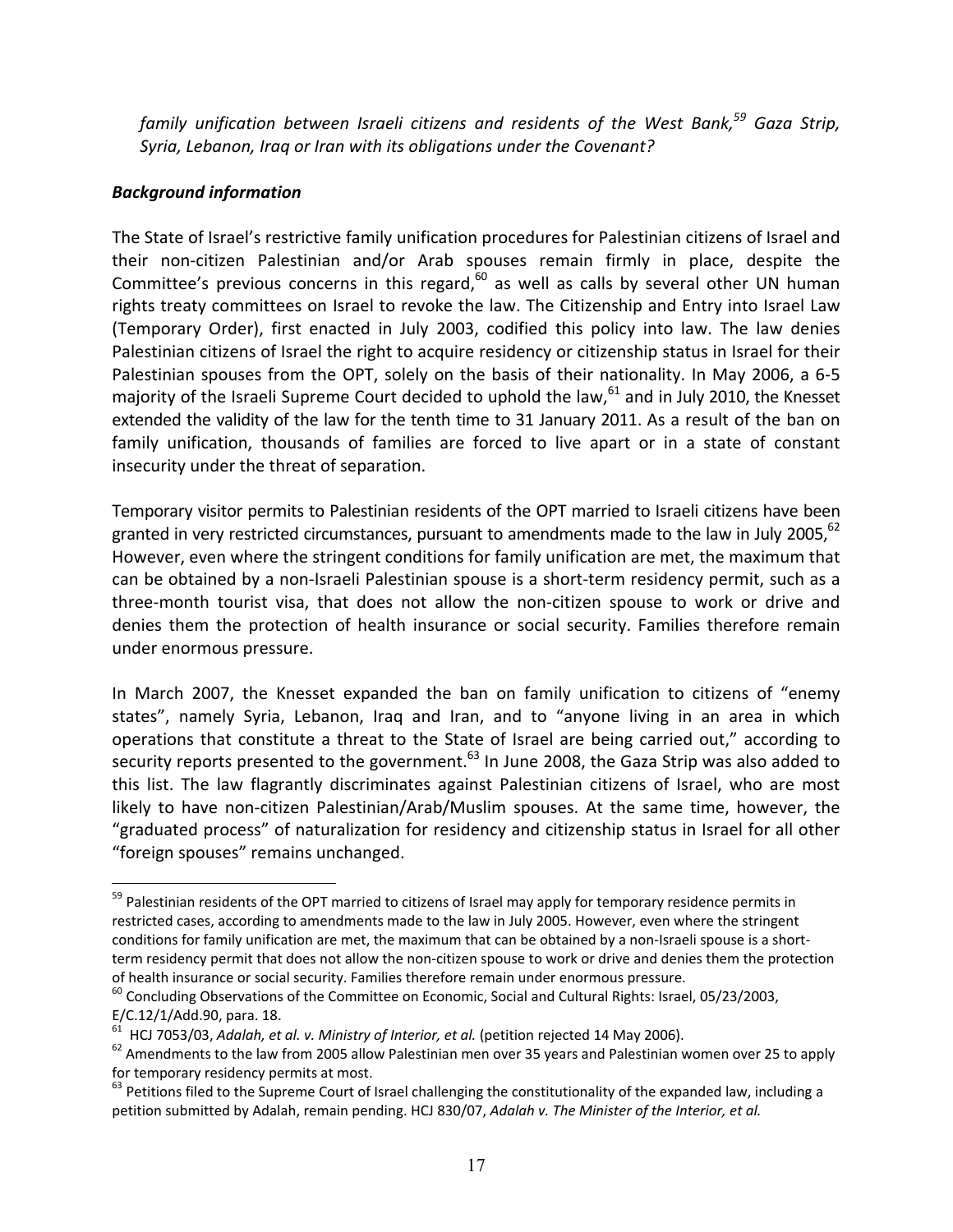The ban on family unification severely violates the right to family life. Amid ongoing international condemnation at the repeated extensions of the law's validity, other UN human rights treaty bodies have also criticized and called on Israel to revoke the Citizenship and Entry into Israel Law.64

#### **The security pretexts used by the state to justify the law**

 $\overline{a}$ 

The law is sweeping in its application and totally disproportionate to the alleged security grounds cited by Israel to justify its enactment, and to draw attention away from the state's demographic motives in limiting the number of Palestinians relocating to Israel to live with their Israeli citizen spouses. In its Third Periodic Report to the Committee, the State of Israel claimed that since late 2000, "there has been a growing involvement in assistance to terrorist organizations on the part of Palestinians originally from the West Bank and the Gaza Strip" who have Israeli identity cards obtained through means of family unification with Israeli citizens or residents (para. 393). It thereby makes a direct link between security threats and family unification between Palestinians from both sides of the Green Line.

Despite these claims, the state has consistently failed to provide clear, detailed data to the Supreme Court or to other bodies to demonstrate the security risk posed by family unification procedures. This failure extends to Israel's Report, which contains only one specific example and otherwise makes general statements including, "between September 2000 and the end of 2006, 38 of the 172 terrorist attacks carried out in Israel, were committed by such individuals [individuals who carry Israeli identity cards pursuant to procedures of family unification]" (para. 395). This information omits details of the nature of the involvement of such individuals or and convictions obtained against them for their alleged crimes.

However, at a hearing held in March 2010 on petitions challenging the amended law, the Supreme Court ordered the state to provide updated data, within thirty days, on the number of requests for family unification, the number of requests that were denied, and the number of people who entered Israel on the basis of family unification and were found by the state to have been "involved in operations against the security of the state."<sup>65</sup>

<sup>&</sup>lt;sup>64</sup> CERD in its special decisions of 2003 (Decision 2/63) and 2004 (Decision 2/65) and Concluding Observations of 2007, para. 20 (CERD/C/ISR/CO/13); CEDAW in its Concluding Observations of 2005, paras. 33‐34

<sup>(</sup>CEDAW/C/ISR/CO/3); and most recently the Human Rights Committee, which in its Concluding Observations of July 2010, "reiterate[d] its concern that the Citizenship and Entry into Israel Law… remains in force and has been declared constitutional by the Supreme Court." The Committee recommended that Israel revoke the law and "review its policy with a view to facilitating family reunifications of all citizens and permanent residents without

discrimination" (CCPR/C/ISR/CO/3, para. 15).<br><sup>65</sup> For more information, see Adalah, *Eleven Justice Panel of Israeli Supreme Court Holds Hearing on Citizenship Law* Case; Court Orders State to Provide New Data on Why the Law is Needed for Security Reasons, 14 March 2010, available at: http://www.adalah.org/eng/pressreleases/pr.php?file=14\_3\_10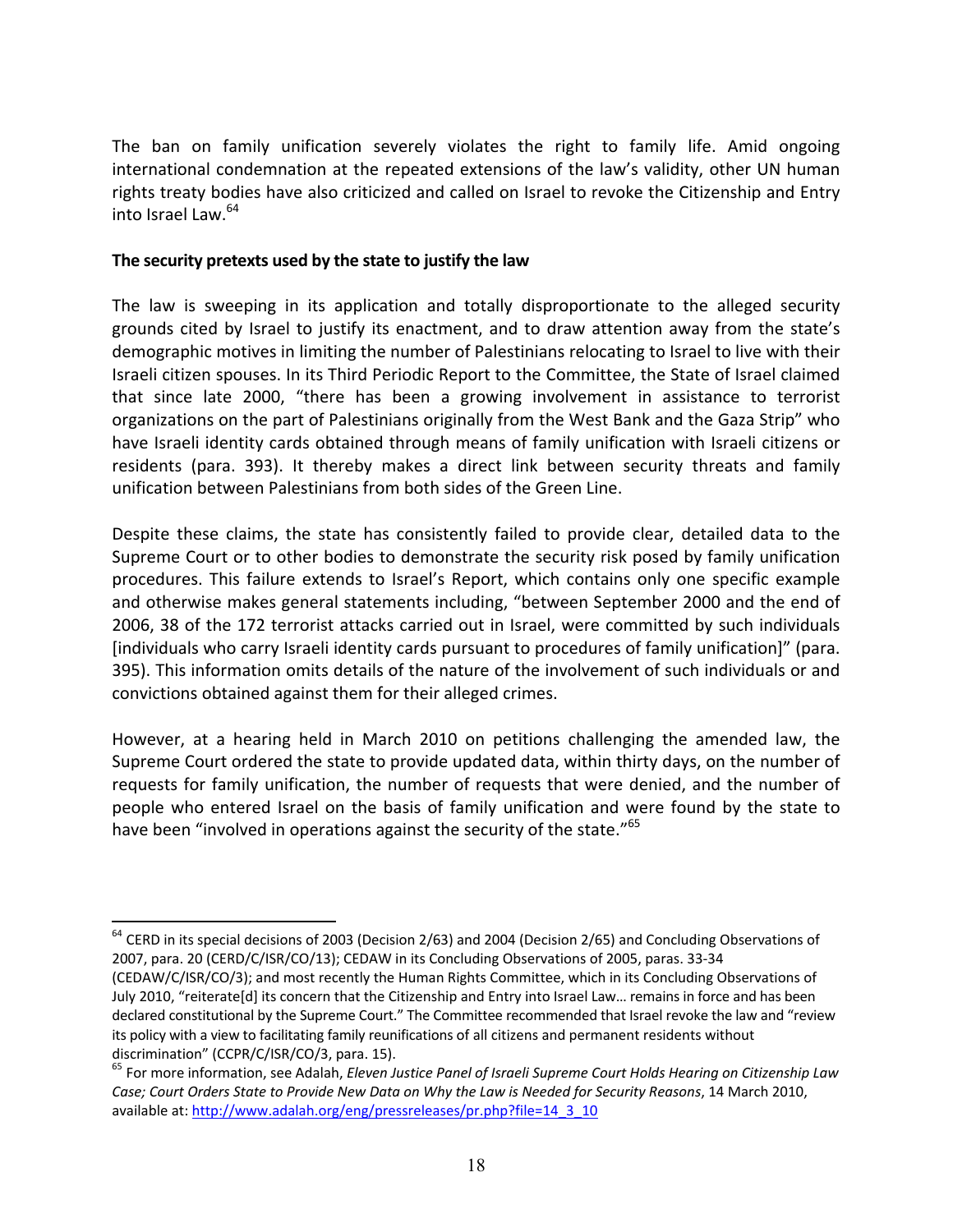According to the state's response of 13 April 2010, between 2001 and April 2010, 54 persons who had received status in Israel through family unification procedures were either "directly involved in terrorist attacks" or prevented from carrying out such attacks at the last minute.<sup>66</sup> However, again the state failed to provide any details about the nature of the involvement of these 54 persons in the reported attacks or attempted attacks. Nor did it provide any information on how many of them had been arrested, detained, released, indicted, convicted or sentenced for these activities or detail the gravity of their alleged actions. In addition, the state failed to provide the court with any data about applications or involvement of persons from the aforementioned "enemy states," strongly suggesting that there is no factual basis for the sweeping ban on family unification with non‐Jewish nationals from these states.

Furthermore, previous information supplied by the state casts serious doubts on these general claims. Following a request for detailed information submitted by Adalah in December 2008, the state responded that just *seven* persons who had received status in Israel through family unification procedures had been indicted for security‐related offenses, that only *two* of these had then been convicted, and that these two persons had already completed their sentences, which suggests that the offenses were relatively minor. Given the numbers involved, the law is sweeping in its application and completely disproportionate to the alleged security reasons cited by Israel to justify its enactment.

Amendments made to the law in 2005 deny status to Palestinians from the OPT who are related to individuals whom *security officials suggest might constitute a security threat to Israel*. Such presumptuous conclusions cannot be challenged and would hold even where an applicant maintained no personal contact with such a relative.

In addition, according to the state, between August 2005 and April 2010, 4,118 Palestinians entered Israel through family unification, equating to around just 800 persons per year.<sup>67</sup> The humanitarian committee that was set up to review family unification applications approved of just 33 cases from 600 applications between November 2008 and April 2010, a relatively insignificant number. The law, which established this committee, does not define the term "humanitarian" but does specifically state that the need for children to live with their parents does not constitute a humanitarian consideration that would justify granting the right to family unification. The humanitarian committee is a deeply flawed body, which lacks transparency, does not grant applicants the right to appear before the Committee, and denies applicants the right to appeal its decisions, and does not constitute an adequate solution to the severe violations of rights inflicted by the law. $^{68}$ 

http://phr.org.il/default.asp?PageID=100&ItemID=788

<sup>&</sup>lt;sup>66</sup> The state's response is on file with Adalah.

 $67$  UN Human Rights Committee, Replies of the Government of Israel to the List of Issues to be taken up in connection with the consideration of the third periodic report of Israel, CCPR/C/ISR/Q/3/Add.1, 12 July 2010, p. 54.  $^{68}$  See Physicians for Human Rights-Israel, "The Humanitarian Committee - a false hope to the many wh been affected by the Citizenship Law," July 2010, available at: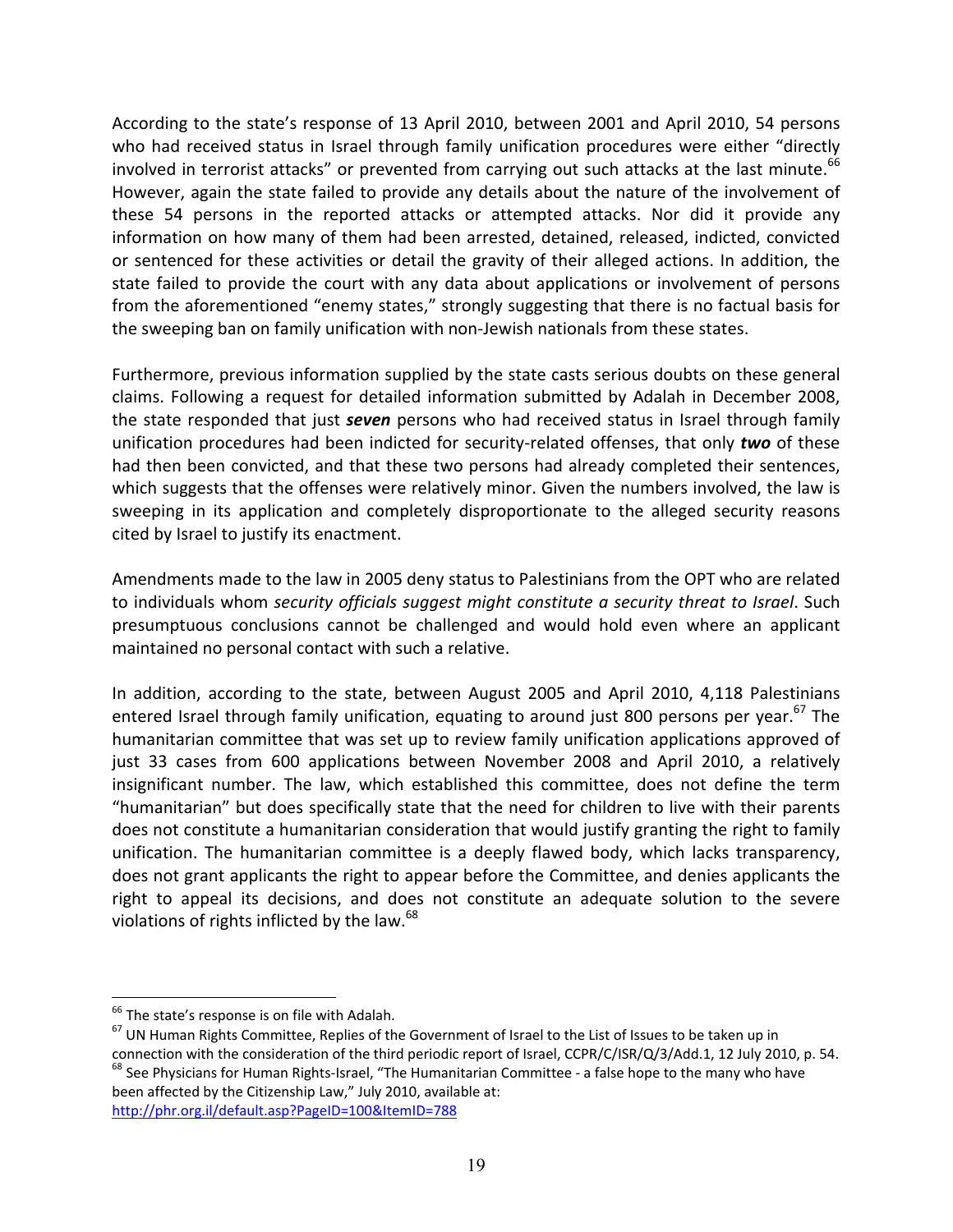# **8. The demolition and evacuation of the unrecognized Arab Bedouin villages in the Naqab (Negev)**

# *Suggested questions*

- ° *What steps is Israel taking to respect and protect the rights of Arab Bedouin living in the unrecognized villages in the Naqab (Negev) to an adequate standard of living and to provide them with basic infrastructure and services. Please provide information on the reasons why Israel does not officially recognize these villages, which either pre‐date the establishment of the state in 1948 or to which inhabitants were forced to relocate by the State after being expelled from their original villages? Please provide information on the State's plan to implement the recommendations issued by the Goldberg Committee.*
- ° *Please comment on the State's plans to demolish and evacuate entire Arab Bedouin unrecognized villages. In what circumstances does Israel decide to demolish a house or evacuate a village, and by whom is the decision made? How many homes have been demolished in the unrecognized villages since 2003 and for what reason? Are the owners and/or residents of the demolished houses/evacuated villages compensated in any way?*
- ° *What steps is Israel taking to criminally investigate police and other authorities involved in the violent home demolition operation in al‐Araqib, an unrecognized Arab Bedouin village in the Naqab (Negev) in the summer of 2010, and the presence of Tax Authority officials and their illegal debt collection during the demolition of the entire village?*

# *Background information*

Despite the Committee's previous concerns,  $69$  as well as those voiced by other UN human rights treaty-bodies, $70$  between 2000 and 2007, at least 3,084 Palestinian homes were destroyed in Israel, the majority belonging to Arab Bedouin living in the unrecognized villages in the Naqab/Negev.<sup>71</sup> The demolition of homes is one of the tools used by Israel to evacuate the unrecognized villages and concentrate the Arab Bedouin in the Naqab into the over‐crowded and impoverished townships that have been recognized by the state.<sup>72</sup> Most of the houses are demolished on the pretext of Arab Bedouin violations of land and planning laws.<sup>73</sup>

 $\overline{a}$  $^{69}$  Concluding Observations of the Committee on Economic, Social and Cultural Rights: Israel, 12 April 1998, E/C.12/1/Add.27, para. 26 and 28, and 5/23/2003, E/C.12/1/Add.90, para. 27 and 43. See also CESCR General

Comments 4 (the right to adequate housing) and 7 (forced evictions).<br><sup>70</sup> Concluding Observations of the Human Rights Committee: Israel, 29 July 2010, CCPR/C/ISR/CO/3/CRP.1, para.<br>24: Concluding Observations of CERD: Israe

 $^{71}$  The Israeli Committee Against House Demolitions, telephone interview held on 21 July 2009.<br><sup>72</sup> A letter sent by Adalah on behalf of several Israel-based organizations to the Prime Minister, the Justice Minister and the Attorney General arguing that the state's policy of home demolitions in the Naqab is illegal follows. **See**

**Appendix 3.** <sup>73</sup> Human Rights Watch, "Off the Map – Land and Housing Rights Violations in Israel's Unrecognized Bedouin Villages," 30 March 2008. This 130‐page report documents how discriminatory Israeli laws and practices force tens of thousands of Bedouin in the south of Israel to live in "unrecognized shanty towns where they are under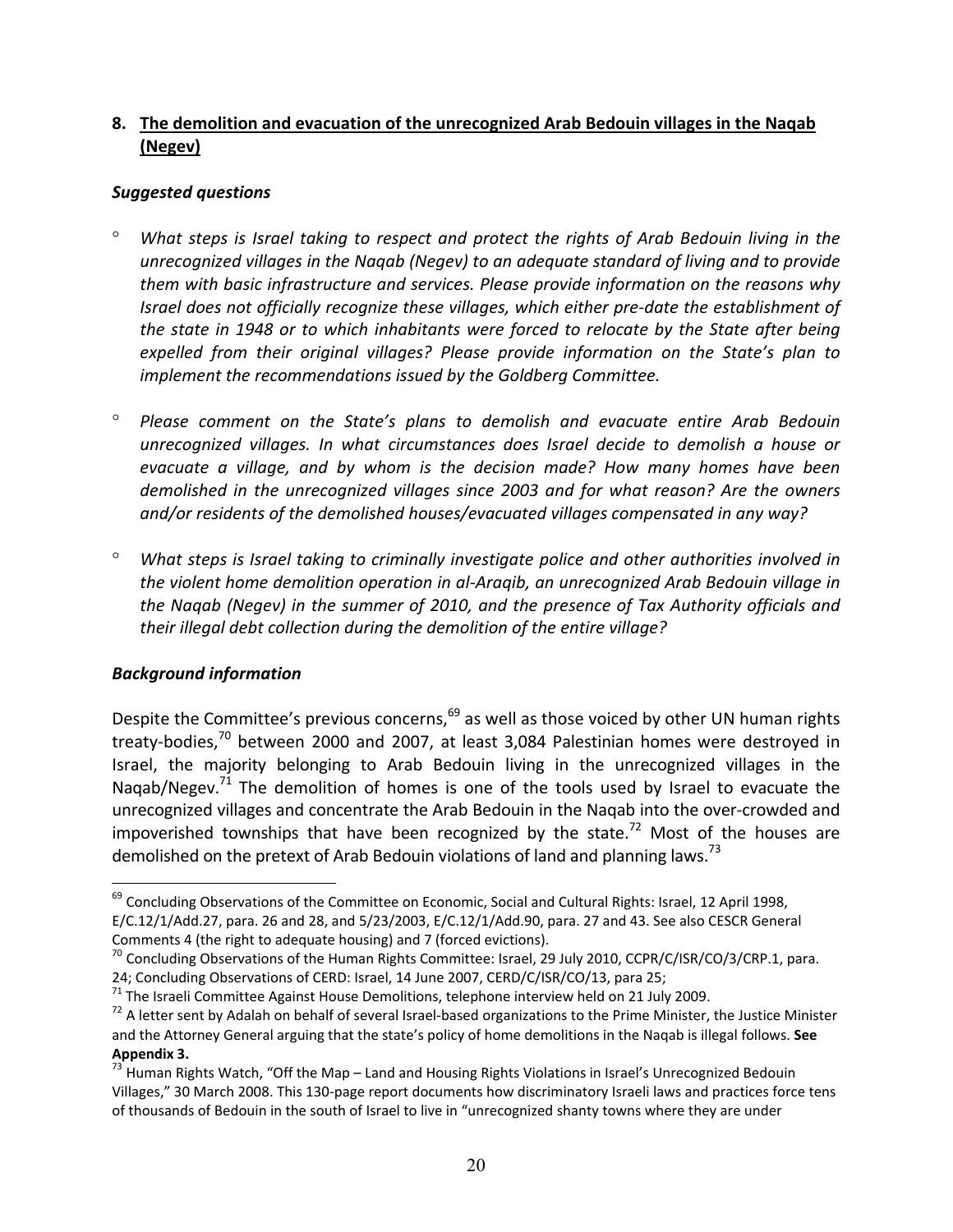Palestinian Arab Bedouin in the Naqab number close to 140,000 people, or 14% of the total population of the Nagab.<sup>74</sup> Around 60,000 Arab Bedouin in the Nagab live in around 40 unrecognized Arab villages throughout the Naqab, referred to in Israel's Report as "illegal clusters" (para. 473). With no official recognition or status, these villages are excluded from state planning and government maps, have neither local councils or belong to other local governing bodies, and receive little‐to‐no basic services, including electricity, water, telephone lines, or education or health facilities. The Israeli government views the inhabitants of these villages as "trespassers on state land,"<sup>75</sup> although many have been living on these lands – the ancestral lands of the Arab Bedouin – prior to the establishment of the state in 1948, and although state attempts to assert ownership claims on the land are vehemently disputed. Others, expelled from their ancestral lands by the state, were forced to move to their current locations by the military government imposed on Palestinians in Israel between 1948 and 1966.

Of the 14,185,000 dunams of land in the Southern District, the total number of dunams currently under the jurisdiction of the seven government-planned Arab Bedouin townships in the Naqab<sup>76</sup> is around 60,000 dunams, and a seven further newly-recognized towns have jurisdiction over a further 34,000 dunams. Combined, this land area accounts for a mere **0.8%** of land in the district.

Israel is now seeking to evacuate the unrecognized villages and concentrate the Arab Bedouin in the Naqab into the over‐crowded and impoverished townships, and to allocate the remaining land to Jewish citizens in order to ensure a Jewish demographic majority in the Naqab. Home demolitions and forced evictions are the most extreme means employed by Israel to force Arab Bedouin who refuse the minimal compensation package offered by the state to leave their villages, and constitute a violation of the Covenant. Villages that have been fully or partially demolished in recent years include Umm el-Heiran, $77$  al-Surra, Tweiyyah and al-Araqib. Furthermore, the demolition of the unrecognized villages is contrary to the recommendations of the Goldberg Commission, formally known as "The Advisory Committee on the Policy regarding Bedouin towns," as presented to the government in December 2008 (see the State's Report, paras. 477‐482). The Goldberg Commission recommended, inter alia, the official recognition of the unrecognized villages, according to limitations, and their incorporation within the existing array of towns and villages.<sup>78</sup>

 $\overline{a}$ 

constant threat of seeing their homes demolished and their communities torn apart. Available at:

http://www.hrw.org/en/reports/2008/03/30/map-0.<br><sup>74</sup> Mustafa, M. and M. Subhi, *Unlicensed: The Policy of Demolishing Arab Homes in Israel*, Center for Contemporary<br>Studies, 2005, p. 48 (Arabic).

Studies, 2005, p. <sup>48</sup> (Arabic). <sup>75</sup> Attorney General's response to Adalah's petition H.C. 2887/04, *Salem Abu Medeghem, et al. v. The Israel Lands Administration, et al.* in a case challenging the ILA's spraying of poisonous material on crops belonging to Arab Bedouin farmers from the unrecognized villages (petition accepted 15 April 2007).<br><sup>76</sup> Rahat, Lagiyya, Kessife, Tel el-Sebe (Tel Sheva), Hura, 'Arora, and Shegheb al-Salam (Segev Shalom).<br><sup>77</sup> See, e.g. "Adalah Demands tha

Destruction of their Village in the Naqab in Israel," 13 November 2008, available at:

http://www.adalah.org/eng/pressreleases/pr.php?file=08\_11\_13<br><sup>78</sup> The Report of the Goldberg Commission, December 2008, para. 108. A copy of the report translated to English is on file with Adalah.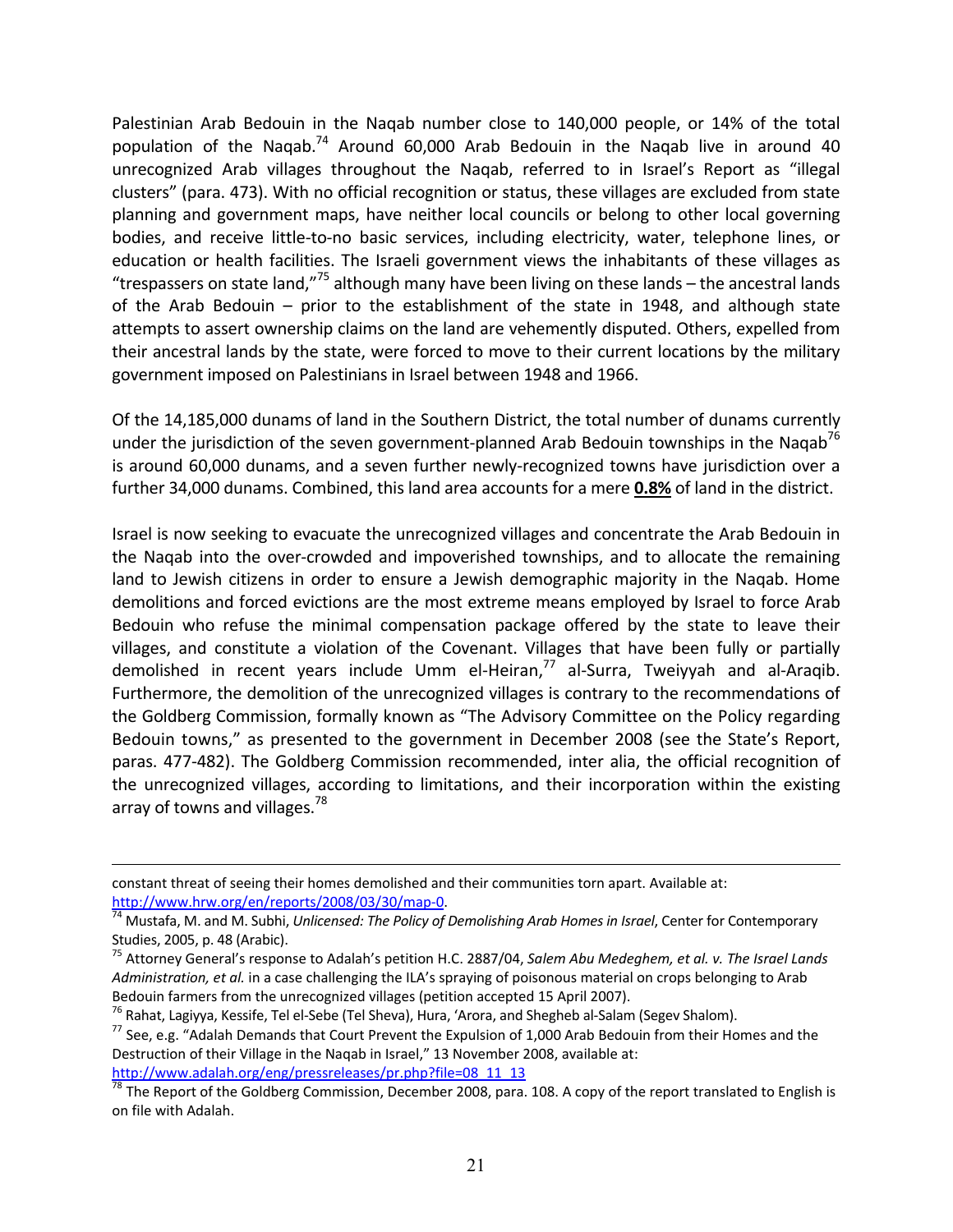#### **The demolition and evacuation of al‐Araqib**

An example of the recent upsurge in the state's efforts to evacuate the unrecognized villages is the repeated demolition of the village of al‐Araqib. On 27 July 2010, residents of the Arab Bedouin unrecognized village al‐Araqib in the Naqab were awoken at dawn to find themselves surrounded by police officers, some on horseback. The police, carrying guns, tear gas, truncheons and other arms, declared the village a "closed area" and ordered its 250 residents—men, women, elderly people and children—to leave their homes within two minutes, warning that they would be forcibly evicted if they resisted. No less than 1,300 police officers began to demolish the homes while the residents tried to salvage their belongings from their houses. A helicopter flew above the village throughout the demolition.

All 45 houses in the village were razed to the ground and its residents left without a roof over their head, with all their belongings confiscated, including refrigerators, ovens, cupboards, bedroom and dining room furniture and carpets. The police also uprooted around 4,500 olive trees. Representatives of the Tax Authority accompanied the police and seized property of residents in debt to the tax authorities, including property from the area surrounding the houses such as electricity generators, plows and large flour bags. The confiscation was undertaken without prior warning or demands to the residents to pay their debts, and was therefore illegal. Residents were required to pay NIS 22,500 (almost US \$6,000) to retrieve their property. Illegally, most of the police officers covered their faces and did not wear identity tags. One of the most shocking aspects of the raid was that a busload of radical right‐wing Jewish youth accompanied the police to the village. The youth began to taunt the people who just lost their homes, and applauded when the police officers demolished the homes.

The village was destroyed for the second time a week later, with police again using violent means and excessive force. Representatives of Adalah visited al‐Araqib following the destruction and spoke with residents. Adalah immediately demanded a criminal investigation into the police involved in the demolition operation, and into the presence of Tax Authority officials and the illegal debt collection operation. Adalah sent a further letter to the Police Investigation Unit (*Mahash*) following the second destruction the village. Adalah drew on full accounts provided by individuals present at the second day of evacuation and demolition, including residents, civil society and political leaders and activists, of police brutality. Residents of al‐Araqib have attempted to rebuild their village several times. After each attempt the state has demolished the new structures, at least five times to date.

# **The "individual" Jewish settlements in the Naqab**

In stark contrast to the state's discriminatory policy of concentrating the Arab Bedouin in the Naqab onto the smallest possible area of land are so-called "individual settlements," another tool used by the state to "Judaize" the land in the Naqab. Individual settlements are inhabited, in general, by single Jewish families, which are provided with hundreds and sometimes thousands of dunams of land for their exclusive use. There are around 60 individual settlements in the Naqab,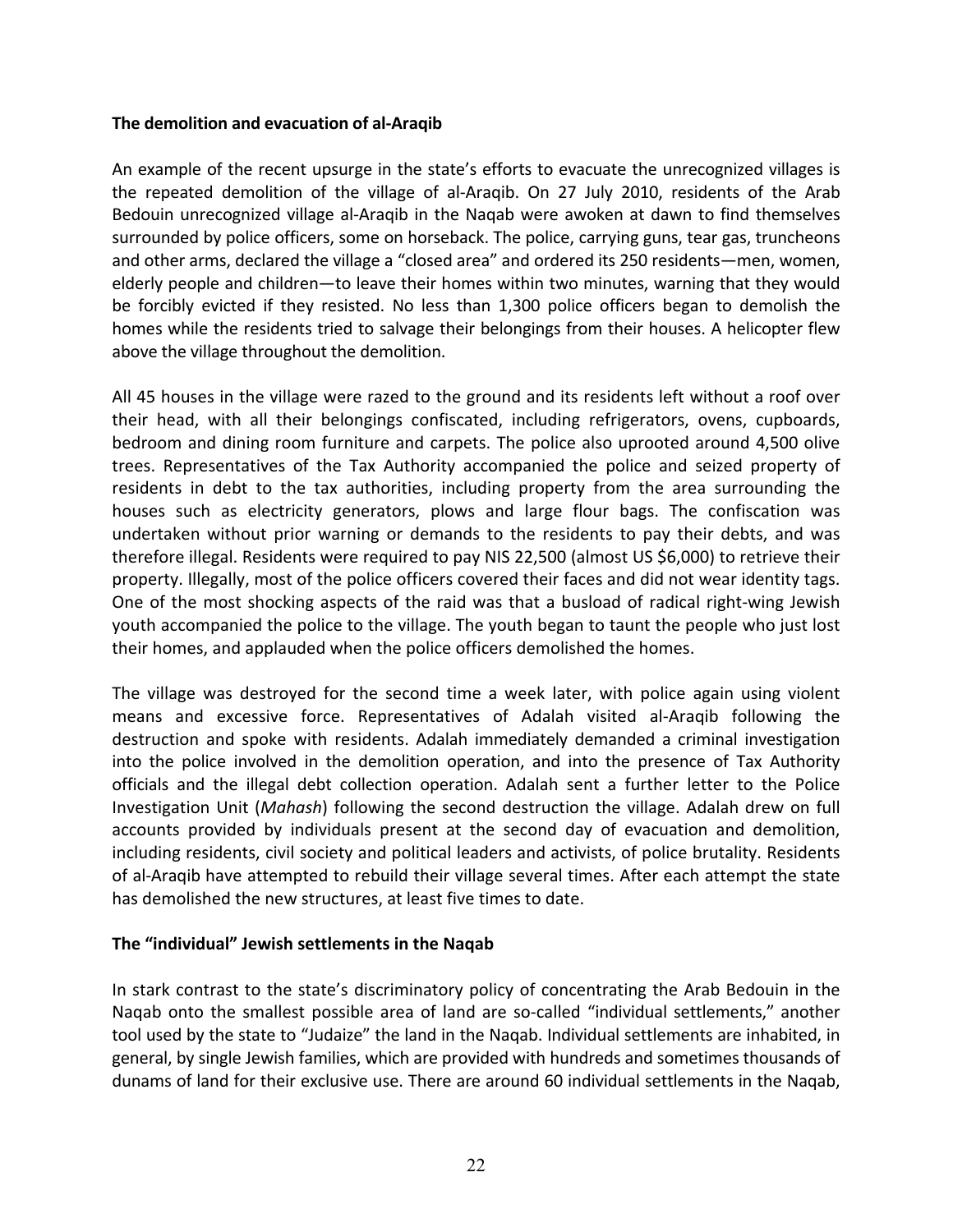stretching over 81,000 dunams of land.<sup>79</sup> The government's "Wine Path Plan" sought to establish 30 individual settlements by retroactively legalizing these existing settlements and allowing for the construction of a number of new ones, thereby distributing vast and lucrative portions of land in the Nagab exclusively to Jewish citizens.  $80$  This policy prevents equal access to the land for the entire population of the Naqab.

In 2006, Adalah petitioned the Israeli Supreme Court demanding the cancellation of the "Wine Path Plan"; in June 2010, the court rejected the petition and ruled to uphold the planning authorities' decision to establish the individual settlements as part of the Wine Path Plan. <sup>81</sup> The court decided that the planning authorities' decision to approve the plan fell within planning policies and that it had no authority to intervene. In its decision, the court did not address the petitioners' arguments concerning the disparate impact of the plan, and specifically the unequal distribution of land and the discrimination against the Arab Bedouin unrecognized villages entailed by the plan. Meanwhile, on 12 July 2010, the Knesset approved a new law to legalize individual settlements in the Naqab retroactively, including those that lie outside the Wine Path Plan, by a vote of 27 MKs in favor and 6 against.<sup>82</sup> Following its recent review of Israel, the UN Human Rights Committee recommended that Israel should "respect the Bedouin population's right to their ancestral land and their traditional livelihood based on agriculture."<sup>83</sup>

# **9. Lack of access for Arab citizens of Israel to land and housing**

# *Suggested questions*

 $\overline{a}$ 

- ° *Please comment on concerns that despite the Israeli Supreme Court's decision in Qa'adan, the operation of private Zionist institutions, including the World Zionist Organization, the Jewish Agency, and Jewish National Fund, which are chartered to work solely for the benefit of Jews,, in close cooperation with the state, results in inferior, inadequate and inequitable access to land and housing for Arab citizens of Israel.84*
- ° *What measures does Israel envisage taking to ensure that "admissions committees" do not exclude Arab citizens from approximately 700 agricultural and community towns, in keeping with the Qa'adan decision issued by the Israeli Supreme Court,<sup>85</sup> which ruled that the state is*

<sup>79</sup> Hana Hamdan, "The Policy of Settlement and "Spatial Judaization in the Naqab," *Adalah's Newsletter*, vol. 11,

March 2005, available at: http://www.adalah.org/newsletter/eng/mar05/ar2.pdf<br><sup>80</sup> Formally known as Regional Master Plan TAMAM 4/14/42: Partial District Master Plan for the Southern District –<br>Amendment No. 42.

 $^{81}$  HCJ 2817/06, Adalah, et al. v. The National Council for Planning and Building, et al. (case pending).<br> $^{82}$  The bill proposes to amend the Negev Development Authority Law. Legislative bill no. 716/18, introduced o

 $^{83}$  Concluding Observations of the Human Rights Committee – Israel, CCPR/C/ISR/CO/3, 29 July 2010, para. 24.  $^{84}$  See Concluding Observations of the CESCR: Israel, 12 April 1998, E/C.12/1/Add.27, para. 11; Concluding

Observations of the CESCR: Israel, 23 May 2003, E/C.12/1/Add.90, para. 12; Concluding Observations of CERD:<br>Israel, 14 June 2007, CERD/C/ISR/CO/13, para. 19.

Israel, <sup>14</sup> June 2007, CERD/C/ISR/CO/13, para. 19. <sup>85</sup> HCJ 6698/95. *Qa'adan v. The Israel Land Administration, et. al*, PD 54(1) <sup>258</sup> (2000).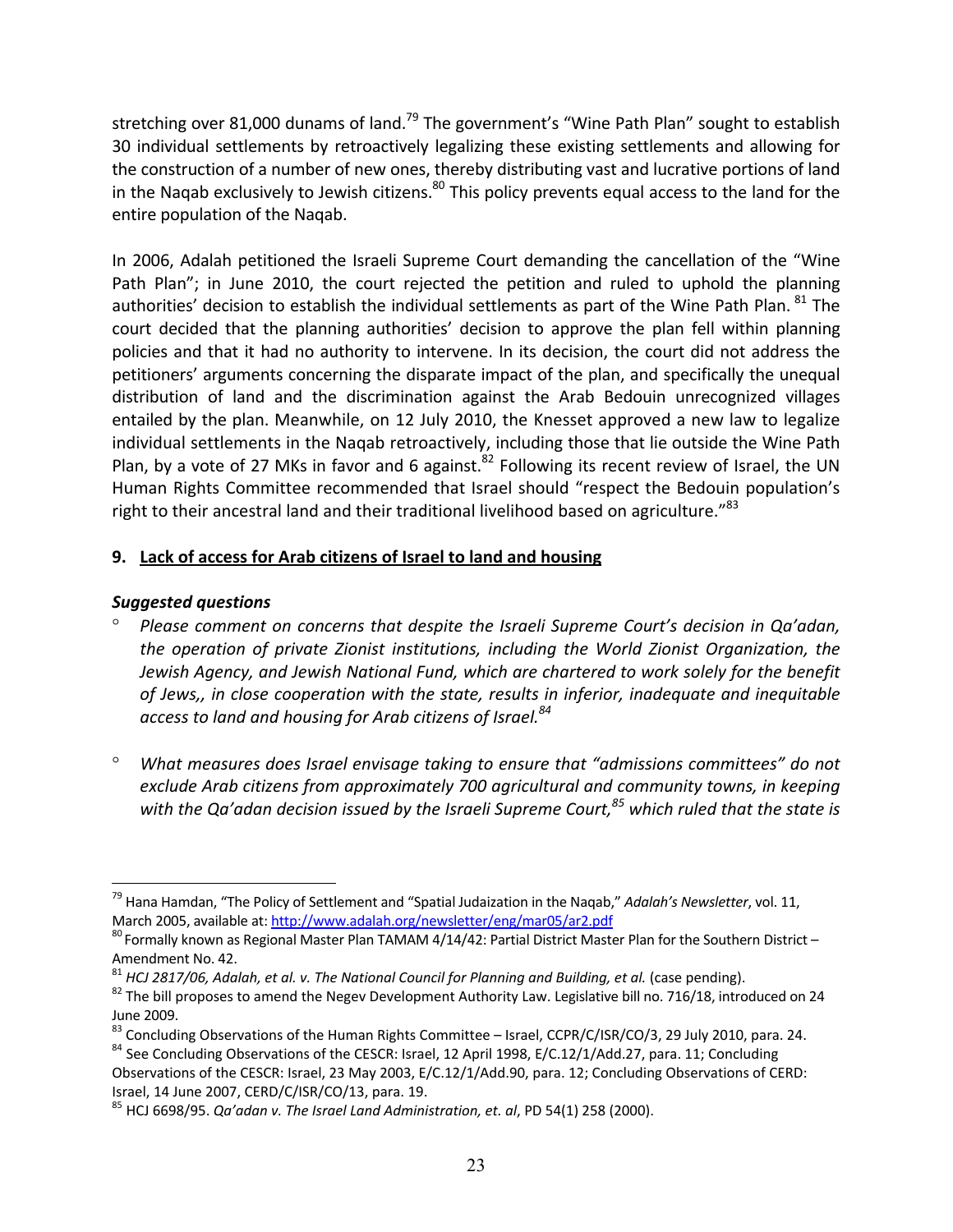*obliged to treat Jewish and Arab citizens equally in all matters pertaining to the allocation of land.86*

° *Please report on any progress made in the establishment of a new city for Arab citizens of Israel, and on any other measures taken to reduce the wide gaps in population and housing density between Arab and Jewish citizens of Israel.*

#### *Background information*

 $\overline{a}$ 

Israel's Report (para. 458) refers to the possibility of building a new Arab city in Israel. As the report states, the city remains at the stage of background work. In fact, since 1948, the State of Israel has established approximately 600 Jewish municipalities, whereas no new Arab village, town or city has been built.<sup>87</sup> The possible construction of a new Arab city has been discussed in vague terms for years, without concrete developments. However, Arab representatives have not been consulted regarding the project and their needs have not yet been taken into account (for example, whether the Arab minority needs one city or a number of smaller towns and villages located around the country, etc.). By contrast, two large Jewish cities have in recent years reached advanced stages of the planning process – Harish, a city for ultra‐orthodox religious Jews located in Wadi 'Ara, where the majority population is Arab citizens of the state, and Ir Habahadim, a city designated for Israeli security officials and their families in the Naqab.

The lack of new towns built to accommodate the needs of Palestinian citizens of Israel should be placed in the context of the fact that while Arab citizens constitute just under 20% of the population of the state, only 3-3.5%<sup>88</sup> of the land in Israel is currently owned by them, as compared to 48% in 1948. As much as **93%** of the land in Israel is now under the direct control of the state and the JNF, a quasi-state entity. This land is officially referred to as "Israel lands." The remainder is owned by private Jewish individuals. Palestinian citizens are in practice blocked from purchasing or leasing land on around 80% of the land in Israel on the basis of their national belonging.<sup>89</sup> As a result, the vast majority of state land consists of segregated, Jewish-only areas.

 $^{86}$  See Concluding Observations of the CESCR: Israel, 23 May 2003, E/C.12/1/Add.90, paras. 14, 30; Concluding Observations of CERD: Israel, 14 June 2007, CERD/C/ISR/CO/13, para. 23.<br><sup>87</sup> The state built seven townships in the Naqab in order to concentrate the Bedouin on as little land as possible

after removing them from their original land. These townships—Lagiyya, Hura, Kseiffe, 'Arara, Tel el‐Sabe, Shegheb al‐Salam, and Rahat—are the poorest communities in Israel, with the worst infrastructure and services. The state has also recognized nine previously‐unrecognized Bedouin villages—Kassar Alsar, Moladah, Makhol, Darijat, Abu Qrenat, Um Batin, Bir Hadaj, Tarabin and al‐Said—which are also intended to be sites of further relocations from the unrecognized villages. They fall under the authority of the Abu Basma Regional Council, established in 2004.<br><sup>88</sup> Oren Yiftachel, *Lands, Planning and Inequality: The Division of Space Between Jews and Arabs in Israel,* 

<sup>&</sup>lt;sup>89</sup> 52 regional councils in Israel (this number excludes regional councils located in the occupied Golan Heights and West Bank) govern around 850 rural towns and villages in Israel covering 81% of state land in Israel, although they contain only around 8% of the state's population. There are only three Arab regional councils, Al-Batouf, Bustan Al-Marj and Abu Basma. The majority of the towns and villages located within the jurisdiction of the regional councils are agricultural and community towns, from which Arab citizens are excluded. According to state figures, 99.6% of the population living in rural localities is Jewish. Israel's Fifth Period Report to the UN Committee on the Elimination of Discrimination against Women, CEDAW/C/ISR/5, 21 October 2009, p. 253, para. 565. For more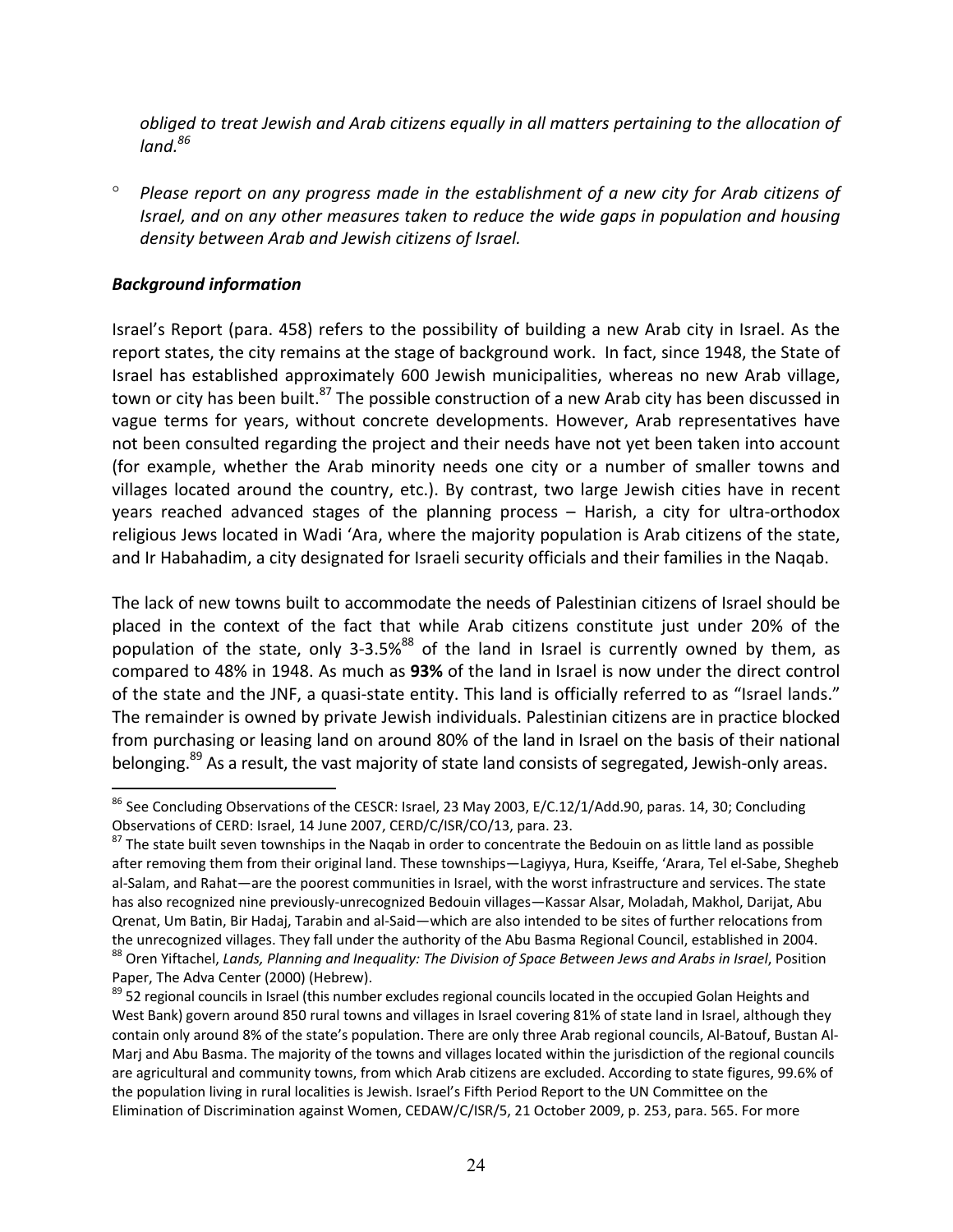#### **Exclusion from JNF‐controlled land**

Land controlled by the JNF, which today constitutes around 13% of land in the state, is reserved for the exclusive use by Jews. The discriminatory policies pursued by the JNF in collaboration with state authorities serve to exclude Arab citizens from land use and ownership. Of the 2.5 million dunams of land currently owned by the JNF, close to two million dunams were transferred to it by the state in 1949 and 1953, giving the JNF special status under Israeli law.<sup>90</sup> The maiority of JNF‐controlled land previously belonged to Palestinian refugees and internally‐displaced persons (IDPS; around 25% of all Palestinian citizens of Israel are IDPs). According to ILA policy, JNF‐controlled land is marketed and allocated through bids open only to Jews, completely excluding Palestinian citizens. The JNF's principles prohibit the allocation of rights to lands under its ownership to someone who is not a Jew. In response to a Supreme Court petition filed by Adalah to challenge the ILA's policy, the JNF argued that, "As the owner of JNF land, the JNF does not have to act with equality towards all citizens of the state." In 2005, the Attorney General decided that the ILA cannot discriminate against Arab citizens in marketing and allocating JNF‐ owned land. However, he also decided when a non‐Jewish citizen wins a tender for a plot of JNF land, the ILA will compensate the JNF with an equal amount of land, an arrangement that clearly fails to end discrimination against Arab citizens.<sup>91</sup>

#### **Admissions committees**

 $\overline{a}$ 

A further mechanism used to exclude Palestinian citizens from land ownership and use is "admissions committees." Admissions committees are mechanisms that monitor applicants for housing units and plots of land in "agricultural and community towns" in Israel. They are used partly to filter out Arab applicants from future residency in these locations, as well as other marginalized groups in Israel, such as Mizrahi Jews (Eastern Jews), single parents and gay people.<sup>92</sup> These committees operate in almost 700 agricultural and community towns, which

information, see Adalah's letter of 21 July 2009 to the Knesset concerning the transfer of property rights in rural and agricultural villages (English) at: http://www.adalah.org/features/land/admission\_committees-Eng\_FINAL%5B1%5D.pdf

<sup>&</sup>lt;sup>90</sup> See Arnon Golan, "The Acquisition of Arab Land by Jewish Settlements in the War of Independence," in *Catedra*, vol. 63 (1992), pp. 122-54 (Hebrew); Yifa'at Holtzman-Gazit, "The Use of Law as a Status Symbol: The Jewish National Fund Law – 1953 and the Struggle ofthe JNF to Establish its Position in the State," in *Iyoni Mishpat*, vol. 26 (2002), pp. 601‐44 (Hebrew). The JNF claims that it bought 1.25 million dunams of land from the state immediately after the establishment of Israel, using donations from Jews from around the world. See the JNF's response of December 2004 to HCJ 9205/04,

Adalah, et al. v. The Israel Lands Administration, et al. (case pending).<br><sup>91</sup> HCJ 9205/04, Adalah v. The Israel Land Administration, et al. (case pending). This arrangement was formalized in "The Principles of the Agreement between the State and the JNF," signed on 26 May 2009. The agreement also states that the JNF will transfer land assets it has allocated to third parties for housing and employment to state ownership; in exchange, the state will transfer land of the same amount in the Naqab and the Galilee to the JNF. The agreement stipulates that the JNF agrees to the administration of its land by the newly‐established Land Authority Council, to replace the ILA, "in a way that will preserve the principles of the JNF in regard to its lands." The location of thisland intensifies the anticipated harm to the Arab population because this population lives primarily in the Naqab and Galilee,

and is dire need of additional land resources.<br>
<sup>92</sup> Israel Land Administration Decision No. 1015 provides for the operation of Admissions Committees and was made in cooperation with the Jewish Agency for Israel. The decision directs Admissions Committees of small community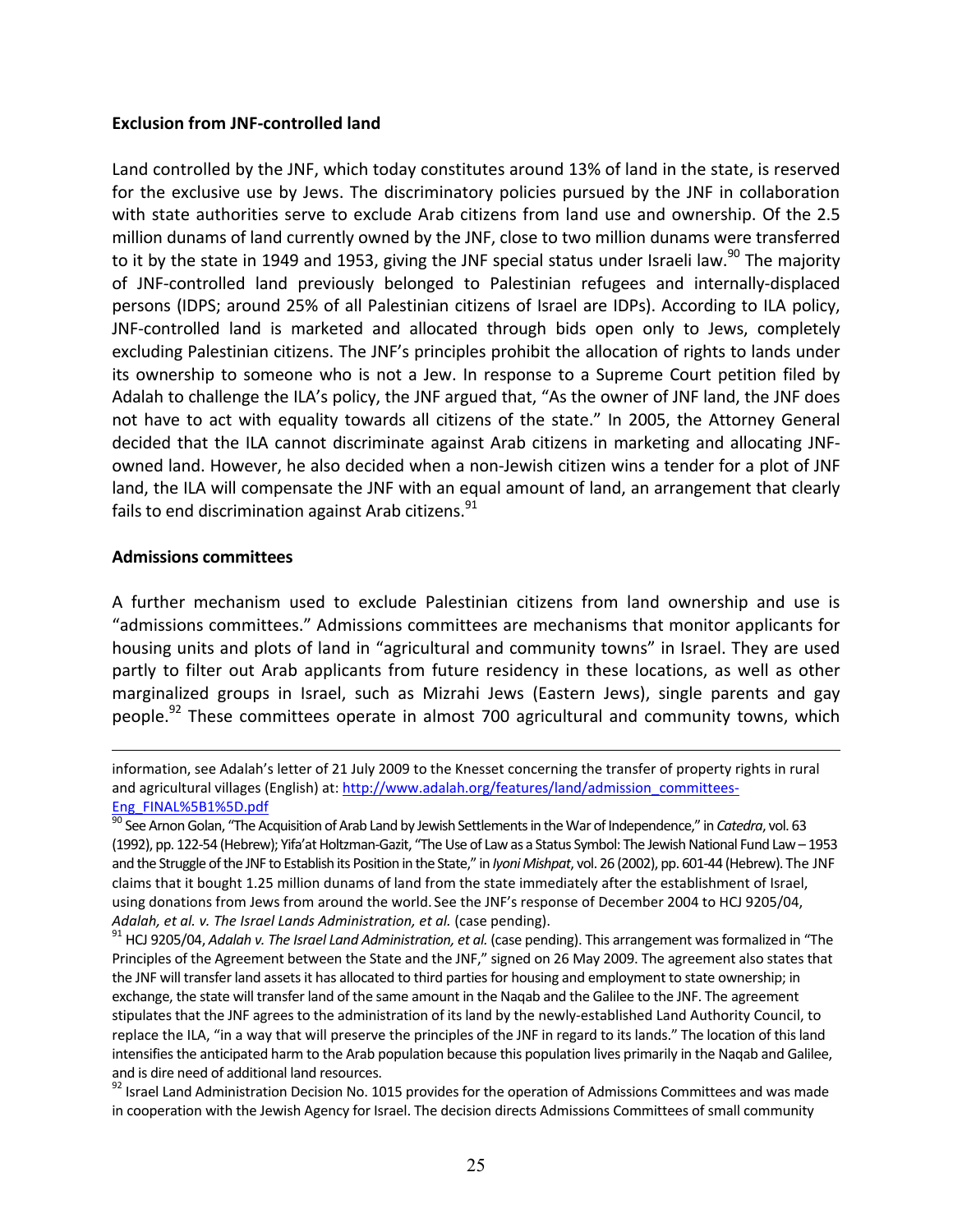account for 68.5% of the total towns in Israel, and around 85% of all villages.<sup>93</sup> The committees include "a senior official from the settlement agency (The Jewish Agency or The World Zionist Organization). $10^{94}$  Among the criteria these committees employ in assessing applicants is whether the candidate is "suited to social life in a small community or agricultural settlement," a criterion that lacks any transparency and is open to wide interpretation and arbitrary considerations. The Israel Land Authority (ILA) instituted admissions committees to bypass the landmark Supreme Court decision in *Qa'adan* in 2000<sup>95</sup> in which the court ruled against discrimination between Jewish and Arab citizens of the state in the use and allocation of state‐ controlled land.<sup>96</sup>

#### **Population density and overcrowding in Arab towns and villages**

Arab towns and villages in Israel suffer from severe overcrowding. While the Arab minority in Israel comprises around 20% of the population, Arab municipalities have jurisdiction over only 2.5% of the total area of the state. For example, the state‐regulated jurisdiction of Nazareth (the largest Arab town in Israel), which has a population of around 70,000, is 16,000 dunams.  $97\,$  A comparison with the neighboring Jewish town of Natseret Illit brings the existing inequality into sharp relief: Natseret Illit, with a population of 50,000, has jurisdiction over 40,000 dunams of land.<sup>98</sup> Since 1948, the State of Israel has established approximately 600 Jewish municipalities, whereas no new Arab village, town or city has ever been built.<sup>99</sup>

At the level of the individual household, Arab citizens live in far more cramped conditions than Jewish citizens of the state: in 2008, the average housing density among Arabs was **1.43** persons

 $\overline{a}$ 

and agricultural towns to apply a number of criteria in deciding whether or not to recommend that the ILA accept a candidate's request to live in one of these towns.

<sup>&</sup>lt;sup>93</sup> These towns fall within the jurisdiction of 53 regional councils, which are distributed throughout the country and exercise control over around 81% of the total land-space in the state.<br><sup>94</sup> As stipulated in ILA Decision No. 1015.<br><sup>95</sup> HCJ 6698/95, *Adel Qa'adan v, The Israel Land Administration*.<br><sup>96</sup> On 2 November 2009 a bill was tab

in accordance with the internal by-laws of individual community towns (Legislative bill no. 18/1740, which proposes to amend *The Communal Associations Ordinance – 1933* from the Mandate period). Among the conditions that the committees should take into account under law are a candidate's "suitability to the lifestyle and social fabric of the community town, a community characterized by social and cultural homogeneity, as well as the general suitability of the person the basic vision of the community town, as set forth in its internal by-laws" (Article 6B(b)4 of the bill). If enacted, the bill threatens to anchor the arbitrary criterion of social suitability into law, and to perpetuate discrimination against Arab citizens in accessing land in these towns. The bill passed a first reading in the Knesset on 9 December 2009, and was then transferred to the Knesset's Constitution, Law and

Justice Committee for discussion, where it remains.<br><sup>97</sup> Information obtained from the Nazareth Municipality.<br><sup>98</sup> Ibid. In the 1960s, the state appropriated land from Nazareth in order to build Natserat Illit.<br><sup>98</sup> The st after removing them from their original land. These townships—Lagiyya, Hura, Kseiffe, 'Arara, Tel el‐Sabe, Shegheb al‐Salam, and Rahat—are the poorest communities in Israel, with the worst infrastructure and services. The state has also recognized nine previously‐unrecognized Bedouin villages—Kassar Alsar, Moladah, Makhol, Darijat, Abu Qrenat, Um Batin, Bir Hadaj, Tarabin and al‐Said—which are also intended to be sites of further relocations from the unrecognized villages. They fall under the authority of the Abu Basma Regional Council, established in 2004.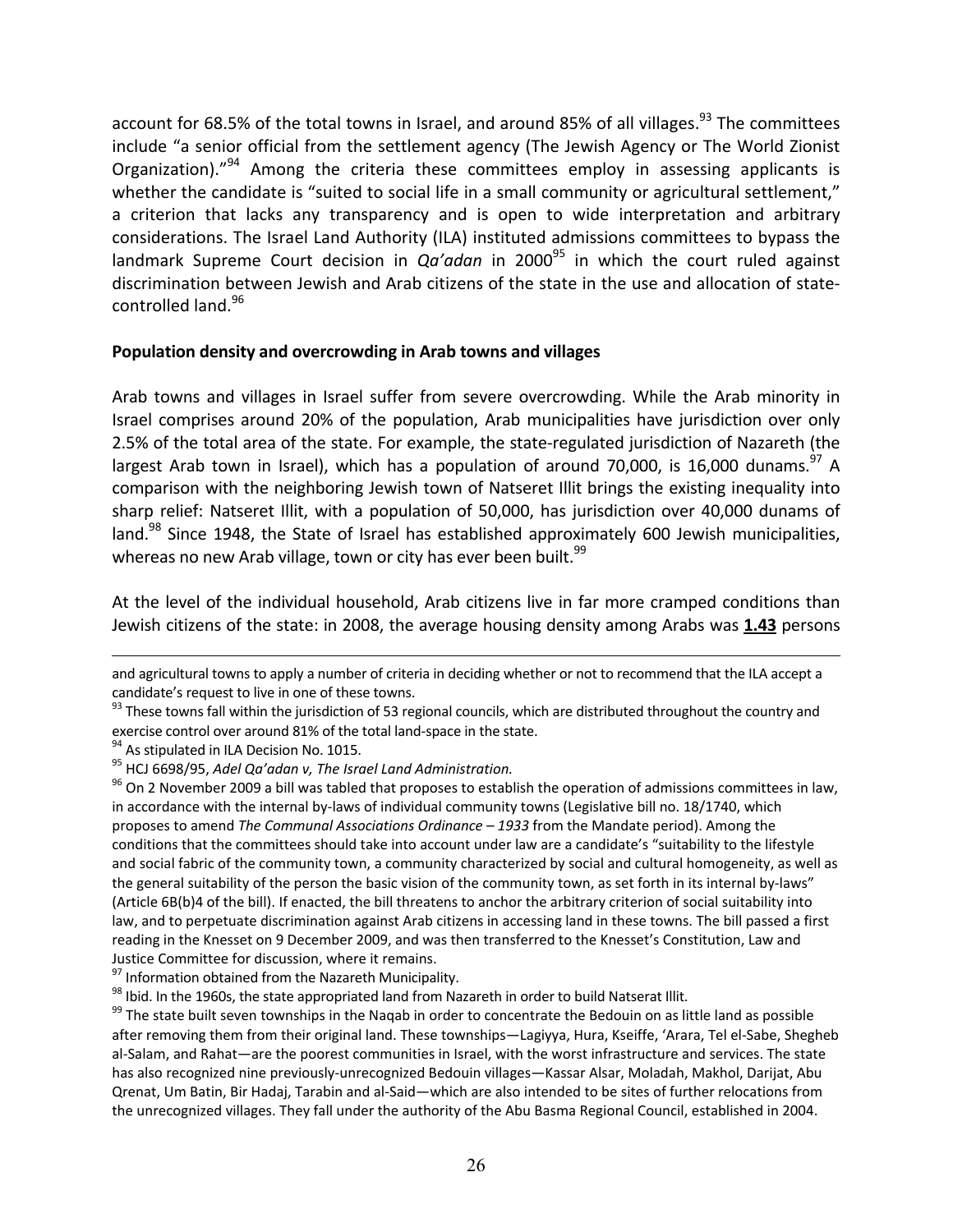per room, compared to **0.84** persons per room among Jews.100 While over half (58.7%) of Jewish citizens live in the most non‐crowded conditions – in dwellings with less than one person per room – less than a fifth (18.1%) of Arabs live in similar conditions.<sup>101</sup> It is important to note that the statistics provided in the State's Report on housing density from 2007 (para. 436) also omit the Arab Bedouin who live in the unrecognized villages in the Naqab, where levels of overcrowding are typically very high, in addition to kibbutzim, which are characterized by low population density. Therefore the true disparities between housing density among Jewish and Arab citizens of Israel is significantly greater than these statistics would indicate.

# **10. The new land reform law and internally‐displaced Palestinians**

# *Suggested questions*

- ° *Please comment on information that the newly‐enacted legislation, the Israel Land Administration Law – 2009, enables the State to sell land belonging to Palestinian refugees and Palestinian citizens of Israel who are internally‐displaced persons on the private market, and is thus prejudicial to their land and housing rights.*
- ° *Please explain the State Party's continued refusal to allow Internally‐Displaced Palestinians, also known as IDPs, who are citizens of Israel living within the borders of the State of Israel, to return to their original land, where they so demand.102*

# *Background information*

# **The New Land Reform Law**

As much as **93%** of the land in Israel is now under the direct control of the state and the JNF, a quasi‐state entity. This land is officially referred to as "Israel lands." The remainder is owned by private Jewish and Arab individuals. Prior to 1948, just 6‐7% of the land was owned by the Jewish community. This massive transfer of land was executed by law.

- Israel expropriated 1.2‐1.3 million dunams of land (a dunam is a unit of land area equating to 1,000m2 ) from the Arab population under *The Land Acquisition (Validation of Acts and Compensations) Law – 1953* for alleged "essential settlement and development needs."
- All the property owned, possessed or used by the Palestinians who became refugees was transferred to the State of Israel under *The Absentees' Property Law*—*1950*. <sup>103</sup> This law was

<sup>&</sup>lt;sup>100</sup> CBS, Statistical Abstract of Israel 2009, No. 60, Table 5.23.

<sup>101</sup> Ibid.<br><sup>101</sup> Ibid. <br><sup>102</sup> See Concluding Observations of the CESCR: Israel, 12 April 1998, E/C.12/1/Add.27, para. 25; Concluding

Observations of the CESCR: Israel, 23 May 2003, E/C.12/1/Add.90, para. 12.<br><sup>103</sup> Article 1(b) of *The Absentees' Property Law* defines persons who were expelled or fled the country, or left their homes to seek temporary refuge elsewhere in Palestine from 29 November 1947 as "absentees." Israel then placed their property under the control of the "Custodian for Absentees' Property." The full definition of an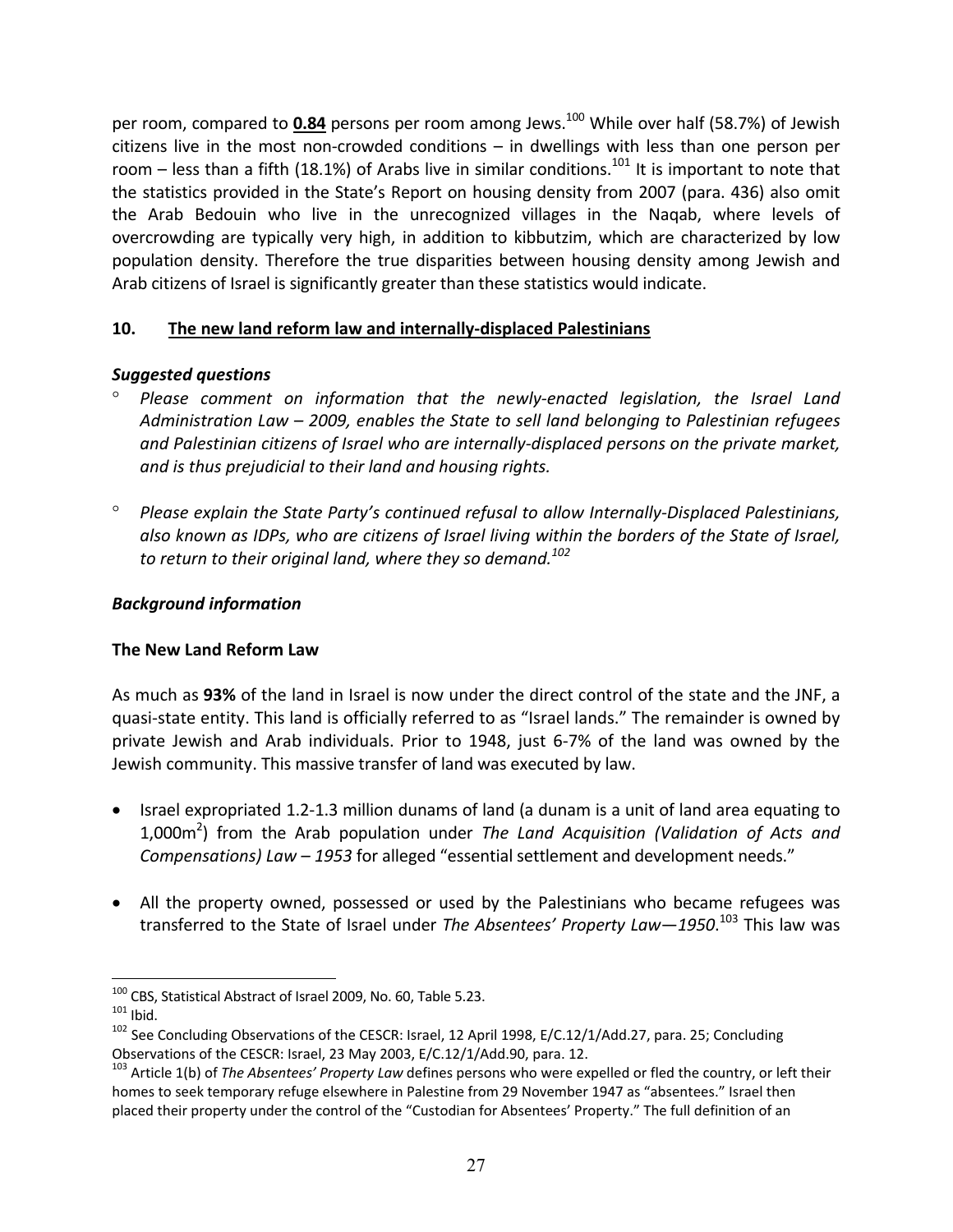used almost exclusively against Palestinians, both the refugees and internally‐displaced persons (IDPs). The State of Israel, UN agencies, and private Palestinian individuals have given various estimations of the total amount of land confiscated pursuant to *The Absentees' Property Law, ranging from around 2 million dunams to 16 million dunams.*<sup>104</sup>

• In addition, *The Defence (Emergency) Regulation 125* authorizes the military commander to declare land to be a "closed military area." Once he so declares, no person is allowed to enter or to leave the area. Under this regulation, the populations of dozens of Arab villages were uprooted.

The acquisition by the state of Palestinian land continues down to this day. A new land reform law, *the Israel Land Administration (ILA) Law – 2009*, passed on 3 August 2009, allows for the privatization of state‐held land including land in destroyed and evacuated Palestinian villages belonging to internally-displaced persons (IDPs) as well as Palestinian refugees living abroad.<sup>105</sup> The new law is extremely prejudicial to the constitutional rights of Palestinian Arab citizens of Israel, and it violates the property rights of the Palestinian refugees as it contravenes international humanitarian law (IHL) applicable to them and their property. The law is wide ranging in scope and has four main elements:

- a. **It institutes broad land privatization.** Ownership rights of all residential, commercial and industrial areas will be transferred, along with all land approved for development, estimated at around 800,000 dunams (200,000 acres). This land includes properties belonging to Palestinian refugees ("absentees'" properties) and internally‐displaced persons (IDPs), some of the lands of destroyed and evacuated Arab villages, and land otherwise confiscated from Palestinian citizens, which will be sold off. None of these lands will be open to restitution claims in the future.
- b. **It permits land exchanges between the State and the Jewish National Fund (JNF), the land of which is exclusively reserved for the Jewish people.** 50,000‐60,000 dunams of land will be transferred from the JNF to the state, mainly in the cities, and in return, the JNF will receive state land in the Naqab and the Galilee. In the Naqab, the land swap will lead to the development of Jewish towns while the state is working towards evacuating the unrecognized Arab Bedouin villages, and in the Galilee more JNF lands in the area will put

 $\overline{a}$ 

<sup>&</sup>quot;absentee" under the law and the full text of the law in English is available from the UN Information System on the Question of Palestine (UNISPAL) at: http://unispal.un.org/UNISPAL.NSF/0/E0B719E95E3B494885256F9A005AB90A<br><sup>104</sup> For more information, see Adalah's Interactive Map and Database on the History of the State of Israel's<br>Expropr

<sup>&</sup>lt;sup>105</sup> Israel Land Administration (ILA) Law – 2009. The new law is extremely prejudicial to the rights of Palestinian citizens of Israel, as well as Palestinian refugees, by formalizing the legal status of the major causes of discrimination in land rights against Palestinians, including admissions committees, land swaps between the state and JNF, and granting decisive weight to the JNF on the new Land Authority Council, set to replace the ILA. For more information see, Adalah position paper on behalf of the High Follow-up Committee for Arab Citizens of Israel: *Critique of the Israeli government's land reform bill*, 21 July 2009, available at: http://www.adalah.org/newsletter/eng/jul09/jul09.html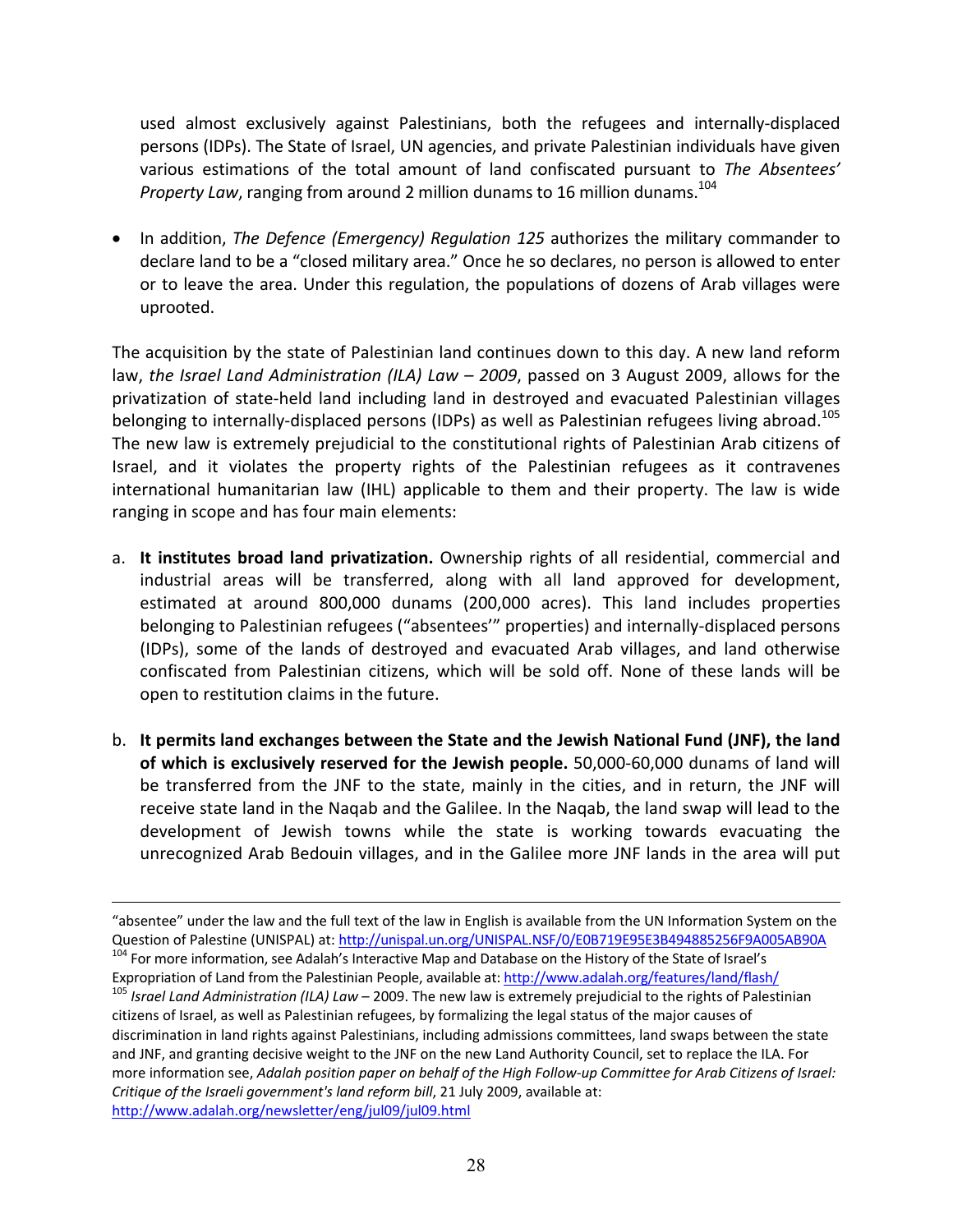further restrictions on the potential future development of the Arab towns and villages and serve the purpose of "Judaizing" the Galilee.

c. **It grants decisive weight to JNF representatives in a new Land Authority Council, which would replace the ILA:** 43% of the members of the new Council are to be JNF representatives (6 out of 13). This privilege contradicts principles by which public administration should be administered since the JNF sees itself as a trustee of the Jewish people with its properties distributed exclusively to Jewish people, to the detriment of the land and property rights of Palestinian citizens of Israel and Palestinian refugees.

# **The internally‐displaced Palestinian citizens of Israel, or "present‐absentees"**

Around 25% of all Palestinian citizens of Israel are internally‐displaced persons (IDPs), who are Palestinians who remained in the country following the establishment of the State of Israel but who were compelled to leave their land and were not permitted to return to it, and hence are referred to as "present absentees." Approximately 230,000 Palestinians with full Israeli citizenship continue to live in the absurd situation of being denied access to their land, decades after their original displacement. The determination of the state to prevent the IDPs from returning to the land is perhaps most clearly illustrated by the uprooted Palestinian village of Iqrit. In this case, despite a ruling by the Supreme Court of Israel in 1951 to order the Minister of Defense to allow the villagers to return to Iqrit two weeks after their evacuation, today they remain able only to pray in the village church and bury their dead in the village cemetery.

Iqrit is located in the Upper Galilee. In 1948, the population of the village stood at 490 people living in 70 houses. The area covered by the village was 24,591 dunams, of which 16,012 were in private ownership. On 31 October 1948, Battalion 92 of the Israeli army entered the village, and approximately one week later a commander told the village representatives to ask the residents to leave their homes for a period of two weeks, on the alleged ground that the army planned to carryout military training in the area that could threaten their lives. The commander pledged to the villagers that the after the two‐week period had elapsed the villagers would be permitted to return to their homes. However, when the village representatives contacted the Military Governor for his permission to return the request was rejected, as it was on several subsequent occasions. Nine months after the evacuation of Iqrit the village's land was declared a "closed military area" under Defence (Emergency) Regulation 125.

In July 1951, the Supreme Court of Israel accepted a petition filed by the villagers seeking permission to return to Iqrit. The court ruled that, "there is no legal obstacle to petitioners returning to their village" and ordered the Minister of Defense to allow the villagers to return; however, the ruling has yet to be implemented.<sup>106</sup> In defiance of the court's decision, and in order to thwart any possibility of the villagers returning to Iqrit, the army blew up all the houses in the village on Christmas Eve, 24 December 1951, leaving only the church and cemetery standing. In

<sup>1</sup> <sup>106</sup> HCJ 64/51, *Daoud, et al. v. The Minister of Defense, et al.*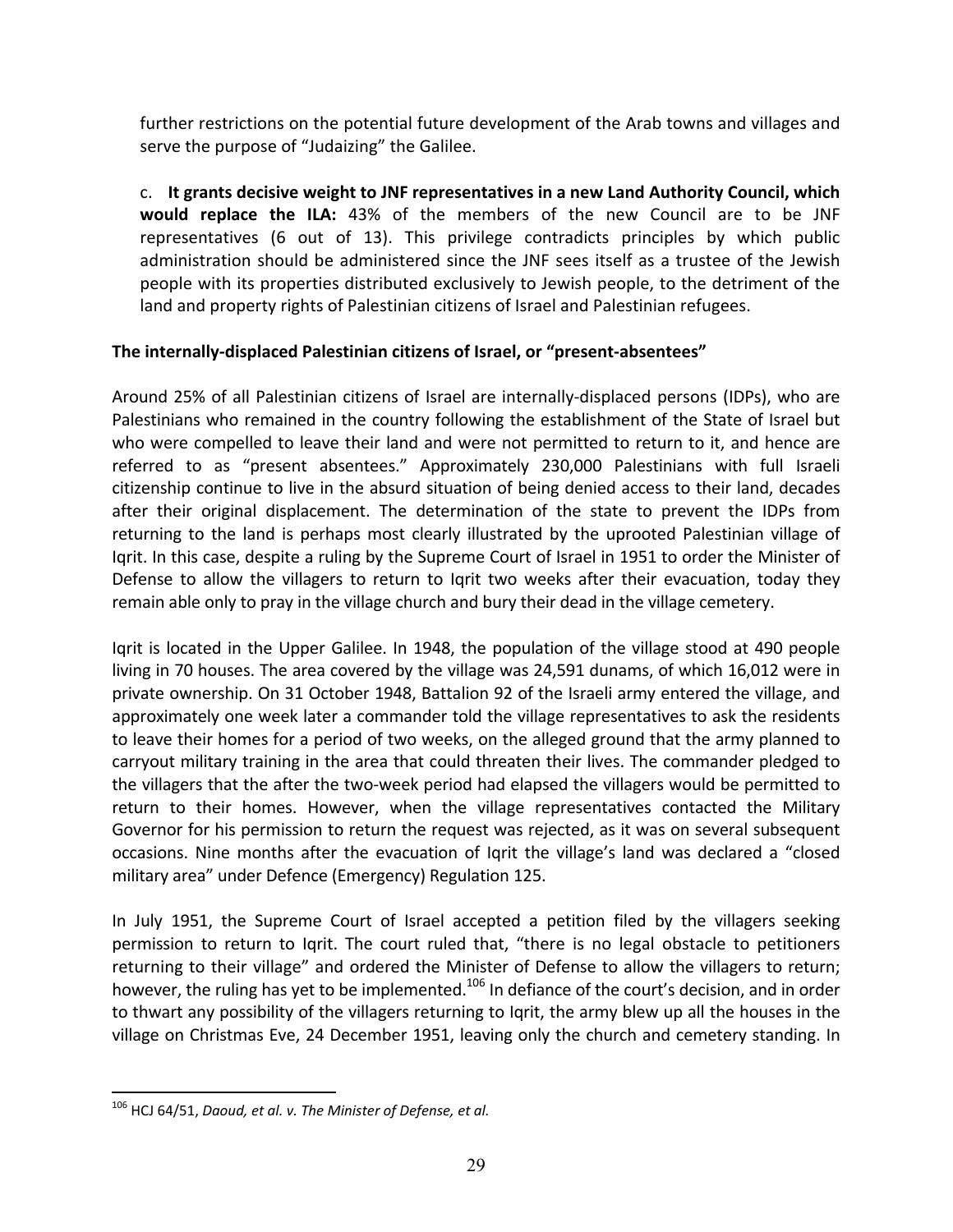1953, the state seized the village's land under the Land Acquisition Law, under which the land was transferred to state ownership.

Despite the ruling of the Supreme Court in favor of the villagers' demand to return to their land the people of Iqrit remain IDPs. The lack of progress in their case comes despite support from leading politicians including Menachem Begin – who announced in 1977 that his future government would let the villagers of Iqrit and Bir'im (a similarly displaced village) return to their land. It is also in spite of the findings of the Libai Committee,  $107$  which found, inter alia, that there was no reason to prevent the displaced villagers of Iqrit and Bir'im from returning. Moreover, in 1996 and 1999, two Justice Ministers both declared on behalf of their respective governments that the findings of the Libai Committee were acceptable and that they wished to reach a settlement based thereon. However, no progress was made on the ground. In 2002, Prime Minister Ariel Sharon rejected the findings of the Libai Committee, and the Supreme Court subsequently rejected a second petition filed by the villagers, in June 2003, while recommending that the government reconsider the matter favorably.<sup>108</sup>

Another example is that of the destroyed Palestinian village of Lajoun in the Triangle area in central Israel. Land in the village was confiscated at the order of the then‐Minister of Finance from landowners on 15 November 1953 under Article 2 of the Land Acquisition Law for "essential settlement and development needs." However, following the confiscation the land was used in part for planting a manmade forest and for the establishment of a small facility for the "Mekorot water" company. In a Supreme Court appeal brought on behalf of 486 Arab IDP families from Lajoun in 2007, Adalah argued that the land in question – which to nearly 200 dunams and was confiscated along with other plots of land – should be returned to its owners since the state has not used it for "settlement" needs, as claimed in the 1953 confiscation order.<sup>109</sup> In its decision, issued in January 2010, the Supreme Court ruled that, "planting a manmade forest can be considered a kind of settlement, if we take into account that the presence of green spaces is essential for the welfare of everyone and is part of the general development of the region." The decision contradicts Supreme Court precedent, which holds that if confiscated land is not used for many years after its confiscation, it should be returned to its original owners. In this case, it is clear that planting a manmade forest is not a use in public service. The decision also affords greater importance to manmade forests than to the property rights of Arab citizens of Israel. $110$ 

 $\overline{a}$ 

<sup>&</sup>lt;sup>107</sup> In 1993, the late Prime Minister Yitzhak Rabin appointed Justice Minister David Libai to head a ministerial committee to look into the matter of the displaced villages of Iqrit and Bir'im. The Committee presented its findings 18 months later.<br><sup>108</sup> HCJ 840/97, *Awni Sbeit, et al. v. The State of Israel, et al.* For more information, contact the Iqrit Community

Association at <u>www.iqrit.org</u>.<br><sup>109</sup> Civil Appeal 4067/07, Jabareen, et al. v. The State of Israel, et al. Decision delivered 4 January 2010.<br><sup>110</sup> For more information, see Adalah, "Israeli Supreme Court Rules that Lands Families in 1953 for "Settlement Needs" will not be Returned to Them," 12 January 2010, available at: http://www.adalah.org/eng/pressreleases/pr.php?file=10\_01\_12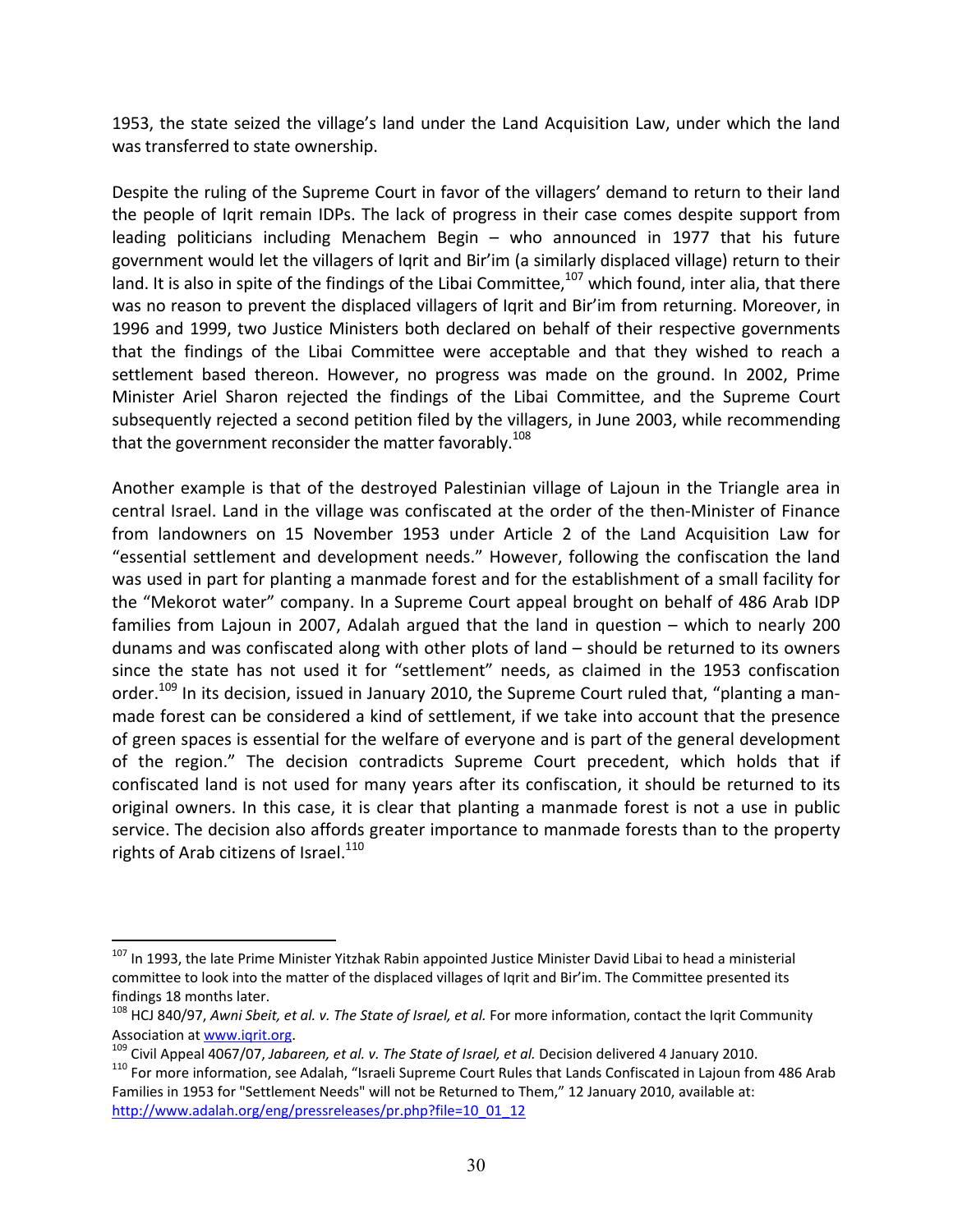#### **11. Discrimination in planning**

#### *Suggested question*

° *Please provide information on any mechanisms Israel envisages introducing to ensure that representatives of Arab communities are given genuine decision‐making powers in the process of planning of Arab towns, villages and neighborhoods in Israel.111* 

### *Background information*

 $\overline{a}$ 

As indicated in Israel's Report (para. 446), of the 32 members of the National Council for Planning and Building, four are Arab members (12.5%). All of the members are appointed, including the four Arab members, and thus do not represent Arab communities. The High Follow-Up Committee for Arab Citizens in Israel, the highest representative Arab body in Israel, is not consulted over the appointments.

The inadequate and under‐representation of Arab citizens of Israel spans the entire planning system in Israel. For example, just 1 of 15 members of the National Committee for National Infrastructure is Arab. $112$  The problem is also acute in the district planning committees. For example, 2 of 18 members of the Northern District Planning Committee are Arab (11.1%), whereas Arab citizens make up around 53% of the district's population; there are also 2 Arab members in the 18-member Haifa District Planning Committee (11.1%), while Arab citizens account for around 24% of the district's population; in the southern district, where Arab citizens make up approximately 16% of the population, only one Arab sits of the Southern District Planning Committee (5.5%).<sup>113</sup> These Arab members do not represent Arab communities, as there is no community representation as such in these planning authorities.

Israel's Report is misleading regarding community participation in the planning process (see paras. 454‐457), particularly regarding the planning of Arab towns, villages and neighborhoods. The planning process often contains no genuine community participation and master plans designed for Arab localities are frequently rejected by the local community. For example, a public committee was recently established by Arab citizens in the Wadi 'Ara area to contest the master plans drawn up for the area.

Even where steering committees are set up as part of the planning process – committees that typically consist of representatives of government ministries, the planning authorities, consultants and perhaps one or two members of the Arab community, who are appointed without consultation – they have no decision-making authority, but can only make non-binding suggestions and recommendations to the planning authorities. The views and priorities of the Arab representatives are frequently at odds with those of the other members of the steering

<sup>&</sup>lt;sup>111</sup> See Concluding Observations of the Committee on the Elimination of Racial Discrimination: Israel, 14 June 2007, CERD/C/ISR/CO/13, para. 25.<br><sup>112</sup> Dr. Rasem Khameiseh, Obstacles to Arab Participation in the Planning Authorities and in Designing the Public

*Space in <i>Israel*, July 2010, Floersheimer Institute of Urban and Regional Studies, Hebrew University, p. 46 (Hebrew).<br><sup>113</sup> Ibid.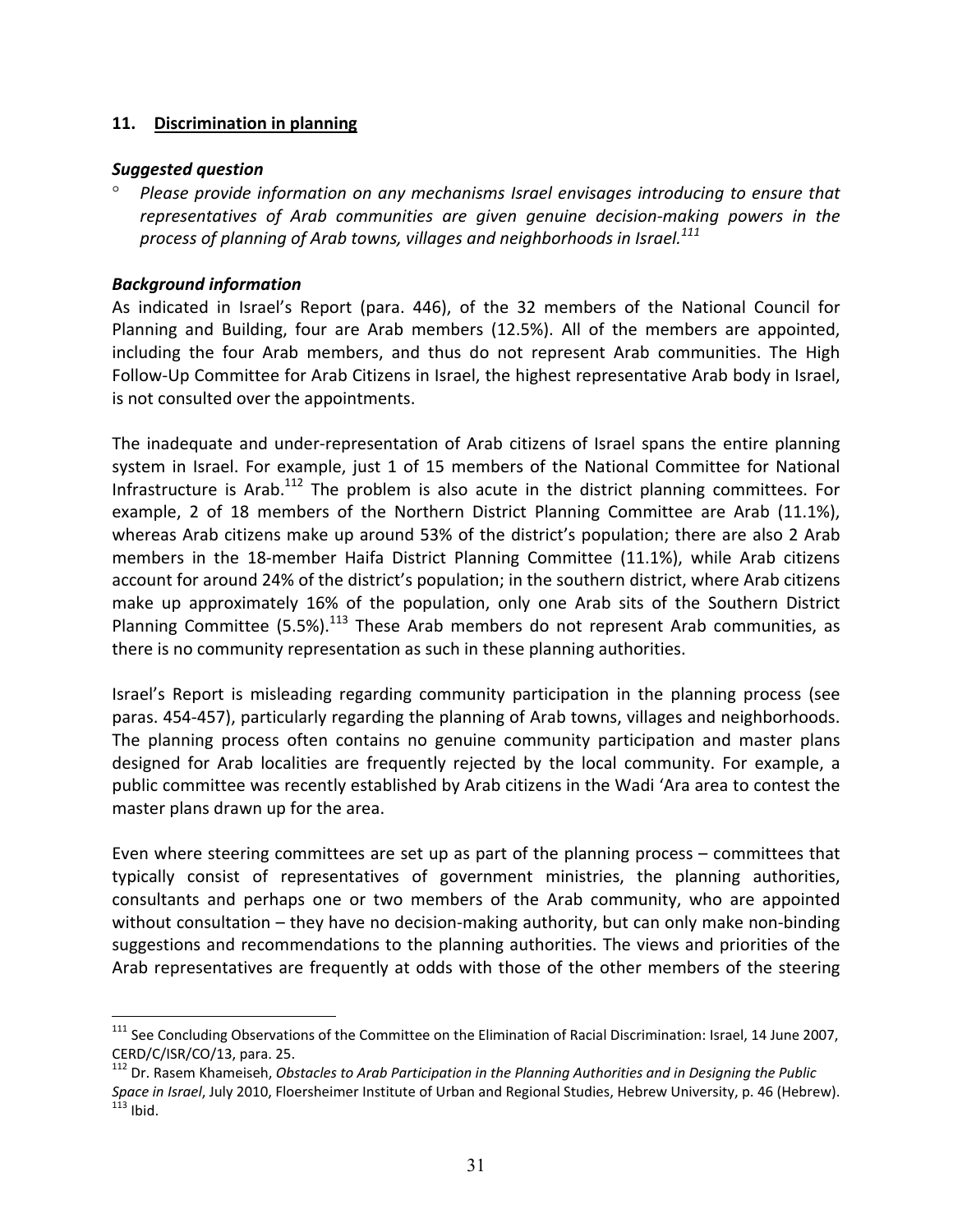committees, and there is no mechanism to ensure that their input is fed into the decision‐ making process and their opinions taken seriously into account.

Local authorities and local planning committees (which are not necessarily representative of the local community) do not play a formal role in decision‐making within the planning process; generally, drafts of the master plans are given to them at a certain point towards the end of the drafting process for their comments, rather than at the outset. Final decisions remain with the planning authorities.

# **12. Infant mortality and the health situation in the unrecognized Arab Bedouin villages in the Naqab**

# *Suggested questions*

- ° *Please explain the reasons why infant mortality rates among Arab Bedouin citizens of Israel remain extremely high and, according to data received by the Committee, rose between 2003 and 2008. What, if any, special measures are being taken by the State to decrease the rate of infant mortality that results from consanguineous (inter‐relative) marriage?*
- ° *Please provide additional information on measures taken to address the discrepancies between the infant mortality rates and life expectancy rates of Israel's Jewish, Arab and Arab Bedouin populations, particularly in light of comments that the state has closed frontline services such as "mother and child clinics" that operate in the unrecognized Arab Bedouin villages and the reported lack of specialist physicians including pediatricians or gynecologists allocated to these villages.*

# *Background information*

According to data provided by Israel, in 2008, infant mortality rates within the Jewish majority in Israel stood at 2.9 per 1,000 live births; for the Arab minority, it was double that at 6.5 per 1,000 live births;<sup>114</sup> and in the Naqab, among the Arab Bedouin, the rate is even higher, at 15.0 per 1,000 live births in 2005.115 The data also indicates an **upward trend** in infant mortality rates among the Arab Bedouin in the Naqab, which stood at 13.3 deaths per 1,000 live births in 2003.116

The health situation is most critical in the unrecognized villages in the Naqab, where the provision of health services is either limited or non‐existent. There are only twelve clinics in the unrecognized villages. These clinics lack medical specialists and pharmacies. Furthermore the staff

http://www.phr.org.il/phr/files/articlefile\_1163421247181.pdf

<sup>&</sup>lt;sup>114</sup> CBS, Israel in Figures 2009, p. 11 (English).

<sup>&</sup>lt;sup>115</sup> Israel's Third Periodic Report to the UN Human Rights Committee, CCPR/C/ISR/3, 21 November 2008, para. 571.<br><sup>116</sup> I. Shoham Vardi, *The Death of Bedouin Babies in the Negev, 1990-2002*, Beer Sheva: Ben-Gurion Univers

unpublished conference paper (Hebrew). See also, Physicians for Human Rights‐Israel, *No Man's Land: Health in the Unrecognized Villages of the Negev*, July 2003, available at: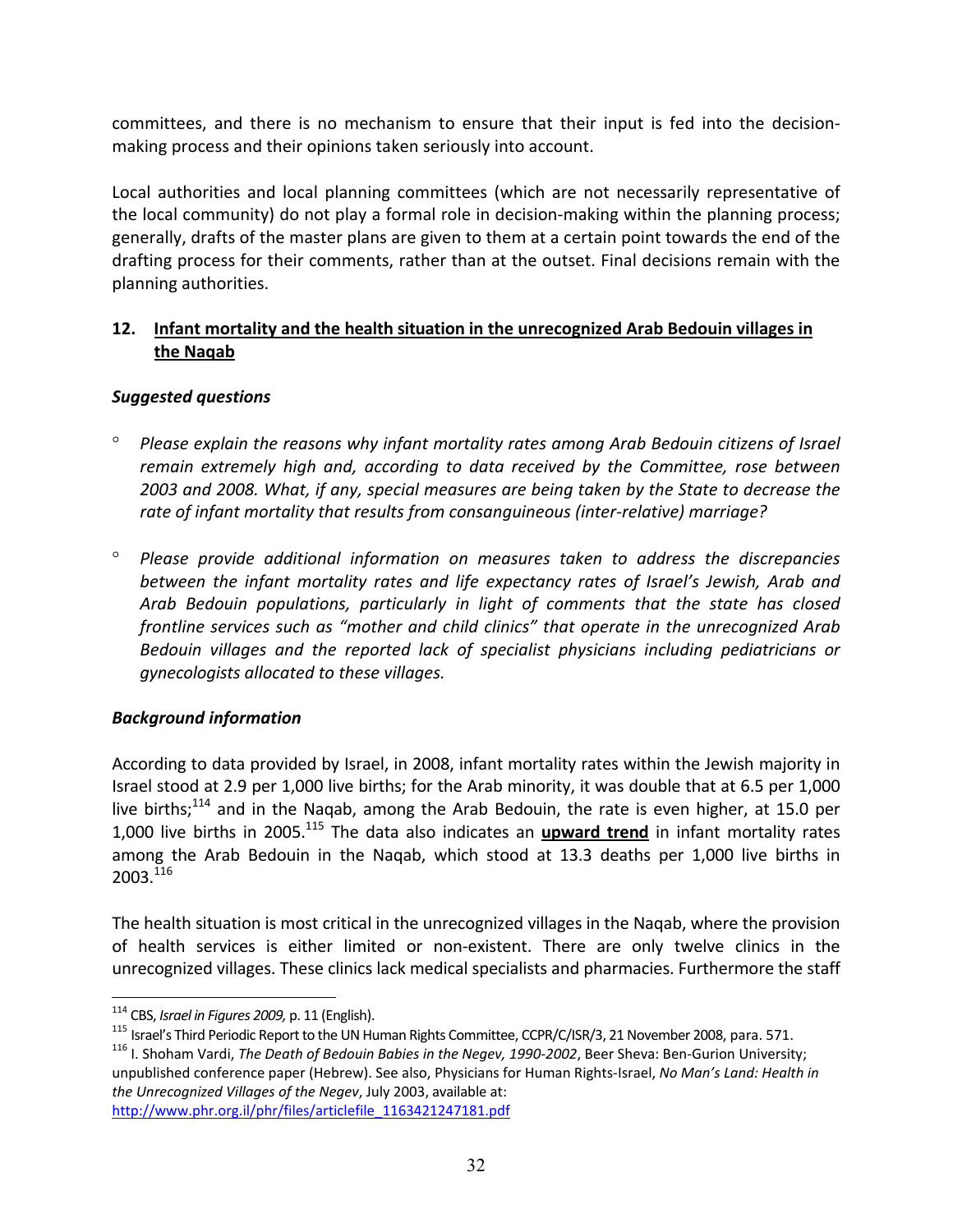often does not speak Arabic.<sup>117</sup> Together, these services provide health care to just 20% of the residents of the unrecognized villages.<sup>118</sup> Eleven of these health clinics are affiliated to Kupat Holim Clalit (one of the four major health funds in Israel) on which thousands of people rely for health care. However, not one of these clinics employs pediatricians or gynecologists, and thus there is a lack of specialized health care for Arab Bedouin women and children living in these areas. In response to inquiries made by Adalah and Physicians for Human Rights‐Israel, the Ministry of Health stated in May 2009 that the family doctors that currently work on the clinics are sufficient and that the villagers can travel to clinics in neighboring Jewish towns to receive pediatric or gynecological care.<sup>119</sup>

While Israel's Report (para. 532) provides that six new Mother and Child Health Clinics have recently been constructed in the unrecognized villages in the Naqab, in fact, in October 2009, the Health Ministry closed down three of these clinics that operated in Qasr el‐Ser, Abu Tlul and Wadi el-Niam. The clinics specialize in post-natal care and are part of a group of six clinics established in the unrecognized villages following Supreme Court litigation brought by Adalah in 1997.<sup>120</sup> The ministry claimed it had closed the clinics due to a lack of nurses and doctors willing to work in them and suggested the women and children receive post-natal services in Beer el-Sabe (Beer Sheva) and elsewhere in the Naqab. However, the lack of public transportation linking the unrecognized villages, the lack of private car transport and other factors prevents many women from accessing clinics outside their villages. The closure of the clinics therefore poses a danger the lives of thousands of pregnant women, mothers and children living in these villages. In December 2009, Adalah petitioned the Supreme Court against the Health Ministry's closure of the clinics, $121$  and as a result, in August 2010, the Health Ministry announced that two of the clinics—in Qasr el‐Ser and Abu Tlul—will be reopened. The Wadi al‐Nam clinic remains closed.

The inadequate provision of health services in the unrecognized villages is a deliberate policy of neglect on the part of the state, which ultimately seeks to evacuate the unrecognized villages and relocate their residents, in part by creating intolerable conditions. Hence it is precisely in the unrecognized villages, where the need for health services is at its greatest, that provision is at its most inadequate.

Court against Health Ministry Demanding Re‐Opening of Mother and Child Clinics in Three Arab Bedouin Unrecognized Villages in the Naqab," 16 December 2009, available at: http://www.adalah.org/eng/pressreleases/pr.php?file=09\_12\_16

 $117$  Ibid.

<sup>&</sup>lt;sup>118</sup> Ibid.<br><sup>119</sup> Letter on file with Adalah.<br><sup>120</sup> HCJ 7115/97, *Adalah, et al. v. Ministry of Health, et al*. The Ministry of Health evaded its commitment to establish the clinics and the court's decision for several years, eventually setting them up in 2000 and 2001 following further pressure from Adalah and others.<br><sup>121</sup> HCJ 10054/09, Wadad El-Hawashly, et al. v. The Ministry of Health. See Adalah, "Adalah Petitions Supreme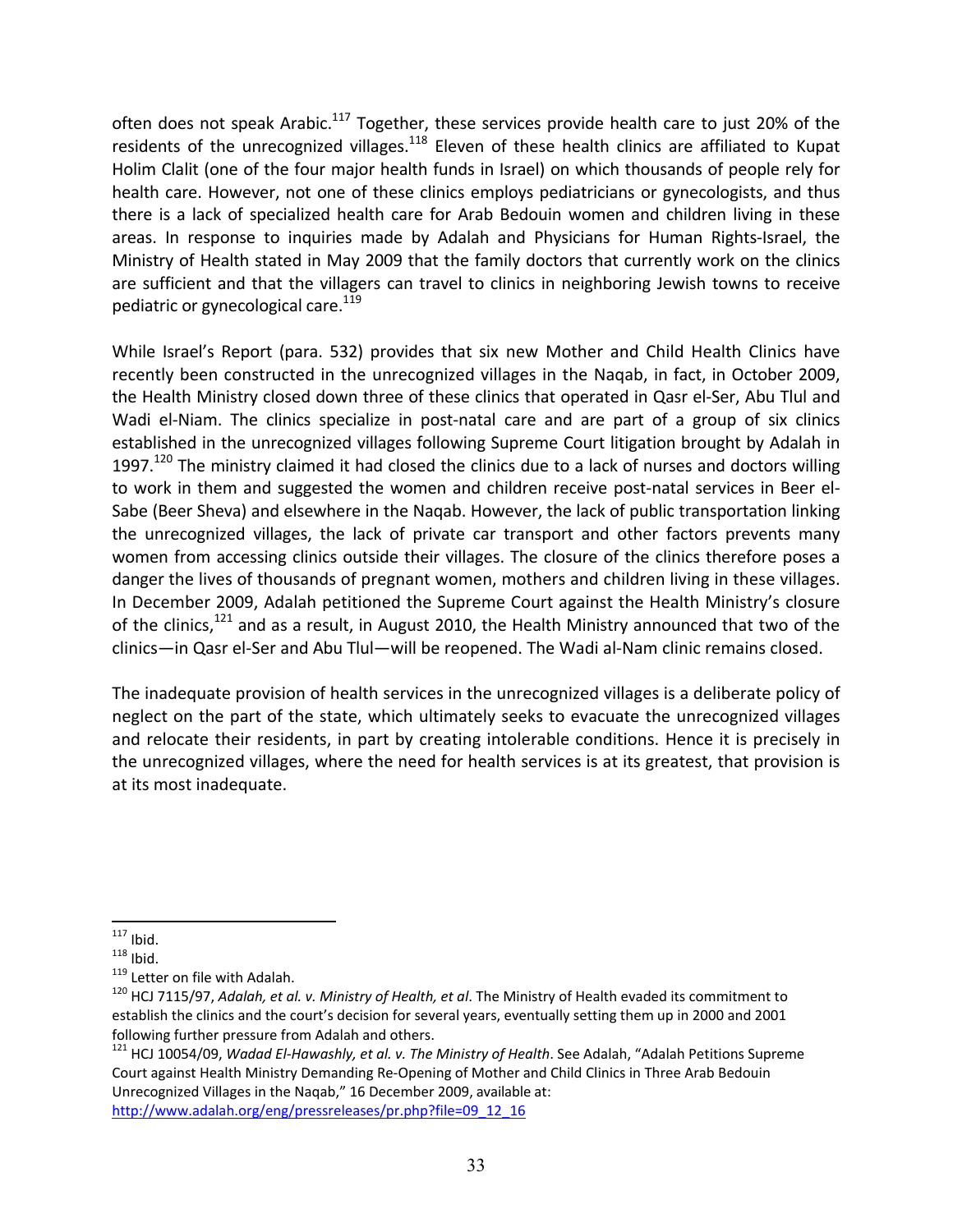#### **13. Lack of access to clean drinking water**

#### *Suggested questions*

- ° *Please provide data on the number of residents and locations of any communities located in Israel whose homes are not connected to the state's water‐grid. Please also comment on claims that the state is using the denial of clean, running drinking water as a means of forcing the residents of the unrecognized Arab Bedouin villages to abandon their lands and relocate to the government‐planned towns.*
- ° *What steps will the state take to ensure that no Arab citizens of Israel are arbitrarily deprived of the right to clean drinking water due to the non‐payment by local councils of their debts to water corporations?*

#### *Background information*

#### **Lack of clean drinking water in the unrecognized villages in the Naqab/Negev**

In the Naqab, Israel is deliberately not providing thousands of Palestinian Bedouin families with access to clean drinking water due to the unrecognized status of their villages. Most people in the unrecognized villages obtain water via improvised, plastic hose hook‐ups or unhygienic metal containers, which transport the water from a single water point located on main roads located far from their homes, causing health risks and daily hardships.<sup>122</sup> The poor quality of their drinking water puts residents of the unrecognized villages at risk of dehydration, intestinal infections and other diseases associated with poor hygiene, such as dysentery.<sup>123</sup> Access to drinking water is a basic right derived from the right to life, and the ramifications for health caused by the State's refusal to provide running water to the residents of the unrecognized villages are potentially severe, and have a role to play in the high the infant mortality rates among the Arab Bedouin population in the Naqab. Adalah's appeal on behalf of hundreds of Arab Bedouin families to the Israeli Supreme Court against a decision delivered by the Haifa District Court (sitting as a Water Tribunal) upholding rulings of the Water Commissioner and the Israel Land Administration (ILA) not to provide residents of the unrecognized with drinking water has been pending for four years without any decision. According to the Water Tribunal's decision, the right to water is conditional on a "clear" public interest "not to encourage cases of additional illegal settlement" by Arab Bedouin.<sup>124</sup>

In violation of its obligations under the Covenant, the State of Israel is using the denial of clean, running drinking water as a means of forcing the residents of the unrecognized Arab Bedouin

 $\overline{a}$ <sup>122</sup> To view images of the unhygienic conditions in which many residents of the unrecognized villages have to obtain drinking water, see: http://www.adalah.org/images/landday07/slideshow.php?directory=.&currentPic=2. 123 Expert Opinion of Prof. Michael Alkan, Director of the Institute for Infectious Diseases, the Soroka Medical

Center and the Faculty of Health Sciences, Ben-Gurion University, Commissioned by Adalah (Hebrew).<br><sup>124</sup> See C.A. (Civil Appeal) 9535/06, Abdullah Abu Musa'ed, et al. v. The Water Commissioner and the Israel Lands

*Administration* (case pending).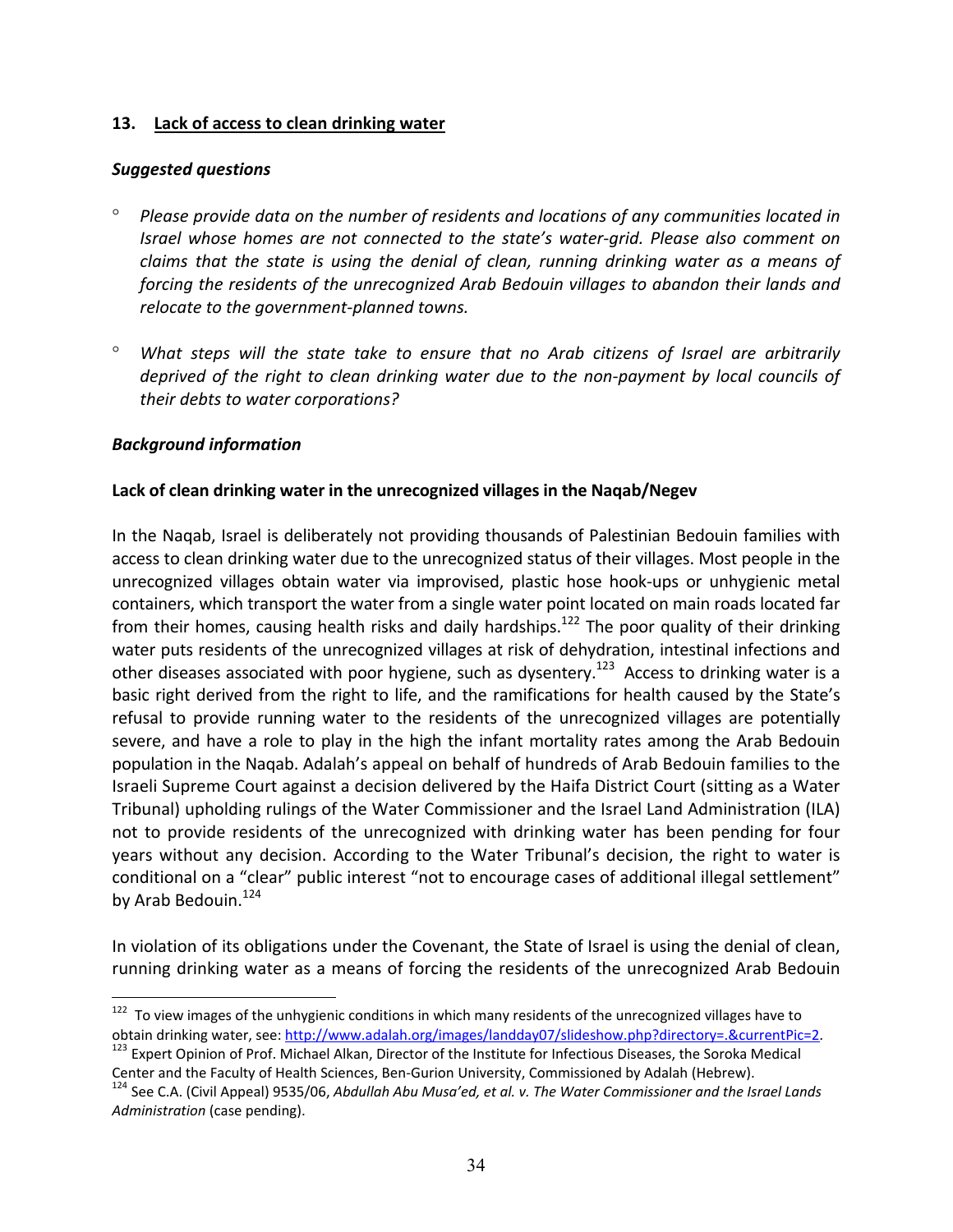villages to abandon their lands and relocate to the government‐planned Bedouin townships. For example, in a letter dated 19 October 2004 regarding the unrecognized village of Umm al‐ Hieran, the Bedouin Development Authority (the state body responsible that recommends to the water commissioner whether requests for connection should be approved) acknowledged that the current arrangements for obtaining drinking water were inadequate, but stated that the dwellings were illegal and that access to drinking water and other utilities would only be made available if the villagers relocated to the recognized town of Hura.<sup>125</sup> In July 2010, the UN Human Rights Committee called on Israel to "guarantee the Bedouin population's access to health structures, education, water and electricity, irrespective of their whereabouts on the territory of the State part."<sup>126</sup>

#### **Interrupted water supplies to Rameh and other Arab villages in the North**

In recent years, the residents of a number of Arab towns and villages in the north of Israel, including Rameh, Horfesh, Mughar and Sakhnin, have been subjected to periodic cuts in their water supply. For example, on 18 December 2009, the Mekorot Water Company, a governmental corporation, informed the Rameh Local Council that it intended to completely cut off the water from the village, even without a few hours of respite, because of the debts the local council owed to the company. Following an agreement reached between the local council and Mekorot to pay the debt (residents pay their water bills to the local council and the local council in turn pays Mekorot), the water supply to the village was resumed for two weeks. Mekorot then returned to cutting off the water from the village, sometimes for days on end. Cutting off the water supply interferes with all residents' use of water for everyday purposes such as drinking, cooking, bathing, cleaning the house and other daily needs, thus making people's lives unbearable. Further Mekorot cuts the water from schools and health care clinics.

In cutting off the water, Mekorot relies on clause 114A of the Water Act, which stipulates that Mekorot is not authorized to cut off the water from local authorities that have paid 80% of the payments owed to Mekorot. However, Mekorot interprets this clause of the law as if it is in fact authorized to cut off water supplies. Mekorot cuts the water in a sweeping manner, without distinction between residential homes and public institutions, or between people who pay or do not pay their water bills. This act constitutes collective punishment against the village's residents.

In March 2010, Adalah petitioned the Supreme Court on behalf of 13 Arab citizens of Israel from Rameh and health and environmental organizations.<sup>127</sup> The petitioners demanded that the Court order Mekorot to resume the regular and continuous supply of water to residents who pay their water bills and to the schools and health and social welfare institutions in the

1

<sup>125</sup> Letter on file with Adalah. For more information, see also The Negev Coexistence Forum for Civil Equality, *The* Arab-Bedouins of the Nagab-Negev Desert in Israel, Shadow Report to the UN Committee on the Elimination of

Racial Discrimination, May 2006, available at: http://www.phr.org.il/phr/files/articlefile 1172399200466.pdf.<br><sup>126</sup> Concluding Observations of the Human Rights Committee – Israel, CCPR/C/ISR/CO/3, 29 July 2010, para. 24.<br><sup></sup> court following a settlement reached between the Municipality of Rameh and the Mekorot Water Company).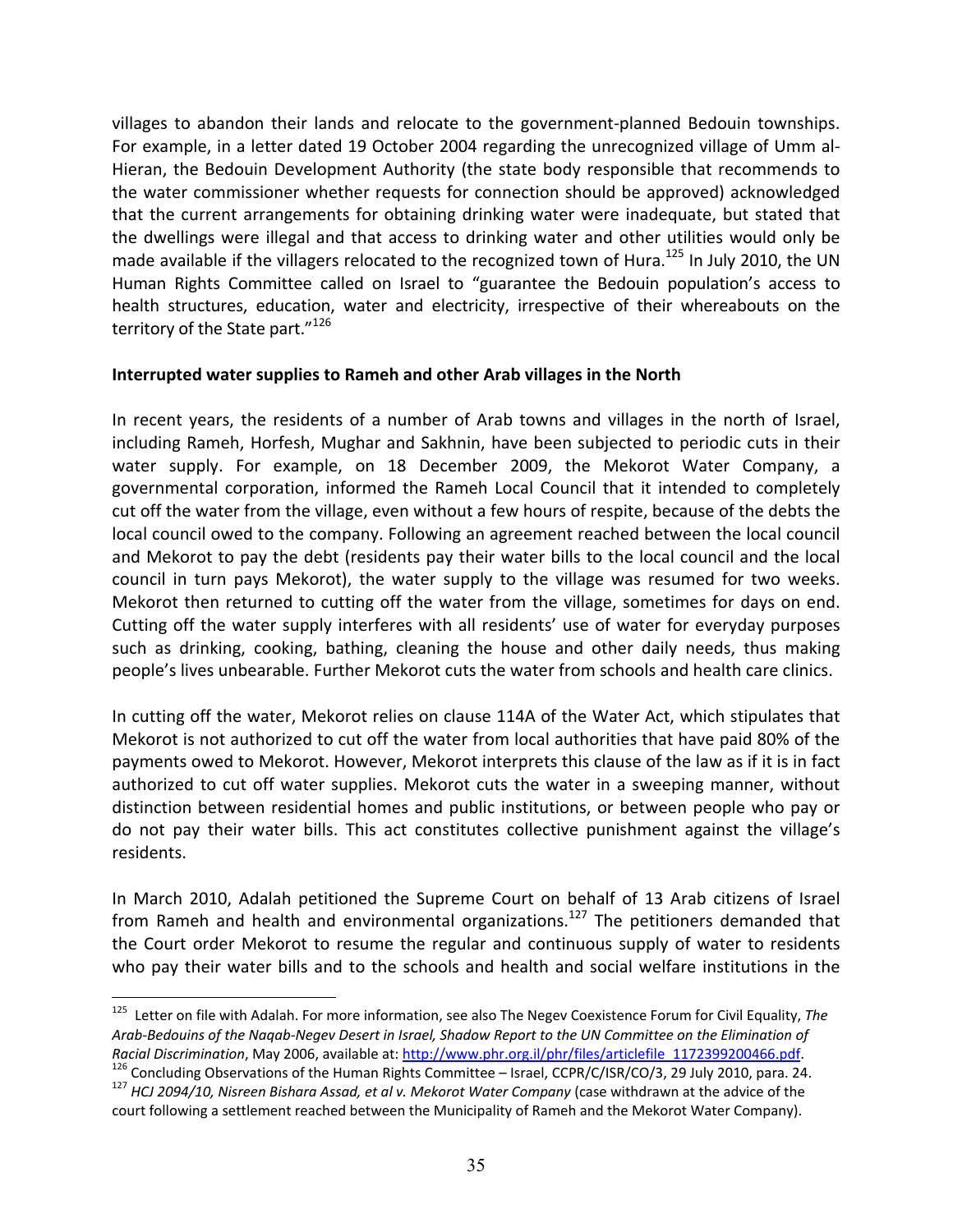village. The petitioners argued that the decision to cut off the water from Rameh and the other Arab towns is unreasonable and that Mekorot can use other less harmful methods to collect the debts.

*Articles 13 to 15 – Cultural rights*

### **14. Systemic under‐investment in Arab education**

#### *Suggested questions*

- ° *Please provide updated information about the financial resources (budget) allocated by the Ministry of Education to each Arab student as compared to each Jewish student in Israel. Please provide statistics on how many drop‐out counselors are funded by the state to work in Jewish schools in comparison to Arab schools, and in schools serving Arab Bedouin citizens in the Naqab in particular?*
- ° *In 2006, the Supreme Court of Israel issued a landmark ruling on a petition submitted by Adalah that voided a government decision to grant preferential status to certain regions of the country ("National Priority Areas") affording them substantial state funding, and in particular for education.128 The court struck down this decision, ruling that it discriminated against Arab citizens of Israel. According to information obtained by the Committee, the state has failed to implement the court's decision and is continuing to distribute NPA benefits for education on the basis of criteria that discriminate against Arab citizens of Israel. Please comment.*

#### *Background information*

1

The MOE severely underfunds Arab schools in Israel. Israel does not regularly release official data detailing how much it spends in total on each Arab and Jewish student, and there are no separate lines in the state budget for Arab education.<sup>129</sup> However, state statistics published in 2004 reveal that for the academic year 2000‐2001, public investment in Arab schools equaled an average of NIS 534 per Arab student as compared to NIS 1,779 per Jewish student.130 **Thus the state spent three times more for Jewish students than it did for Arab students**. This under‐funding is manifested in many areas, including the poor infrastructure and facilities characteristic of Arab

<sup>128</sup> H.C. 2773/98 and H.C. 11163/03, *The High Follow‐up Committee for the Arab Citizens in Israel, et. al. v. The Prime Minister of Israel* (petition accepted 27 February 2006). See also Adalah, "Supreme Court Gives State until May 2009 to Cancel 'National Priority Areas," 24 November 2008, available at:<br>http://www.adalah.org/eng/pressreleases/pr.php?file=08 11 24

 $\frac{129}{129}$  The state budget for education is structured in such as way as to prevent analysis of exactly how much funding Arab education receives. The budget is broken down into 20 general articles, of which only one includes a breakdown of spending on Arab and Jewish education, namely the Pedagogy Administration, the executive arm of the MOE. The Pedagogy Administration allocated 4% of its budget to Arab education in 2006 and 3% in 2007. In addition, in line with the State Budget for 2006, drawn up by the MOE, just 1.5% of the state funds allocated to NGOs working in the field of education were allocated to NGOs providing educational services to Arab children and students. Source: The

State Budget, 2006 and 2007 (Hebrew).<br><sup>130</sup> CBS, "New Survey – Investment in Education 2000/1," 3 August 2004 (Hebrew).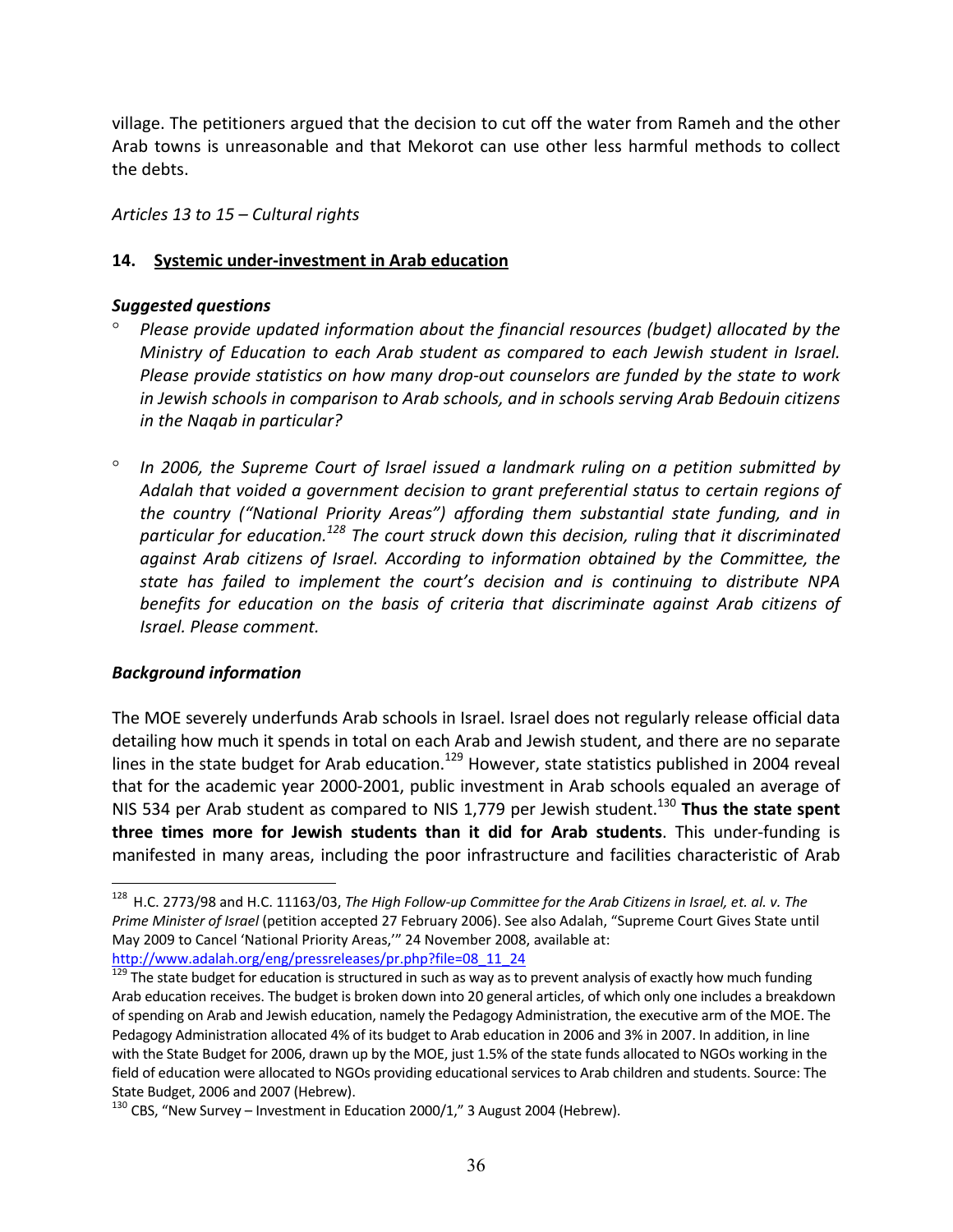schools, and the more crowded classrooms: the average class size in Jewish schools is 26 pupils compared with 30 pupils in Arab schools.<sup>131</sup> In terms of long-term investment in the education, only four teacher training institutes operate in the Arab education system, compared to 55 in the Hebrew education system.<sup>132</sup> A report issued by Minister of Education Gideon Saar in August 2009 proposes that schools with high rates of army drafting among their pupils receive higher budgetary allowances.<sup>133</sup> This provision clearly discriminates against Arab schools since the vast majority of Arab citizens are exempted from military service.

#### **Measures to raise educational standards**

The MOE's spending policies actually act to entrench the gaps between Arab and Jewish school children. One of the main channels for the allocation of additional grants and benefits to towns, villages and their residents is the government's policy of designating certain areas as "National Priority Areas", a classification that qualifies them for a host of lucrative benefits in several fields including education. Despite the large disparities in educational attainment levels and the quality of facilities between Jewish and Arab schools, the 553 towns and villages previously awarded NPA status by the government included only *four small Arab villages*. The remaining NPAs were Jewish towns and villages that received a range of educational benefits, incentives and grants paid for by the public purse. Thus, for example, Migdal HaEmek and Natserat Illit two Jewish towns in the north—received extra educational funding as a result of their designation as NPAs, while eleven neighboring Arab towns of a lower socio‐economic status were excluded.<sup>134</sup>

In February 2006, the Supreme Court ruled that the government's NPAs decision constituted illegal discrimination against Arab citizens and ordered the state to cancel it. However, the state failed to implement the court's decision and to devise clear, objective criteria for the distribution of educational benefits to towns and villages.<sup>135</sup> In December 2009 the government approved a new NPAs decision which classifies large areas as NPAs, including the Be'er Sheva district in the south and the entire northern region, both areas with high Arab populations. Crucially, though, towns and villages located in these areas are not automatically entitled to additional budgetary allocations; despite the Supreme Court's decision to the contrary, the law leaves the allocation of enormous state resources to the discretion of government ministers. In the absence of clear standards to govern the awarding of NPA benefits, the decision is likely to perpetuate inequality and discrimination against Arab citizens. The decision also excludes the entire center of the country on the basis of the average socio-economic level of the area as a whole, thereby denying

1

<sup>&</sup>lt;sup>131</sup> CBS, Statistical Abstract of Israel 2008, No. 59, Table 8.9.<br><sup>132</sup> CBS, Statistical Abstract of Israel 2008, No. 59, Table 8.44.<br><sup>133</sup> Gideon Saar, "The Government of Israel Believes in Education," August 2009 (Hebre *Minister of Israel* (decision delivered on 27 February 2006).<br><sup>135</sup> In June 2009, the Knesset passed *The Economic Efficiency Law—2009*, to which an additional article entitled

<sup>&</sup>quot;National Priority Areas" was inserted. Contrary to the Supreme Court's decision, the law is vaguely worded and affords the government sweeping discretion to classify towns, villages or larger areas as NPAs, and accordingly to award a range of unspecified benefits to them.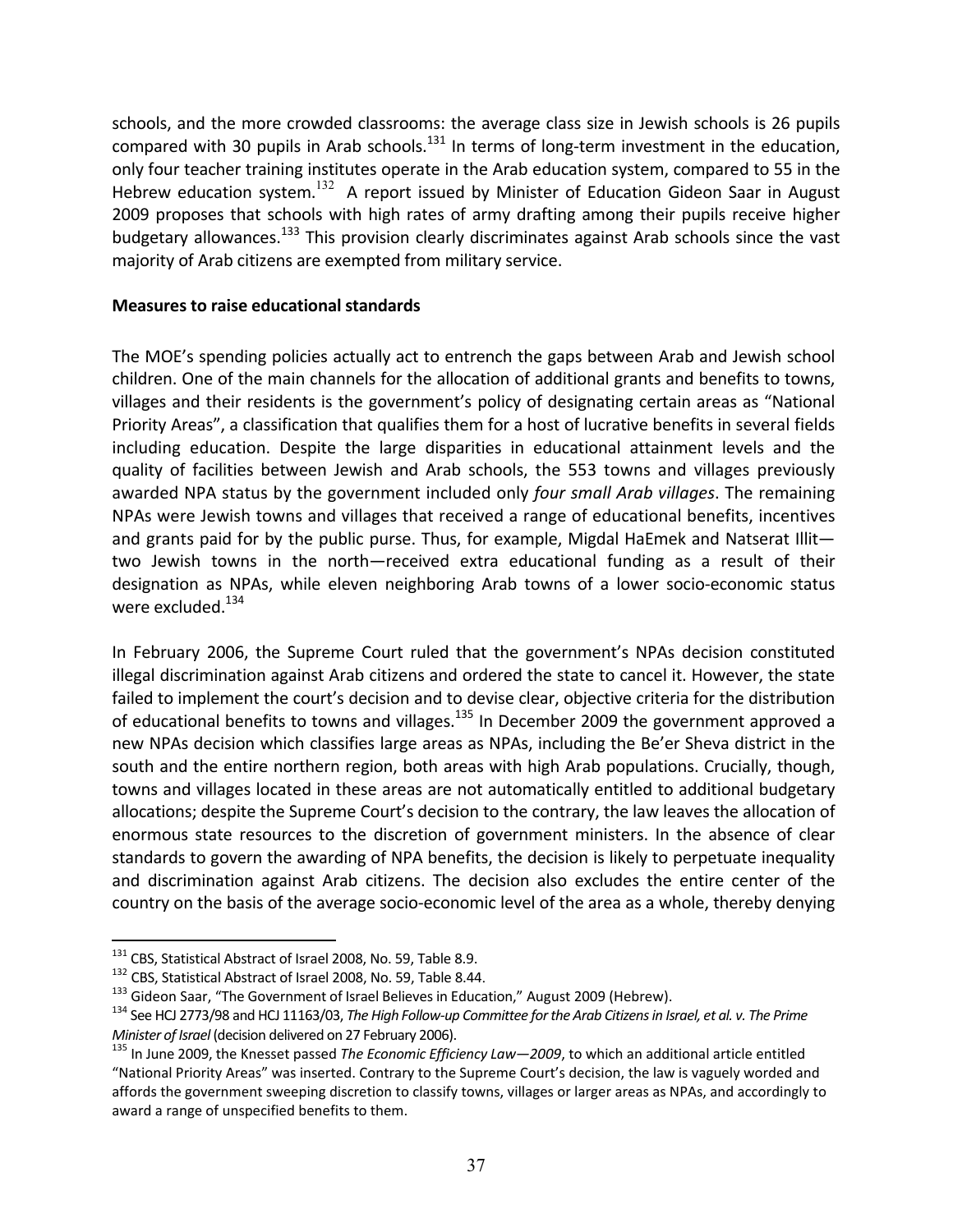NPA status to poor Arab towns and villages located there, while awarding such status to Jewish settlements in the West Bank, which are illegal under international law.<sup>136</sup> In June 2010, after four years of non‐compliance, Adalah filed a further motion for contempt of court to the Supreme Court due to the government's failure to implement the court's decision.<sup>137</sup>

Another example is provided by the "Shahar" academic enrichment programs. The MOE has also admitted before the Supreme Court that its "Shahar" programs have privileged Jewish schools to the detriment of Arab schools.<sup>138</sup> Shahar programs, instituted in the 1970s, were intended to assist academically weak school pupils from socio‐economically disadvantaged backgrounds to reach a par with other pupils. In 2000, the Supreme Court confirmed a state commitment to allocate 20% of Shahar funds to Arab schools. Prior to this commitment, the MOE had not implemented the Shahar programs in any Arab schools, although their pupils were often in greatest need of extra educational assistance. The Supreme Court accepted the state's request that it increase implementation of the program in Arab schools on a gradual basis, thereby prolonging discrimination against them. The program has still not been implemented in any Arab schools.

#### **Under‐investment in Arab Bedouin education in the Naqab**

Under‐investment in Arab education is most blatant in the Naqab, where Arab Bedouin schools often lack basic services and facilities including toilets, electricity, telephone and internet connections, and safe access roads, particularly in the unrecognized villages that have schools.<sup>139</sup> A further example is the funding for psychological counselors to Arab Bedouin and Jewish schools. Psychological counselors are appointed by the MOE and are primarily responsible for diagnosing and treating students with learning and developmental disabilities, providing suitable educational frameworks for students with special needs, and providing consultation to educators. The following table details the number of psychological counselors allocated to schools in selected (recognized) Bedouin and Jewish towns in the Naqab, compared to the number of required positions according to the MOE's own criteria. In June 2005, in response to a petition filed by Adalah that challenged the lack of psychological counselors in seven recognized Bedouin villages in the Naqab, the state acknowledged before the Supreme Court that the MOE had discriminated against schools in the villages in the appointment of psychological counselors.<sup>140</sup> No psychological counselors work in schools in the unrecognized villages.<sup>141</sup>

1

<sup>&</sup>lt;sup>136</sup> For more information, see "Adalah Position Paper on the Israeli government's new decision classifying communities as National Priority Areas," February 2010. Available in English at:

http://www.adalah.org/newsletter/eng/feb10/docs/english%20layout.pdf.<br><sup>137</sup> See, Adalah, "After Four Years of Non-Compliance, Adalah Submits Motion for Contempt to Israeli Supreme Court against the Prime Minister for Failure to Implement National Priority Areas Decision," 21 June 2010,

available at: http://www.adalah.org/eng/pressreleases/pr.php?file=21 06 10<br><sup>138</sup> See, HCJ 2814/07, The Follow-Up Committee on Arab Education, et al. v. The Ministry of Education, et al, submitted to the Supreme Court by Adalah in May 1997.<br><sup>139</sup> See, e.g. Adalah's news update, Adalah Petitions Supreme Court to Compel Connection of Two Arab Bedouin

*Schools in the Naqab (Negev) to the National Electricity Network*, 9 July 2009, available at:

<sup>&</sup>lt;sup>140</sup> See HCJ 4177/04, Yusef Abu-Abied, et al. v. The Ministry of Education, et al.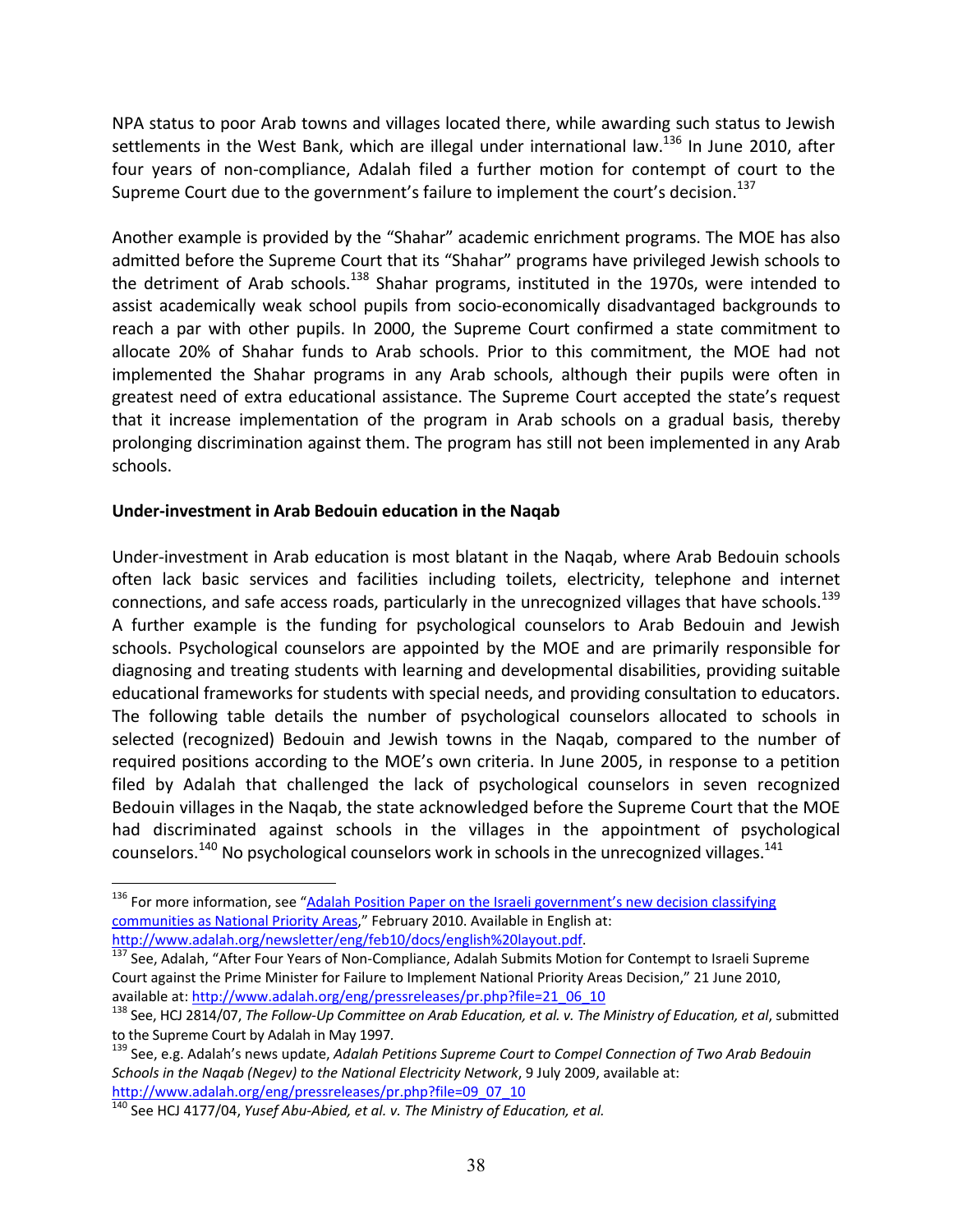| Town (Jewish towns | No. of positions needed   | No. of positions | % of required       |
|--------------------|---------------------------|------------------|---------------------|
| shown in grey)     | according to MOE criteria | allocated        | positions allocated |
| Rahat              | 18.8                      | 6.0              | 31.9                |
| Ofakim             | 8.9                       | 7.4              | 83.1                |
| Hura               | 4.4                       | 1.3              | 29.5                |
| Dimona             | 12                        | 9.2              | 76.6                |

*Allocation of psychological counselors in Jewish and Bedouin towns in the Naqab142*

#### **Still not open: The first high school in the "unrecognized" Arab Bedouin villages**

No high schools currently exist in any of the Arab Bedouin unrecognized villages in the Naqab. The region of Abu Tulul – El‐Shihabi, for example, is home to approximately 12,000 Arab Bedouin citizens, and contains seven unrecognized villages. Around 750 female and male students are of high school age; however, only approximately 170 attend high school. The rest, around 77% of the total, drop out of the system permanently, as a direct consequence of the lack of a local high school. The nearest high school is located 12‐15 kilometers away; no public transport is provided for the students and many parents will not allow their daughters to travel unaccompanied outside the vicinity of the village. In 2005, Adalah filed a petition to the Supreme Court on behalf of 35 Arab Bedouin girls and six local NGOs to demand that an accessible high school be built in Abu Tulul – El-Shihabi.<sup>143</sup> In January 2007, the Supreme Court approved a settlement between the MOE and Adalah, according to which the MOE would establish a high school, the first in any unrecognized village, and operate it from 1 September 2009. Despite this agreement, the MOE has yet to begin work on the school. In September 2009, Adalah filed a new petition to the Supreme Court demanding that the state open the school, and that the non-implementation of the decision be considered a contempt of court.<sup>144</sup>

#### **15. Persistent gaps in educational attainment**

#### *Suggested question*

 $\overline{a}$ 

° *Given the relatively low numbers of Arab students enrolled in universities and colleges in Israel, what affirmative action measures, if any, is Israel taking to increase university admission, and what resources are allocated to any such programs?*

<sup>&</sup>lt;sup>141</sup> Adalah demanded the appointment of psychological counselors in five Arab Bedouin schools in the unrecognized villages in the Naqab serving 3,650 students, none of which has such a position. On 1 July 2009, the Supreme Court affirmed the urgent need forsuch counselors and the need to resolve the problem. However, it wassatisfied with the state's commitment to establish special educational courses to prepare counselors in order to overcome the shortage. See HCJ 3926/06, Al-Sayed Abed El-Dayem, et al v. The Ministry of Education and The Abu Basma Regional Council (decision delivered <sup>1</sup> July 2009). <sup>142</sup> Data cited in <sup>a</sup> letter from the Ministry of Education to Adalah, annex <sup>4</sup> , HCJ 3926/06, *Al‐Sayed Abed El‐Dayem et*

al v. The Ministry of Education and the Abu Basma Regional Council.<br><sup>143</sup> HCJ 2848/05, Fatimah Abu Sabila (Ali) et al., v. The Ministry of Education, et al. (decision issued 23 January 2007).<br><sup>144</sup> HCJ 7562/09, Fatmeh Abu state to inform it about the finalization of the planning process by September 2010.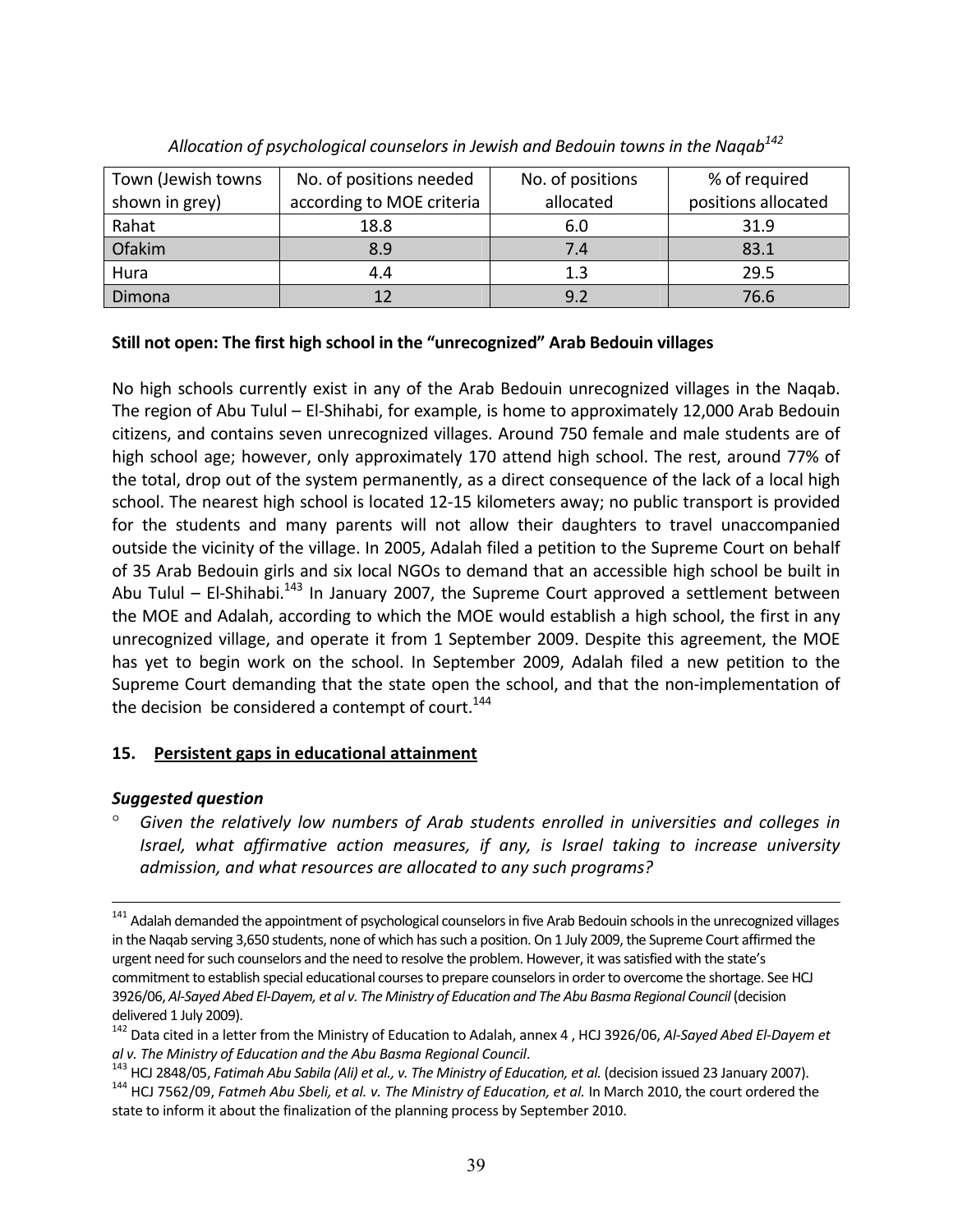#### *Background information*

Arab children attend school for fewer years than Jewish children, and in recent years the gap between the two groups has not closed: from 2003 to 2006, Arab children aged 15 and over received an average of 11.1 years of schooling as compared to Jewish children, who received an average of 12.7 years of schooling, i.e. *over one and a half additional years*. <sup>145</sup> Accordingly drop‐ out rates are higher among Arab citizens: in 2006‐2008, 7.2% among Arab pupils in grades 9‐12, almost double the figure among Jews (3.7%); a similar pattern of dropping‐out applies to grades 9-11: 8.7% among Arab compared to 4.4% among Jewish pupils.<sup>146</sup> The drop-out rate is particularly alarming among the Arab Bedouin in the Nagab, at around 70% overall.<sup>147</sup>

Arab students are dramatically underrepresented in Israel's institutes of higher education: in 2006/2007, 9.1% of Jews in Israel aged 20‐29 were students at universities, compared to 3.8% of Arabs.<sup>148</sup> A major obstacle to the admission of Arab students into universities is their relatively poor performance on matriculation exams (the *Baghrout*). In 2007, 54.1% of Arab young women and 39.5% of Arab young men received matriculation certificates, compared to 70.5% of Jewish women and 61.1% of Jewish men.<sup>149</sup> Furthermore, the gap between Arab and Jewish students widens further when it comes to meeting the requirements for entering university, as the following table illustrates.

| university entrance requirements in 2006 <sup>--</sup> |         |       |  |  |
|--------------------------------------------------------|---------|-------|--|--|
|                                                        | Jewish. | Arab  |  |  |
| Entitled to a matriculation certificate                | 54.9%   | 46.3% |  |  |
| Met university entrance requirements                   | 48.3%   | 34.4% |  |  |

*Pupils in Grade 12 with matriculation certificates who met university entrance requirements in 2006150*

In fact, Arab students account for just 11.2% of all first degree students. This proportion has an inverse relationship to educational level: At the level of second degree, Arabs account for 6.1% of all students, and by third degree level, the percentage of Arab students falls to an average of 3.5% of all students.<sup>151</sup> The following table shows the falling percentages of Arab students at first, second and third degree level in four key subjects.

1

<sup>&</sup>lt;sup>145</sup> CBS, Statistical Abstract of Israel 2008, No. 59, Table 8.3.<br><sup>146</sup> CBS, Statistical Abstract of Israel 2008, No. 59, Table 8.24.<br><sup>147</sup> Hannan el-Sana and Ajaj Asif, "The Arab Bedouin Population in the Nagab: Economic Naqab Institute for Peace and Development Strategies, 2007.<br><sup>148</sup> CBS, Statistical Abstract of Israel 2008, No. 59, Table 8.47.<br><sup>149</sup> Israel's Fifth Period Report to the UN Committee on the Elimination of Discrimination ag

CEDAW/C/ISR/5, 21 October 2009, p.157, para. 366.<br><sup>150</sup> CBS, Statistical Abstract of Israel 2008, No. 59, Table 8.25.<br><sup>151</sup> CBS. Statistical Abstract of Israel 2008. No. 59. Table 8.52.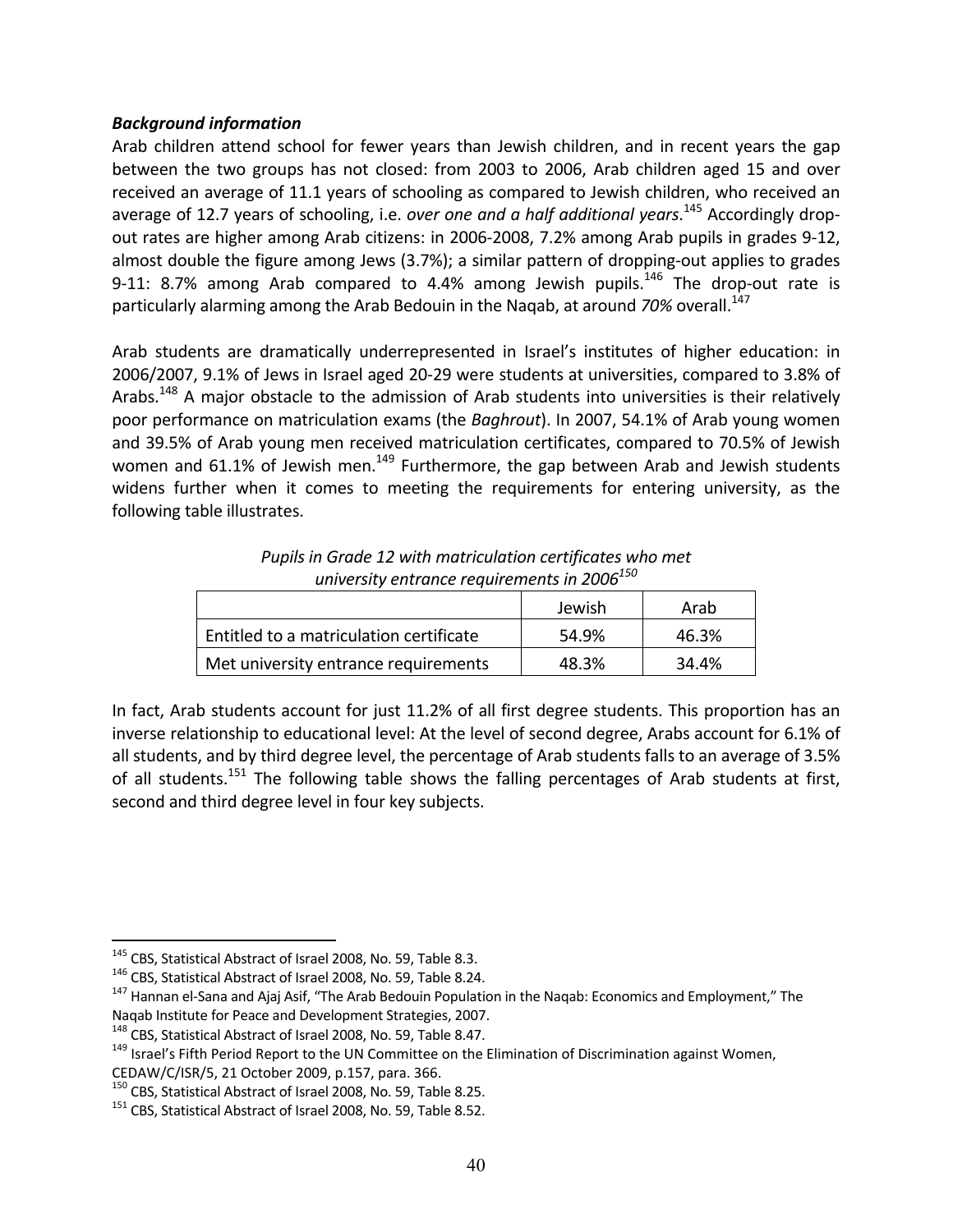| Degree              |       | Engineering and<br>architecture |       | Sciences and<br>mathematics |       | Medicine |       | Law   |
|---------------------|-------|---------------------------------|-------|-----------------------------|-------|----------|-------|-------|
| Population<br>group | Jews  | Arabs                           | Jews  | Arabs                       | Jews  | Arabs    | Jews  | Arabs |
| First degree        | 90.0% | 6.0%                            | 85.3% | 9.5%                        | 79.3% | 19.7%    | 92.4% | 6.7%  |
| Second degree       | 91.6% | 3.1%                            | 92.9% | 3.3%                        | 86.6% | 12.3%    | 94.8% | 4.7%  |
| Third degree        | 91.7% | 2.5%                            | 95.1% | 2.1%                        | 93.1% | 4.1%     | 96.9% | 3.1%  |

*University students by degree, field of study, and population group152*

# **Arab citizens of Israel in academia**

Arab academics are sorely underrepresented in the faculties of Israel's institutions of higher education, and are consequently marginalized in the production of knowledge in society. In 2007, Arabs accounted for as few as 1.2% of all academics employed by Israeli universities and colleges in tenure track positions, and received on average salaries worth 50% less than their Jewish counterparts.153 Arab women are particularly underrepresented in higher education: it was not until 2008 that the first Arab woman was appointed to the position of professor by the Israeli Appointments Committee of the Higher Education Council.<sup>154</sup>

# **16. Status of the Arabic language and Arab culture**

# *Suggested questions*

- ° *Please comment on the July 2009 decision by the Transport Minister to remove the Arabic names of towns and villages from all road signs in Israel and to replace them with the Hebrew names of the places using Arabic letters, regardless of the common and historical Arabic name of the place.*
- ° *In practical terms, what is the meaning and content of the status of Arabic as an official language of the state, alongside the Hebrew? What measures is the State Party taking to ensure that Arab citizens of Israel are able to use their own language in the public sphere?155*
- ° *Please comment on the information that several laws establish Jewish cultural institutions but that none create similar centers for Arab citizens other than Arab Druze. Please provide*

 $152$  Ibid.

<sup>153</sup> Adel Manna, *Kitab al-Mustaqbali al Arabi fi Israel*, 2<sup>nd</sup> Annual Book of Van Leer, 2007 (Arabic).

<sup>&</sup>lt;sup>154</sup> Israel's Fifth Period Report to the UN Committee on the Elimination of Discrimination against Women, CEDAW/C/ISR/5, 21 October 2009, p. 161, para. 374<br><sup>155</sup> See Concluding Observations of the Human Rights Committee: Israel, 29 July 2010, CCPR/C/ISR/CO/3/CRP.1,

para. 23.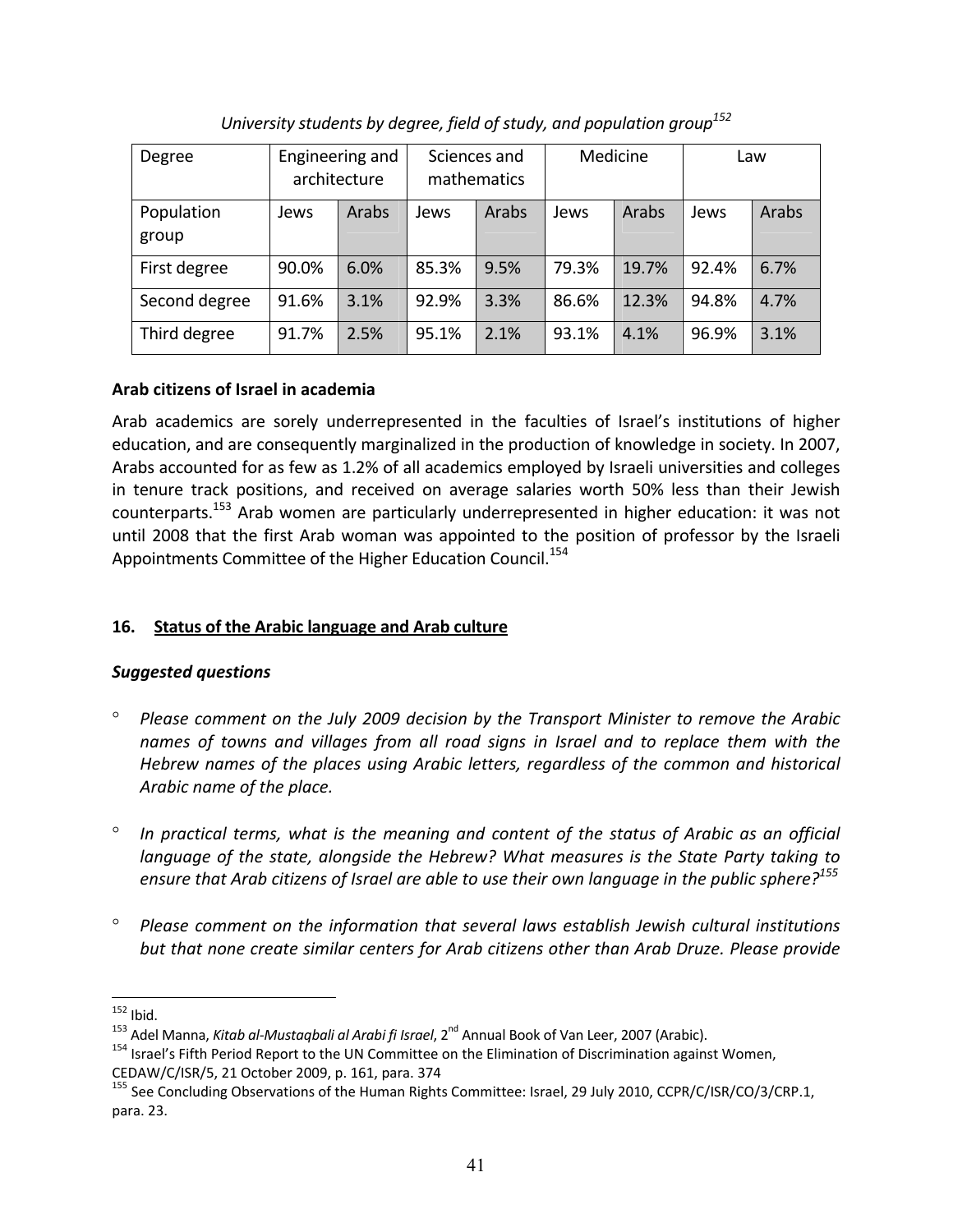*data about any state funding to promote and protect the language, heritage and culture of the Arab minority in Israel.*

# *Background information*

Arabs in Israel are a national minority within the State of Israel. The state is therefore obliged to protect the rights of members of this minority, together with their fellow members, to culture, religion and language, in line with article 27 of the International Covenant on Civil and Political Rights (ICCPR).

Israel's Report contains a section entitled "Cultural identity and heritage", which discusses respectively "Jewish Heritage" and "Druze Heritage" (paras. 630‐633). These sections provide information about a number of laws enacted in order to protect and foster Jewish and Druze heritage in Israel. Immediately striking is the **State's complete omission of any mention of Palestinian, Christian or Muslim heritage** in this discussion, and of any laws or other measures taken to protect or foster them. This omission demonstrates the state's policy of marginalizing the heritage, history and culture of the Palestinian minority in Israel, including its various denominational sub‐groups, from the official state narrative.

# **The status of the Arabic language in Israel**

 $\overline{a}$ 

Arabic is an official language of the State of Israel, alongside Hebrew. This status was established by Article 82 of the Palestine Order‐in‐Council – 1922, which was subsequently adopted into Israeli law and remains valid today.<sup>156</sup> It was further reinforced by the Knesset and the Israeli government in several statutes and regulations.<sup>157</sup> Arabic's official-language status is also evident in the Declaration of Independence.

In practice, however, Arabic speakers in Israel have little opportunities to enjoy and use their language after completing their primary and secondary schooling outside the private sphere and within their own community. As a result of government policy, the status of Arabic is vastly inferior to that of Hebrew in terms of the resources dedicated to its use and there is clear inequality in the opportunities granted to Arabic speakers to enjoy and use their language in official and public fora. The minimal use of Arabic in the public sphere and by public institutions stands in stark contrast to its official status.

For example, over 200 major principle decisions issued by the Supreme Court have been translated to English and have been published on the court's website along with the original Hebrew decisions. Although the majority of these decisions are relevant to Palestinian citizens of Israel and Palestinians in the OPT, however, none of these decisions has been translated to

<sup>&</sup>lt;sup>156</sup> This article was amended through Section 15B of the Law and Government Ordinance – 1948 to eliminate English as an official language, as stipulated by Article 82 of the Palestine Order-in-Council – 1922, leaving Arabic and Hebrew as Israel's two official languages.<br><sup>157</sup> See the Supreme Court's decision in HCJ 4112/99, Adalah, et al. v. The Municipality of Tel Aviv-Jaffa, et al.,

delivered on 25 July 2002, Justice Dalia Dorner's decision.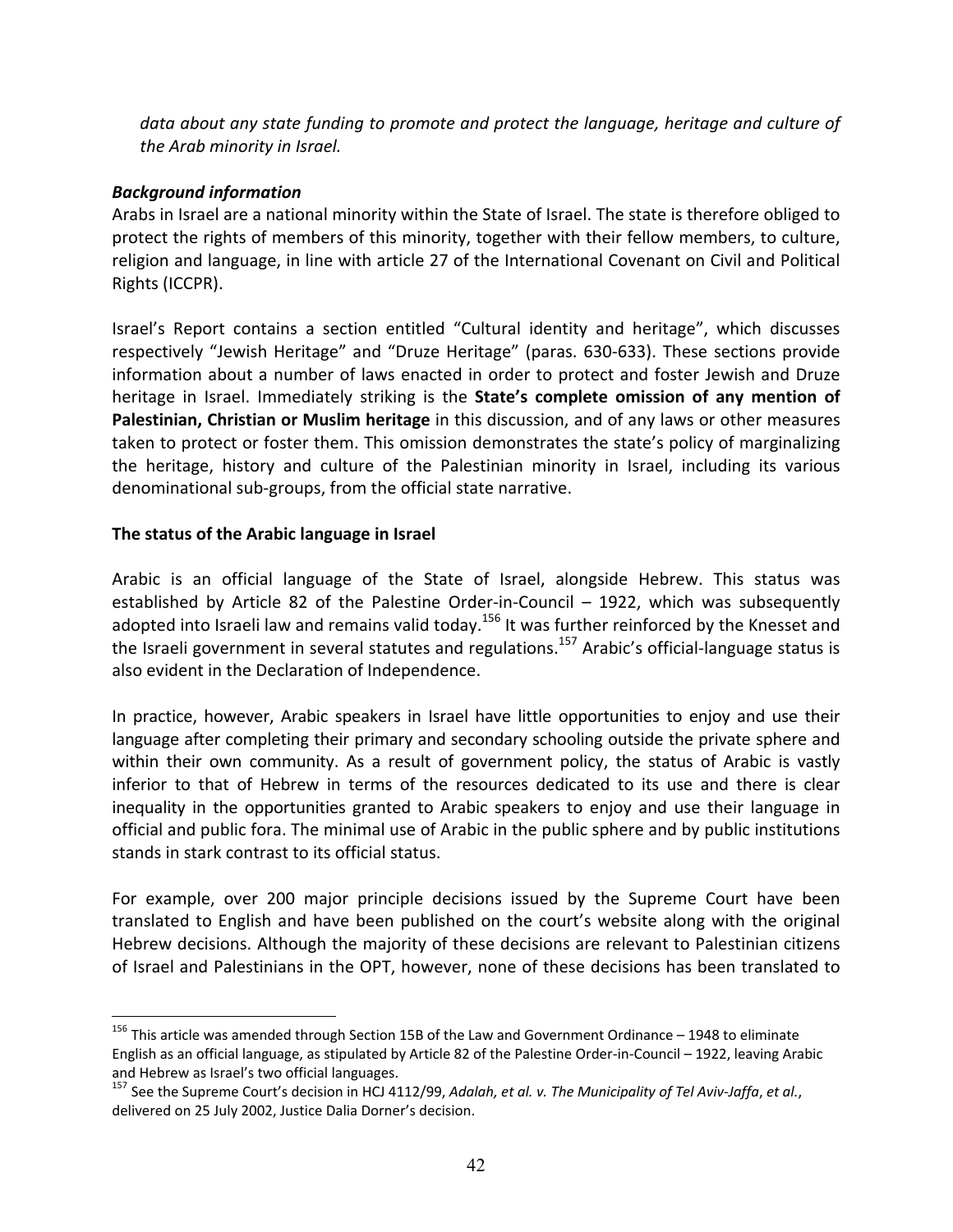Arabic.<sup>158</sup> In addition, ministries routinely refuse to accept official documents in Arabic, including for issues of personal status that are dealt with by the religious courts; many of the relevant forms are provided by the *Shari'a* (Islamic) court system in Arabic only. Individuals are sometimes required to provide notarized translations of the documents in Hebrew, which incurs significant expenses.

### **The threatened Hebraization of road signs**

In July 2009, the Transport Minister announced his decision to Hebraize all road signs in Israel, and remove the Arabic names of towns and villages from all road signs and to replace them with the Hebrew names of the places using Arabic letters, regardless of the common and historical Arabic name of the place. For example, "Jerusalem" would become "Yerushalaim" in Hebrew, English and Arabic, and "Al‐Quds" (the Arabic name for Jerusalem) would cease to exist on road signs. The decision is contrary to an Israeli Supreme Court judgment delivered in 2002 on a petition submitted by Adalah and the ACRI, which obliges the municipalities in the mixed cities to add Arabic to the traffic and warning signs as well as other informational signs in areas under their jurisdiction.<sup>159</sup> For Palestinian citizens of Israel, the name of the town is not a formality, but an integral part of the Arabic language and Palestinian history and culture. Furthermore, under Israeli law Arabic is an official language in the State, as well as the mother tongue of the national minority, and thus Israel has a duty to maintain and develop Arabic and use it in a way that will ensure its preservation in all areas and at all levels. Following Adalah's letter of July 2009 demanding the cancellation of the decision, in September 2009, the Attorney General's Office (AG) responded, stating that the Transport Minister's decision was not final, and that the issue remains under consideration by a sub-committee.<sup>160</sup> No further update has since been received. However, Adalah has recently received reports that new or replaced road signs, signs denoting street names, signs for public institutions, etc. in the mixed Arab-Jewish city of Natzaret Illit had been erected that display Hebrew and English only, in violation of the Supreme Court's decision of 2002. $161$ 

#### **The status of Arab culture**

 $\overline{a}$ 

State support for cultural institutions reflects a strong bias against the Palestinian minority. No law concerning Arab Palestinian culture or heritage has been legislated by the State of Israel to help Arab citizens of Israel to realize their rights to culture and to participate in cultural

<sup>&</sup>lt;sup>158</sup> On 20 April 2010 Adalah sent a letter to the Director of Courts and the Ministry of Justice asking that major decisions with significance for Arabic speakers be translated and published in Arabic on the Supreme Court's website. The Director of Courts responded on 16 May that for budgetary reasons the translation of court decisions

to Arabic was "complicated" but under consideration. Correspondence on file with Adalah.<br><sup>159</sup> H.C. 4112/99, *Adalah, et al. v. The Municipality of Tel Aviv-Jaffa, et al* (decision delivered 25 July 2002).<br><sup>160</sup> The AG's l

implementation of the Supreme Court's 2002 decision in Natzaret Illit. The AG replied on 29 November 2009, stating that they would check the answer and revert to Adalah. No further response has been received. The letters are on file with Adalah (Hebrew).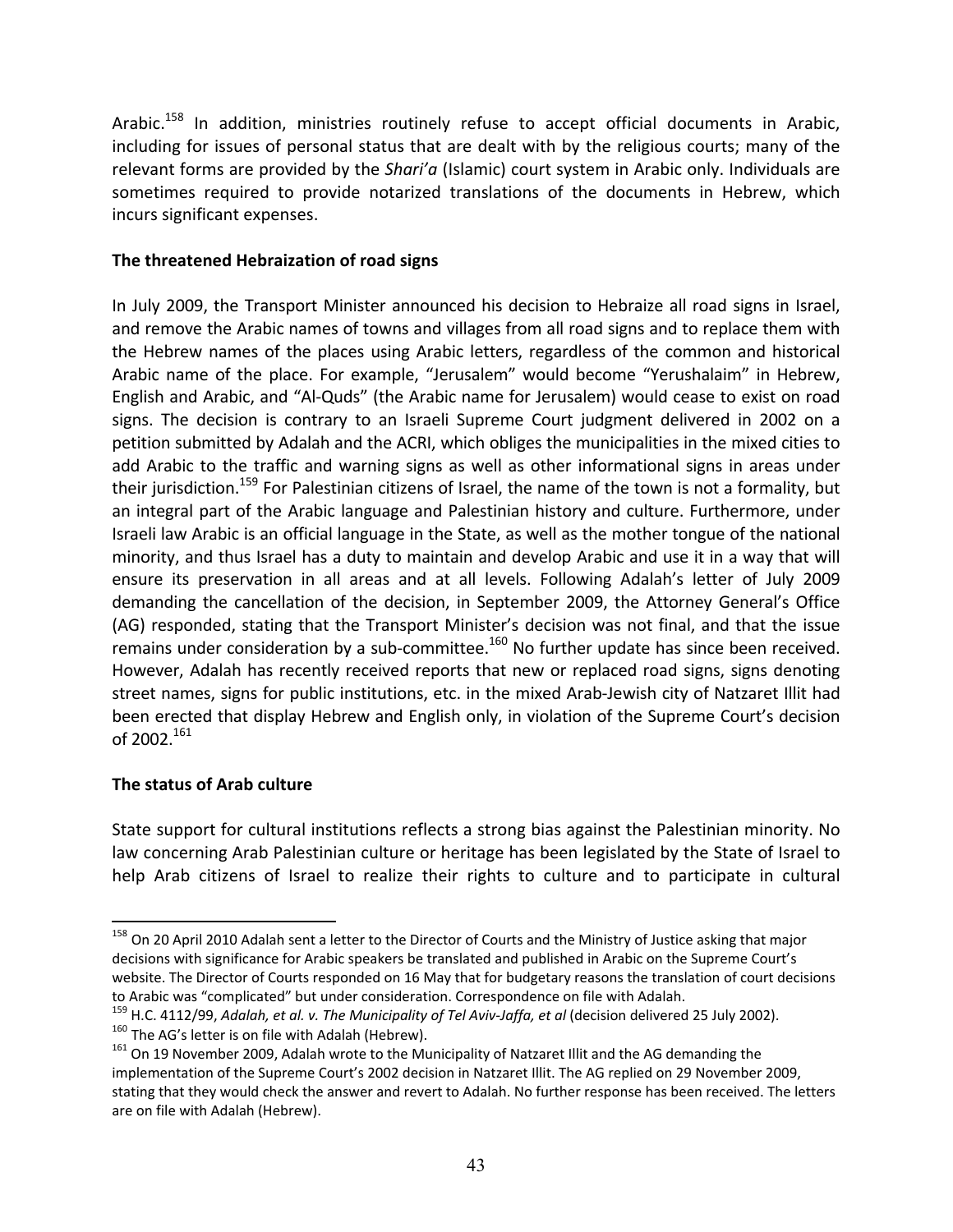activities on an equal basis with Jewish citizens other than for the Arab Druze. In addition, there is no law that establishes or recognizes existing independently‐run Arab cultural or educational institutions, nor has the state devoted any resources to establishing an Arab university. By contrast, several laws have been enacted to support and encourage Jewish culture and to establish specific Jewish cultural institutions. *The High Institution for Hebrew Language Law – 1973* established a special institute to further the Hebrew language and conduct academic research on the history of the Hebrew language. *The Law of Yad Yitzhak Ben‐Zvi – 1969* and *The Law of Mikve Yisrael Agricultural School – 1976* define the aims of these institutions as, inter alia, the development and fulfillment of Zionist goals, and represent examples of the statutory recognition that may be afforded Jewish cultural and educational institutions.

A further two laws were enacted by the Knesset more recently: *The Museum of the Jewish Diaspora Law (2005)* and *The Council for the Promotion of Sephardi and Oriental Jewish Heritage Law (2002).* The former law recognizes the Museum of the Jewish Diaspora as a national center for Jewish communities in Israel and around the world. The museum conducts research and gathers information on the history of Jewish communities. The law recognizes the museum as a national institution and ensures funding and resources allocation for its various activities, including research, documentation and collecting data and information on the communities of Israel and the history of the Jewish people, and providing education on Jewish heritage. The latter law aims to establish a 19-member council to provide advice for government ministers on the "Sephardi" and "Oriental" Jewish heritage and its preservation, and to promote cooperation among different bodies engaged with the "Sephardi" and "Oriental" Jewish heritage. No similar cultural institutions have been established to promote and protect the cultural heritage of the Arab minority in Israel.<sup>162</sup>

# **17. Denial of cultural contact with the Arab world**

# *Suggested question*

° *Given the severe limitations imposed on travel by citizens of Israel to Arab and Muslim countries classified by Israel as "enemy states," please provide information on steps taken to ensure that the rights of Palestinian Arab citizens of Israel, a national minority, to enjoy their own culture.*

# *Background information*

State policies impose limitations on social, cultural and religious ties between Palestinians in the OPT and Palestinian citizens of Israel (predominantly the ban on family unification), and especially on contact with the wider Arab and Muslim nations. For example, travel is prohibited to states designated as "enemy states," all of which are Arab and/or Muslim states. This policy is arbitrary and discriminatory, in violation of the right to take part in cultural life, as protected by Article 15 of the Convention.

 $\overline{a}$ <sup>162</sup> See in this regard Concluding Observations of CERD: Israel, 14 June 2007, CERD/C/ISR/CO/13, para. 28.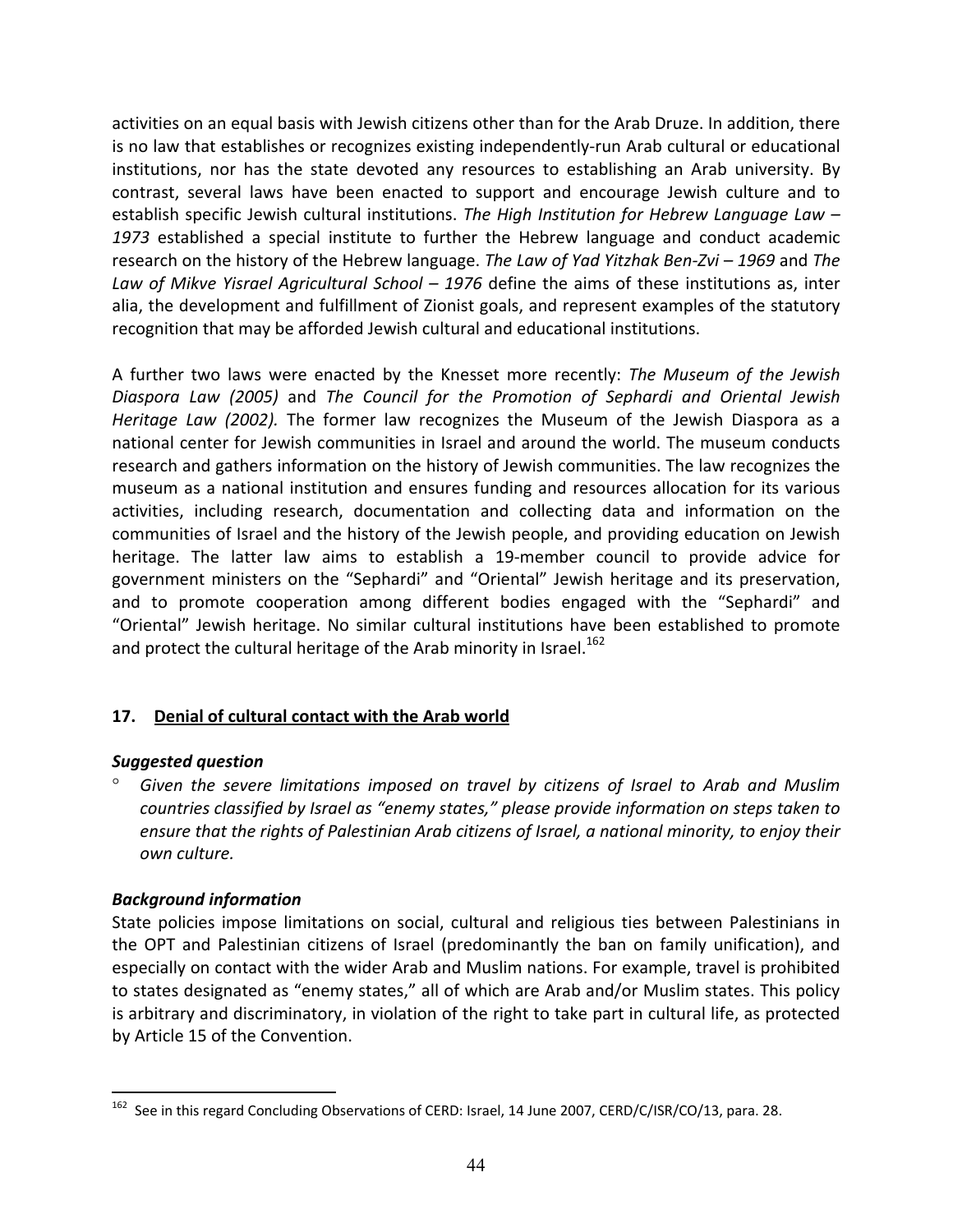In April 2010, the Supreme Court decided – for the first time in Israeli legal history – to permit an Arab citizen of Israel to travel to a state defined as an "enemy state" under Israeli law, despite the opposition of the Prime Minister and Interior Minister, both of whom refused to issue a permit.<sup>163</sup> The court decided to allow Arab author and journalist Alaa Hlehel to travel to Lebanon in order to receive an award for Arabic literature at the "Beirut 39" festival on the grounds that there was *no security reason* presented by the General Security Services (GSS) to prevent his travel. The court's decision is a precedent, and the exception that proves the rule. The AG argued before the Supreme Court that it was the Interior Minister's policy that traveling to Lebanon, and other countries defined as "enemy states" under Israeli law – all of which are Arab and/or Muslim states – is prohibited except in extreme humanitarian cases. The court commented that the state's position does not clarify what constitutes an extreme humanitarian case, and does not provide a convincing explanation for why Mr. Hlehel was prevented from travelling to Beirut.

In a separate case, on 26 January 2010, the Knesset House Committee voted to lift the parliamentary immunity of Arab Member of Knesset (MK) Said Naffa of the National Democratic Assembly‐Balad political party. The vote allows the Attorney General to criminally indict him for various offenses surrounding a visit he made to Syria, considered an "enemy state" under Israeli law.<sup>164</sup> Three years ago, MK Naffa arranged for a group of 280 Druze religious clerics to make a pilgrimage to holy sites in Syria after they were repeatedly refused a permit by the Interior Minister. MK Naffa argues that the clerics were unfairly and arbitrarily denied their religious freedom. MK Naffa is also accused of "contact with a foreign agent", charged with meeting Palestinian leaders in Syria. MK Naffa maintains that his visit was entirely political in nature and that the Knesset's actions are designed to prevent him from fulfilling the role as an MK. The State Prosecutor recently informed Adalah that an indictment against MK Naffa had been submitted to court; other Druze leaders who traveled to Syria have also been indicted.

Recently the State Prosecution has charged numerous Arab citizens of Israel with the criminal offense of "contact with a foreign agent". The definition of such contact is so broad that any meeting, telephone conversation or internet contact with individuals from states classified by Israel as Arab and/or Muslim "enemy states" may be considered suspicious and a potential criminal offense. In many cases, suspects are released after questioning by the General Security Services (GSS or *Shabak*) or else sentenced to relatively light prison sentences. These outcomes strongly suggest that the individual's actions did not pose a serious security threat to the state. In this way, the broad application of "contact with a foreign agent" acts as a barrier to cultural contact between the Arab minority in Israel and the wider Arab world.

 $\overline{a}$ 

<sup>163</sup> HCJ 2390/10, *Hlehel v. The Minister of the Interior* (petition accepted 13 April 2010). See: Adalah, *In Landmark* Ruling on Adalah Petition, Israeli Supreme Court Permits Arab Author Alaa Hlehel to Travel to Beirut to Receive *Prestigious Literary Prize*, 15 April 2010, available at:

http://www.adalah.org/eng/pressreleases/pr.php?file=13 04 10<br><sup>164</sup> Adalah, Knesset Committee strips Arab MK Sa'id Naffaa of his parliamentary immunity; Attorney General to criminally indict him for political offenses surrounding his visit to Syria; Adalah to represent MK Naffaa, 28 January 2010, available at: http://www.adalah.org/eng/pressreleases/pr.php?file=28\_01\_10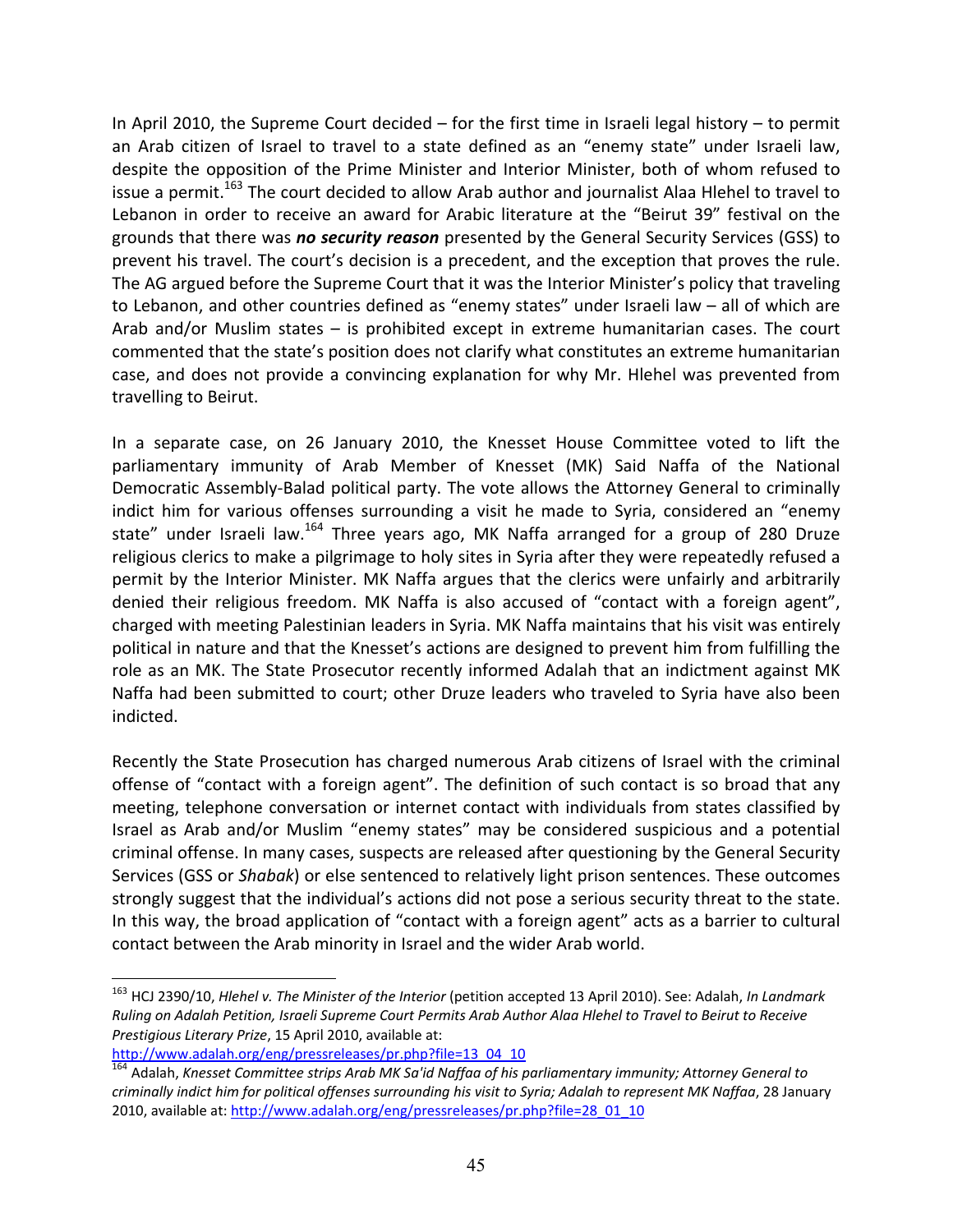#### **18. Lack of protection for Muslim holy sites in Israel**

#### *Suggested questions*

° *Please comment on the 2009 Supreme Court decision denying demands by religious leaders for Muslim holy sites located in Israel to be afforded legal protection under the Protection of Holy Sites Law – 1967. How does the State reconcile the fact that the law has only been used to declare 135 Jewish holy sites as such, despite the law's applicability to all holy sites? How is Israel guaranteeing the preservation and protection of non‐Jewish holy sites and access to them for their respective local and international religious communities? Please further indicate what measures the State party envisage taking to ensure equal protection for all holy sites and to ensure peaceful access to Muslim holy sites?165* 

#### *Background information*

1

In March 2009, after five years of litigation, the Israeli Supreme Court rejected a petition demanding that Israel promulgate regulations for the protection of Muslim holy sites in Israel, in accordance with the Protection of Holy Sites Law  $-$  1967.<sup>166</sup> Around 135 sacred places have been declared as holy sites, **all** of which are Jewish.<sup>167</sup> The result of this discrimination is the neglect and desecration of Muslim holy sites in Israel: many mosques and holy sites have been converted into bars, night clubs, stores and restaurants.<sup>168</sup>

The court rejected the need for the promulgation of regulations to bind various government ministries in this regard, arguing that defining specific sites as Muslim holy sites was a "sensitive matter." While the court acknowledged the miserable state of Muslim holy sites and the need to repair them, it further ruled that the state's commitment to designate a budget of NIS 2 million (approximately US \$500,000) for the maintenance of Muslim holy sites was sufficient. The meager budget committed to by the state will not be sent directly to Islamic committees for them to invest in the protection of the holy sites, but to the Israel Land Administration (ILA) to undertake this task. However, over the past 60 years, the ILA has done nothing to prevent the desecration of Muslim holy sites and in many instances has played an active role in their desecration.

<sup>&</sup>lt;sup>165</sup> See Concluding Observations of the Human Rights Committee: Israel, 29 July 2010, CCPR/C/ISR/CO/3/CRP.1, para. 20; Concluding Observations of CERD: Israel, 14 June 2007, CERD/C/ISR/CO/13, para. 28.

<sup>&</sup>lt;sup>166</sup> Adalah submitted the petition in November 2004 in its own name and on behalf of Sheikh Abdullah Nimer Darwish, Sheikh Kamel Rayyan, MK Sheikh Ibrahim Sarsour, and formed MK Abd al‐Malek Dahamshe, as well as the Al‐Aqsa Association for the Preservation of Muslim Holy Sites. HCJ 10532/04, *Sheikh Abdullah Nimr Darwish, et al. v.* Minister of Religious Affairs, et al. (petition rejected 16 March 2009).<br><sup>167</sup> A list of the sites in Hebrew is available at: http://www.religions.gov.il/list\_holy\_places.htm#top<br><sup>168</sup> See also: The Arab Association of Hum

Christian Holy Places in Israel," (December 2004), reporting that some 250 non‐Jewish places of worship were destroyed during or since the 1948 war or made inaccessible to Arab citizens of Israel. Available at: http://www.arabhra.org/publications/reports/index.htm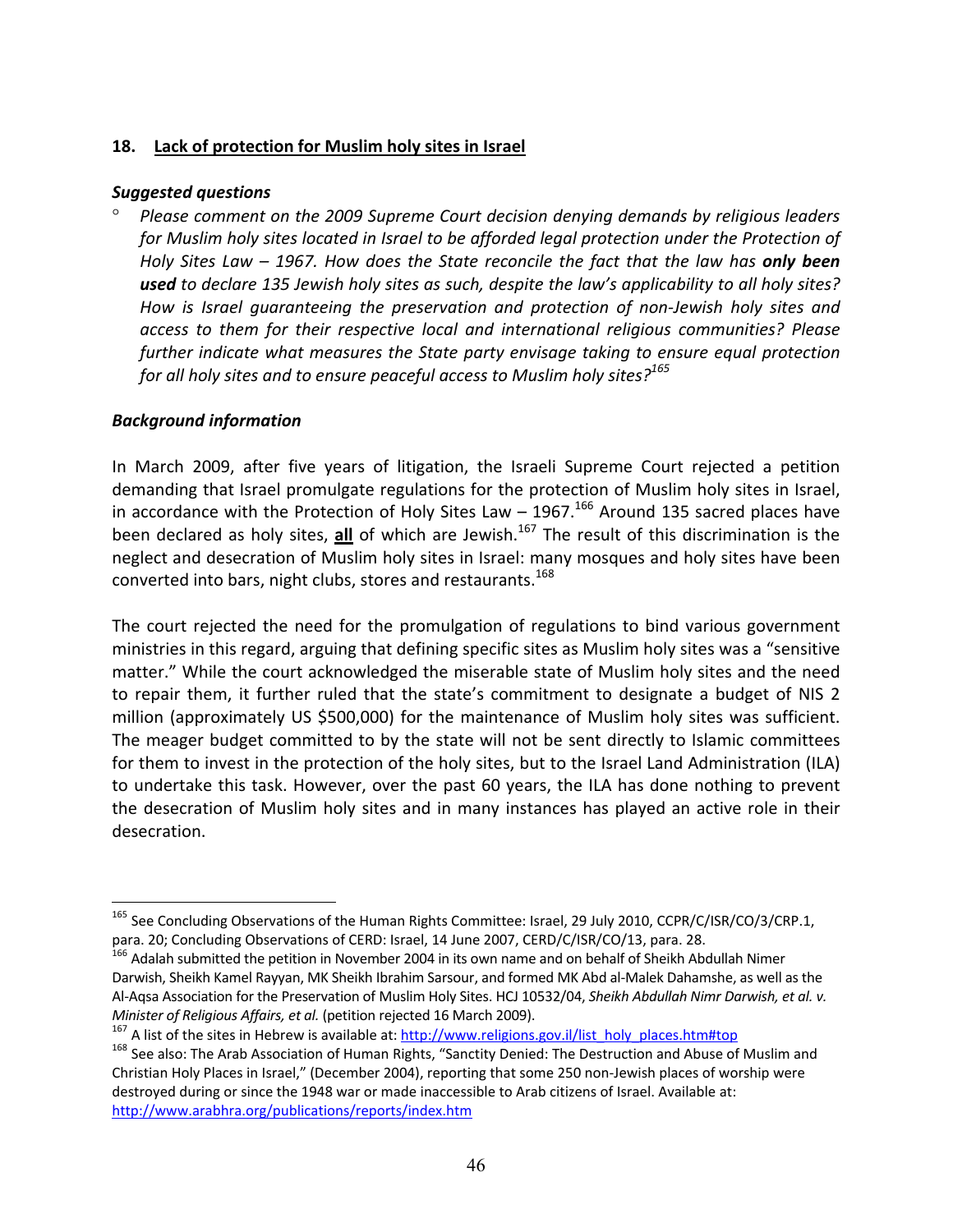The Protection of Holy Sites Law aims to safeguard and preserve sacred places from desecration, from anything which could obstruct access to these places by followers of religious traditions, or could offend their religious sensitivities. The law requires the Minister of Religious Affairs to regulate holy sites in general. Article 4 of the law states that, "The Minister of Religious Affairs is responsible for the implementation of the law, and is authorized, after consultation with the religious leaders, or in accordance with their advice and the agreement of the Minister of Justice, to promulgate regulations in order to implement the law."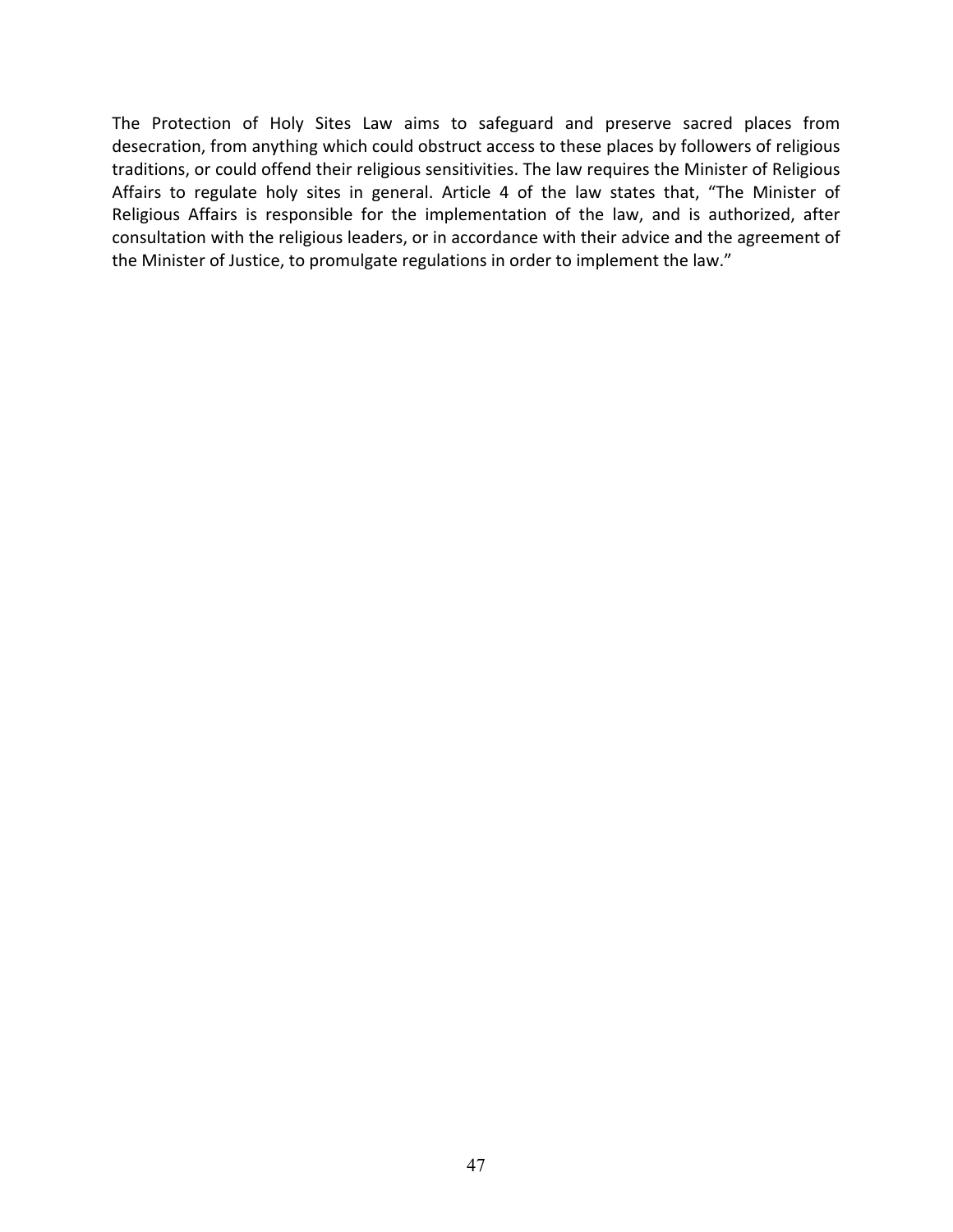### **Appendix 1**

# **10 New Discriminatory Laws June 2010**

#### **Land and Planning Rights**

- *1. The Israel Land Administration Law (2009):* Institutes broad land privatization (much of the land owned by the Palestinian refugees and internally displaced persons would be subject to privatization under the law); permits land exchanges between the state and the JNF, the land of which is exclusively reserved for the Jewish people; allows lands to be allocated in accordance with "admissions committee" mechanisms and only to candidates approved by Zionist institutions working solely on behalf of the Jewish people; and grants decisive weight to JNF representatives in a new Land Authority Council, which would replace the ILA.
- *2. Amendment (2010) to The Land (Acquisition for Public Purposes) Ordinance (1943):* This Mandate-era law authorizes the Finance Minster to confiscate land for "public purposes," leaving the definition of such purposes to the absolute discretion of the Finance Minister. It has been used extensively by the state to confiscate Palestinian land. The amendment confirms state ownership of land confiscated under this law, even where it has not been used to serve the original purpose of its confiscation. It authorizes the state not to use the confiscated land for the original confiscation purpose for 17 years, and denies landowners the right to demand the return of confiscated land not used for the original confiscation purpose if ownership has been transferred to a third party, or if more than 25 years have passed since the confiscation. The amendment expands the Finance Minister's authority to confiscate land for "public purposes," which, according to the new law, includes the establishment and expansion or development of towns, and allows the Minister to declare a new purpose if the initial purpose has not been realized.

#### **Civil and Political Rights**

- *3.* Amendment No. 9 (Authority for Revoking Citizenship) (2008) to article 11 of the Citizenship Law (1952) revokes citizenship due to "breach of trust or disloyalty to the state". "Breach of trust" is broadly defined and even includes the act of naturalization or obtaining permanent residency status in one of nine Arab and Muslim states which are listed by the law, and the Gaza Strip. Allows for the revocation of citizenship without requiring a criminal conviction.
- *4. The Citizenship and Entry into Israel Law (Temporary Order) (2003):* Bans family unification where one spouse is an Israeli citizen (in practice almost all of whom are Palestinian citizens) and the other a resident of the OPT (excluding Jewish settler living in the OPT). Minor exceptions to the ban were introduced in 2005, which did not diminish the discriminatory nature of the law. An additional amendment in 2007 expanded the ban to include citizens and residents of Iran, Lebanon, Syria and Iraq. In accordance with the law, a cabinet decision added further restrictions in 2008 affecting residents of the Gaza Strip. Although the law was originally enacted as a temporary order, its validity has been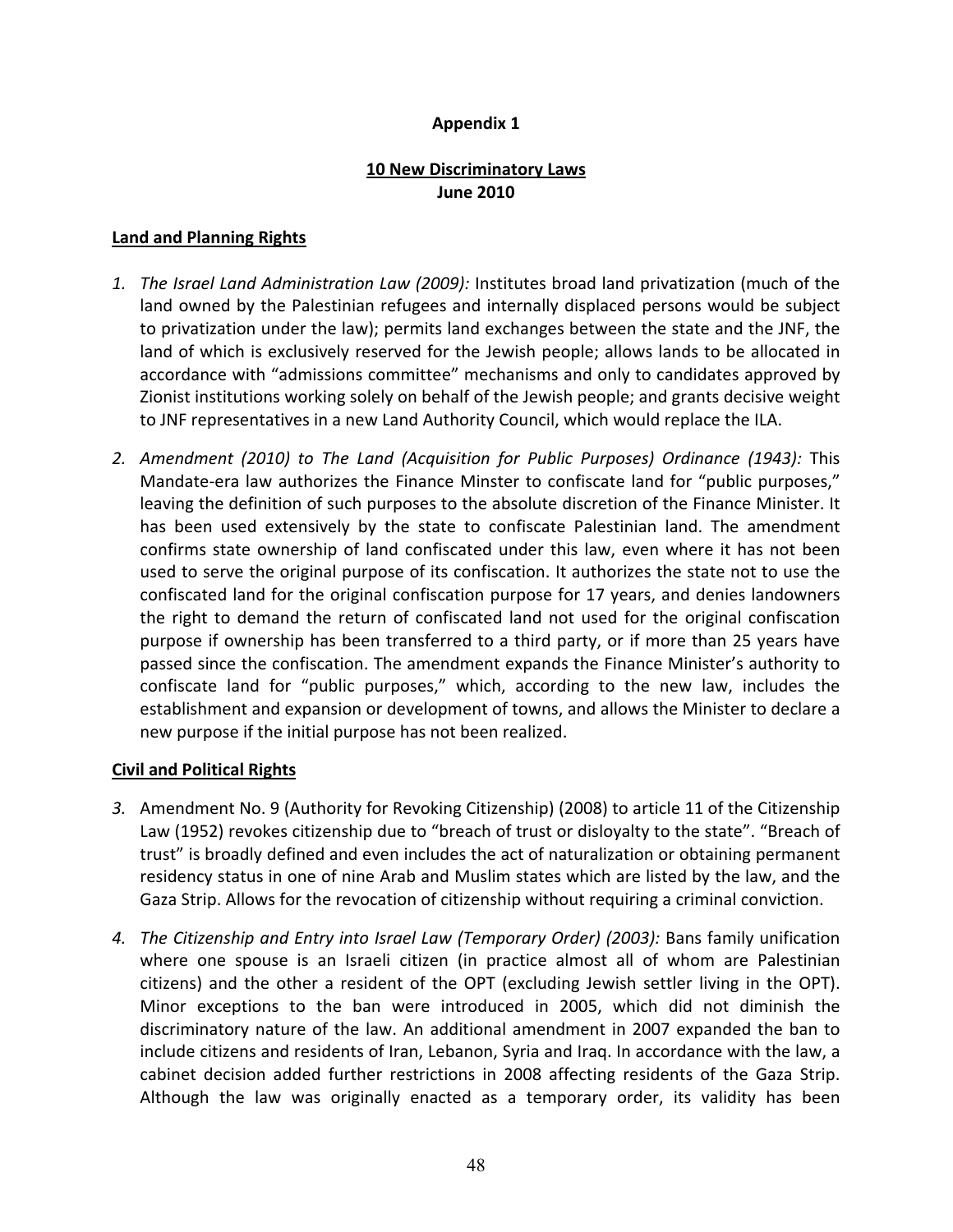repeatedly extended by the Knesset making it in effect a permanent law. Thousands of Palestinian families have been affected by the law, forced to split apart, move abroad or live in Israel in fear of constant deportation.

#### **Political Participation**

*5. Basic Law: The Knesset, enacted in 1958*:

*a.* An amendment from 1985 added Section 7(A) to the Basic Law: The Knesset, which provides that, "A list of candidates shall not participate in the elections for the Knesset if its aims or actions, expressly or by implication, point to one of the following: (1) denial of the existence of the State of Israel as the state of the Jewish people: (2) denial of the democratic nature of the state; and (3) incitement to racism."

*b.* Amendments in 2002 changed Section 7(A)(1) to read as, "denial of the existence of the State of Israel as a Jewish and democratic state" and added Section 7(A)(3), "support for armed struggle by a hostile state or a terrorist organization against the State of Israel." as an additional basis for disqualifying candidates and candidates' lists. This law is used to seek to disqualify Arab candidates and political party lists from running in Knesset elections.

*c.* Amendment No. 39 (Candidate who Visited a Hostile State Illegally) (2008) to Article 7A (a1) of The Basic Law: The Knesset denies the right to stand as a candidate for election to the Knesset to any individual who visited Arab and/or Muslim states defined as "enemy states"—such as Syria, Lebanon, Iraq and Iran—without prior permission from the Interior Minister. The law was enacted to deter Arab members of Knesset from travelling to socalled "enemy states".

*6. The Regional Councils Law (Date of General Elections) (1994) Special Amendment (no. 6), 2009:* Grants the Interior Minister absolute power to declare the postponement of the first election of a Regional Council following its establishment for an indefinite period of time. The law previously stipulated that elections must be held within four years. The Knesset passed the law shortly before elections were due to take place to the Abu Basma Regional Council, which includes ten Arab Bedouin villages in the Naqab (Negev). The result of the law is that the current government‐appointed council, comprised of a majority of Israeli Jewish members, remains in place.

# **Economic and Social Rights**

- *7. Absorption of Discharged Soldiers Law (1994) Amendment No. 7: Benefits for Discharged Soldiers (2008):* Allows the use of military/national service as a criterion for the allocation of benefits in higher education. The vast majority of Palestinian citizens of Israel are exempted from military service and do not serve in the Israeli army for political and historical reasons. Grants broad discretion to higher education institutions to award economic benefits to discharged soldiers beyond those provided to them under any other law.
- *8. The Economic Efficiency Law (Legislative Amendments for Implementing the Economic Plan for 2009‐2010) (2009).*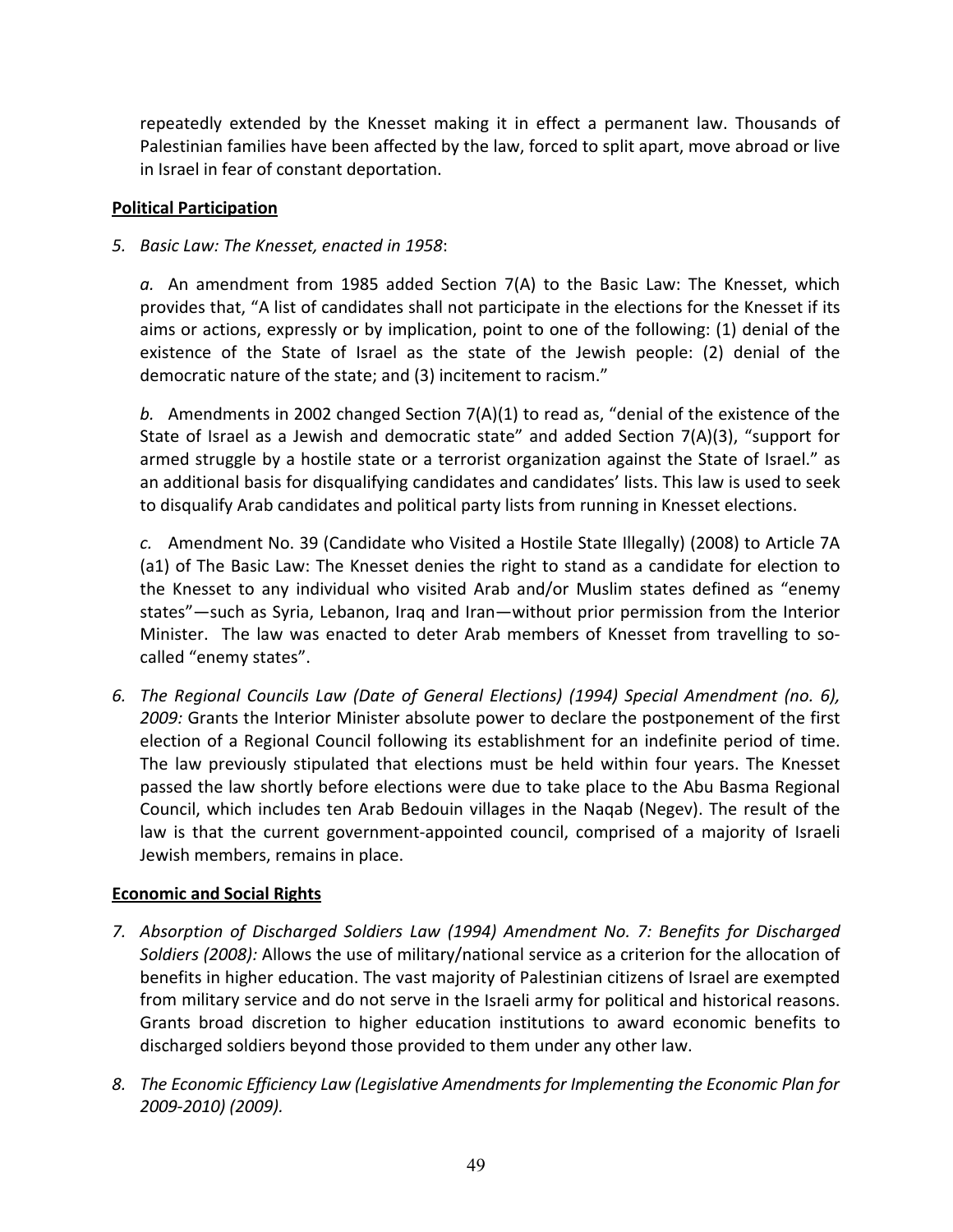a. A section of this law concerns "National Priority Areas" (NPAs). It grants the government sweeping discretion to classify towns, villages and areas as NPAs and to allocate enormous state resources without criteria, in contradiction to the Israeli Supreme Court's 2006 decision in HCJ 2773/98 and HCJ 11163/03, *The High Follow‐Up Committee for Arab Citizens in Israel v. The Prime Minister of Israel***.** This decision ruled unconstitutional a government decision from 1998 which classified 553 Jewish towns as NPAs and only 4 small Arab villages as such.

b. A further section of this law concerns the distribution of "child allowances". Under the new law, children who do not receive the vaccinations recommended by the Ministry of Health (MOH) will no longer be provided with financial support. This provision mainly affects Arab Bedouin children living in the Naqab (Negev), since most of the children who do not receive the vaccinations come from this group. Thus, the provision discriminates against them on the basis of their national belonging. To note, that the MOH recently closed down "mother and child" clinics in three Arab Bedouin towns which provide these vaccinations.

#### **Criminal Procedure**

- *9. Criminal Procedure (Detainee Suspected of Security Offence) (Temporary Provision) Law 2006*: Removes a number of essential procedural safeguards to detainees suspected of security offenses that are provided to criminal suspects. While neutral on its face, in practice the law is used solely against Palestinian citizens of Israel and Palestinian residents of the OPT, who make up the overwhelming majority of detainees classified by Israel as "security" detainees, thus divesting them of judicial procedural safeguards. The law allows for the detention of a security suspect for up to 96 hours before being brought before judge, versus 48 hours in other cases, and for up to 35 days without being indicted, versus 30 days in other cases. It also allows security suspects to be denied access to a lawyer for up to 21 days, versus 48 hours in other cases. Originally passed by the Knesset as a "temporary order" for 18 months, the law was extended in January 2008 for a further three years.
- *10. Criminal Procedure (Interrogating Suspects) Law 2008:* Exempts the police and the Israeli Security Agency from making audio and video documentation of their interrogations of suspects in security offences. Though ostensibly neutral, the law is used exclusively against Palestinians, the overwhelming majority of "security" detainees. This exemption violates the constitutional rights of detainees to equality, dignity and fair legal proceedings, creates conditions that may facilitate the torture of suspects during the interrogation, and it also affects the reliability of the evidence presented before the court against suspects.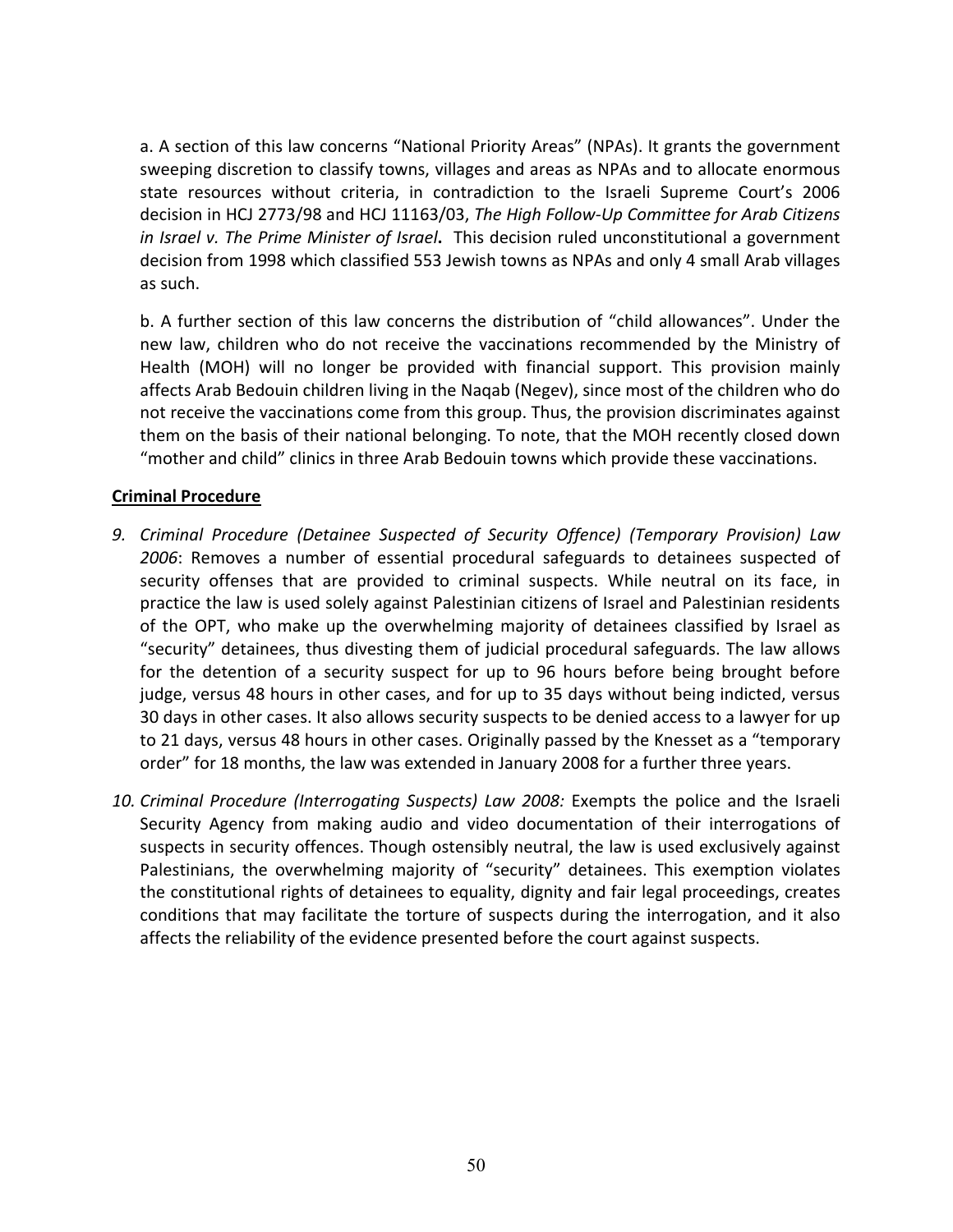#### **Appendix 2**

17 August 2010

| Mr. Benjamin Netanyahu                                                                 | Mr. Yehuda Weinstein                                                                                                       | Dr. Yuval Steinitz         |
|----------------------------------------------------------------------------------------|----------------------------------------------------------------------------------------------------------------------------|----------------------------|
| <b>Prime Minister</b>                                                                  | Governmental Legal Advisor                                                                                                 | <b>Minister of Finance</b> |
| 3 Kaplan Street, Hakirya                                                               | 29 Salah Adin Street                                                                                                       | 1 Kaplan Street            |
| Jerusalem                                                                              | Jerusalem                                                                                                                  | Jerusalem                  |
| Mr. Gideon Sa'ar<br>Minister of Education<br>34 Shivtei Israel St.,<br>Jerusalem 91991 | Mr. Benjamin Ben-Eliezer<br>5 Bank of Israel<br>(Generali Building)<br>Kiryat Ben-Gurion<br>P.O.B. 3166<br>Jerusalem 91036 |                            |

Dear Sirs,

### Re: **Preference for Discharged Soldiers in Institutions of Higher Education and Employment, and Discrimination against the Arab Minority**

Further to the enactment of the Absorption of Discharged Soldiers Law (Amendment No. 12) – 2010, as well as other legislative amendments that have been approved and recently‐proposed legislation which all make increasing use of the criterion of military service for the purpose of allocating economic and social benefits to former soldiers, I hereby address you as follows:

- 1. On 21 July 2010, the Knesset approved Amendment No. 12 of the Absorption of Discharged Soldiers Law. According to this amendment, as of the coming academic year (2010-2011), anyone who has completed military and/or national service (hereinafter: "Discharged Soldiers") will benefit from a range of benefits in the field of higher education, including financing tuition fees for undergraduate studies for all discharged soldiers studying at institutions of higher education in peripheral areas (National Priority Area, i.e. the Naqab [Negev], the Galilee and the West Bank settlements). It is emphasized that, according to the statements in the Knesset issued in the course of the voting on the second and third reading of this amendment, the intention of the law is to grant full payment for one academic year to discharged soldiers studying in peripheral areas. Amendment No. 12 further grants discharged soldiers financing for tuition fees as well as additional programs and activities intended to encourage discharged soldiers living in peripheral areas to attend institutions of higher education. These benefits include financing of tuition fees for pre-academic preparatory courses, as well as employment guidance. For that purpose, a new fund is to be established to encourage discharged soldiers to study at institutions of higher education.
- 2. These benefits were added to all the benefits in the field of higher education to which discharged soldiers are already entitled under the Absorption of Discharged Soldiers Law, including one free academic year at preparatory courses for students studying all over the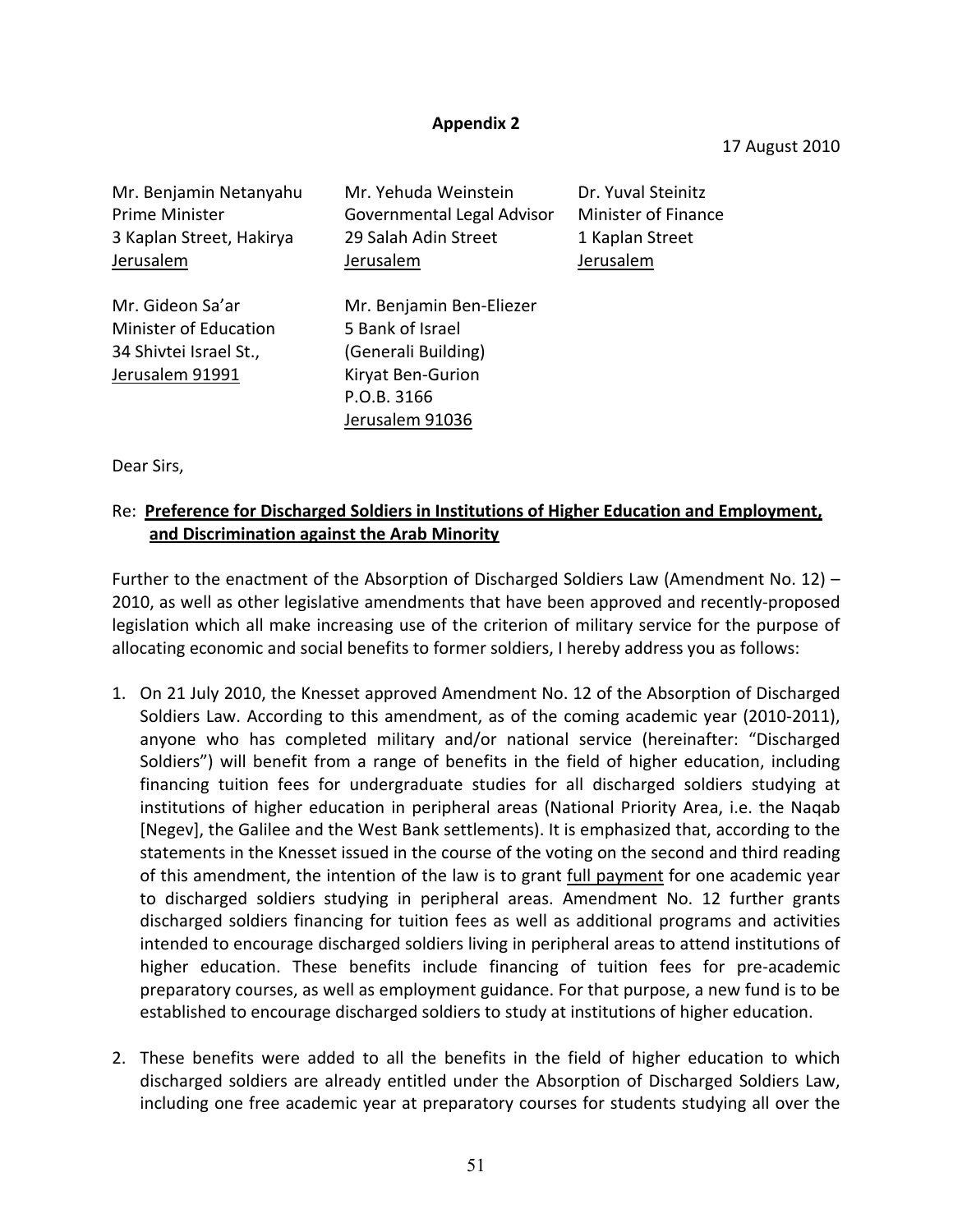country, not only in the periphery; and contributions to tuition fees for all years of study for both students studying at institutes of higher education and vocational institutions. The law also includes recently‐approved benefits, specified in Amendment No. 7 to the law, adopted in 2008, which stipulate that every institution of higher education or vocational training or pre-academic preparatory course has the right to give preference to discharged soldiers with respect to the use of student residences and dormitories, and also to grant them other economic benefits.

- 3. Added to these benefits is the indirect use that is made of military service for the purpose of admitting students to various courses at institutions of higher education. Thus, for instance, increased use is made of the criterion of age for the purpose of admission to certain courses, the condition being that a student should be at least 20 or 21 years of age for the majority of para‐medical courses, although there is no age restriction on the admittance of reservists to these courses.
- 4. In parallel, a draft law has recently been introduced by MK Hamed Amar, under which preference would be granted to discharged soldiers with respect to acceptance for positions in the civil service. As reported in the *Ha'aretz* newspaper on 12 July 2010, the government approved the draft law on 11 July 2010. If the law is approved by the Knesset, it will create a slippery slope of the increased use of the military service criterion in the field of private business as well. Since, where the draft law enables employers in the public service to give preference to discharged soldiers, it will also constitute authorization for private employers, who in any event already make illegal use of this criterion, to prefer discharged soldiers.
- 5. Consequently, the benefits granted to the discharged soldiers under Amendments Nos. 7 and 12 to the Absorption of Discharged Soldiers Law are double those granted under the law. They therefore add further and far-reaching benefits, although the military service criterion is not relevant to the granting of assistance to those who really do require assistance in the fields of higher education and employment. After all, not all discharged soldiers require economic assistance: Some come from affluent families and others do not. Thus, a distinction is made between students in the fields of higher education and employment based on an irrelevant criterion; the distinction should have been made on the basis of each individual's socio‐economic status.
- 6. Where the authorities are required to consider and decide on assistance to students attending institutes of higher education, it is incumbent on them to take account of the socio-economic situation of all students requiring assistance, including Arabs. An examination of these considerations would demonstrate that Arab students are actually in the population group in greatest need of governmental assistance in the field of higher education. According to figures from the National Insurance Institute (NII) for 2009, about 49% of Arab families were living below the poverty line; according to the Central Bureau of Statistics (CBS) the level of unemployment among Arabs is around 10% compared with 7% among Jews. The gap in unemployment between Jewish and Arab women is even higher: the rate of unemployment among Arab women is about 17% compared with 8.5% among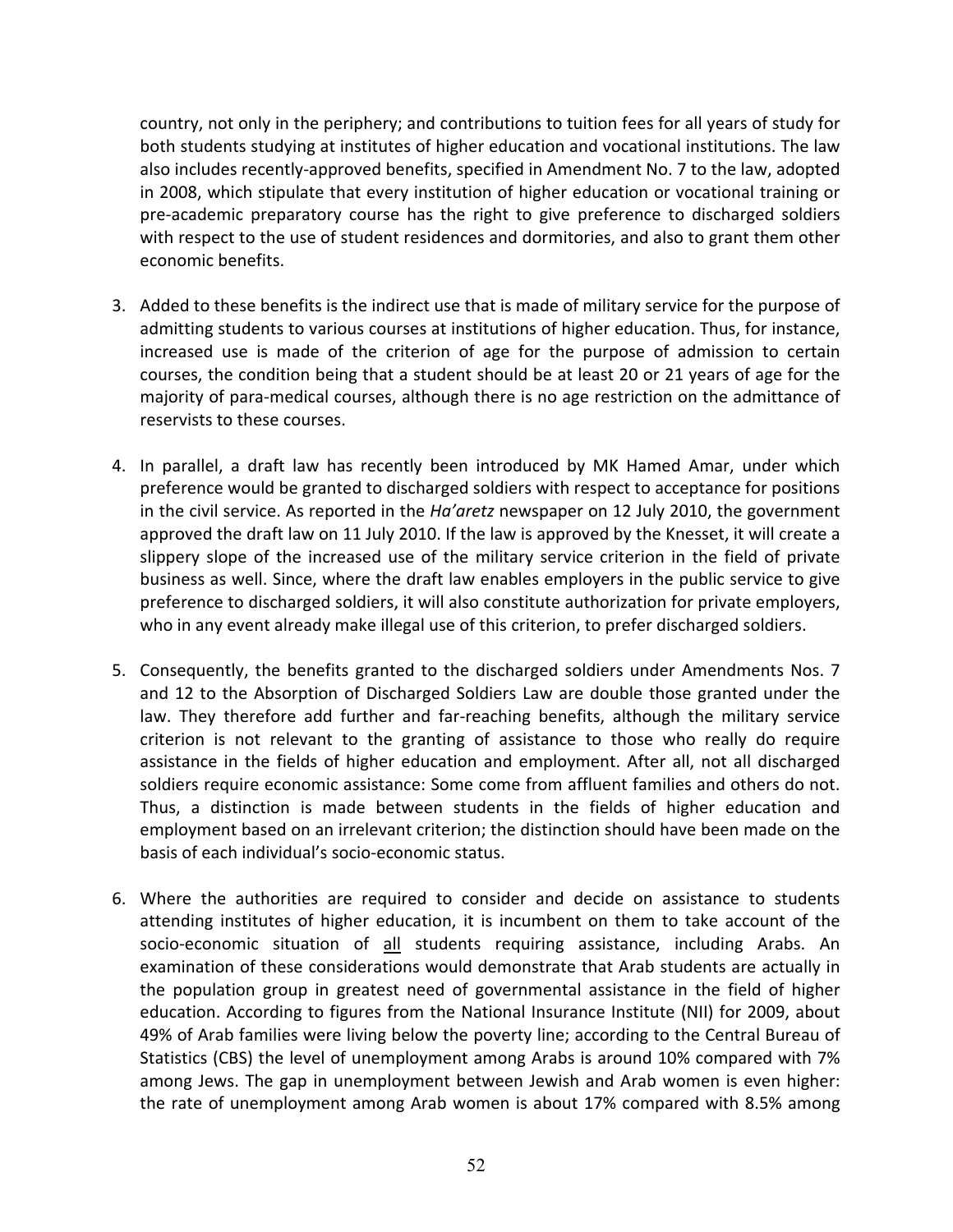Jewish women. According to the CBS, the rate of participation by Arab women in the workforce is only about 21%, and the percentage of Arab men in the workforce stands at around 62%. The various state authorities should have also considered the interests of the Arab minority, particularly in light of their socio-economic situation.<sup>169</sup>

- 7. In this context, the enactment of the above amendment coincides with the recently stated intention of the Minister of Finance to raise tuition fees for institutes of higher education to NIS 20,000 per academic year. Thus, Arab students will not be entitled to financial assistance under the Absorption of Discharged Soldiers Law and will also bear the full burden of the tuition fees, which are already very high. Should the Minister of Finance make a final decision to raise tuition fees, this obstacle will add to the many other obstacles facing Arab students in higher education, which will in turn will increase the existing inequality in access to higher education between Jewish and Arab citizens. Thus, according to CBS figures for 2008, the percentage of Arab students in higher education stood at 9.6% in 2008, despite the fact that they constitute around 20% of the country's population. To this figure must be added the low rate at which Arab students obtain matriculation certificates, the entry ticket to higher education. A publication by the Adva Center entitled, "Entitlement to Matriculation Certificate, Breakdown by Town/Village, 2007‐2008," published in November 2009, shows that the highest rates of entitlement to a matriculation certificate were in longestablished Jewish towns and villages (67.1%.). The lowest rate was recorded among the Arab Bedouin in the Negev (26.6%). In "development towns" the rate of entitlement was 46.9%, and in Arab towns/villages it was 32.4%.
- 8. Preferential treatment in higher education contradicts the spirit of the Students Rights Law – 2007, the purpose of which is set forth in Section 2: "The purpose of this law is to assert the principle of the right of Israeli citizens and residents to access to higher education, as well as to assert the principles of students' rights, by recognizing Israeli society's commitment to these rights and equal opportunity in higher education." Section 3 of the law emphasizes the principle of equal opportunity in acceptance to study programs, and stipulates that, "every Israeli citizen and resident has an equal right to be accepted to an institution for the purpose of acquiring a higher education and post-high school education, subject to provisions of this law."
- 9. Furthermore, if the draft law granting preference to discharged soldiers in entry to the civil service is adopted, then the existing inequality between Jewish and Arab citizens concerning their representation in the civil service must be added to the above. As of 2008, there were 58,180 employees – male and female – in the public service, of whom only 6.7% were Arab.<sup>170</sup> In addition, if the draft law is approved, it will contradict the duty imposed on the various government ministers to ensure appropriate representation for Arab citizens, by

<sup>169</sup> <sup>169</sup> For more detailed data, see Yosef Jabareen, "Arab Employment in Israel – The Challenge of the Israeli Economy," The Israeli enocracy Institute, June 2010.

 $170$  See Yasser Awad, "Project of Appropriate Representation and Equality in Employment: Summary of Activity for 2009," Sikkuy, 2009.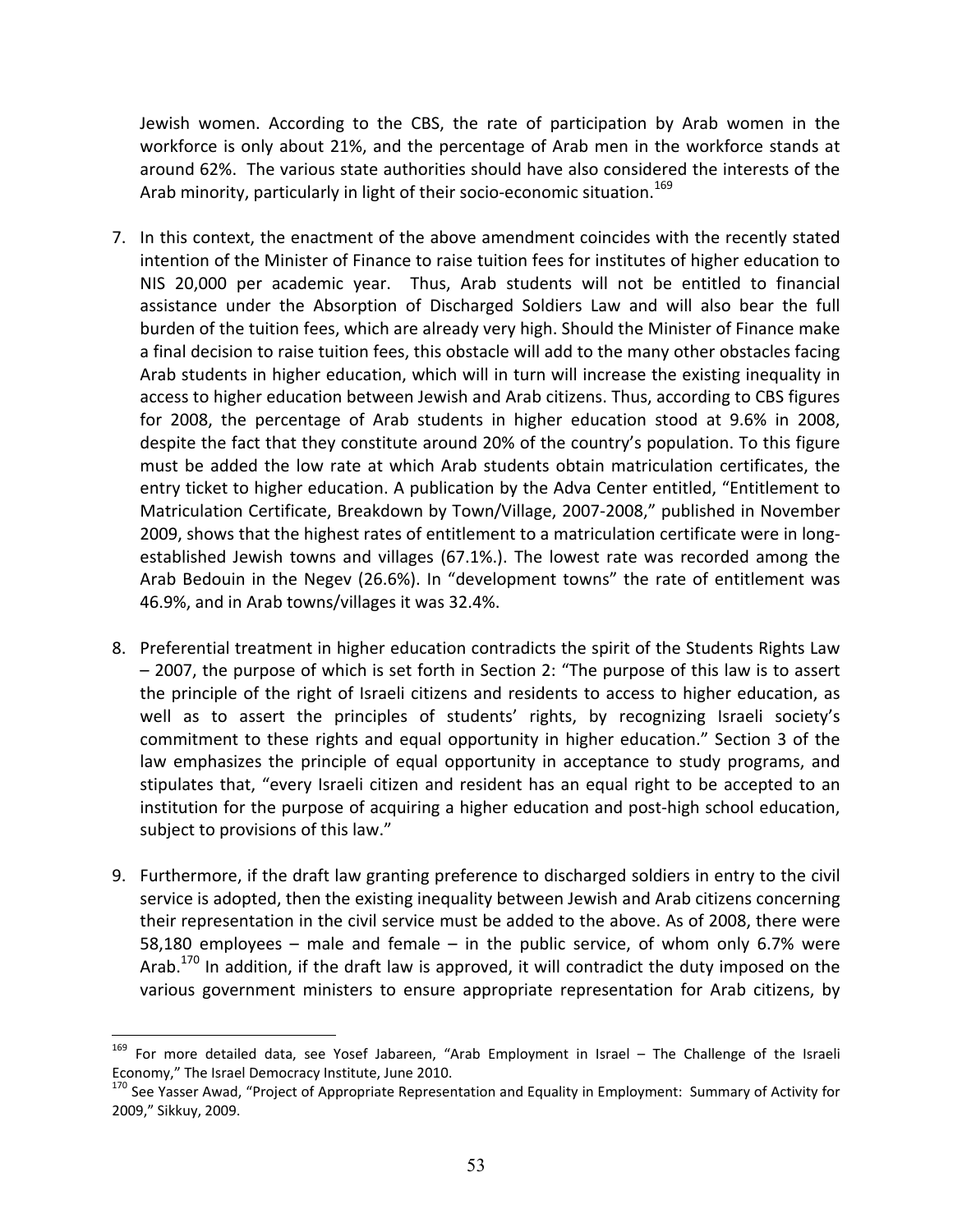virtue of Section 15A(a) of the Civil Service (Appointments) Law – 1959. This Section makes it obligatory to ensure appropriate representation to members of both sexes within the Arab minority in civil service positions. Over the years after this Section has been ratified, and since nothing was done to comply with this provision, the government adopted a series of resolutions to assure appropriate representation for members of the Arab minority in public functions. Thus, for instance, in 2003, the government adopted Resolution 1402, which states that it is necessary to ensure representation for Arab employees at a rate of 8%; this resolution was never complied with. In 2006 the government adopted Resolution No. 4729, which stipulates that 337 positions must be set aside for Arab employees in the civil service. Since this latter Resolution was also never implemented, in 2007 the government adopted Resolution No. 2579, according to which the percentage of Arab employees in the civil service must reach 10% by 2012. Again, this resolution was also not complied with, and in 2009 the government adopted a further Resolution – No. 4436 – which stipulates that 20 positions must be added each year to be manned by Arab employees. None of these resolutions has yet been implemented, and the gap in representation of Jews and Arabs in the civil service has remained just as great. Ratification of the draft law granting preference to discharged soldiers in the civil service will only amplify the inequality, contradict the purpose behind Section 15A(a) of the Civil Service (Appointments) Law, and thwart still further the application of the aforementioned government resolutions.

- 10. In such a situation, granting preference to discharged soldiers on such an enormous scale disregards the discriminatory socio‐economic effect of this preference for the Arab citizens of Israel. It is therefore indifferent to the violation of their right to equality (see in this context also the *Qa'adan* case, in which the Supreme Court considered the discriminatory effect of the use of the military service criterion against the Arab community (HCJ 6698/95, *Adel Qa'adan v. The Israel Land Administration*, 54(1) IsSC 258, 279‐280).
- 11. Thus, military service has become an effective tool for discrimination against the Arab minority in Israel, given that Arab citizens are generally exempt from military service. The result is preference for discharged soldiers both in higher education and in civil service employment; that is, preference for Jews over Arabs. Therefore, in light of the exemption granted to the Arab minority from military service, any benefit granted on the basis of military or national service excludes the Arab population, and their share of these significant benefits is nil. In the field of higher education, this preference will have a negative effect by increasing the obstacles faced by Arabs in entering higher education, which is also the case in the field of employment.
- *11.* In 2006, following a petition filed by Adalah to the Haifa District Court against the use of the military service criterion by Haifa University to grant significant additional dormitory housing benefits to discharged soldiers, the court expressly ruled that the use of military service for the purpose of distributing benefits to students constitutes racial discrimination against Arab students. The court further ruled that there is no reasonable connection between military service and the allocation of dormitory places to students, especially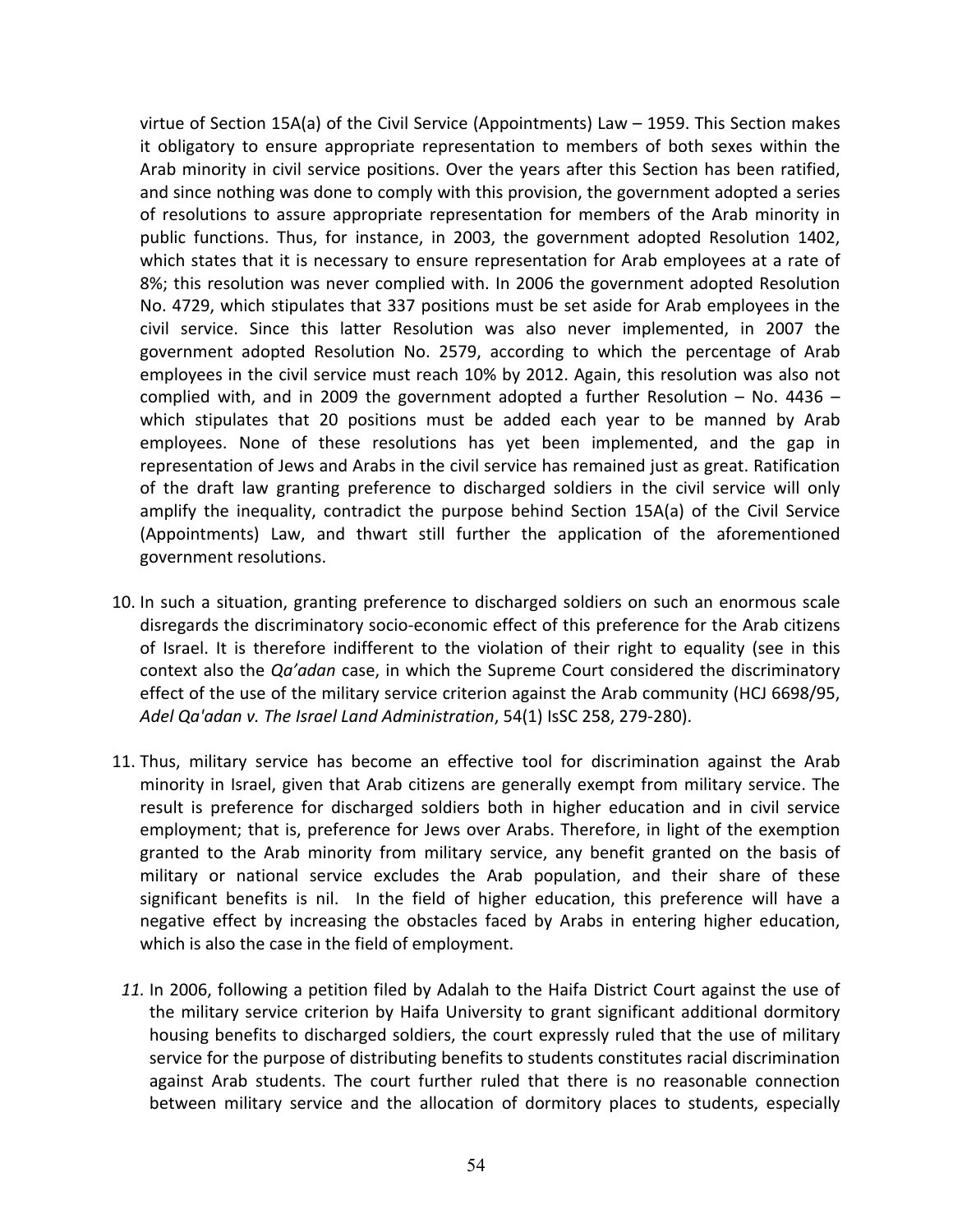when the purpose behind the allocation of dormitories is socio-economic. Moreover, Haifa University granted the benefit to all discharged soldiers, without placing a limit on the period following their discharge from military service, which led the court to rule that the damage to Arab students was disproportionate, and contravened the Absorption of Discharged Soldiers Law, which limits the granting of benefits to a period of five years after the date of discharge (see Opening Motion [Haifa] 217/05, *Na'amanih v. Haifa University* (decision delivered 17 August 2006)).

A similar ruling, in the field of employment, was recently handed down by the Regional Labor Court in Tel Aviv, which heard the claim by employees of the Israel Railways Co. Ltd. against imposing the military service criterion as a condition for acceptance for work as guards for the Israel Railways Company. Here, too, the court held that the use of military service or similar criteria constituted racial discrimination against Arab workers, who are exempt from military service (see Labor Court 4516/09 [MCA 3863/09] *Abdulkarim Qadi v. The Israel Railways Company* (decision dated 6 September 2009). In another context with respect to housing, the Supreme Court considered the case of *Suhad Bishara v. The Minister of Construction and Housing*, in a petition against assistance in the form of loans for public housing awarded to discharged soldiers. In this matter, the Supreme Court rejected the petition, but nonetheless emphasized and held that permitting the use of the military service criterion is correct solely in the case at hand, and that in the future the court must examine every case on its merits and specific circumstances. It further held that it was not possible to make use of the military service criterion for the purpose of granting benefits, and not in every case in which such use was made is it possible to state unequivocally that the benefit was not illegitimate (see HCJ 11956/05, *Suhad Bishara v. The Minister of Construction and Housing* (decision delivered dated 13 December 2006, paragraph 9 of the judgment of the Chief Justice (Ret.) Barak [unpublished]).

Another case in point is a petition filed in 2002 against the use of the criterion of whether a child's parents performed military service for the allocation of child allowance. Then it was also argued that such use of military service constituted discrimination against the Arab population on the basis of their national belonging (see HCJ 4822/02, *Committee of the Heads of Arab Authorities in Israel, et al. v. The National Insurance Institute* [unpublished decision]). The hearing on this petition was conducted before a panel of 13 justices, who issued an *order nisi* on the case. Subsequently the Section in the Emergency Economic Plan Law for 2002, which made the allocation of child allowances conditional on the parents' military service, was revoked.

13. In fact, the increased use of the military service criterion, both by means of legislation and by means of setting acceptance conditions, reinstates the legal situation as it was prior to the enactment of the Absorption of Discharged Soldiers Law and the enactment of the Basic Laws. Prior to the Absorption of Discharged Soldiers Law, all institutions, including institutions of higher education, were able to make unlimited use of the criterion. There was even an attempt to stipulate differential tuition fees in universities based on the military/national service criterion without reliance on proportionate legislation. Military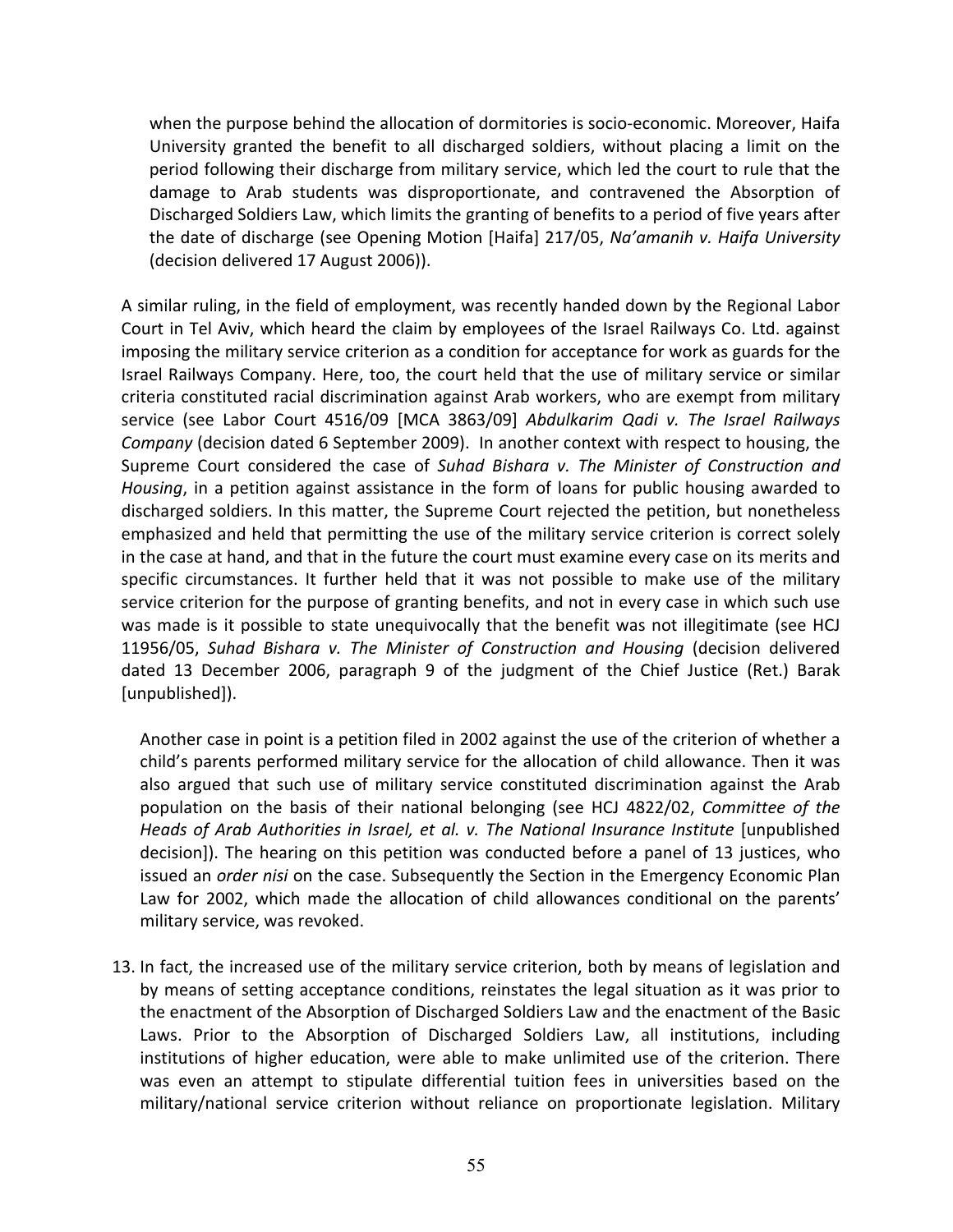service was a code name for discrimination against the Arab minority. Prof. Amnon Rubinstein described the arbitrariness of the situation at the time as follows:

In a situation where almost 18% of the population does not serve in the IDF [Israeli military] on national grounds, there is certainly the risk of exploiting the rights of discharged soldiers… Thus, for instance on 17 May 1987, by a narrow margin, the government adopted the proposal of Minister Gideon Pat to establish a lower tuition fee for 'ex-soldiers (or ex-national servicemen)'. This decision raised a public storm, and appeared to be directed against Arab students. Consequently, the government swiftly revoked this resolution, and on 14 June 1987 appointed a public committee to set tuition fees, which eventually established a uniform fee. We must draw a clear distinction between granting rights to discharged soldiers and breaking the principle of equal rights for citizens of Israel without discrimination. For that purpose, in the author's opinion, we must establish the constitutional rule proposed above: No discrimination in social rights among residents of Israel – Jews or Arabs, those who served in the IDF and those who did not – all are entitled to the same social benefits, the same tuition fee in the universities, the same acceptance criteria, the same housing, the same child allowance. Reward for serving in the IDF and the loss of precious years of study and work should be clear and limited – payment in money for that service, whether an appropriate monthly installment or in the form of a discharge grant, the size of which will be determined in accordance with the period of military service. Whoever does not serve does not deserve this reward – whether he is a Jew or not.

See A. Rubinstein, *Constitutional Law of the State of Israel* (Vol. I, Shoken Press, 1991).

14. Prof. David Kretzmer also related explicitly to the use of the criterion of military service in granting preference in acceptance to university and students' rights to dormitory places. He stated that these preferences were limited to discharged soldiers only. He also criticized the use made in the past of the criterion of military service for the purpose of paying child allowances by the National Insurance Institute:

It seams clear to the present writer that payment of extra child allowances to 'soldiers' and 'family members' is an instance of covert discrimination. There is no reasonable connection between service in the army and the extra allowances, as can be seen if the following factors are considered: A soldier is a person who served at any time in the past in the army, and for any length of time. Thus, for example, a person who served for a month thirty years ago and was then discharged, automatically becomes eligible for the extra allowances. The type of payment, a child allowance for medium‐ sized and large families, bears no relation to the criterion for payment: service in the army, police or prison service. This type of payment is clearly a social benefit and not some kind of benefit granted to ex‐soldiers in order to enable them to adjust to civilian life. Benefits of this type, whether paid universally or according to income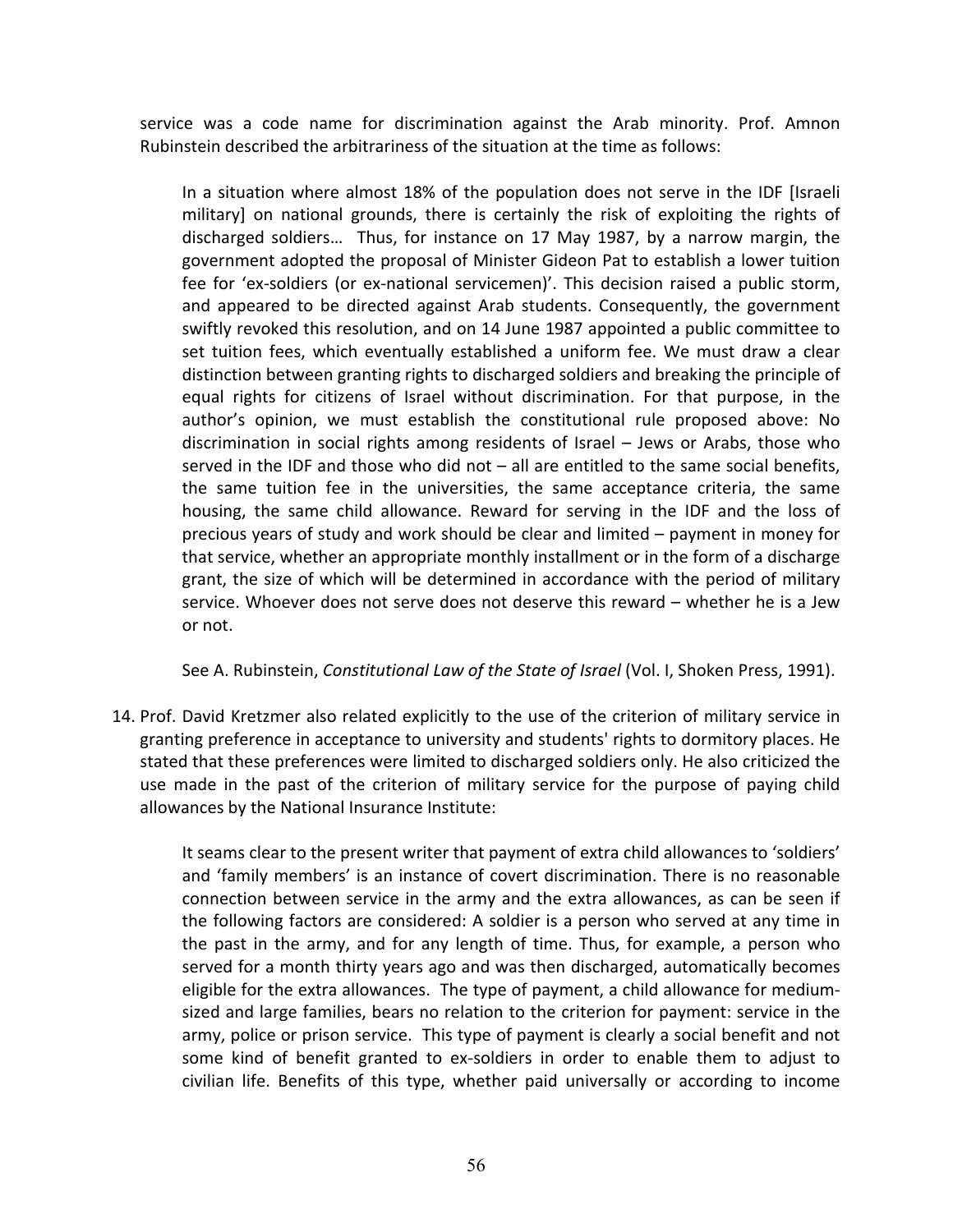criteria, are understandable. However, it is difficult to understand how army service can at any time be regarded as a relevant criterion for entitlement to such benefits. David Kretzmer, *The Legal Status of the Arabs in Israel* (Westview Press, 1990), p. 101.

15. Legal scholars Profs. Amnon Rubinstein and Barak Medina have also argued against the use of military service to "launder" discrimination against the Arab minority:

An important expression of recognition of the special group characteristics of the Arab minority – this time on an obviously national basis – is indicated by their exemption from recruitment to military service […]. Exemption from service has very important implications for the internal coherence of the Arab minority in Israel, and in the present circumstances it is perceived as vital to preserving the special status of the Arab minority in the complex relationships between the State of Israel and the Palestinian people. At the same time, no group discrimination can be justified, whether on the level of principle ('Arabs cannot be trusted') or on the level of the civil and economic rights of the Arab citizens of Israel.

A. Rubinstein & B. Medina, *The Constitutional Law of the State of Israel: Basic Principles* (Jerusalem: Shoken Press, 7<sup>th</sup> Ed., 2005), pp. 452-454.

- 16. There is no doubt that the increased use of military service for the purpose of granting economic assistance is a by-product of the heightened political perception, including that of the Yisrael Beitenu ("Israel is our Home") party, that equal citizenship is measured by a citizen's loyalty to the state, the index of "loyalty" being calculated, inter alia, according to the citizen's performance or otherwise of military service. Discrimination between citizens on the basis of their national belonging, on the basis of political perceptions, is illegitimate discrimination in all respects and action must be taken to eliminate it.
- 17. In light of the foregoing, I would ask you to act as follows:
	- (a) To end discrimination against the Arab minority, including with respect to higher education and employment;
	- (b) To refrain from supporting legislation that stipulates military or national service as the criterion for receiving socio‐economic benefits, thereby widening the socio‐economic gap between Jews and Arabs in Israel;
	- (c) To extend the application of assistance in the fields set forth above to include the Arab minority;
	- (d) To refrain from raising tuition fees in the higher education system to NIS 20,000 or any other amount that stands to widen the existing social gaps, as described above;
	- (e) To act to ensure that socio‐economic benefits are granted on the basis of an individual's socio‐economic status.

I look forward to receiving your response at the earliest opportunity.

Sincerely, Sawsan Zaher, Adv.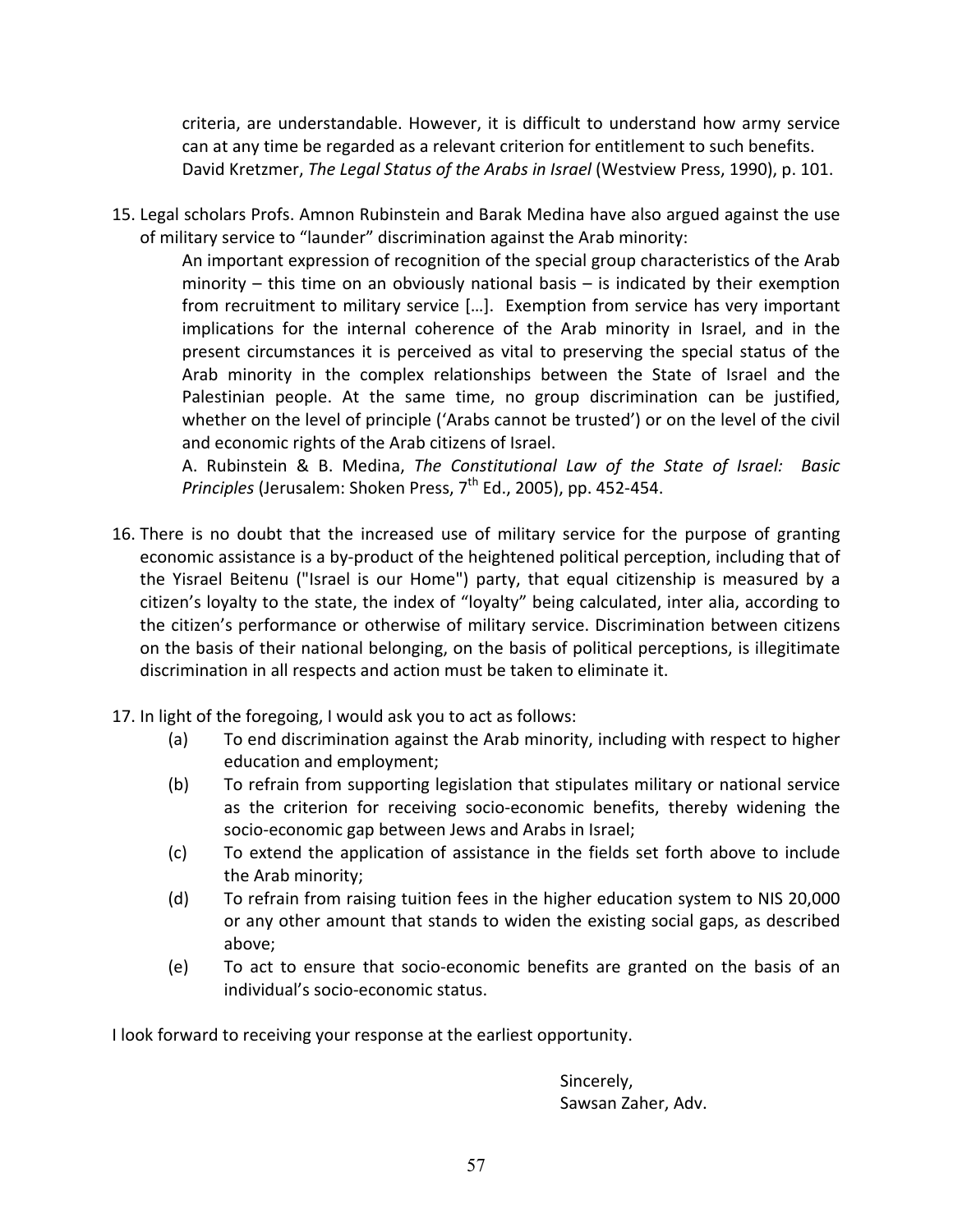#### **Appendix 3**

3 October 2010

To: **Mr. Benjamin Netanyahu Mr. Yehuda Weinstein Mr. Yaakov Neeman** Prime Minister **The Contract of Attorney General** The Minister of Justice 3 Kaplan Street Ministry of Justice Ministry of Justice Government Center 29 Saladin Street 29 Saladin Street Jerusalem Jerusalem Jerusalem

Dear Sirs,

### **Re: The unconstitutionality of the state's policy of demolishing Arab Bedouin unrecognized villages in the Negev**

- 1. We hereby approach you with a request to order a halt to the policy of demolishing villages in the Negev [Naqab] as a policy that disproportionately violates the constitutional rights of the Bedouin, in particular the rights to dignity, equality and property. This policy is also contrary to the conclusions and recommendations of official Israeli committees and bodies that have discussed this matter. In addition, and as will be explained below, this policy is contrary to the concluding observations of UN human rights committees that recommended a halt to the continued demolition of homes in the Negev and that planning solutions be found for the unrecognized villages.
- 2. In this letter, we also ask you to adopt the Supreme Court's recommendation in the case of *Abu Medeghem*, which proposed replacing the current aggressive policy with systemic solutions based on dialogue and the inclusion of the Arab Bedouin living in the unrecognized villages. In the words of Justice Arbel in the Abu Medeghem ruling:<sup>171</sup>

In addition to this, the state of affairs described in this petition, together with the distress and difficulties described, should again remind all of us of what we have long known: that the difficult reality the Bedouin population faces in the State of Israel requires a systemic, complete and comprehensive solution, and the sooner the better. Local solutions, regardless of how good they may be, cannot constitute real solutions in the long term. The time has come to formulate and implement a truly comprehensive solution to this problem.

3. Justice Arbel further stated in the ruling that the way to resolve the matter was via dialogue and by involving the public:  $172$ 

 $\overline{a}$ 

<sup>171</sup> See HCJ 2887/04, *Salem Abu Medeghem v. The Israel Land Administration* (decision delivered on 14 April 2007), para. 54 of Justice Arbel's ruling.<br><sup>172</sup> Ibid., para. 49.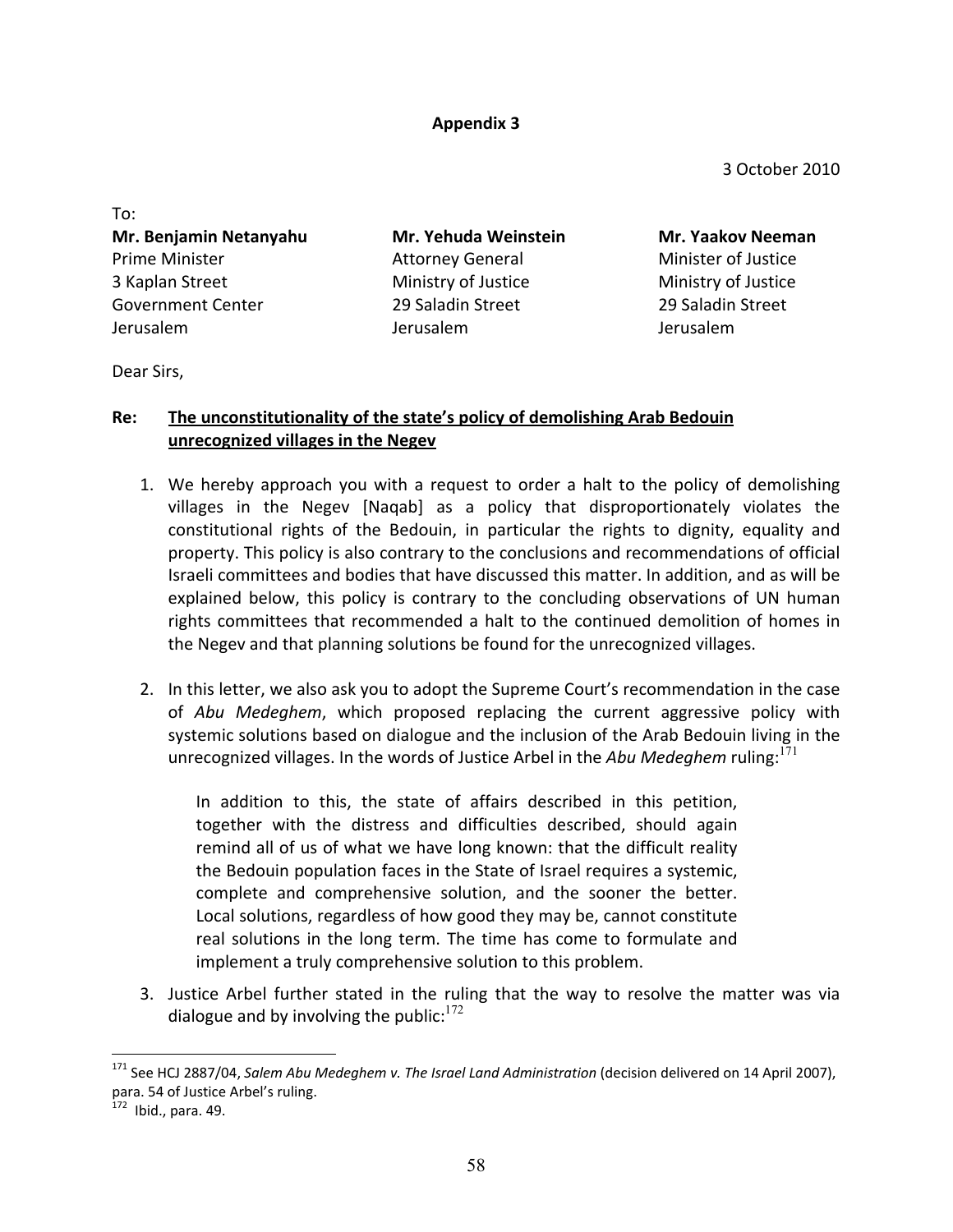Only through dialogue, cooperation, tolerance, recognition of shared interests and readiness to compromise  $-$  on both sides  $-$  can we succeed in changing it. This change is an interest of the state and certainly also of the Bedouin population.

#### **The unrecognized villages – a government failure**

- 4. Some of the unrecognized villages today home to more than 80,000 citizens of the state – pre-existed the establishment of the State of Israel, and others were built in accordance with forced evacuation orders from the military governor in the region during the 1950s. These orders aimed to transfer a large section of the Arab Bedouin to what is called "the Al-Siyyaj area". After concentrating what remained of the Bedouin in the eastern part of the Negev, in the 1990s the State of Israel began to implement a policy of reducing their living space in the region. In the framework of this policy throughout the years, seven towns were initially recognized and built. The plan was to transfer the entire Bedouin population to these towns. In recent years, the government recognized an additional five town. Nonetheless, the objective of the policy remained one and the same: to reduce as far as possible the area of habitation and livelihood of the Arab Bedouin in the Negev, while completely disregarding their basic rights.
- 5. Since the state's establishment, the various master plans in the Negev region have completely ignored the existence of the unrecognized villages. These villages did not receive any designation in these plans, and no local or detailed master plans were prepared for them. It was impossible to obtain building permits in the area of the villages, and the authorities did not provide basic services to them because of their unrecognized status. However, rather than identifying an overall solution for the matter and ending the ongoing injustice to the residents of the unrecognized villages, today the authorities are pursuing a policy of demolishing entire villages, solely focused on the evacuation of the villages and for that purpose. Instead of examining planning options for recognizing the villages, the authorities are seeking to forcibly evacuate the residents of the unrecognized villages, even in the absence of a clear public interest to justify these exceptionally severe actions.

#### **Examples of the policy of demolishing villages in the Negev**

6. On 27 July 2010, at 4:30 am, the entire village of **Al‐Araqib** was razed to the ground. All 45 of the homes were brutally demolished, using force and illegal means against the residents of the homes, women, children and the elderly alike, in order to intimidate and punish them. No demolition orders were issued against some of the homes in the village. Police forces entered the village wearing masks on their faces and without identification badges. Police forces also entered accompanied by minors who taunted the residents and egged on the police forces each time a home was demolished. The police were also accompanied by representatives of the Income Tax Authority, who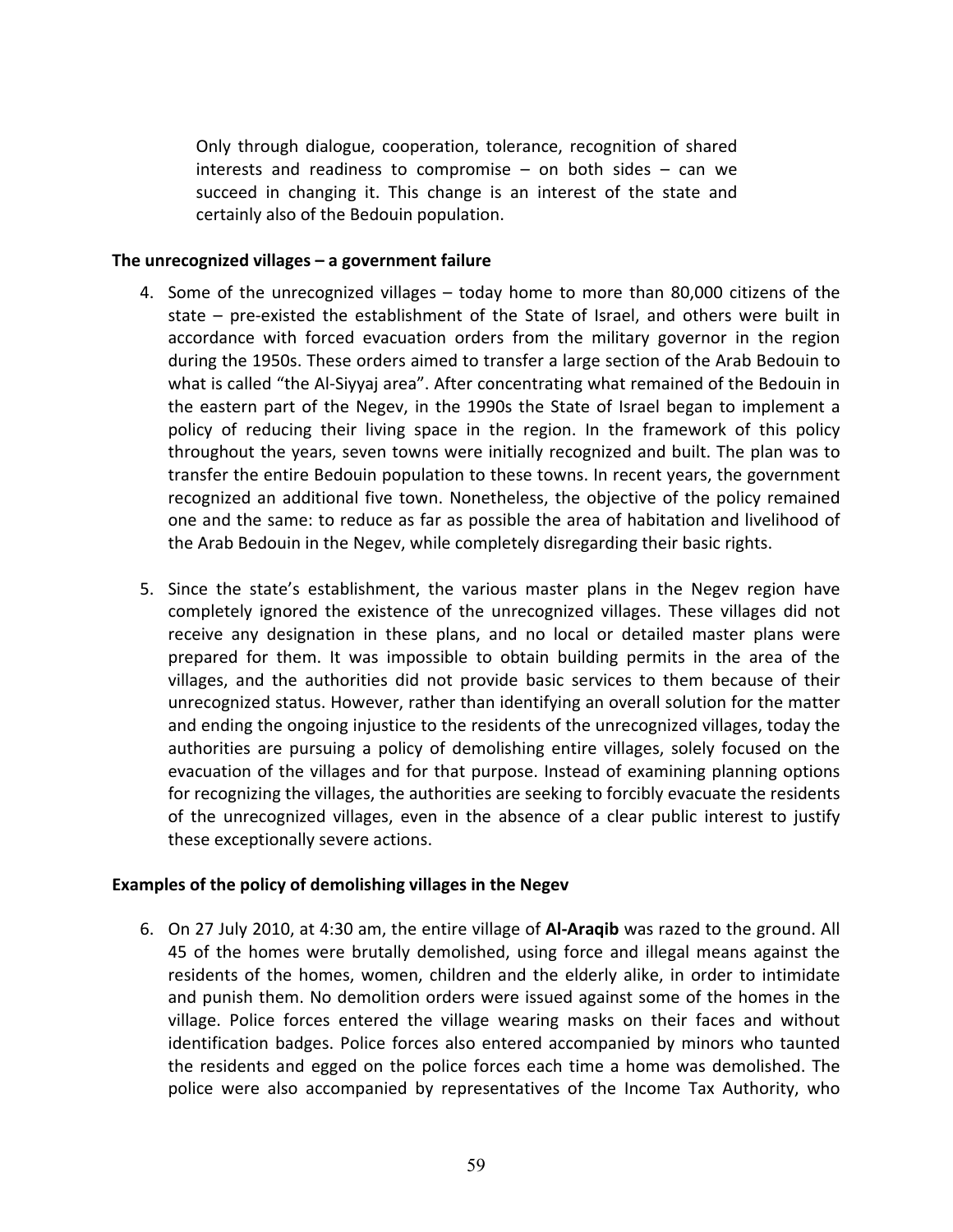seized assets of residents without warning and without verifying their debts. Moreover, the residents, including women and children, were evacuated from their homes, razed minutes later, without being provided with any professional or psychological guidance to assist them in this time of distress. Worst of all, the various authorities ordered the destruction of all of the homes in the village without arranging for alternative housing for the residents. As a result they were all left without a roof over their heads. From the date of this first demolition of the village and until the day this letter is being written, the village has been destroyed four more times after its residents returned to rebuild their homes.

- 7. Another example of this policy can be found in the unrecognized village of **Umm al‐ Hieran—Atir**, currently home to 1,100 people. Evacuation and expulsion orders are pending against the residents of the village based on the charge of trespassing. Demolition orders have been issued against many houses in the village. Umm al‐ Hieran—Atir was built in 1956 after members of the Abu al-Qi'an tribe were expelled from their lands in the region of Wadi Zuballa (which is today part of the agricultural lands of Kibbutz Shoval), and were ordered by the military governor to settle in the area of Nahal Yatir, where they have remained to this day. According to the various master plans, part of the area of the village is earmarked for the establishment of a Jewish town named Hiran.
- 8. A third example is provided by the unrecognized village of **Al‐Sura**, which predates the establishment of the state and is situated on lands of the Al-Nasasra tribe.<sup>173</sup> The authorities have issued demolition orders against all houses in the village and its land is earmarked for an industrial zone according to existing master plans.
- 9. In August 2010, a number of homes were also demolished in the villages of Jarabe, Abda, Abu al‐Sulab, Al‐Shihabi (Abu Tulul) and Baqurnub. This phenomenon is not new. Over many years, the authorities have demolished the homes of residents in many villages. In 2008, Human Rights Watch issued report entitled "Off the Map – Land and Housing Rights Violations in Israel's Unrecognized Bedouin Villages," which examined the phenomenon of home demolitions and published data. According to the report, 227 homes were demolished in 2007, 96 homes in 2006, 15 homes in 2005, 23 homes in 2004, 63 homes in 2003, 23 homes in 2002, and 8 homes in 2001.<sup>174</sup> Home demolitions continued in subsequent years, with a dramatic rise in 2010; over 200 homes have already been demolished this year. In addition, youth centers have been demolished, the property of many residents has been destroyed, property has been seized and confiscated, hundreds of olive trees have been uprooted and agricultural crops have been destroyed. For a full list of the demolitions, see the website of the Negev Co‐

1

 $^{173}$  Legal claims were submitted by members of the Al-Nasasra tribe in the 1970s, but these lawsuits did not reach a judgment.

<sup>&</sup>lt;sup>174</sup> Human Rights Watch, "Off the Map – Land and Housing Rights Violations in Israel's Unrecognized Bedouin Villages," March 2008, Appendix B, p. 117. See: http://www.hrw.org/en/reports/2008/03/30/map‐0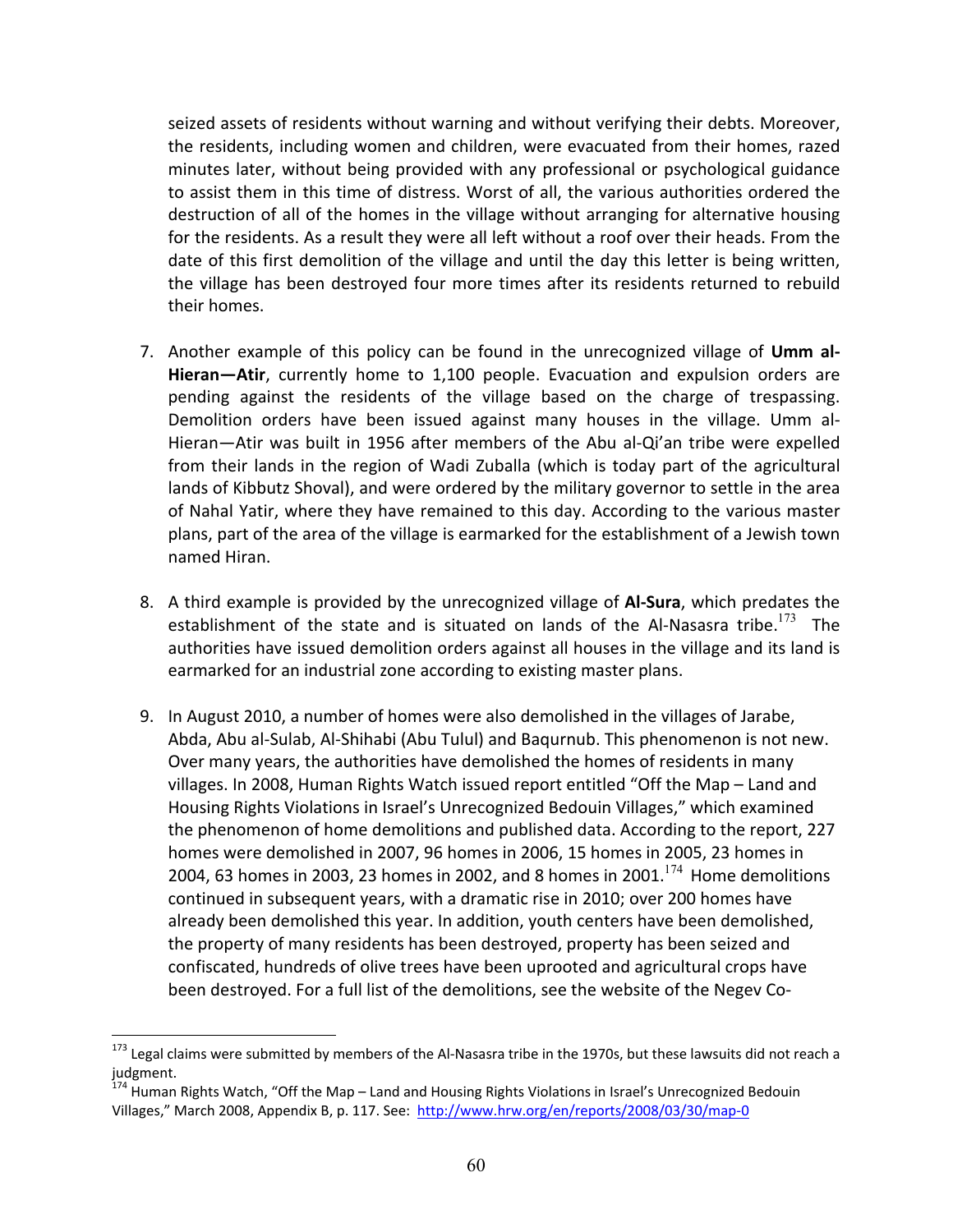Existence Forum:

http://www.dukium.org/modules.php?name=Content&pa=showpage&pid=56

#### **The violation of constitutional rights as a result of this policy**

*A. The demolition of homes violates the constitutional rights to dignity and housing, and the constitutional rights to life and health*

- 10. The demolition of homes violates the residents' right to housing, since it leaves them without a roof over their heads. The Supreme Court has already ruled that the right to housing is a part of the right to minimal subsistence, and is therefore part of the constitutional right to dignity. In the *Preminger*<sup>175</sup> case, Justice Strasberg‐Cohen ruled that "human dignity is a fundamental constitutional value in our society. No one would dispute that it is necessary to safeguard a person's dignity even if he has failed or fallen into debt, and that he should not be left without a roof over his head." In the *Ajouri*<sup>1/6</sup> case, it was stated that, "A person's home is not only a roof over his head, but also a means for the physical and social location of the person, of his private life and social relations."<sup>177</sup>
- 11. Moreover, and since the socio‐economic situation of the Bedouin citizens in the Negev is known to be difficult, the government authorities have a heightened responsibility to ensure that citizens of meager economic means are not left without shelter. In the case of the *NGO Commitment to Peace and Social Justice*, the Supreme Court ruled that the right to dignity included the right to minimal living conditions that ensure the protection of human life, in a way that imposes a duty on the state to care for those of meager means within society so that their material conditions do not lead to a lack of subsistence. In the words of the honorable (retired) Supreme Court Chief Justice Barak in this case: $178$

The basic laws protect the right to dignity, including the aspect of material subsistence required for the exercise of the right to dignity. From this viewpoint, a person's right to dignity is also the right to conduct his normal life as a human being without his distress defeating him and bringing him to a state of intolerable impoverishment. According to this view, the right to a life of dignity is the right that ensures a person a minimum of material means to enable him to subsist in the society in which he lives.

<sup>&</sup>lt;sup>175</sup> Civil Appeal 3295/94, Preminger v. Mor, P.D. 50(5) 111, 121 (1997).

<sup>&</sup>lt;sup>176</sup> HCJ 7015/02, Ajouri v. Commander of IDF Forces in the West Bank, P.D. 56(6) 352, 365 (2002).<br><sup>177</sup> Permission for Civil Appeal 4905/98, Gimzo v. Yeshayahu, P.D. 55(3) 360, 375 (2001), where (retired) Chief Justice Barak stated: "The dignity of a person includes … safeguarding a minimum of human existence… a person living in the streets, who has no housing, is a person whose human dignity is violated; a person hungry for bread is a person whose human dignity is violated; a person who has no access to elementary medical care is a person whose human dignity is violated; a person who is forced to live in humiliating material conditions is a person whose human dignity is violated."<br><sup>178</sup> HCJ 366/03, Commitment to Peace and Social Justice NGO v. The Minister of Finance (decision delivered on 12

December 2005).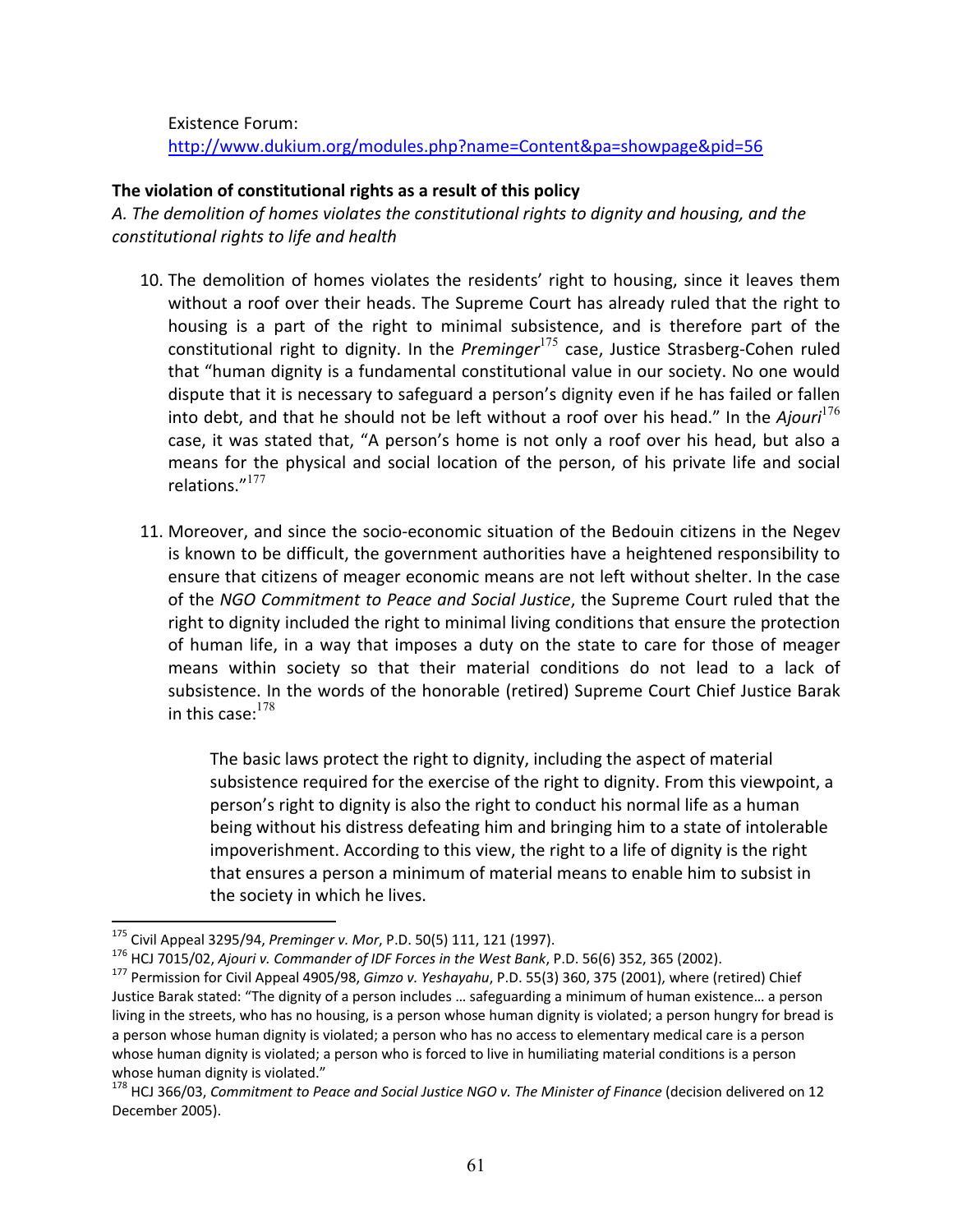- 12. Moreover, the principles of international law, including those anchored in the International Covenant on Economic, Social and Cultural Rights (ICESCR), which Israel has signed and ratified, recognized the right to adequate housing as one of the rights that are accorded to every human being.<sup>179</sup> The right to adequate housing includes a number of elements that are incumbent upon the member states, including the State of Israel, to fulfill. General Comment 4, designed to interpret Article 11 of the Covenant, defines the elements that are included within the right to adequate housing: the right to affordable housing, which entails that every person has the ability to obtain housing without jeopardizing their other essential needs; equality in access to housing, according to which every person has an equal right of access to housing, and this right also includes a prohibition on discrimination in access to housing; housing that ensures living in privacy; the right to be protected against arbitrary eviction, which holds that every person has the right to a legal proceeding before his eviction, as well as the right not to be arbitrarily evicted from his home; housing that is accessible to services and infrastructure, which guarantees that every person has the right to live in housing that is accessible to services, including health, education, infrastructure and employment services; the right to choose a place of residence, and the right to live in housing that is adapted to the culture of the inhabitant.
- 13. In addition, international law specifically prohibits violations of the rights of women who live in rural areas to enjoy adequate living conditions, particularly with regard to housing. Article 14(2)(8) of the International Convention on the Elimination of All Forms of Discrimination against Women (CEDAW), which Israel has signed and ratified, states:

States Parties shall take all appropriate measures to eliminate discrimination against women in rural areas in order to ensure, on a basis of equality of men and women, that they participate in and benefit from rural development and, in particular, shall ensure to such women the right:

(h) To enjoy adequate living conditions, particularly in relation to housing, sanitation, electricity and water supply, transport and communications.

14. The International Convention on the Rights of the Child (CRC), which Israel has ratified, also states that the Member States are obliged to take measures to ensure assistance to parents and authorities in order to provide housing, nutrition and clothing to all children. Article 27(3) of the convention states:

States Parties, in accordance with national conditions and within their means, shall take appropriate measures to assist parents and others responsible for the child to implement this right and shall in case of need provide material assistance and support programs, particularly with regard to nutrition, clothing and housing.

 $\overline{a}$ 

<sup>&</sup>lt;sup>179</sup> See Article 11(1) of the International Covenant on Economic, Social and Cultural Rights of 1966.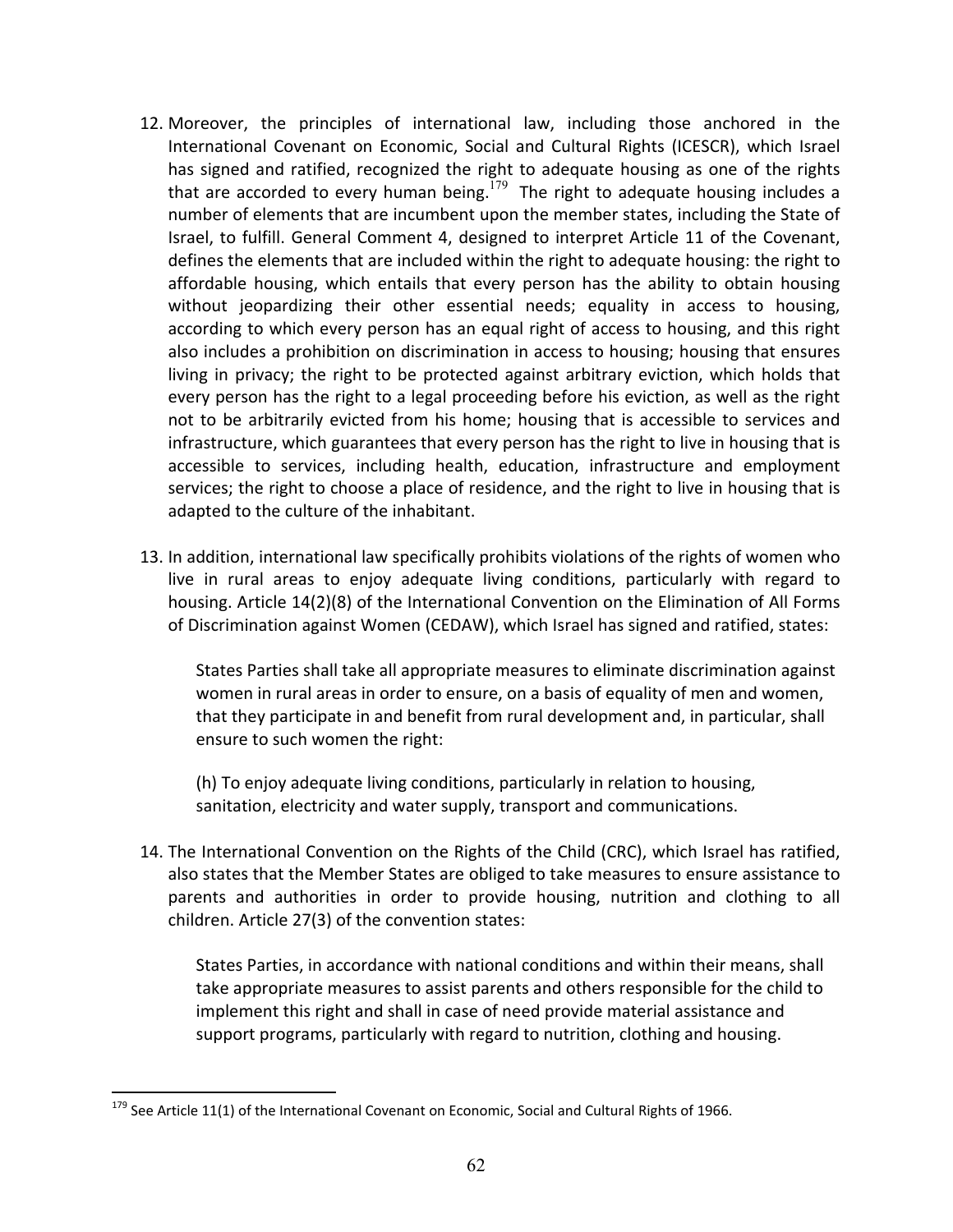15. It should be noted that the courts in various states in the world have explicitly stipulated that the demolition of homes, and even mobile structures, that leave their residents without shelter is unconstitutional because it violates the constitutional rights to shelter, adequate living conditions and life.<sup>180</sup>

#### *B. The violation of the principle of equality*

 $\overline{a}$ 

- 16. The policy of evacuation and demolition of unrecognized villages discriminates against the Arab Bedouin citizens of the state on the basis of their nationality and violates the constitutional right to equality. The principle of equality is based on equal treatment of the legitimate interests of the relevant group. The government's failure to find planning solutions for these villages violates the legitimate interests of this group to live in dignity and equality.
- 17. In parallel to demolishing the Bedouin villages, the authorities are working to establish new and developing existing Jewish towns and villages. For example, the authorities are in the process of establishing a new Jewish community named Hiran in place of and on the land of the unrecognized village of Umm al‐Hieran. They are also developing a town named Givot Barr adjacent to the village of al‐Araqib, on land that has been used by the Al-Uqbi tribe for many years for both housing and agriculture. In addition, while demolishing Bedouin villages in the Negev, the authorities are concurrently granting official recognition to individual settlements in the Negev built by individual Jewish families in violation of the law and contrary to planning policy. In this context, in July 2010 an amendment was passed to the Negev Development Authority Law – 1991. In the framework of this amendment, all of these individual settlements in the Negev will be recognized and master plans prepared for them. This amendment also stipulates that combined agricultural‐tourism projects should be encouraged under the auspices of the Negev Development Authority. Such projects are defined in the amendment as, "an initiative in the Negev in which lands will be used for both agriculture and tourism, including uses associated with these uses, such as **use for the residences of those who hold** these lands for the aforementioned purposes" [emphasis added]. Just as the state authorities are striving to ensure the settlement of Jews in the Negev, they are also obliged, under the principle of equality, to settle the Bedouin on their land or on land to

<sup>180</sup> Thus ruled the constitutional court in **India** when discussing the constitutionality of the Bombay Municipality's decision to evacuate all of the residents of the slums, as well as those living on the streets and sidewalks of the city. The court stated that residents should be provided with shelter and that residents of the slums, which have existed in the city for 20 years and more, should not be evacuated except in the service of public needs and even then the residents should be provided with alternative housing, with priority given to rebuilt settlement. See, *Olga Tellis and Ors v. The Bombay Municipal Council* (1985) Supp SCR 51. In **South Africa**, the government evicted squatters from an illegal settlement who were later housed in a municipal sports center that was without any infrastructure, electricity and sanitation. The squatters petitioned the Constitutional Court, which ruled that there was a violation of Article 26 of South Africa's constitution (which anchors the right to adequate housing), and that the government had failed to provide the basic living needs of the neediest population. In this case, the court even issued an order to the government to plan, finance and work for the wellbeing of those of meager means and the neediest residents. See,*Government of the Republic of South Africa v. Grootboom* [2000] (11) BCLR 1169 (CC).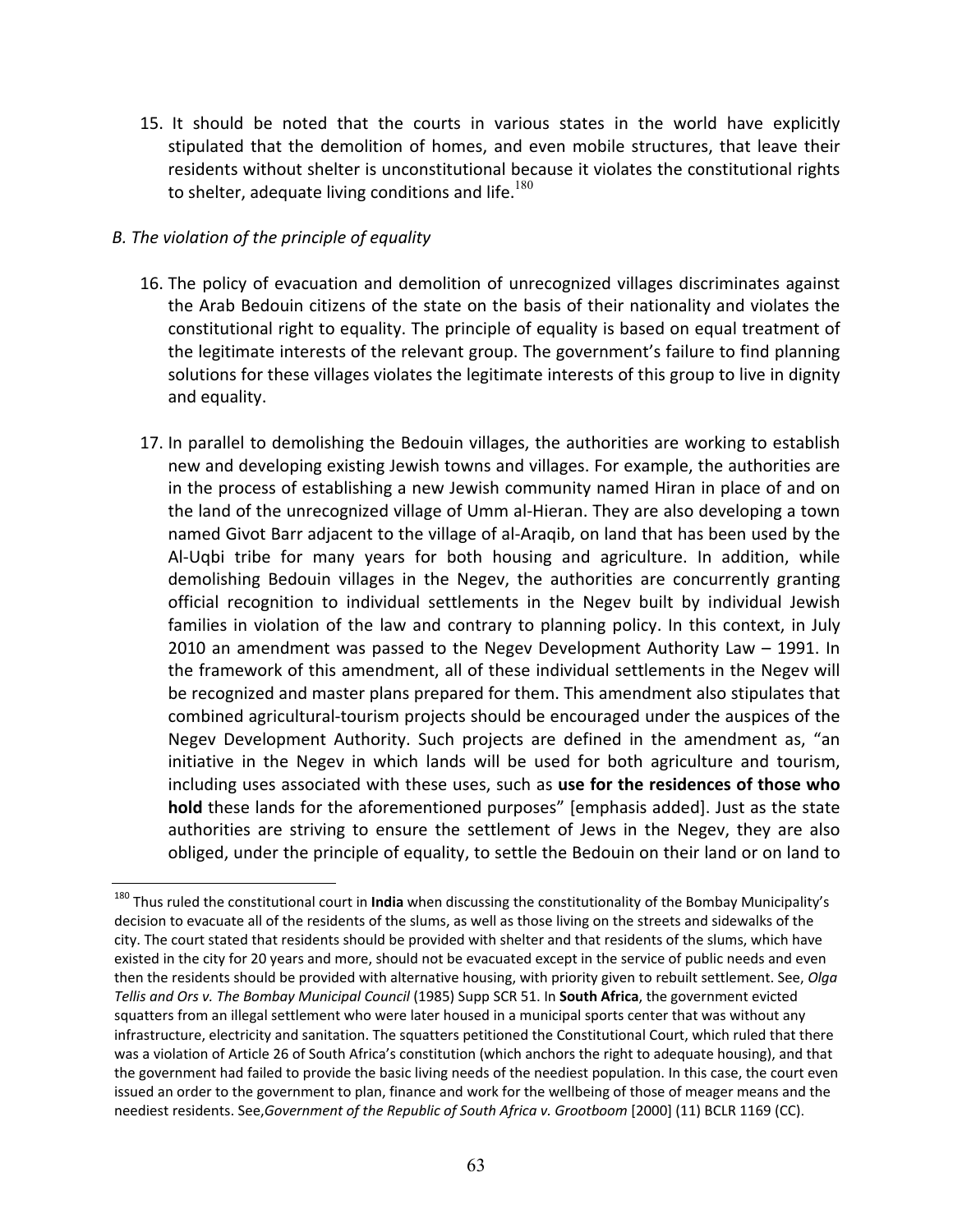which they were transferred by the military government, equally and according to their choice.

- 18. The policy of demolishing the villages discriminates against the rights of Bedouin citizens to equality as an indigenous minority. International law explicitly stipulates that the state must recognize the property and ownership rights of the indigenous peoples that live within it in terms of the land they traditionally hold, and special attention is to be given to nomadic indigenous people and nomadic farmers.<sup>181</sup> The UN Declaration on the Rights of Indigenous Peoples was passed in 2007. This declaration states that it is prohibited forcibly to evacuate indigenous peoples from their lands or living areas;  $182$ indigenous peoples have the right to own the land they hold;<sup>183</sup> and states must recognize and protect the right of indigenous people to the land, in accordance with their customs, traditions and methods of ownership of their land.<sup>184</sup> Academic experts have addressed the issue of recognizing the Arab Bedouin as an indigenous minority whose living conditions correspond to the international norms that define a minority group as an indigenous group. For example, Dr. Sandy Kedar argues $^{185}$  that the Bedouin in the Negev are recognized as an indigenous minority group in light of their historical existence that predates the establishment of Israel; the fact that their cultural characteristics set them apart from those of the general population; their lack of a position of dominance; and their self‐definition as a distinct group.
- 19. It should be emphasized that it was the authorities themselves that failed to give serious consideration to the interests of the Bedouin and the planning of their villages, and they gave no consideration to the legitimate interests of the residents living in these villages, which constitute a nucleus of their social life. Thus, the authorities have ignored the principle of equality, which requires that equal weight is afforded to the legitimate interests of the various population groups. This policy violates the right to dignity of the Bedouin and does not even purport to explore planning alternatives, preferring to establish new towns in place of or adjacent to these villages. Therefore the objective of this policy is illegitimate. In this context, it should be noted that the District Court, sitting as an appeals tribunal, canceled a demolition order without conviction issued in accordance to Section 212 of the Planning and Construction Law – 1961, on the ground that the construction had existed illegally for many years. The court canceled the order since it aimed to exert pressure to evacuate the Bedouin residents in order to implement the policy of concentrating the Bedouin population in settled and recognized towns. In the words of the court:

<sup>&</sup>lt;sup>181</sup> Convention 169 of the International Labor Organization pertaining to the rights of indigenous peoples.

<sup>&</sup>lt;sup>182</sup> The UN Declaration on the Rights of Indigenous Peoples, Article 10.<br><sup>183</sup> Ibid., Article 26(1) and (2).<br><sup>184</sup> Ibid., Article 26(3).<br><sup>185</sup> Dr. Alexander (Sandy) Kedar, "Land Arrangements in the Negev in the Contexts *Newsletter*, vol. 8, December 2004.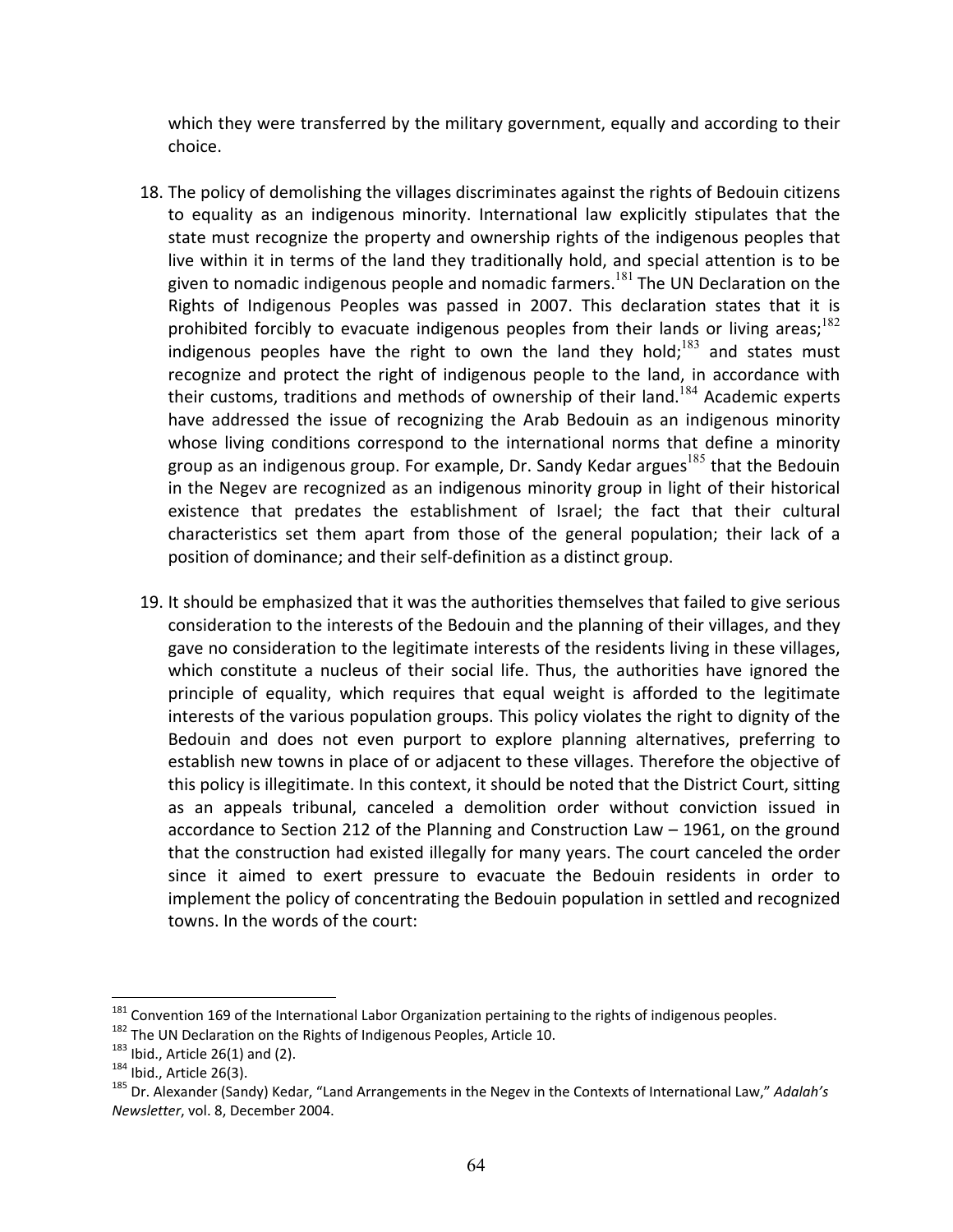The correct interpretation […] is that the authority is trying to use the demolition order as leverage to prompt the appellant to abandon the place and move to live in the Bedouin township of Farush Rumneh, where the appellant would enjoy urban infrastructure and modern conditions. On the other hand, we have not heard the witness say whether and for which purpose the authority needed the territory on which the building is situated. In any case, such need or "necessity" (in the words of the respondent's representative) was not proven. As noted, there is no plan for this territory and no planning there.

It does not seem to us that the use of the demolition order the authority is seeking to use here under the relevant directive, is a proper and legitimate use that we could approve. Of course, we can appreciate the authorities' desire to help the appellant and offer him alternative land in a different community that is organized and has municipal services, but the authorization discussed here is not intended for such a purpose.

Criminal Appeal (Nazareth District Court) 224/91, *Falah v. The State of Israel*, P.D. 1992 332 (3), 337 (1992).

- *C. The constitutional right to own property*
	- 20. The right of the residents of the unrecognized villages to use the land that has served them for housing for long periods of time creates a constitutional right to property under Section 3 of the Basic Law: Human Dignity and Liberty. As noted, regardless of whether they are villages that existed prior to the establishment of the State of Israel; or villages that were created as a result of an expulsion policy and at the orders of the military government in the Negev region in the early 1950s; or villages whose residents decided to return to their original lands after the authorities' failings, the investment of the residents of the unrecognized villages in constructing their homes and developing their villages and their lives within them, as well as the expectation and assumption that this was their home and this was land that they could use on a permanent basis – all of this reinforces a constitutional right to property that deserves protection, and no monetary reparation can compensate them for such a severe and sweeping violation of this right resulting from the policy of demolition and evacuation.

# **Recommendations of Israeli committees and organizations**

21. Official committees formed by the state have recommended that the Bedouin villages in Negev should be recognized and developed. The report of the Official Commission of Inquiry into the clashes between the security forces and Israeli civilians in October 2000 (the Or Commission) described the ongoing conflict between the Bedouin and the state over the issue of land ownership as follows:  $186$ 

 $\overline{a}$ 

 $186$  Volume A of the Or Commission Report, paras. 39-40.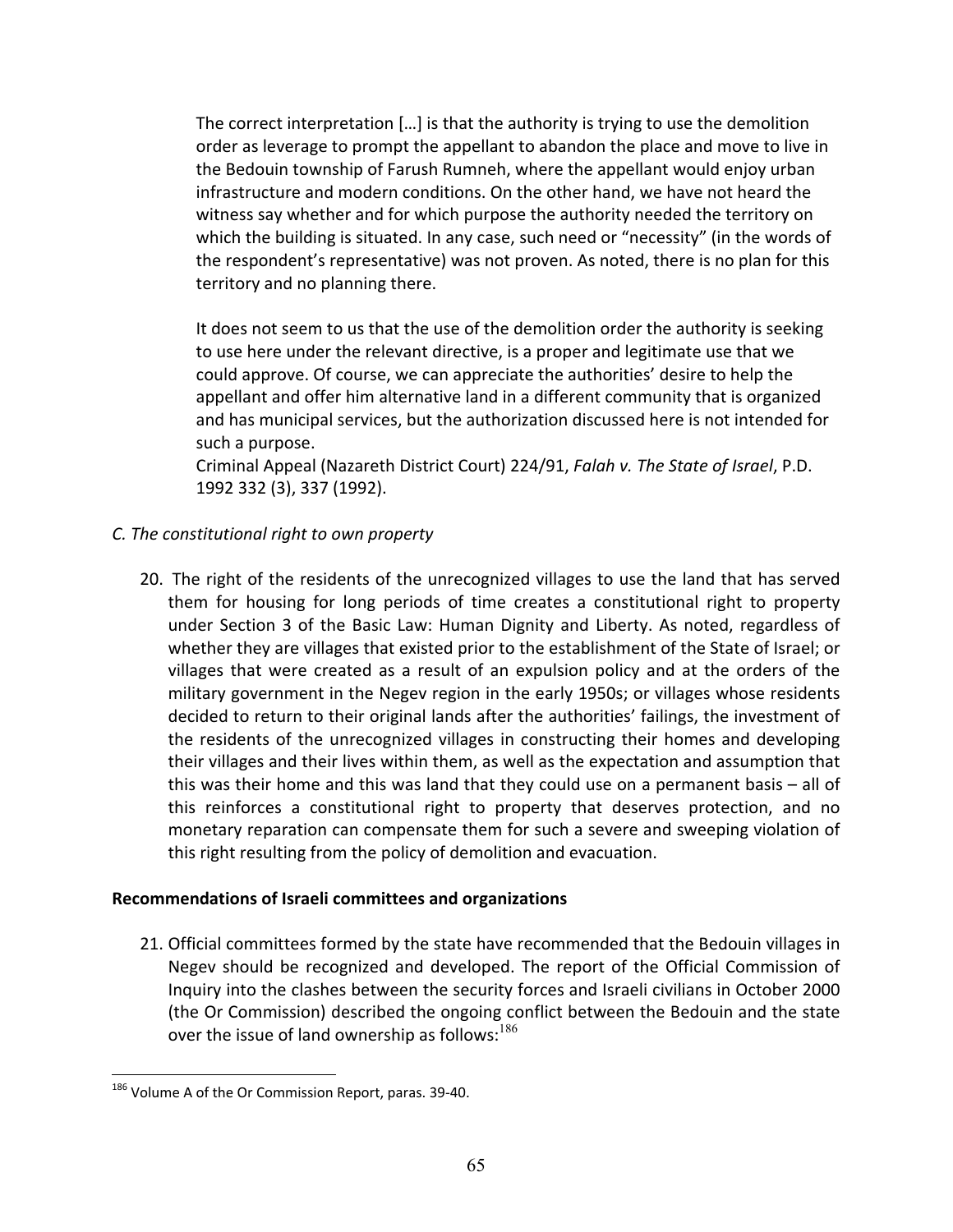The land conflict has existed since the first days of the state between the state and the Bedouin. The government sought to register in its name most of the land that was used by the Bedouin in the Galilee and the Negev, and to concentrate the Bedouin in a number of planned towns. This policy encountered opposition from the Bedouin, who claimed rights to the land. The state tried to reach agreements over disputed land, but as of the year 2000 agreements were reached only with regard to 140,000 dunams, which comprise a small part of the land in dispute. The main part of the dispute entails a large expanse of land in the Negev that sprawls over most of the territory of the Rahat‐Dimona‐Arad triangle. The Arab public strongly supports and identifies with the Bedouin's stance.

Another problem that primarily pertains to Bedouin citizens is the problem of the Arab villages that have not received official recognition from the Ministry of the Interior. Villages grew as a result of unauthorized construction, mostly on state land, by those who sought to build homes near or on land they claimed to use. Over the years, several dozens of such groupings of homes have arisen, and about 70,000 people live in them in the Negev, as well as around 10,000 in the Galilee. Since the villages are not recognized, they have not been provided with infrastructure and services, and in many places they lack running water, electricity, roads or sewerage; no health clinics or schools have been built in them. The authorities have recognized, after the fact, a small number of such villages in the north. The vast majority of residents of the unrecognized villages were required to move to a number of central towns that were planned for them. The state has acted to enforce the law in these towns and over the land that serves their residents, including by submitting demands to court to evict them from the land and issue demolition orders to hundreds of homes. Several public associations have formed to promote the struggle of the residents of the illegal villages. The "Association for the Protection of Bedouin Rights" was formed in the Negev, and the "Association of the Forty" in the Galilee. The Arab sector has been mobilized in the struggle of the residents of the unrecognized villages, and thus another element of conflict was added that weighs upon its relations with the state.

22. The Goldberg Committee for resolving Bedouin settlement in the Negev, which was appointed in 2007 by the Minister of Housing and Construction, and which presented its recommendations to the minister on 11 November 2008, recommended that all the unrecognized villages in the Negev should be recognized and ownership rights to the land should be awarded to Bedouin citizens in consideration of their historical connection to it. The committee stated as follows:

Our proposal for the settlement solution is also based on the principle that the State grant land ownership rights on the basis of due consideration for the Bedouin's historical attachment to the land, and not in recognition of any legal bond (which does not exist).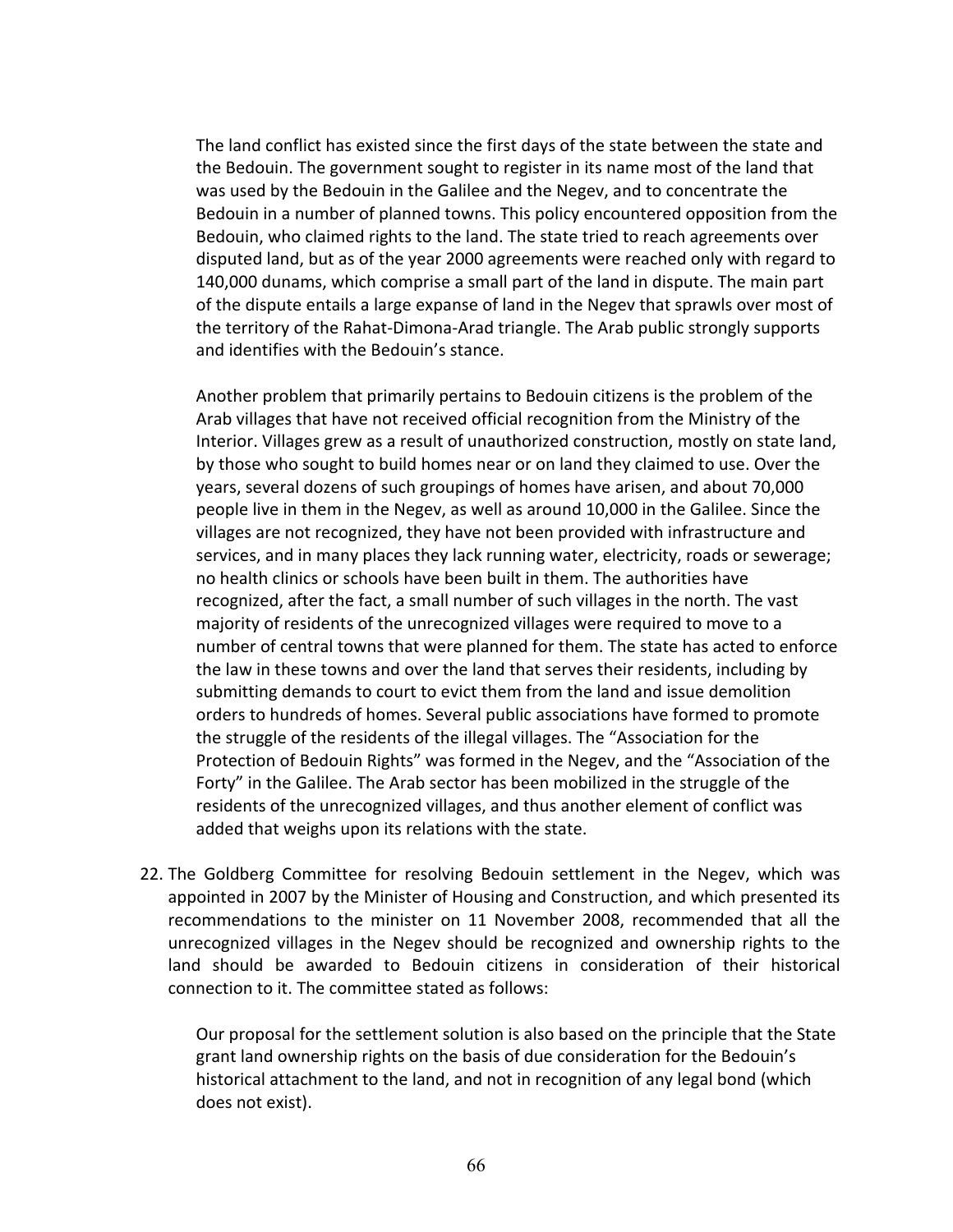…

In principle, we recommend recognition, as far as possible, of all the unrecognised villages which have a critical mass of residents, at a level to be determined, and which can maintain themselves as municipal units, on condition that such recognition in no way contradicts the District Master Plan.

- 23. Following the publication of the Goldberg Committee's recommendations, the government approved Decision No. 4411 of 18 January 2009,  $^{187}$  in which it decided that it "regards the outline proposed by the committee as a basis for resolving the settlement of the Bedouin in the Negev." In addition, in June 2010, the "Investigator's Recommendations Regarding the Objections to District Master Plan 23/14/4 – A Partial District Master Plan for the Beersheva Metropolitan Area" was published, which examined the objections submitted to this master plan. Here, too, it was recommended to recognize the unrecognized villages.<sup>188</sup>
- 24. Prof. Oren Yiftachel, who has researched many issues of land ownership involving the Bedouin in the Negev, has also addressed the real potential alternatives for resolving the dispute over land ownership in the Negev. According to Prof. Yiftachel, "a fair mechanism" needs to be established for "clarifying pending land claims, which will enable property rights to be granted on a basis of traditional ownership. The property rights that are recognized will 'drive' the track of planning solutions, and thus enable rational, consensual and just development of the settlement array." $189$  Prof. Yiftachel added that once the process of land resolution has been completed, it will then be time to move onto "the 'planning stage' while recognizing the villages and/or establishing new villages according to equal and accepted criteria in the planning system; this stage will be accompanied by a gradual transition to an Arab municipal array that will manage the rural Bedouin space over the long term."

# **Recommendations of UN committees**

25. In July 2010, the UN Human Rights Committee, responsible for monitoring the state's implementation of the International Covenant on Civil and Political Rights, issued its "Concluding Observations" on the  $3<sup>rd</sup>$  periodic report submitted by Israel. The committee expressed concern about the phenomenon of home demolitions and the state's forcible evacuation of residents from their homes, while at the same time disregarding the need to develop the Bedouin villages and failing to take into account their unique way of life in the Negev desert. The committee called upon the State of

<sup>&</sup>lt;sup>187</sup> www.pmo.gov.il/PMO/Archive/Decisions/2009/01/des4411.htm [Hebrew]

 $188$  See, investigator's report for district master plan 23/14/4, a partial district master plan for the metropolitan Beersheva area and the Bedouin population outside of the recognized communities, submitted to the Objections Subcommittee of the national council by Attorney Talma Duchin, June 2010.<br><sup>189</sup> Prof. Oren Yiftachel, "Toward Recognition of Bedouin Villages? Planning Metropolitan Beersheva vis-à-vis the

Goldberg Committee, *Tichnun,* 6(1), 165‐184, (2009).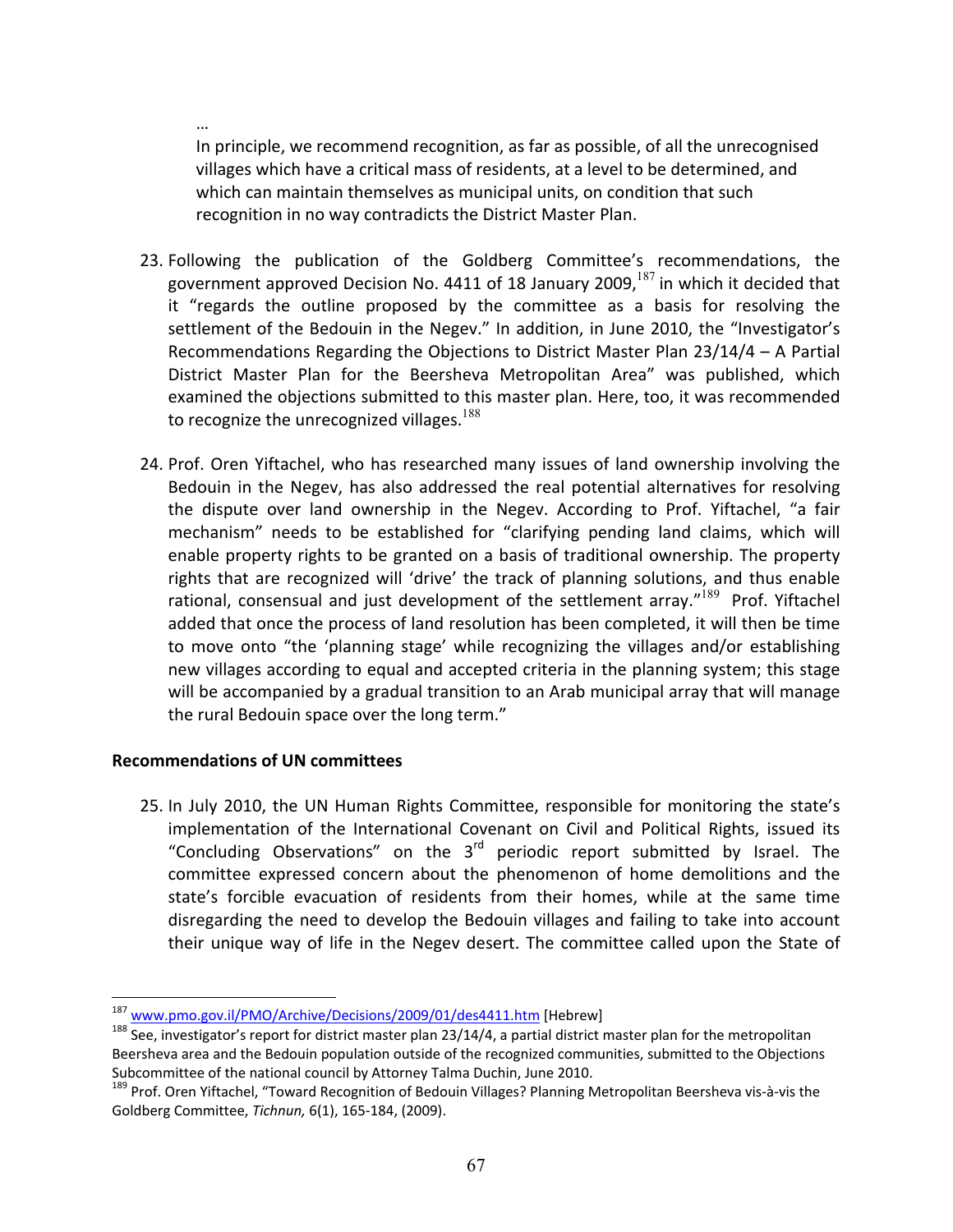Israel to respect the right of the Bedouin to the land and their right to make their livelihood from agriculture. In the committee's words: $190$ 

The committee notes that school enrollment rates increased and infant mortality declined among the Bedouin population. Nevertheless, the committee is concerned at allegations of forced evictions of the Bedouin population based on the Public Land Law (Expulsion of Invaders) of 1981 as amended in 2005, and of inadequate consideration of traditional needs of the population in the state party's planning efforts for the development of the Negev, in particular the fact that agriculture is part of the livelihood and tradition of the Bedouin population. The committee is further concerned at difficulties of access to health structures, education, water and electricity for the Bedouin population living in towns, which the state party has not recognized (Articles. 26 and 27).

**In its planning efforts in the Negev area, the state party should respect the Bedouin population's right to their ancestral land and their traditional livelihood based on agriculture. The state party should further guarantee the Bedouin population's access to health structures, education, water and electricity, irrespective of their whereabouts on the territory of the state party.** [Emphasis in the original]

26. The UN CERD Committee, responsible for monitoring the state's implementation of the International Convention on the Elimination of All Forms of Racial Discrimination, which Israel has signed and ratified, also addressed the lack of consideration for such alternatives in the summary of its recommendations of June 2007. The committee expressed concern that the State of Israel had not examined alternatives to the evacuation and transfer of the population, and noted that the fact that basic services had not been provided is liable to ultimately compel the residents to move to the towns planned by the state. The committee went on to call upon the State of Israel to examine alternatives to relocating the Bedouin to recognized villages and also to recognize the rights of the Bedouin to own and develop their land: $191$ 

The committee expresses concern about the relocation of inhabitants of unrecognized Bedouin villages in the Negev/Naqab to planned towns. While taking note of the State party's assurances that such planning has been undertaken in consultation with Bedouin representatives, the committee notes with concern that the State party does not seem to have inquired into possible alternatives to such relocation, and that the lack of basic services provided to the Bedouins may in

 $\overline{a}$  $190$  Para. 24 of the Committee's Concluding Observations can be read at:

http://www2.ohchr.org/english/bodies/hrc/docs/CCPR.C.ISR.CO.3.doc<br><sup>191</sup> See para. 25 of the Concluding Observations of the UN Committee for the Elimination of Racial Discrimination, published in June 2007, which can be read at:

http://daccess‐dds‐ny.un.org/doc/UNDOC/GEN/G07/424/79/PDF/G0742479.pdf?OpenElement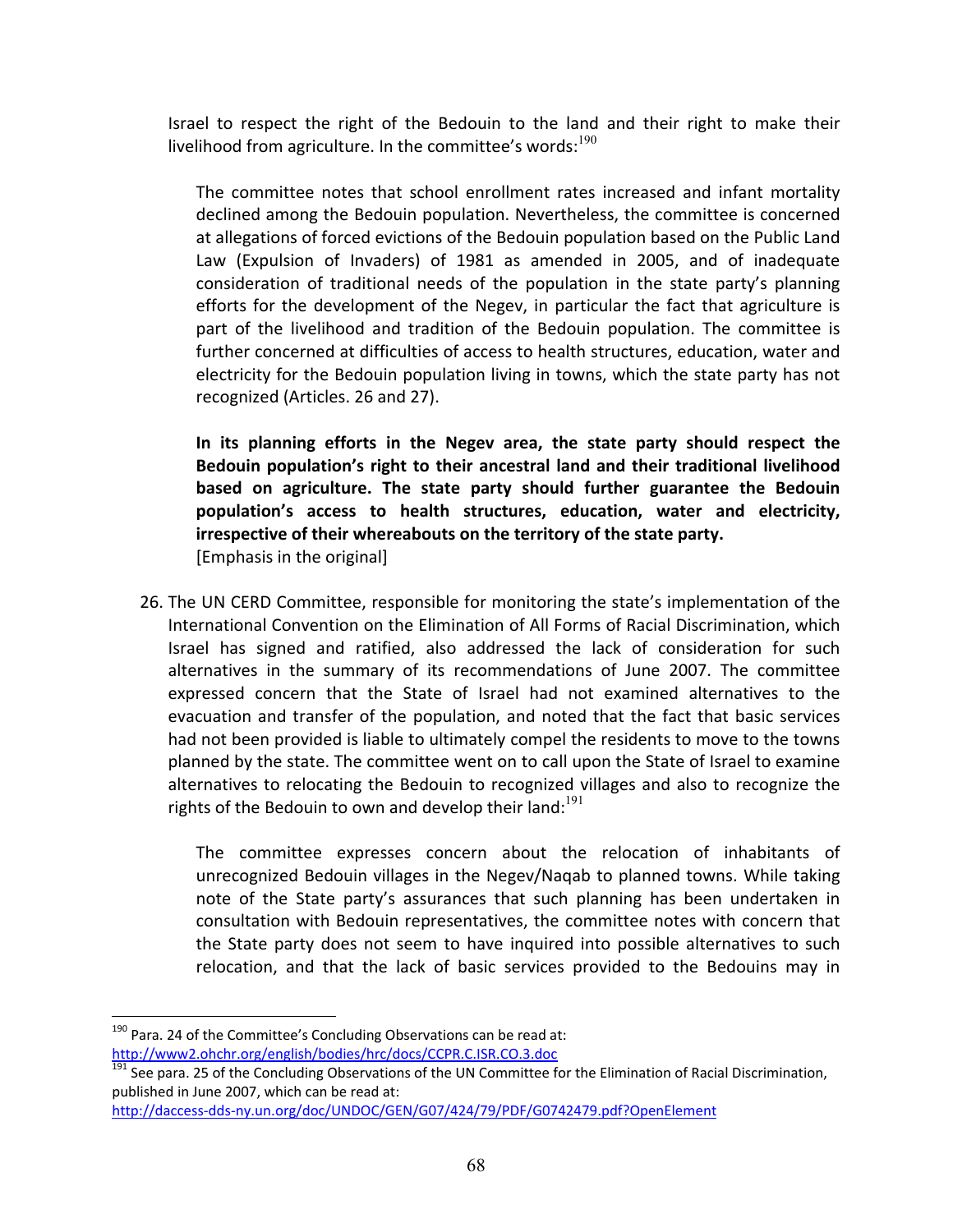practice force them to relocate to the planned towns. (Articles 2 and 5 (d) and (e) of the Convention)

**The Committee recommends that the State party inquire into possible alternatives to the relocation of inhabitants of unrecognized Bedouin villages in the Negev/Naqab to planned towns, in particular through the recognition of these villages and the recognition of the rights of the Bedouins to own, develop, control and use their communal lands, territories and resources traditionally owned or otherwise inhabited or used by them. It recommends that the State party enhance its efforts to consult with the inhabitants of the villages and notes that it should in any case obtain the free and informed consent of affected communities prior to such relocation.**

[Emphasis in the original]

27. More specifically, in 2005 the UN CEDAW Committee, responsible for monitoring the state's implementation of the International Convention on the Elimination of All Forms of Discrimination Against Women (ICEDAW) expressed its concerns over the difficult living conditions of Bedouin women, as follows:  $192$ 

The committee is concerned that Bedouin women living in the Negev desert remain in a vulnerable and marginalized situation, especially in regard to education, employment and health. The committee is especially concerned about the situation of Bedouin women who live in unrecognized villages with **poor housing conditions** and limited or no access to water, electricity and sanitation. [Emphasis added]

And, in 2002, the UN CAT Committee, responsible for monitoring the state's implementation of the International Convention Against Torture (CAT), which Israel has also ratified and signed, published a summary of observations that, inter alia, addressed Israel's policy of home demolitions. This committee determined that Israel's policy of home demolitions could in some cases constitute cruel, inhuman and degrading punishment, in violation of the Convention Against Torture:  $193$ 

Israeli policies on house demolitions may, in certain instances, amount to cruel, inhuman or degrading treatment or punishment (Article 16 of the Convention).

# **Summary**

 $\overline{a}$ 

28. In light of the above, we ask that you grant our request as stated at the beginning of this letter and order a halt to the policy of demolishing the Bedouin villages in the Negev,

<sup>&</sup>lt;sup>192</sup> Para. 39. The Concluding Observations of the UN Committee for the Elimination of Discrimination Against Women can be read at: http://daccess-ods.un.org/TMP/9422238.html<br><sup>193</sup> See UN document A/57/44, § 6(j)

http://www.unhchr.ch/tbs/doc.nsf/(Symbol)/3260e70453995e8fc1256e4000501519?Opendocument